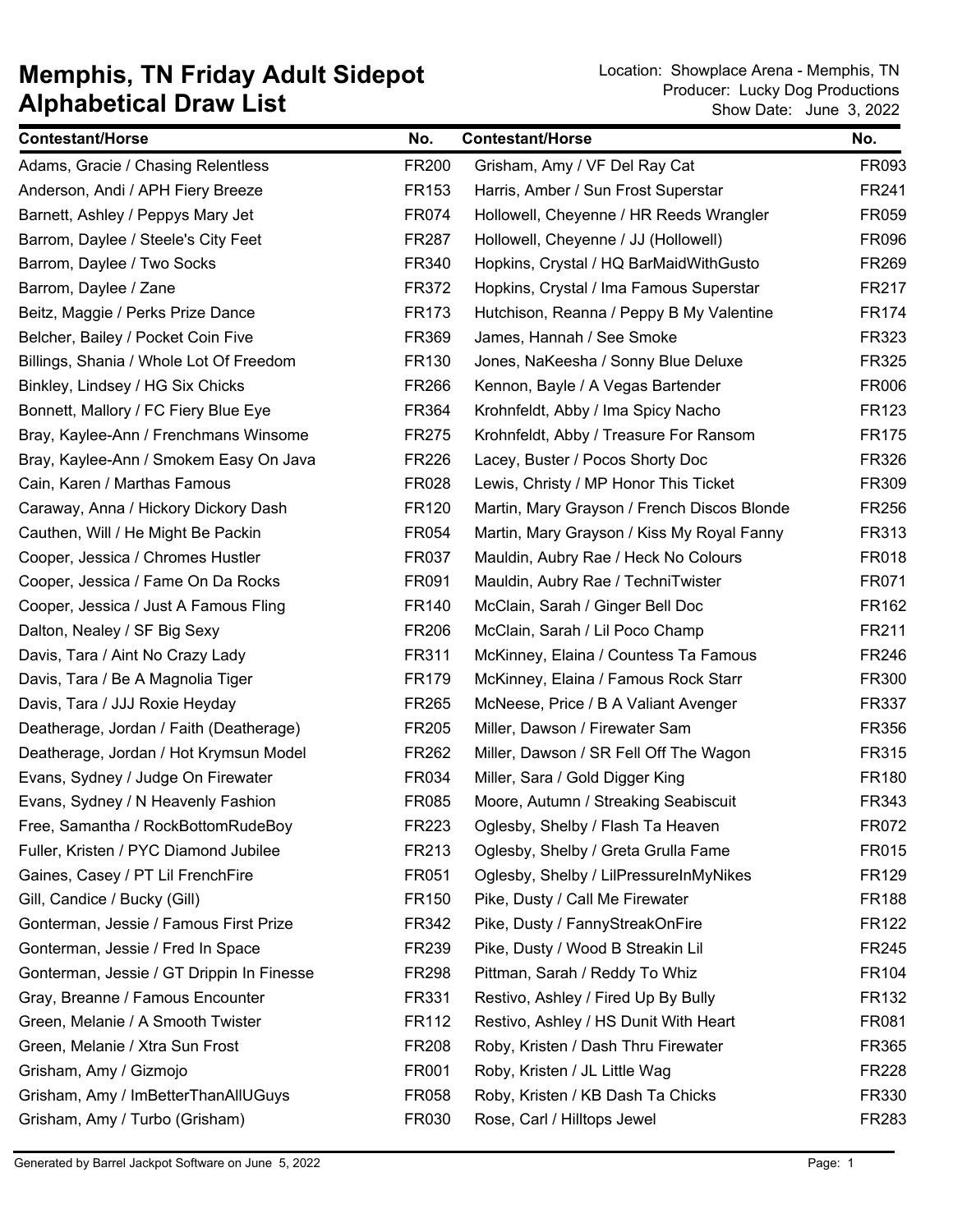| <b>Contestant/Horse</b>                    | No.          | <b>Contestant/Horse</b> | No. |
|--------------------------------------------|--------------|-------------------------|-----|
| Rose, Drew / Nuthin But A Smile            | FR253        |                         |     |
| Ruesewald, Shelby / Kaboo                  | FR138        |                         |     |
| Shelton, Madison / Royal French Jet        | FR339        |                         |     |
| Shelton, Madison / Zanes Zeke              | FR293        |                         |     |
| Siems, Erin / BA Famous Red Man            | FR267        |                         |     |
| Siems, Erin / Famous Red Money             | FR318        |                         |     |
| Skimehorn, Bert / Alice Coachman           | FR146        |                         |     |
| Skimehorn, Bert / Diva Rae Devil Child     | FR063        |                         |     |
| Skimehorn, Bert / High On Coronas          | FR105        |                         |     |
| Skimehorn, Bert / Home Ta Fame             | <b>FR198</b> |                         |     |
| Skimehorn, Bert / Kendricks Red Doc        | FR011        |                         |     |
| Skimehorn, Bert / Rocknroll Frenchgirl     | FR242        |                         |     |
| Skipworth, Alexandria / Perfect Definition | FR235        |                         |     |
| Smith, Maggie / MP Judgment Day            | FR271        |                         |     |
| Spry, Lauren / CS Mimosa Voodoo Fling      | <b>FR158</b> |                         |     |
| Spry, Lauren / StreakinDownRiver           | FR236        |                         |     |
| Swint, Megan / Zing Zing Its Talent        | FR244        |                         |     |
| Swire, Kelly / BettinYourBottomBug         | FR257        |                         |     |
| Tapscott, Haylee / AHQ Black Jack          | FR182        |                         |     |
| Tibbs, Jason / Fame Came Easy              | FR046        |                         |     |
| Tibbs, Jason / Michianda Rooster DHD       | FR092        |                         |     |
| Tobias, Lucchesse / BR ThisNickGiveaFlit   | FR073        |                         |     |
| Tobias, Lucchesse / Big Josie              | FR349        |                         |     |
| Tobias, Lucchesse / Compromising Levis     | FR021        |                         |     |
| Tobias, Lucchesse / Oklahoma Stellar Jet   | FR136        |                         |     |
| Tobias, Lucchesse / Perks O Toole          | FR301        |                         |     |
| Watts, Rachel / Cracker Jack               | FR209        |                         |     |
| Watts, Rachel / NL Juniors Toast           | FR263        |                         |     |
| Watts, Rachel / This Guys Got Money        | FR357        |                         |     |
| West, Jenny / Guys Lets Drag               | FR139        |                         |     |
| Wheeler, Cody / Hide Da Wine               | <b>FR066</b> |                         |     |
| Winstead, Shelby / Bogies French Lover     | FR176        |                         |     |
| Winstead, Shelby / Flyin Classic Bug       | FR124        |                         |     |
| Wofford, Lily / Last PG Cat Olena          | FR272        |                         |     |
| Wofford, Lily / Little Red Catalina        | FR214        |                         |     |
| <b>TOTAL ENTRIES: 115</b>                  |              |                         |     |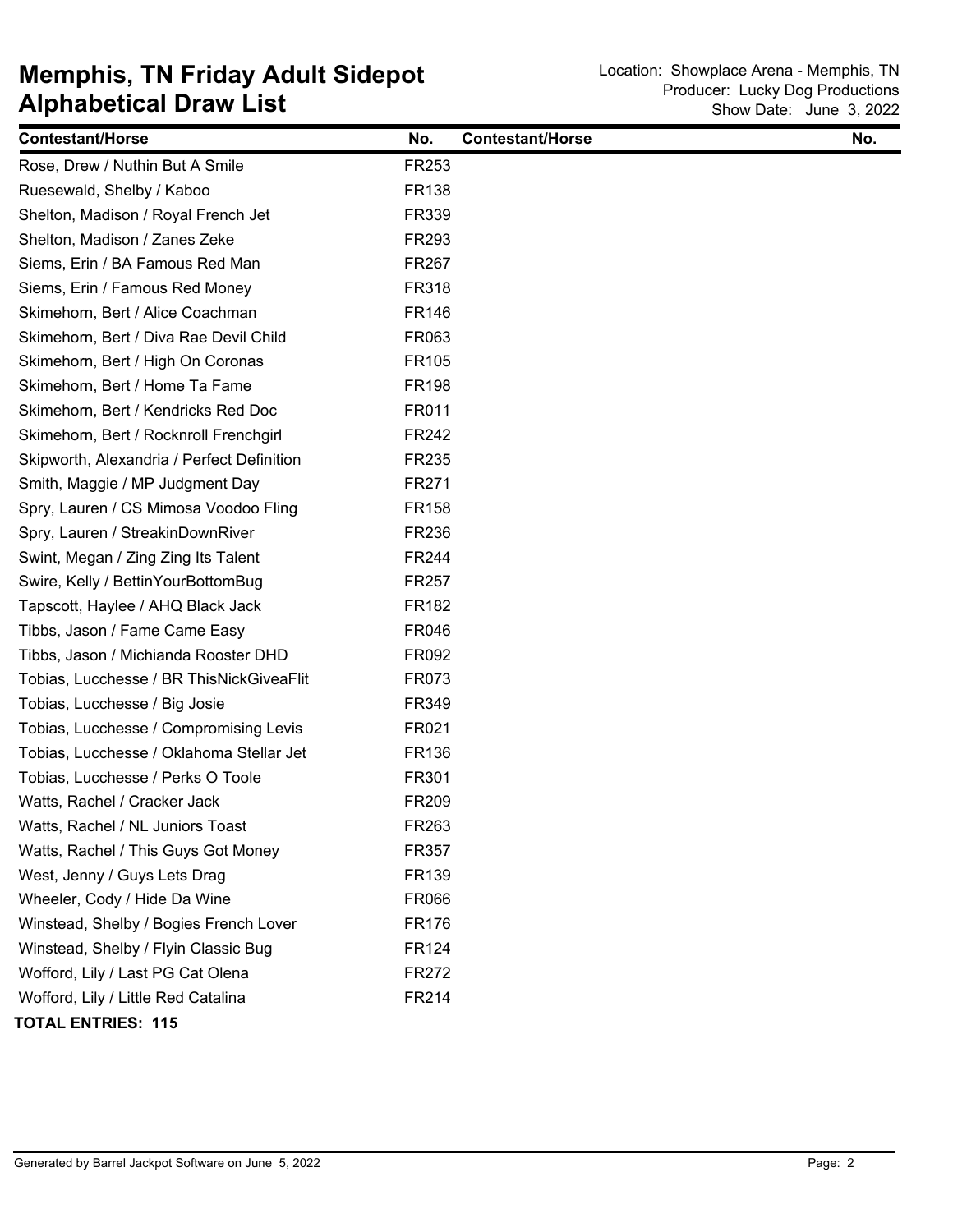| <b>Contestant/Horse</b>                 | No.          | <b>Contestant/Horse</b> | No. |
|-----------------------------------------|--------------|-------------------------|-----|
| DeHass, Shelby / Hes Got That Touch     | FR032        |                         |     |
| DeHass, Shelby / Lil Bit O Laico        | <b>FR095</b> |                         |     |
| Fortney, Brandon / Ima Dashing Crown    | FR110        |                         |     |
| Fortney, Brandon / Shots Of Firewater   | <b>FR169</b> |                         |     |
| Fortney, Brandon / Vegas SlashnDash     | FR281        |                         |     |
| Gonterman, Melissa / GT Maximum Romance | <b>FR279</b> |                         |     |
| Johnson, Jax / Makin Ya Shake It        | <b>FR307</b> |                         |     |
| Johnson, Jill / Cinnamon Stoli          | <b>FR273</b> |                         |     |
| McClure, Bailey / Endless Possibilitez  | FR233        |                         |     |
| McKinney, Elaina / Famous Rock Starr    | FR300        |                         |     |
| McKinnis, Riley / Designed By Dora      | FR141        |                         |     |
| McKinnis, Riley / Munndys Good Friday   | <b>FR088</b> |                         |     |
| McMurray, Casey / French Butterscotch   | <b>FR116</b> |                         |     |
| McNeese, Price / B A Valiant Avenger    | FR337        |                         |     |
| Muller, Liza / DH Haydays Heaven        | FR305        |                         |     |
| Oglesby, Shelby / Greta Grulla Fame     | <b>FR015</b> |                         |     |
| Oglesby, Shelby / LilPressureInMyNikes  | FR129        |                         |     |
| Roberts, Angela / Shes Flit N Famous    | <b>FR320</b> |                         |     |
| Roby, Kristen / JL Little Wag           | <b>FR228</b> |                         |     |
| Skimehorn, Bert / High On Coronas       | FR105        |                         |     |
| Uhler, Carolyn / Ethan Edwards          | <b>FR252</b> |                         |     |
| <b>TOTAL ENTRIES: 21</b>                |              |                         |     |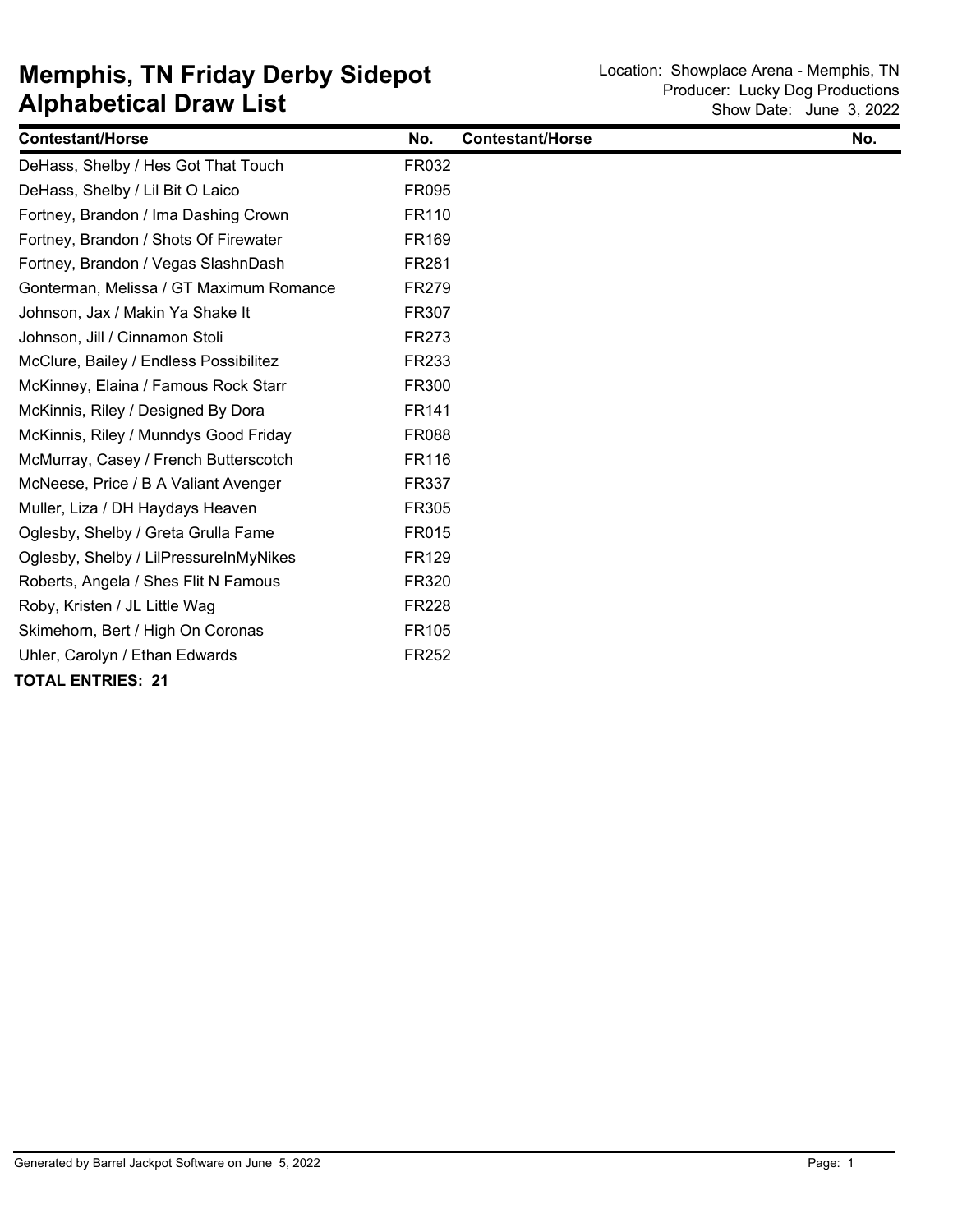| <b>Contestant/Horse</b>                   | No.          | <b>Contestant/Horse</b> | No. |
|-------------------------------------------|--------------|-------------------------|-----|
| Dalton, Nealey / SF Big Sexy              | <b>FR206</b> |                         |     |
| Davis, Tara / Be A Magnolia Tiger         | FR179        |                         |     |
| DeHass, Shelby / Miss Ohana Star          | <b>FR149</b> |                         |     |
| Geisler, Elisabeth / Snoop Dawg           | FR033        |                         |     |
| Gonterman, Jessie / GT Drippin In Finesse | <b>FR298</b> |                         |     |
| Hopkins, Crystal / Ima Famous Superstar   | FR217        |                         |     |
| Kachuriak, Gracie / Wantabulleve          | FR362        |                         |     |
| Mason, Jennifer / GBA Maximum Savage      | FR353        |                         |     |
| McKinney, Elaina / Countess Ta Famous     | <b>FR246</b> |                         |     |
| McKinnis, Riley / GMA Went Streakin       | FR101        |                         |     |
| Muller, Liza / Winnin On Firewater        | <b>FR348</b> |                         |     |
| Oglesby, Shelby / Flash Ta Heaven         | FR072        |                         |     |
| Roberts, Shannon / Call Me For Speed      | <b>FR260</b> |                         |     |
| Scarato, Sage / B My Prince Charming      | <b>FR039</b> |                         |     |
| Sherman, Allie / Guys Prefer Blonde       | <b>FR184</b> |                         |     |
| Sherman, Scott / FamousFrenchMagnolia     | <b>FR238</b> |                         |     |
| Shipley, Christian / Miss Speedy Stevie   | FR344        |                         |     |
| Skimehorn, Bert / Kendricks Red Doc       | FR011        |                         |     |
| Smith, Pam / Dash Ta Sin City             | <b>FR029</b> |                         |     |
| Wheeler, Cody / Hide Da Wine              | <b>FR066</b> |                         |     |
| <b>TOTAL ENTRIES: 20</b>                  |              |                         |     |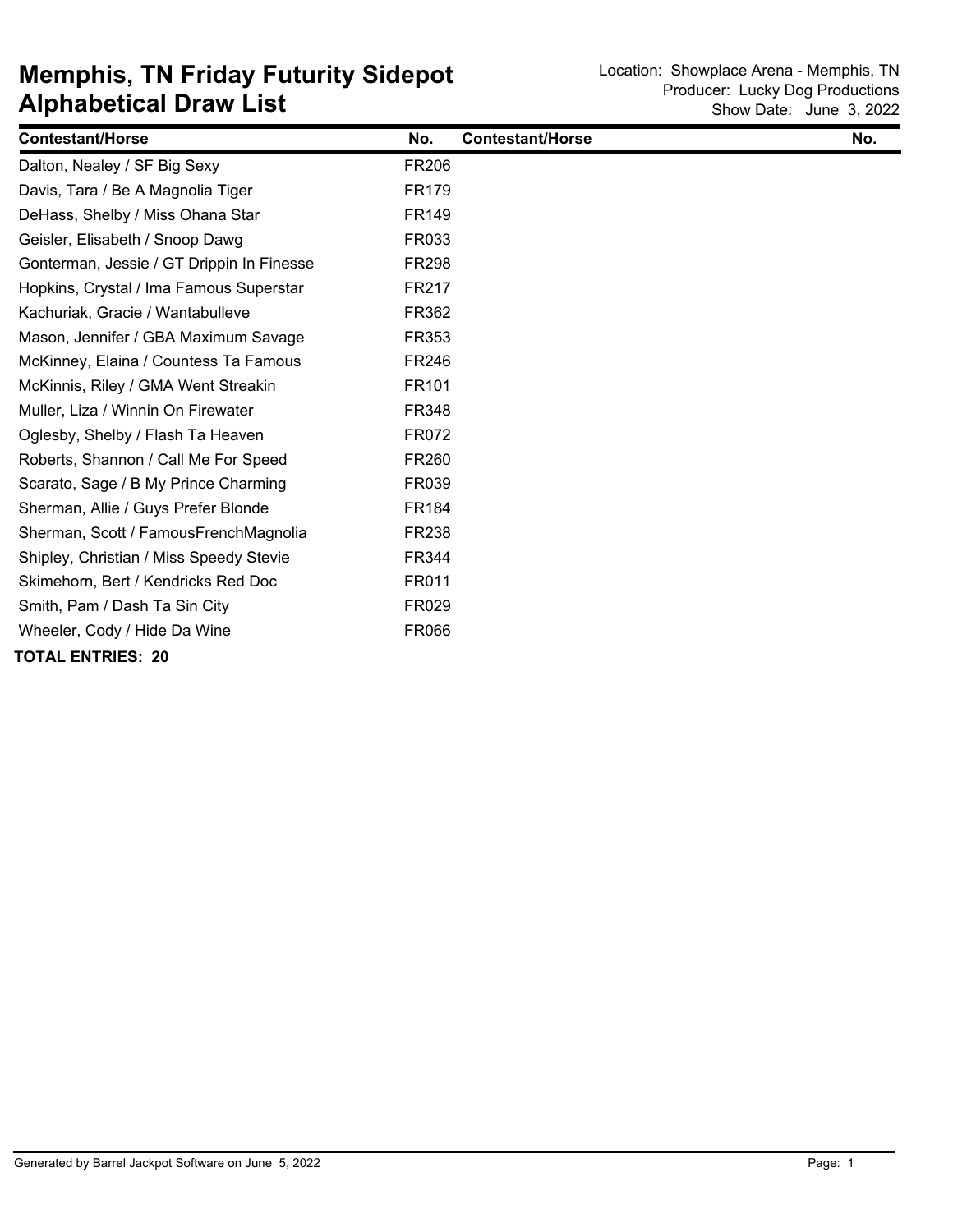| <b>Contestant/Horse</b>                   | No. | <b>Contestant/Horse</b>                  | No. |
|-------------------------------------------|-----|------------------------------------------|-----|
| Adams, Angela / CS Voo Doo Chaos          | 274 | Burgess, Blakely / A Royal Darlin        | 24  |
| Adams, Angela / Money Bee Red             | 151 | Butler, Alleigh / Keep Talking Im Good   | 191 |
| Adams, Gracie / Chasing Relentless        | 200 | Butler, Alleigh / River (Butler)         | 144 |
| Allen, Emma / Dat Famous Sterling         | 7   | Byford, Lisa / FrenchmansDashToWar       | 22  |
| Allen, Emma / Miss JB 149                 | 52  | Cain, Karen / Marthas Famous             | 28  |
| Allen, Emma / PJ Seventy Five             | 99  | Cain, Skyler / TwistingNTheMoonlite      | 57  |
| Allred, Katie / Howies Chicado Jr         | 194 | Caraway, Anna / Hickory Dickory Dash     | 120 |
| Allred, Katie / Red Makers Flit           | 126 | Carney, Jodi / Jodi's Perfect Design     | 277 |
| Ambrose, Ellie / Kings Golden Lynx        | 324 | Carney, Jodi / Sheza Caroline            | 221 |
| Ambrose, Ryanne / Honor Private Jet       | 370 | Cauthen, Will / He Might Be Packin       | 54  |
| Anderson, Andi / APH Fiery Breeze         | 153 | Childress, Kinlee / Highway Sixtyfour    | 299 |
| Anderson, Sarah / Excitabull Tommy Mrs    | 368 | Childress, Kaylee / Charge It To The Max | 249 |
| Avery, Logan / Vegas (Avery)              | 187 | Childress, Kaylee / VF Famous Chrissy    | 302 |
| Baker, Jana / MJ Driftin South            | 204 | Childress, Travis / Bullys Gotta Gun     | 133 |
| Bari, Laura Mae / Cotton                  | 237 | Childress, Travis / HF Really Famous     | 177 |
| Bari, Mandy / TBR Call U Promised         | 199 | Childress, Travis / Token On Fame        | 240 |
| Barnett, Ashley / Peppys Mary Jet         | 74  | Cooper, Jessica / Chromes Hustler        | 37  |
| Barrom, Daylee / Steele's City Feet       | 287 | Cooper, Jessica / Fame On Da Rocks       | 91  |
| Barrom, Daylee / Two Socks                | 340 | Cooper, Jessica / Just A Famous Fling    | 140 |
| Barrom, Daylee / Zane                     | 372 | Couch, Bailey / Hiadas High Roller       | 75  |
| Beitz, Maggie / Perks Prize Dance         | 173 | Countess, Mary Margaret / Rare Speed     | 322 |
| Belcher, Bailey / Pocket Coin Five        | 369 | Crabb, Allison / SF Run Turn Repeat      | 3   |
| Billings, Shania / Whole Lot Of Freedom   | 130 | Crenshaw, Dana / Heydays Starbuck        | 109 |
| Binkley, Lindsey / HG Six Chicks          | 266 | Crenshaw, Dana / PS First Down Guy       | 161 |
| Bishop, Ella / El Mangaso                 | 186 | Crenshaw, Dana / Six Moon Shadow         | 218 |
| Bland, Harper Grace / Yankee              | 131 | Cross, Valerie / Shadows Tiny Guy        | 167 |
| Bonnett, Mallory / FC Fiery Blue Eye      | 364 | Cross, Valerie / WM Stampede Lady 023    | 220 |
| Bradford, Janet / Downrite Royalty        | 36  | Crum, Maelee / JK Gold Badger            | 227 |
| Bradford, Whitney / A Signature Firewater | 280 | Crum, Maelee / Six Hot Persuasions       | 278 |
| Bradford, Whitney / Mitey Sweet Rythum    | 178 | Dalton, Nealey / SF Big Sexy             | 206 |
| Bray, Kaylee-Ann / Frenchmans Winsome     | 275 | Davis, Tara / Aint No Crazy Lady         | 311 |
| Bray, Kaylee-Ann / Smokem Easy On Java    | 226 | Davis, Tara / Be A Magnolia Tiger        | 179 |
| Brister, Anna / Shesa Smooth Okiecat      | 371 | Davis, Tara / JJJ Roxie Heyday           | 265 |
| Brooks, Allison / Skipn Continental Sue   | 102 | Davis, Wayne / Little Honory Streak      | 97  |
| Brooks, Mary / Rollin Niki Dell           | 312 | DeHass, Shelby / Hes Got That Touch      | 32  |
| Brooks, Mary / SF BreakerBreaker19        | 360 | DeHass, Shelby / Lil Bit O Laico         | 95  |
| Brown, Brylee / Evelyns Pinkie Pie        | 76  | DeHass, Shelby / Miss Ohana Star         | 149 |
| Brown, Brylee / WDJ Sims Last Effort      | 19  | Deatherage, Jordan / Faith (Deatherage)  | 205 |
| Brown, Hallie / Luv Ya Miss Randa         | 201 | Deatherage, Jordan / Hot Krymsun Model   | 262 |
| Brown, Hallie / Sugar Bar Perfect         | 159 | Dement, Darcy / Oscar Nite Dunit         | 351 |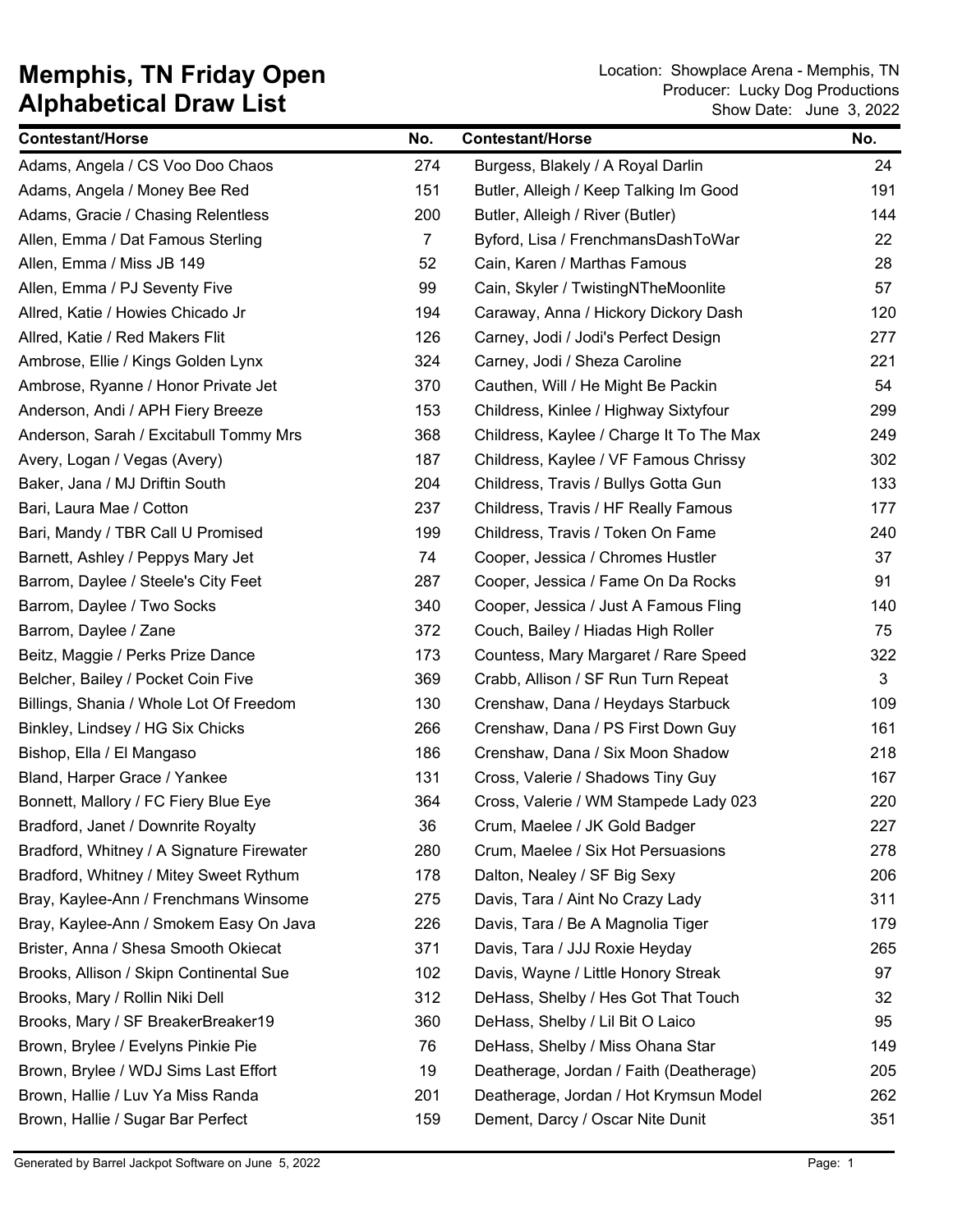| <b>Contestant/Horse</b>                   | No.            | <b>Contestant/Horse</b>                  | No. |
|-------------------------------------------|----------------|------------------------------------------|-----|
| Drake, Golden / Fancy Dont Let Me Down    | 316            | Grisham, Amy / VF Del Ray Cat            | 93  |
| Dunn, Jennifer / Pocos Revenge            | 192            | Guidici, Libby / Smokin Sage Solano      | 67  |
| Eden, Nan / Smiths Dandy Bar              | 268            | Gullion, Olivia / Docs Got Discipline    | 363 |
| Estes, Kendall / Oak Boon Bar             | 355            | Haley, LeAnne / BR Shesa Dashin Lena     | 164 |
| Estes, Kendall / Smashes Sassy Cat        | 303            | Haley, LeAnne / Blondys Nitas Wood       | 216 |
| Evans, Sydney / Judge On Firewater        | 34             | Haley, LeAnne / GBA RunninWithFlames     | 118 |
| Evans, Sydney / N Heavenly Fashion        | 85             | Hanks, Mary / Bebe (Hanks)               | 79  |
| Farmer, Jordan / Americas In The Red      | 203            | Harris, Amber / Sun Frost Superstar      | 241 |
| Farmer, Jordan / Famous French Pistol     | 248            | Harris, Gracie / Rapid Regent            | 335 |
| Faulkner, Alyson / KN Fabulous Ta Fame    | 152            | Harris, Gracie / Sky High Smokey         | 47  |
| Fessler, Carrie / Mr Flit N Grit          | $\overline{2}$ | Hartless, Anna Lynn / Missle A Smoking   | 181 |
| Fincher, Callee / Really Kan Perk         | 42             | Hensley, Karrisa / BKO Special Stones    | 230 |
| Fortney, Brandon / Ima Dashing Crown      | 110            | Hensley, Karrisa / Lady Solitude         | 284 |
| Fortney, Brandon / Shots Of Firewater     | 169            | Hill, Cynthia / Honor The Boonsmal       | 352 |
| Fortney, Brandon / Vegas SlashnDash       | 281            | Hill, Julie / KN Honey Im Fabulous       | 329 |
| Free, Samantha / RockBottomRudeBoy        | 223            | Hill, Maggie / Vixan (Hill)              | 148 |
| Fuller, Kristen / PYC Diamond Jubilee     | 213            | Hollowell, Cheyenne / HR Reeds Wrangler  | 59  |
| Gaines, Casey / PT Lil FrenchFire         | 51             | Hollowell, Cheyenne / JJ (Hollowell)     | 96  |
| Geisler, Elisabeth / Snoop Dawg           | 33             | Hopkins, Crystal / HQ BarMaidWithGusto   | 269 |
| Gilkey, Christie / CC OntheRocks          | 166            | Hopkins, Crystal / Ima Famous Superstar  | 217 |
| Gilkey, Christie / Famous First Flight    | 114            | Hubler, Sandy / Sunny C Lil Hickory      | 155 |
| Gilkey, Christie / Guys Girl Power        | 64             | Hutcheson, Jana / HF Stickmans Pinky     | 68  |
| Gill, Candice / Bucky (Gill)              | 150            | Hutchison, Reanna / Peppy B My Valentine | 174 |
| Gilmer, Jessica / Shawnees Last Warrior   | 189            | Ivey, Mary Vivian / Bad Moonz Rizin      | 69  |
| Givens, Emma / Ull Know Me                | 143            | Ivey, Mary Vivian / Different Dimension  | 128 |
| Gonterman, Jessie / Famous First Prize    | 342            | Jackson, Lori / LR Fancy O Firewater     | 100 |
| Gonterman, Jessie / Fred In Space         | 239            | Jackson, Lori / RL Firewater Tucker      | 48  |
| Gonterman, Jessie / GT Drippin In Finesse | 298            | James, Hannah / See Smoke                | 323 |
| Gonterman, Melissa / GT Maximum Romance   | 279            | Johnson, Ava Clair / Gypsy Is My Soul    | 285 |
| Gonterman, Melissa / Little Bit Of Fame   | 332            | Johnson, Jax / Makin Ya Shake It         | 307 |
| Gordon, Mallie / Dynamara                 | 333            | Johnson, Jax / Somethin On Fire          | 255 |
| Gordon, Mallie / Short Go                 | 286            | Johnson, Jill / Cinnamon Stoli           | 273 |
| Gore, Kristin / Cash Hutts Fuel           | 354            | Johnson, Jill / Some Bunny Fame          | 154 |
| Govero, Emma Jean / Miss N Trouble        | 23             | Jones, NaKeesha / Sonny Blue Deluxe      | 325 |
| Gray, Breanne / Famous Encounter          | 331            | Kachuriak, Gracie / Wantabulleve         | 362 |
| Green, Melanie / A Smooth Twister         | 112            | Kelley, Donna / RVF Ryder High           | 219 |
| Green, Melanie / Xtra Sun Frost           | 208            | Kelley, Donna / Smooth Pacific Harley    | 306 |
| Grisham, Amy / Gizmojo                    | 1              | Kennon, Bayle / A Vegas Bartender        | 6   |
| Grisham, Amy / ImBetterThanAllUGuys       | 58             | Kilgore, Hailey / Priss N Kissn          | 254 |
| Grisham, Amy / Turbo (Grisham)            | 30             | Kilgore, Jacob / GamblinOnAKiss          | 212 |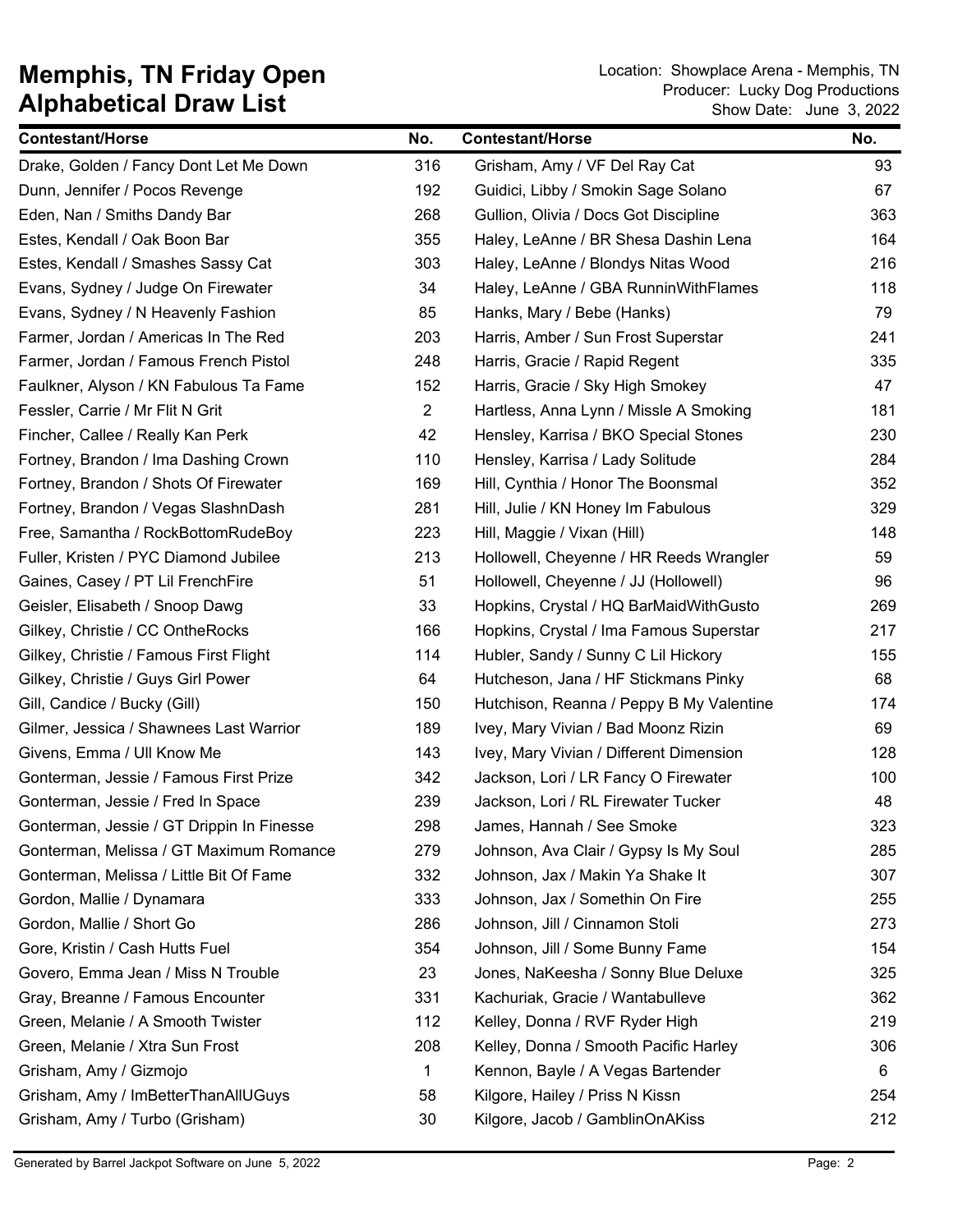| <b>Contestant/Horse</b>                     | No. | <b>Contestant/Horse</b>                  | No. |
|---------------------------------------------|-----|------------------------------------------|-----|
| Knight, Blair / Untresable Lad              | 290 | McMurray, Casey / LM Confederate Guy     | 168 |
| Koekemoer, Stephanie / Zeke (Koekemoer)     | 156 | McNeese, Price / B A Valiant Avenger     | 337 |
| Krohnfeldt, Abby / Ima Spicy Nacho          | 123 | Menz, Angie / Two Steppin Fame           | 56  |
| Krohnfeldt, Abby / Treasure For Ransom      | 175 | Miller, Dawson / Firewater Sam           | 356 |
| Kyle, Taylor / CfourNonstopFiesta           | 45  | Miller, Dawson / SR Fell Off The Wagon   | 315 |
| Lacey, Buster / Pocos Shorty Doc            | 326 | Miller, Kynzli / Lil French Flirt        | 41  |
| Langford, Shannon / Todays Woman            | 135 | Miller, Sara / Gold Digger King          | 180 |
| Langford, Shannon / Yogi B                  | 222 | Mills, Laura / Dineros Gold Money        | 193 |
| Layne, Jayden / Romeo (Layne)               | 232 | Mills, Noah / DC DoubleShotofVodka       | 172 |
| LeBlanc, Ginger / CashmyFabulousChekn       | 26  | Mischler, Jessica / Guys Cover Girl      | 264 |
| Leister, Emily / Lexus (Leister)            | 210 | Mischler, Jessica / JL Diamonds Roc      | 215 |
| Leister, Emily / The Midnight Loot          | 304 | Moore, Autumn / Streaking Seabiscuit     | 343 |
| Lewis, Christy / MP Honor This Ticket       | 309 | Moschitta, Alison / Minnie (Moschitta)   | 310 |
| Lewis, Niki / VF Smoked Rabbit              | 108 | Muller, Liza / DH Haydays Heaven         | 305 |
| Lewis, Niki / WoodB Lil Happy               | 55  | Muller, Liza / Winnin On Firewater       | 348 |
| Long, Lauren / Peps Leo Bar                 | 234 | Newton, Kinzey / Blurred By Patron       | 145 |
| Lynn, Stephanie / Lilys On Fire             | 103 | Newton, Kinzey / MSU Aces Lucky Girl     | 196 |
| Lynn, Stephanie / Trace Me A Doc            | 157 | Oglesby, Becky / PC A Gallant Judge      | 20  |
| Martin, Mary Grayson / French Discos Blonde | 256 | Oglesby, Kashley / Eyesa Liza Fame       | 94  |
| Martin, Mary Grayson / Kiss My Royal Fanny  | 313 | Oglesby, Shelby / Flash Ta Heaven        | 72  |
| Mason, Crystal / Anything But Rare          | 259 | Oglesby, Shelby / Greta Grulla Fame      | 15  |
| Mason, Crystal / HF Aprils Last Sun         | 358 | Oglesby, Shelby / LilPressureInMyNikes   | 129 |
| Mason, Jennifer / GBA Maximum Savage        | 353 | Osborne, Janelle / Dont Bullie Me        | 65  |
| Mauldin, Aubry Rae / Heck No Colours        | 18  | Osborne, Janelle / JJ Shinning Hollywood | 98  |
| Mauldin, Aubry Rae / TechniTwister          | 71  | Osborne, Janelle / JL Legacy             | 13  |
| Mauldin, Loretta / Gotta Be A Bud           | 83  | Osborne, Olivia / Boony Toons            | 314 |
| Maxwell, Allie / Streaking Nightmare        | 243 | Osborne, Olivia / Unos Del Cielo         | 251 |
| McClain, Sarah / Ginger Bell Doc            | 162 | Oxner, Jan / Caseys Shooter              | 183 |
| McClain, Sarah / Lil Poco Champ             | 211 | Parks, Ethan / Easy Lighting Star        | 338 |
| McClure, Bailey / Endless Possibilitez      | 233 | Parr, Emma Kate / Frenchman Dashin High  | 147 |
| McClure, Bailey / Miss NonUnionSpecial      | 291 | Parr, Emma Kate / Grandios Guy           | 87  |
| McGill, Jerrica / Jaci (McGill)             | 17  | Parr, Emma Kate / Pipe Down Compromises  | 44  |
| McKinney, Elaina / Countess Ta Famous       | 246 | Payne, Lexi / KC Sharp N Famous          | 328 |
| McKinney, Elaina / Famous Rock Starr        | 300 | Pennington, Stacey / CB Chocolate Spot   | 288 |
| McKinnis, Riley / Chasin A Runaway          | 43  | Perry, David / Gotta Another Gear        | 134 |
| McKinnis, Riley / Designed By Dora          | 141 | Pierce, Jordan / Coronas First Lady      | 250 |
| McKinnis, Riley / GMA Went Streakin         | 101 | Pike, Dusty / Call Me Firewater          | 188 |
| McKinnis, Riley / Munndys Good Friday       | 88  | Pike, Dusty / FannyStreakOnFire          | 122 |
| McMurray, Casey / Docs Moon Pie             | 61  | Pike, Dusty / Wood B Streakin Lil        | 245 |
| McMurray, Casey / French Butterscotch       | 116 | Pittman, Sarah / Reddy To Whiz           | 104 |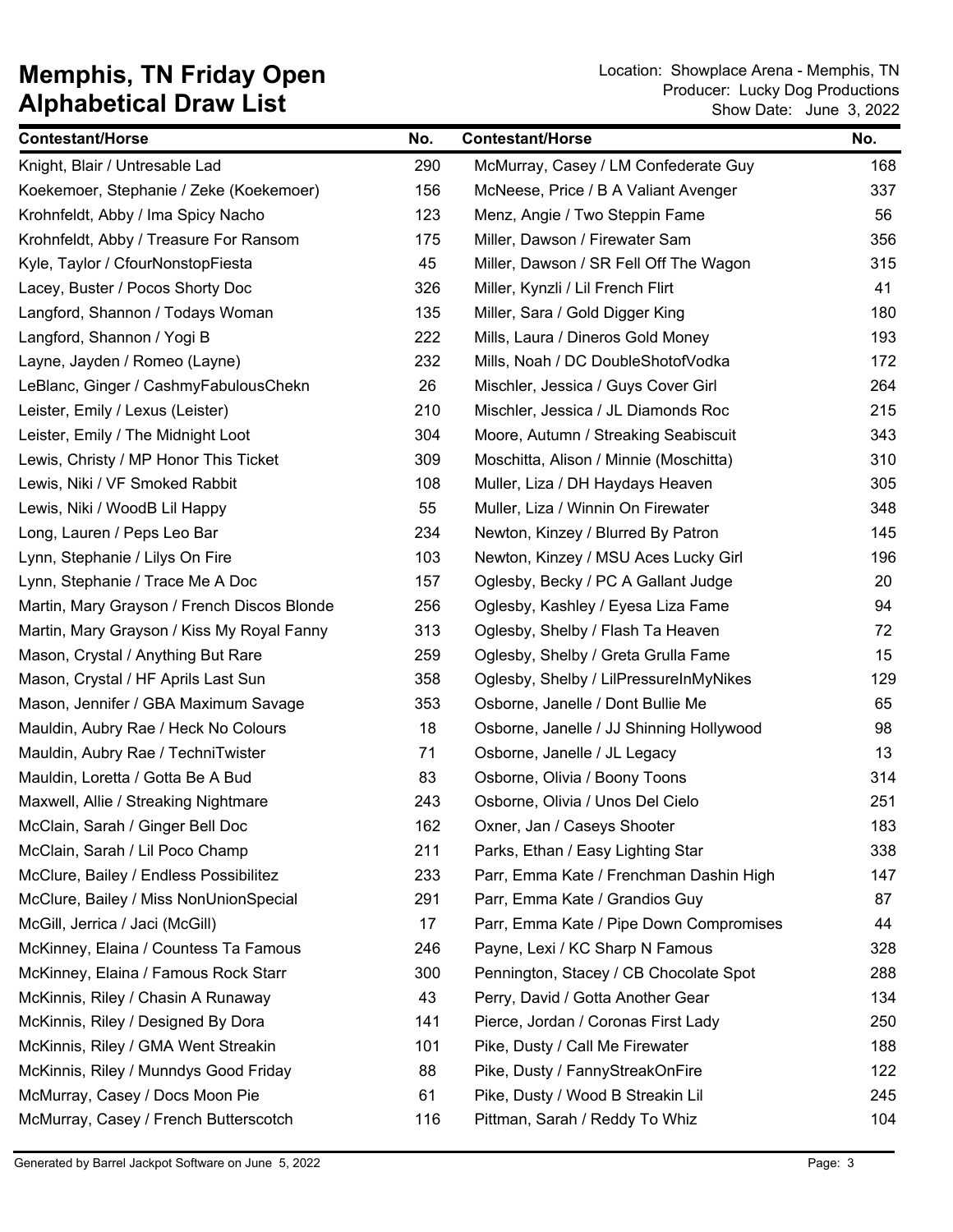| <b>Contestant/Horse</b>                     | No. | <b>Contestant/Horse</b>                    | No. |
|---------------------------------------------|-----|--------------------------------------------|-----|
| Potashnick, Carrie / Perks In The House     | 334 | Siems, Erin / Famous Red Money             | 318 |
| Rector, Randa / Miss Ziggy Stinson          | 170 | Simpson, Hailey / Rockin Vegas             | 165 |
| Restivo, Ashley / Fired Up By Bully         | 132 | Sisco, Patrick / PS Its Derby Time         | 89  |
| Restivo, Ashley / HS Dunit With Heart       | 81  | Skimehorn, Bert / Alice Coachman           | 146 |
| Ridley, Emma / Bayguner                     | 231 | Skimehorn, Bert / Diva Rae Devil Child     | 63  |
| Ridley, Emma / Departure Red                | 289 | Skimehorn, Bert / High On Coronas          | 105 |
| Riley, Callie / EZ Blue Grit                | 347 | Skimehorn, Bert / Home Ta Fame             | 198 |
| Riley, Emily / Rene Dan Dee                 | 350 | Skimehorn, Bert / Kendricks Red Doc        | 11  |
| Roberts, Angela / Shes Flit N Famous        | 320 | Skimehorn, Bert / Rocknroll Frenchgirl     | 242 |
| Roberts, Shannon / Call Me For Speed        | 260 | Skimehorn, Bubby / Confederalla Ta Fame    | 86  |
| Roberts, Shannon / SF Fireball              | 107 | Skimehorn, Bubby / Coronas Slick Design    | 40  |
| Roby, Kristen / Dash Thru Firewater         | 365 | Skimehorn, Bubby / Dun Famous              | 137 |
| Roby, Kristen / JL Little Wag               | 228 | Skipworth, Alexandria / Perfect Definition | 235 |
| Roby, Kristen / KB Dash Ta Chicks           | 330 | Skipworth, Alexandria / Shays Money Boat   | 296 |
| Rose, Carl / Hilltops Jewel                 | 283 | Smith, Maggie / MP Judgment Day            | 271 |
| Rose, Drew / Nuthin But A Smile             | 253 | Smith, Pam / Dash Ta Sin City              | 29  |
| Ruesewald, Shelby / Kaboo                   | 138 | Sneed, Buddy / Throwback Thursday          | 125 |
| Sadl, Karissa / TPR ChicsDigStreaker        | 77  | Spain, Megan / Bonita Blitz                | 345 |
| Saucier, Valerie / BB Firewater Sue         | 60  | Spain, Megan / Sweeties Lil Lucky          | 292 |
| Saucier, Valerie / BW Rip It Up             | 111 | Spry, Lauren / CS Mimosa Voodoo Fling      | 158 |
| Saucier, Valerie / Kodiac Kowboy            | 163 | Spry, Lauren / StreakinDownRiver           | 236 |
| Saucier, Valerie / Soxstar                  | 8   | Steele, Rachel / MKS Any Given Sunday      | 282 |
| Scarato, Sage / B My Prince Charming        | 39  | Steele, Rachel / Zans Lonely Boy           | 229 |
| Scarato, Sage / Lucky Hammer Man            | 106 | Stephenson, Carly / Daddys Dollar          | 366 |
| Scarbrough, Wallis / Wait Wait Dontell Me   | 4   | Stewart, MaKenzie / French Kats All That   | 297 |
| Shackelford, Sidney / Wranglers Red Ryder   | 195 | Surman, Sherri / FamousRareRhinestone      | 119 |
| Shelton, Madison / Royal French Jet         | 339 | Surman, Sherri / Goose (Surman)            | 171 |
| Shelton, Madison / Zanes Zeke               | 293 | Swint, Megan / DTF Wicked                  | 341 |
| Sherman, Allie / Go Minnie Perks HSR        | 361 | Swint, Megan / MW Bar B Stealin Fame       | 294 |
| Sherman, Allie / Guys Prefer Blonde         | 184 | Swint, Megan / Namgis D104                 | 25  |
| Sherman, Allie / Guys Special Bully         | 317 | Swint, Megan / Smoke Dee Money             | 78  |
| Sherman, Scott / FamousFrenchMagnolia       | 238 | Swint, Megan / Zing Zing Its Talent        | 244 |
| Shipley, Christian / Great Bulls Of Fire    | 247 | Swire, Callie Jo / Frosty Roan Cow         | 185 |
| Shipley, Christian / Katrinas Moon          | 295 | Swire, Kelly / A Special Fame              | 202 |
| Shipley, Christian / Mann On Fire           | 321 | Swire, Kelly / BettinYourBottomBug         | 257 |
| Shipley, Christian / Miss Speedy Stevie     | 344 | Tapscott, Haylee / AHQ Black Jack          | 182 |
| Shipley, Christian / Zann Mann              | 367 | Taylor, Becky / Snazzy Chester             | 319 |
| Shoemaker, Christopher / French Vapor Trail | 49  | Thomas, Blaise / Cades Music               | 346 |
| Shows, Katie / Dinkys Lil Flame             | 270 | Thomas, Cash / Firecracker Jade AB         | 336 |
| Siems, Erin / BA Famous Red Man             | 267 | Tibbs, Jason / Fame Came Easy              | 46  |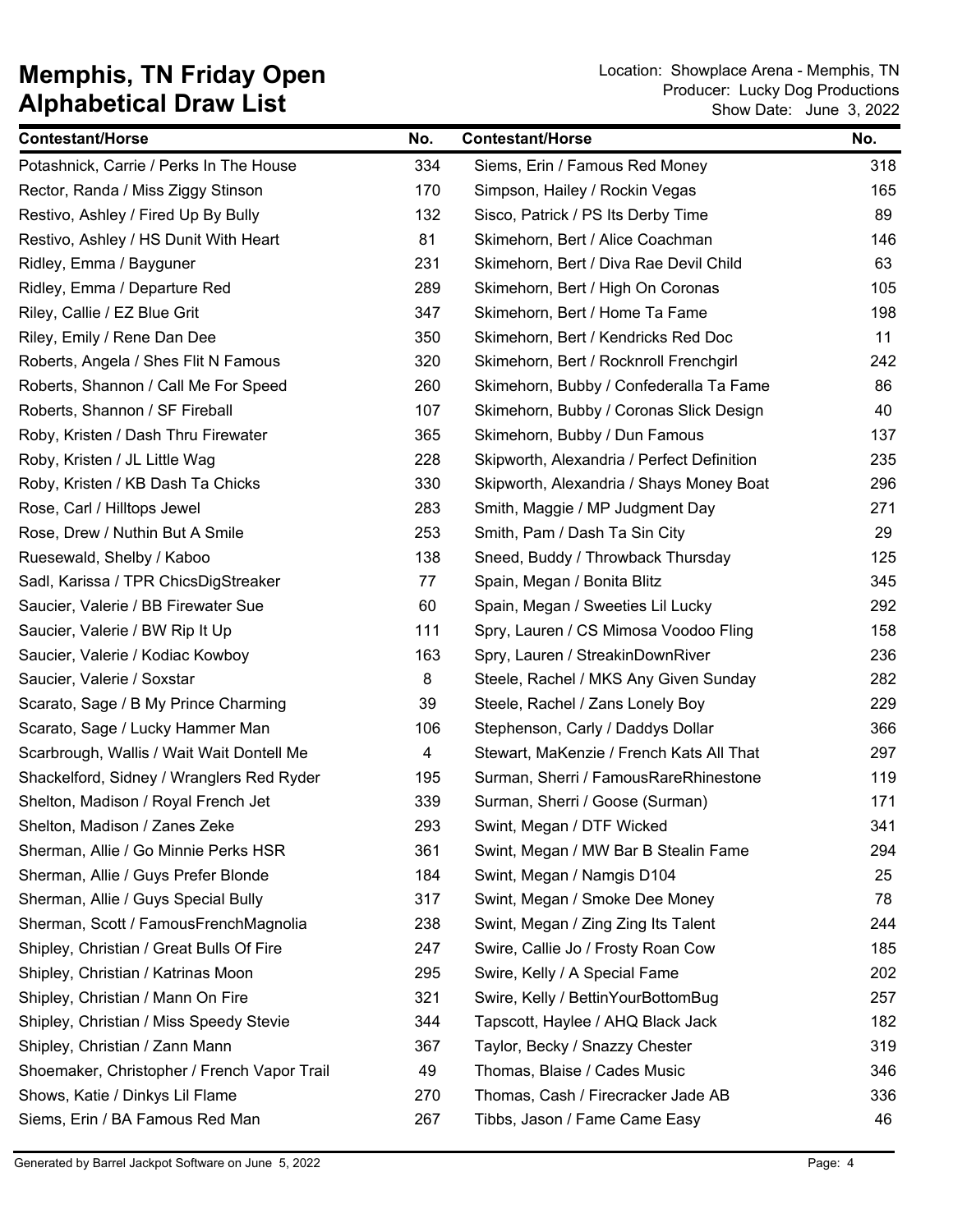| <b>Contestant/Horse</b>                  | No. | <b>Contestant/Horse</b>                  | No. |
|------------------------------------------|-----|------------------------------------------|-----|
| Tibbs, Jason / Michianda Rooster DHD     | 92  | Williams, Isaiah / Doublestrawscrajeegal | 258 |
| Tobias, Lucchesse / BR ThisNickGiveaFlit | 73  | Williams, Isaiah / Sister (Williams)     | 327 |
| Tobias, Lucchesse / Big Josie            | 349 | Williams, Mendy / Bayou Some Socks       | 113 |
| Tobias, Lucchesse / Compromising Levis   | 21  | Williams, Rylee / Cooper Ta Fame         | 16  |
| Tobias, Lucchesse / Oklahoma Stellar Jet | 136 | Wilson, Colby / Royally Reckless         | 12  |
| Tobias, Lucchesse / Perks O Toole        | 301 | Winstead, Kim / LS Three Mcfreckles      | 225 |
| Toll, Cindy / Briscos Bug                | 127 | Winstead, Shelby / Bogies French Lover   | 176 |
| Toll, Cindy / Jesse Lightning Kwik       | 14  | Winstead, Shelby / Flyin Classic Bug     | 124 |
| Toll, Cindy / Sheza Casanova Special     | 70  | Wofford, Lily / Last PG Cat Olena        | 272 |
| Uhler, Carolyn / Ethan Edwards           | 252 | Wofford, Lily / Little Red Catalina      | 214 |
| Ward, Tabatha / ES Vegas Lights          | 160 | Ziegler, Cheryl / Go Risky Frenchman     | 197 |
| Warren, Wendy / Speedin For Kix          | 31  | Ziegler, Cheryl / KN Fabs Lil Ransom     | 142 |
| Warren, Wendy / Wonder Look CC           | 84  | <b>TOTAL ENTRIES: 372</b>                |     |
| Watts, Rachel / Cracker Jack             | 209 |                                          |     |
| Watts, Rachel / NL Juniors Toast         | 263 |                                          |     |
| Watts, Rachel / This Guys Got Money      | 357 |                                          |     |
| Weldon, Major / SF Gin and Juice         | 35  |                                          |     |
| Weldon, Major / Shoot Yeah Honey         | 82  |                                          |     |
| Weldon, River / Coats Mini Ta Fame       | 27  |                                          |     |
| Weldon, River / Firewater Bewitches Me   | 80  |                                          |     |
| Wesley, Susan / Gun Smoke Tomkat         | 207 |                                          |     |
| West, Jenny / Guys Lets Drag             | 139 |                                          |     |
| Wheeler, Bree / Streakin Ta Royalty      | 121 |                                          |     |
| Wheeler, Bree / Whata Cool Cat           | 190 |                                          |     |
| Wheeler, Cody / Hide Da Wine             | 66  |                                          |     |
| Wheeler, Cody / JTD A Dash Of Sugar      | 9   |                                          |     |
| Wheeler, Cody / Scat (Wheeler)           | 117 |                                          |     |
| Wherrell, Sissie / Chasin Seattle Slew   | 261 |                                          |     |
| Wherrell, Sissie / Good As Bully Gets    | 308 |                                          |     |
| Wherrell, Sissie / Guys Streakin Six     | 359 |                                          |     |
| White, Brandy / French Stinson           | 90  |                                          |     |
| White, Ken / Epic Southern Lady          | 5   |                                          |     |
| White, Ken / Flash Me Ms Stinson         | 38  |                                          |     |
| White, Ken / LLP Missys Little One       | 53  |                                          |     |
| White, Ken / LRS Famous Tornado          | 115 |                                          |     |
| White, Kim / Miss French Roll            | 50  |                                          |     |
| Wilburd, Paris / FI Baby Blue Bugs       | 276 |                                          |     |
| Wilburd, Paris / FirewatersTwistedSister | 224 |                                          |     |
| Williams, Charlene / Brandy N Flit       | 62  |                                          |     |
| Williams, Charlene / Smart Little Lena   | 10  |                                          |     |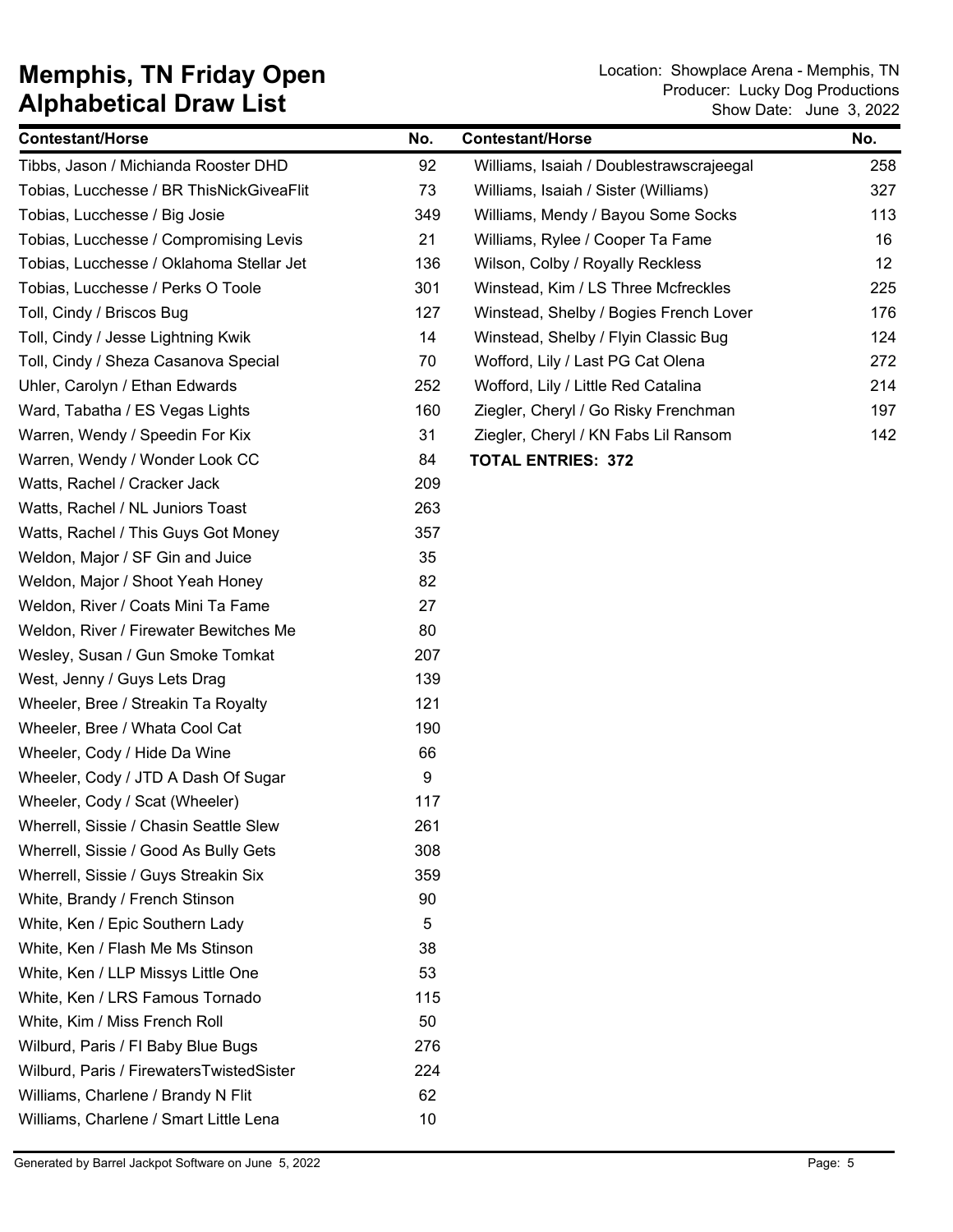| <b>Contestant/Horse</b>                  | No.          | <b>Contestant/Horse</b>                 | No.          |
|------------------------------------------|--------------|-----------------------------------------|--------------|
| Adams, Angela / CS Voo Doo Chaos         | FR274        | Pennington, Stacey / CB Chocolate Spot  | <b>FR288</b> |
| Adams, Angela / Money Bee Red            | FR151        | Perry, David / Gotta Another Gear       | FR134        |
| Baker, Jana / MJ Driftin South           | FR204        | Potashnick, Carrie / Perks In The House | FR334        |
| Bari, Mandy / TBR Call U Promised        | FR199        | Sherman, Scott / FamousFrenchMagnolia   | FR238        |
| Bradford, Janet / Downrite Royalty       | FR036        | Smith, Pam / Dash Ta Sin City           | FR029        |
| Byford, Lisa / FrenchmansDashToWar       | FR022        | Sneed, Buddy / Throwback Thursday       | <b>FR125</b> |
| Carney, Jodi / Jodi's Perfect Design     | FR277        | Surman, Sherri / FamousRareRhinestone   | FR119        |
| Carney, Jodi / Sheza Caroline            | FR221        | Surman, Sherri / Goose (Surman)         | <b>FR171</b> |
| Childress, Travis / HF Really Famous     | <b>FR177</b> | Taylor, Becky / Snazzy Chester          | FR319        |
| Cross, Valerie / Shadows Tiny Guy        | FR167        | Toll, Cindy / Briscos Bug               | <b>FR127</b> |
| Cross, Valerie / WM Stampede Lady 023    | FR220        | Toll, Cindy / Sheza Casanova Special    | <b>FR070</b> |
| Davis, Wayne / Little Honory Streak      | FR097        | Wesley, Susan / Gun Smoke Tomkat        | <b>FR207</b> |
| Dunn, Jennifer / Pocos Revenge           | FR192        | Winstead, Kim / LS Three Mcfreckles     | <b>FR225</b> |
| Fortney, Brandon / Ima Dashing Crown     | FR110        | Ziegler, Cheryl / Go Risky Frenchman    | <b>FR197</b> |
| Fortney, Brandon / Shots Of Firewater    | FR169        | <b>TOTAL ENTRIES: 54</b>                |              |
| Fortney, Brandon / Vegas SlashnDash      | FR281        |                                         |              |
| Gilkey, Christie / CC OntheRocks         | FR166        |                                         |              |
| Gilkey, Christie / Famous First Flight   | FR114        |                                         |              |
| Gilkey, Christie / Guys Girl Power       | FR064        |                                         |              |
| Gonterman, Melissa / GT Maximum Romance  | FR279        |                                         |              |
| Gonterman, Melissa / Little Bit Of Fame  | FR332        |                                         |              |
| Haley, LeAnne / BR Shesa Dashin Lena     | FR164        |                                         |              |
| Haley, LeAnne / Blondys Nitas Wood       | FR216        |                                         |              |
| Haley, LeAnne / GBA RunninWithFlames     | <b>FR118</b> |                                         |              |
| Hanks, Mary / Bebe (Hanks)               | FR079        |                                         |              |
| Hill, Cynthia / Honor The Boonsmal       | FR352        |                                         |              |
| Hubler, Sandy / Sunny C Lil Hickory      | FR155        |                                         |              |
| Hutcheson, Jana / HF Stickmans Pinky     | FR068        |                                         |              |
| Jackson, Lori / LR Fancy O Firewater     | FR100        |                                         |              |
| Jackson, Lori / RL Firewater Tucker      | FR048        |                                         |              |
| Koekemoer, Stephanie / Zeke (Koekemoer)  | FR156        |                                         |              |
| Langford, Shannon / Todays Woman         | FR135        |                                         |              |
| Langford, Shannon / Yogi B               | FR222        |                                         |              |
| Lynn, Stephanie / Lilys On Fire          | FR103        |                                         |              |
| Lynn, Stephanie / Trace Me A Doc         | FR157        |                                         |              |
| Mauldin, Loretta / Gotta Be A Bud        | FR083        |                                         |              |
| Oglesby, Becky / PC A Gallant Judge      | FR020        |                                         |              |
| Osborne, Janelle / Dont Bullie Me        | FR065        |                                         |              |
| Osborne, Janelle / JJ Shinning Hollywood | FR098        |                                         |              |
| Osborne, Janelle / JL Legacy             | FR013        |                                         |              |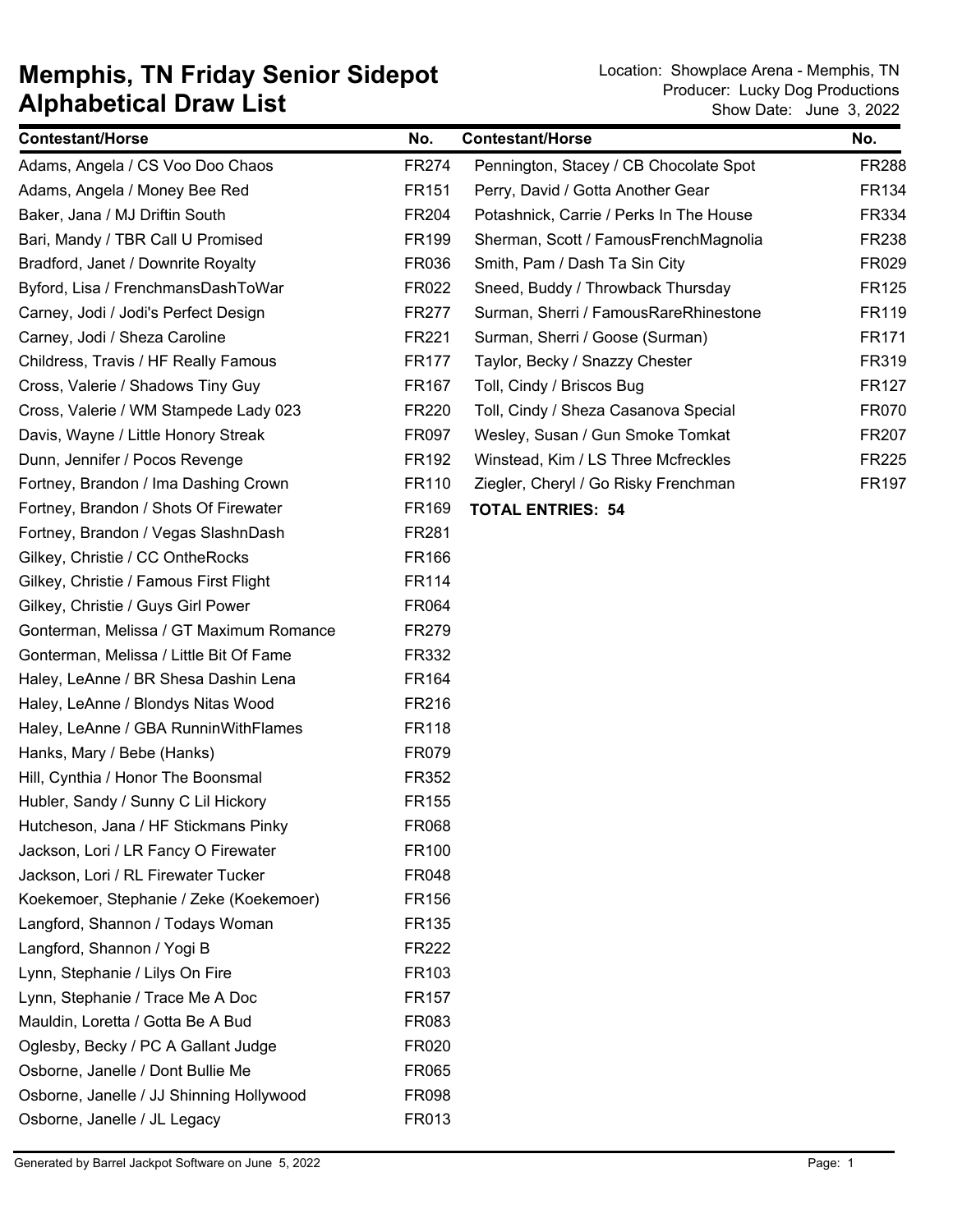| <b>Contestant/Horse</b>                  | No.          | <b>Contestant/Horse</b>                 | No.          |
|------------------------------------------|--------------|-----------------------------------------|--------------|
| Allen, Emma / Dat Famous Sterling        | FR007        | Leister, Emily / Lexus (Leister)        | FR210        |
| Allen, Emma / Miss JB 149                | FR052        | Leister, Emily / The Midnight Loot      | FR304        |
| Allen, Emma / PJ Seventy Five            | FR099        | Mason, Crystal / HF Aprils Last Sun     | FR358        |
| Ambrose, Ellie / Kings Golden Lynx       | FR324        | Mason, Jennifer / GBA Maximum Savage    | FR353        |
| Ambrose, Ryanne / Honor Private Jet      | FR370        | Maxwell, Allie / Streaking Nightmare    | FR243        |
| Avery, Logan / Vegas (Avery)             | <b>FR187</b> | McKinnis, Riley / Chasin A Runaway      | FR043        |
| Bari, Laura Mae / Cotton                 | FR237        | McKinnis, Riley / Designed By Dora      | FR141        |
| Bishop, Ella / El Mangaso                | FR186        | McKinnis, Riley / GMA Went Streakin     | FR101        |
| Brister, Anna / Shesa Smooth Okiecat     | FR371        | McKinnis, Riley / Munndys Good Friday   | FR088        |
| Brooks, Allison / Skipn Continental Sue  | FR102        | McMurray, Casey / Docs Moon Pie         | FR061        |
| Brown, Brylee / Evelyns Pinkie Pie       | <b>FR076</b> | McMurray, Casey / French Butterscotch   | FR116        |
| Brown, Brylee / WDJ Sims Last Effort     | FR019        | McMurray, Casey / LM Confederate Guy    | FR168        |
| Brown, Hallie / Luv Ya Miss Randa        | FR201        | Miller, Kynzli / Lil French Flirt       | FR041        |
| Brown, Hallie / Sugar Bar Perfect        | FR159        | Newton, Kinzey / MSU Aces Lucky Girl    | FR196        |
| Burgess, Blakely / A Royal Darlin        | FR024        | Oglesby, Kashley / Eyesa Liza Fame      | FR094        |
| Butler, Alleigh / Keep Talking Im Good   | FR191        | Osborne, Olivia / Boony Toons           | FR314        |
| Butler, Alleigh / River (Butler)         | <b>FR144</b> | Osborne, Olivia / Unos Del Cielo        | FR251        |
| Cain, Skyler / TwistingNTheMoonlite      | FR057        | Parr, Emma Kate / Frenchman Dashin High | FR147        |
| Childress, Kinlee / Highway Sixtyfour    | FR299        | Parr, Emma Kate / Grandios Guy          | FR087        |
| Childress, Kaylee / Charge It To The Max | FR249        | Parr, Emma Kate / Pipe Down Compromises | FR044        |
| Childress, Kaylee / VF Famous Chrissy    | FR302        | Ridley, Emma / Bayguner                 | FR231        |
| Couch, Bailey / Hiadas High Roller       | FR075        | Ridley, Emma / Departure Red            | FR289        |
| Countess, Mary Margaret / Rare Speed     | FR322        | Riley, Callie / EZ Blue Grit            | FR347        |
| Dement, Darcy / Oscar Nite Dunit         | FR351        | Riley, Emily / Rene Dan Dee             | FR350        |
| Drake, Golden / Fancy Dont Let Me Down   | FR316        | Sadl, Karissa / TPR ChicsDigStreaker    | FR077        |
| Fincher, Callee / Really Kan Perk        | FR042        | Saucier, Valerie / BB Firewater Sue     | FR060        |
| Gordon, Mallie / Dynamara                | FR333        | Saucier, Valerie / BW Rip It Up         | FR111        |
| Gordon, Mallie / Short Go                | FR286        | Saucier, Valerie / Kodiac Kowboy        | FR163        |
| Govero, Emma Jean / Miss N Trouble       | FR023        | Saucier, Valerie / Soxstar              | <b>FR008</b> |
| Harris, Gracie / Rapid Regent            | FR335        | Scarato, Sage / B My Prince Charming    | FR039        |
| Harris, Gracie / Sky High Smokey         | FR047        | Scarato, Sage / Lucky Hammer Man        | FR106        |
| Hartless, Anna Lynn / Missle A Smoking   | FR181        | Sherman, Allie / Go Minnie Perks HSR    | FR361        |
| Hensley, Karrisa / BKO Special Stones    | FR230        | Sherman, Allie / Guys Prefer Blonde     | FR184        |
| Hensley, Karrisa / Lady Solitude         | FR284        | Sherman, Allie / Guys Special Bully     | FR317        |
| Hill, Maggie / Vixan (Hill)              | <b>FR148</b> | Shows, Katie / Dinkys Lil Flame         | <b>FR270</b> |
| Ivey, Mary Vivian / Bad Moonz Rizin      | FR069        | Simpson, Hailey / Rockin Vegas          | FR165        |
| Ivey, Mary Vivian / Different Dimension  | FR128        | Stephenson, Carly / Daddys Dollar       | FR366        |
| Johnson, Ava Clair / Gypsy Is My Soul    | FR285        | Swire, Callie Jo / Frosty Roan Cow      | FR185        |
| Kachuriak, Gracie / Wantabulleve         | FR362        | Thomas, Blaise / Cades Music            | FR346        |
| Layne, Jayden / Romeo (Layne)            | FR232        | Thomas, Cash / Firecracker Jade AB      | FR336        |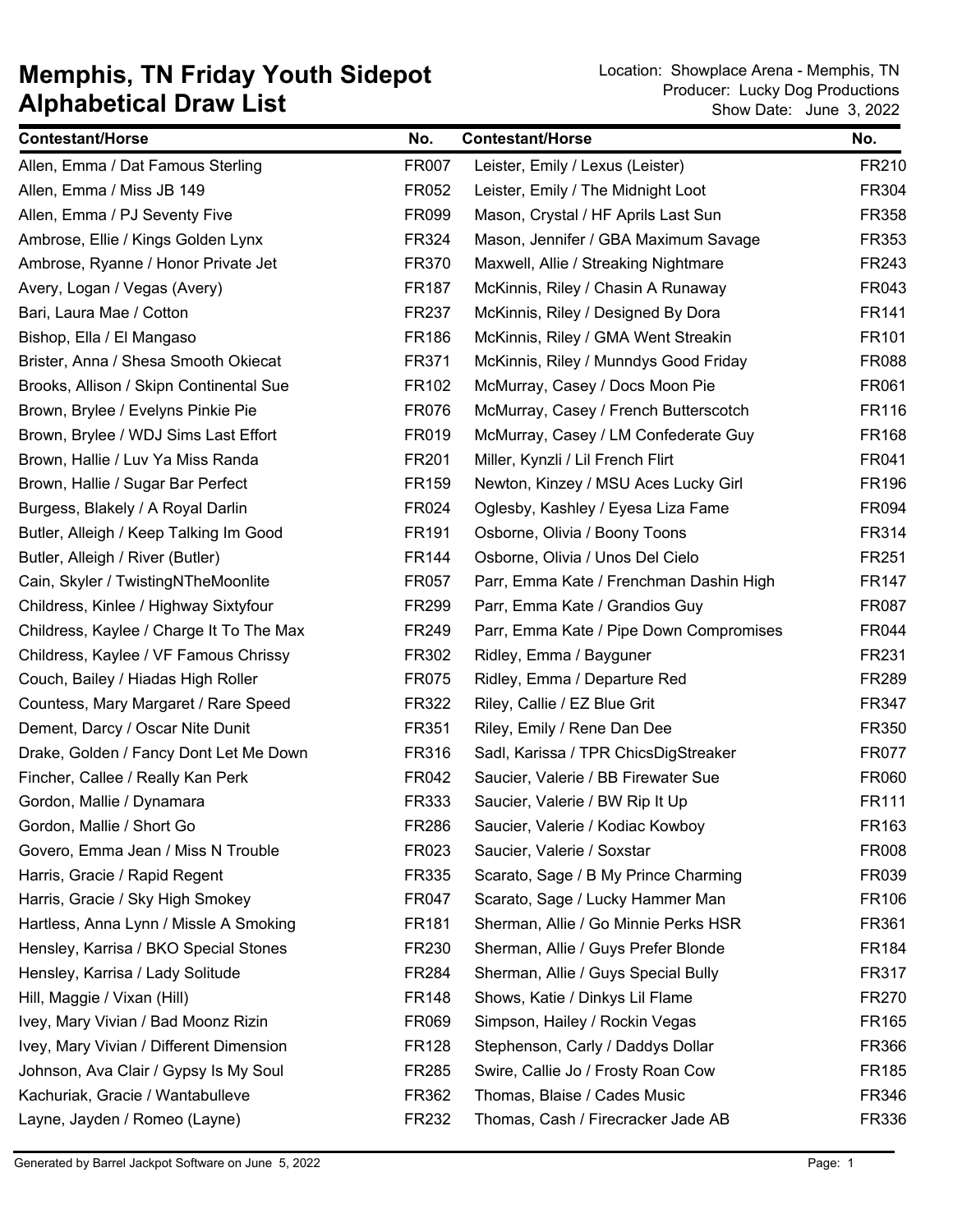| <b>Contestant/Horse</b>                  | No.          | <b>Contestant/Horse</b> | No. |
|------------------------------------------|--------------|-------------------------|-----|
| Weldon, Major / SF Gin and Juice         | <b>FR035</b> |                         |     |
| Weldon, Major / Shoot Yeah Honey         | FR082        |                         |     |
| Weldon, River / Coats Mini Ta Fame       | FR027        |                         |     |
| Weldon, River / Firewater Bewitches Me   | FR080        |                         |     |
| Wilburd, Paris / FI Baby Blue Bugs       | FR276        |                         |     |
| Wilburd, Paris / FirewatersTwistedSister | <b>FR224</b> |                         |     |
| Williams, Rylee / Cooper Ta Fame         | FR016        |                         |     |
| <b>TOTAL ENTRIES: 87</b>                 |              |                         |     |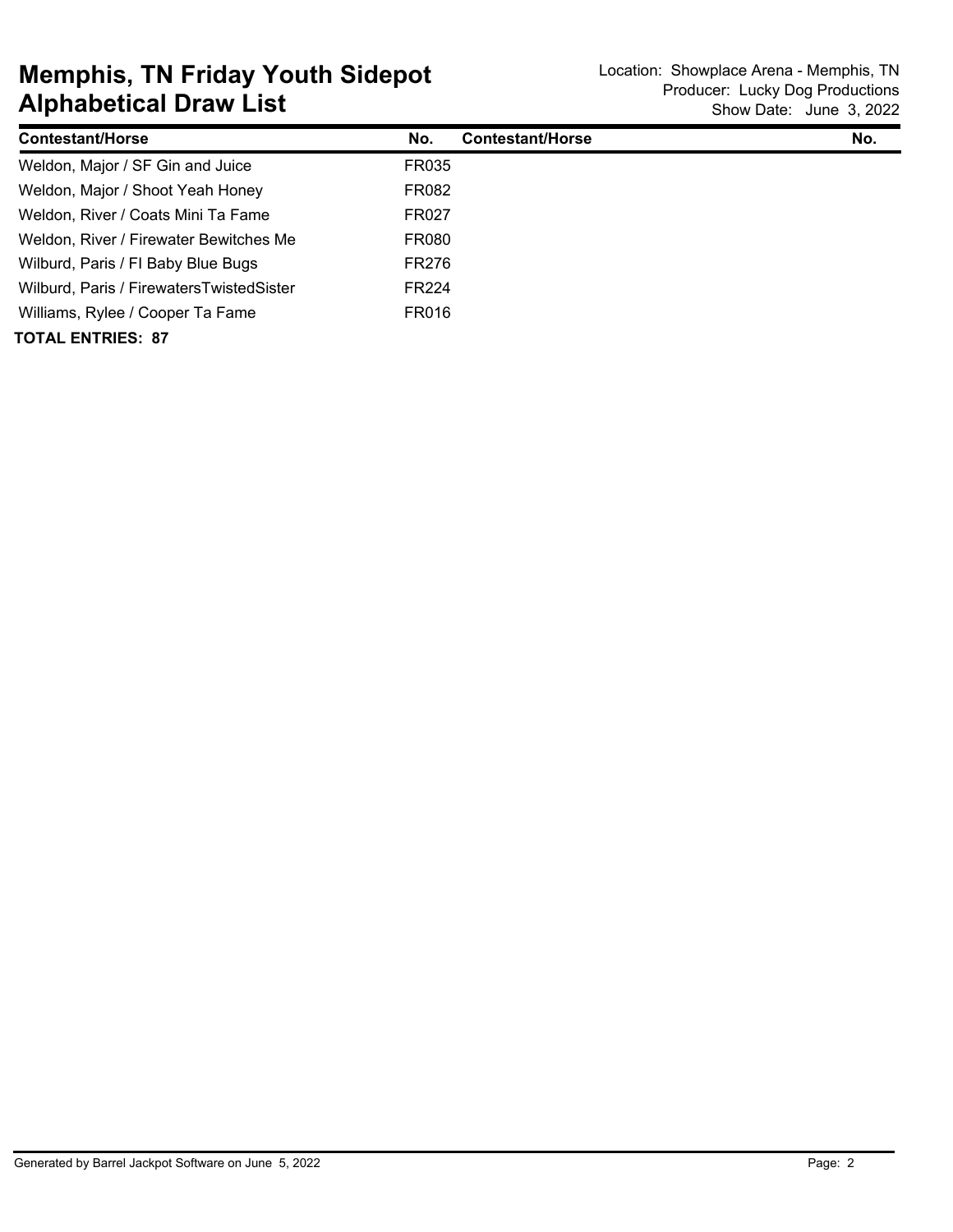| <b>Contestant/Horse</b>                   | No.          | <b>Contestant/Horse</b>                   | No.          |
|-------------------------------------------|--------------|-------------------------------------------|--------------|
| Aaron, Brittany / A Little French Flit    | SA314        | DeHass, Shelby / Lil Bit O Laico          | SA433        |
| Adkins-Nelson, Reagan / Magnolia Martini  | SA372        | DeHass, Shelby / Miss Ohana Star          | SA486        |
| Akins, Lynn / Slick Wager                 | SA357        | Dennison, Holli / Guys Cant Catch Me      | <b>SA044</b> |
| Allen, Emma / PJ Seventy Five             | SA092        | Dixon, Alexis / Royal Queen B             | <b>SA272</b> |
| Allred, Katie / Bar Girl With Perks       | SA386        | Dowell, Cody / Heavenly Hustler           | SA065        |
| Allred, Katie / Howies Chicado Jr         | SA497        | Dunlap, Taylor / Highbrow Kelly           | SA211        |
| Anderson, Andi / Ima Cowboy Cactus        | <b>SA275</b> | Dunlap, Taylor / SR Play Some French      | SA336        |
| Anderson, Haley / Heavens Dynasty         | SA431        | Dunn, Jennifer / Pocos Revenge            | SA282        |
| Ashe, Samantha / Perky By Design          | SA317        | Echols, Brianna / Frenchman Candoo        | <b>SA587</b> |
| Ashe, Samantha / YFrenchSilverQueen       | SA269        | Evans, Sydney / Judge On Firewater        | SA406        |
| Beck, Shelby / Streakin Stinson           | <b>SA266</b> | Evans, Sydney / N Heavenly Fashion        | SA458        |
| Beitz, Maggie / Perks Prize Dance         | SA161        | Farmer, Jordan / Famous French Pistol     | SA296        |
| Bonnett, Mallory / FC Fiery Blue Eye      | SA133        | Faulkner, Alyson / KN Fabulous Ta Fame    | SP001        |
| Bradford, Janet / Downrite Royalty        | SA484        | Fincher, Callee / Really Kan Perk         | <b>SA227</b> |
| Bradford, Whitney / A Signature Firewater | SA143        | Fortney, Brandon / Ima Dashing Crown      | SA103        |
| Brooks, Mary / Rollin Niki Dell           | SA295        | Fortney, Brandon / Shots Of Firewater     | SA162        |
| Brooks, Mary / SF BreakerBreaker19        | SA341        | Fortney, Brandon / Vegas SlashnDash       | SA273        |
| Brown, Anita / Blazn FirewaterAnnie       | SA312        | Free, Samantha / RockBottomRudeBoy        | SA116        |
| Brown, John / Im Streaking Famous         | SA254        | Fuller, Gracie / GQH November Rain        | SA504        |
| Cain, Karen / Marthas Famous              | <b>SA075</b> | Fuller, Kristen / PYC Diamond Jubilee     | SA106        |
| Carter, Grayce / Bogies French Badger     | SA592        | Geisler, Elisabeth / Snoop Dawg           | SA015        |
| Cates, Gina / High Speed Chasin           | SA476        | Gilkey, Christie / CC OntheRocks          | SA284        |
| Cates, Gina / Rush Ta Heaven              | SA429        | Gilkey, Christie / Guys Girl Power        | <b>SA178</b> |
| Cauthen, Will / He Might Be Packin        | SA068        | Gonterman, Jessie / Famous First Prize    | SA311        |
| Cauthen, Will / Ima Sweet Deal            | SA599        | Gonterman, Jessie / Fred In Space         | SA556        |
| Childress, Kinlee / Highway Sixtyfour     | <b>SA477</b> | Gonterman, Jessie / GT Drippin In Finesse | SA229        |
| Childress, Kaylee / Charge It To The Max  | SA387        | Gonterman, Melissa / GT Maximum Romance   | <b>SA124</b> |
| Childress, Travis / Bullys Gotta Gun      | SA286        | Gonterman, Melissa / Little Bit Of Fame   | SA316        |
| Childress, Travis / HF Really Famous      | SA244        | Grantham, Hailee / NNN Love A Sixum       | <b>SA072</b> |
| Childress, Travis / Quick Charge It       | SA340        | Gray, Breanne / Famous Encounter          | SA560        |
| Childress, Travis / Token On Fame         | SA391        | Green, Melanie / A Smooth Twister         | SA233        |
| Cooper, Jessica / Just A Famous Fling     | SA417        | Grisham, Amy / Gizmojo                    | SA005        |
| Cotton, Leisa / Blazin KY Firewater       | SA169        | Grisham, Amy / ImBetterThanAllUGuys       | SA060        |
| Crenshaw, Dana / PS First Down Guy        | SA179        | Hall, Sharin / Hello Stella               | <b>SA047</b> |
| Dalton, Nealey / Miss Mango Tango         | SA400        | Hanschen, Brittany / Frenchmans Splash    | SA347        |
| Dalton, Nealey / SF Big Sexy              | SA318        | Harper, Lindsey / Chicados Not Out Yet    | SA473        |
| Davis, Samantha / Frys Famous Guy         | SA554        | Harper, Lindsey / Hot Lips For Bully      | SA362        |
| Davis, Tara / Aint No Crazy Lady          | SA139        | Harrington, Morgan / Famous N Firen       | <b>SA577</b> |
| Davis, Wayne / Little Honory Streak       | SA198        | Harris, Amber / Sun Frost Superstar       | SA354        |
| DeHass, Shelby / Hes Got That Touch       | SA380        | Henderson, Lexi / Midnight Prize          | SA601        |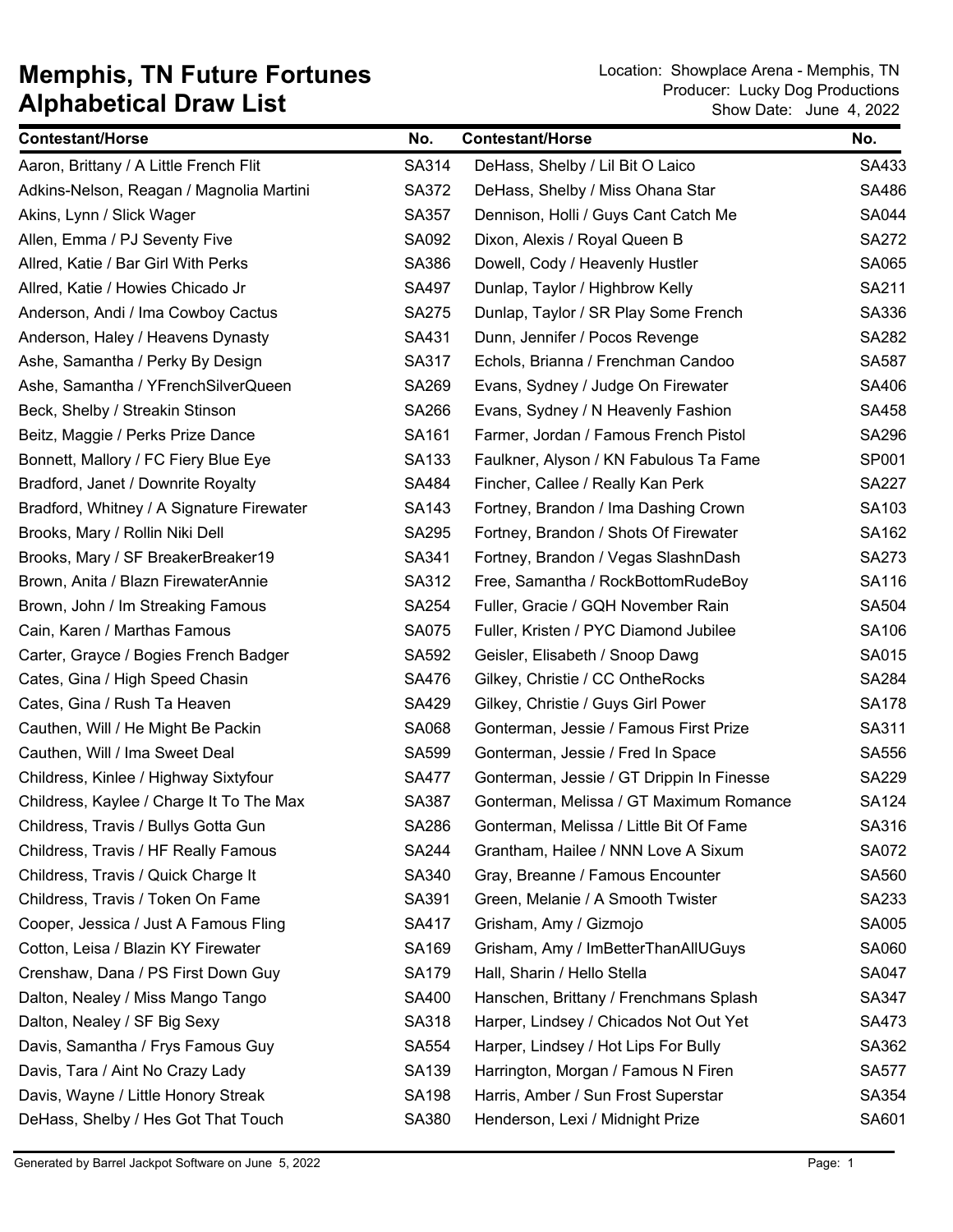| <b>Contestant/Horse</b>                     | No.          | <b>Contestant/Horse</b>                   | No.          |
|---------------------------------------------|--------------|-------------------------------------------|--------------|
| Hensley, Karrisa / Firewater Evening        | SA320        | Maxwell, Allie / Streaking Nightmare      | SA180        |
| Hensley, Karrisa / Lady Solitude            | SA263        | McClure, Bailey / Endless Possibilitez    | <b>SA274</b> |
| Hill, Julie / KN Honey Im Fabulous          | SA230        | McFarlin, Nateleigh / PS Guys Miley Ryon  | SA591        |
| Hixon, Courtney / DashRipRock               | <b>SA207</b> | McKinney, Elaina / Countess Ta Famous     | SA345        |
| Hixon, Derek / FirewaterInMySocks           | SA322        | McKinney, Elaina / Famous Rock Starr      | SA397        |
| Hixon, Derek / Take A Fabulous Ride         | <b>SA428</b> | McKinnis, Riley / Designed By Dora        | SA120        |
| Hixon, Derek / This Guys Fryd               | SA370        | McKinnis, Riley / GMA Went Streakin       | SA159        |
| Hollowell, Cheyenne / HR Reeds Wrangler     | SA053        | McKinnis, Riley / Munndys Good Friday     | SA069        |
| Jackson, Lori / LR Fancy O Firewater        | SA118        | McKnight, Harley / French Streakin Cash   | SA061        |
| Jackson, Lori / RL Firewater Tucker         | SA067        | McKnight, Harley / JessDeetastic          | SA167        |
| Johnson, Amanda / BR Tapout Again           | SA250        | McMurray, Casey / Docs Moon Pie           | SA110        |
| Johnson, Ava Clair / Gypsy Is My Soul       | SA332        | McMurray, Casey / French Butterscotch     | SA168        |
| Johnson, Jax / Somethin On Fire             | SA331        | McReynolds, Shannon / Any Hooty Ha        | SA470        |
| Johnson, Jill / Cinnamon Stoli              | SA324        | McReynolds, Shannon / Fancy My Fame       | SA369        |
| Johnson, Jill / Some Bunny Fame             | SA276        | Micci, Lesa / Too Intense Again           | SA349        |
| Joines, Audrey / SF NotYourAverageGuy       | SA520        | Miklavic, Taylor / Hollywood Derby        | SA016        |
| Jones, Candace / KC Sharp N Famous          | SA539        | Miller, Dawson / Firewater Sam            | SA460        |
| Kehrees, Rayann / Flits Cashin In           | SA532        | Miller, Dawson / SR Fell Off The Wagon    | SA363        |
| Kehrees, Rayann / Natives OklahomaFuel      | SA485        | Miller, Kynzli / Lil French Flirt         | SA488        |
| Kennedy, Laura / First Lady Fling           | SA584        | Mills, Laura / Dineros Gold Money         | SA001        |
| Kinnebrew, Silvia / Guys Dash Of Fame       | SA480        | Mills, Noah / DC DoubleShotofVodka        | SA138        |
| Knight, Blair / Untresable Lad              | SA011        | Mischler, Jessica / Guys Cover Girl       | SA281        |
| Knight, Kenzie / Movers Gypsy Moon          | SP015        | Mischler, Jessica / JL Diamonds Roc       | SA223        |
| Langford, Shannon / Yogi B                  | SA246        | Moore, Mackenzie / For Perks Sake         | SA236        |
| Lewis, Christy / MP Honor This Ticket       | <b>SA247</b> | Muller, Liza / DH Haydays Heaven          | SA153        |
| Lewis, Niki / KVS Dreaming of Fame          | <b>SA079</b> | Muller, Liza / Winnin On Firewater        | SA046        |
| Lewis, Niki / WoodB Lil Happy               | <b>SA127</b> | Nicholson, Courtney / Go Getcha Some Fire | SA451        |
| Lucky, Ashley / SR Fast Eddie               | SA494        | Oglesby, Becky / PC A Gallant Judge       | SA018        |
| Lummus, Jenna / Hez Got Fame N Fire         | SA469        | Oglesby, Shelby / Greta Grulla Fame       | SA033        |
| Lummus, Jenna / MJP Fabs Fame               | SA402        | Oglesby, Shelby / LilPressureInMyNikes    | SA146        |
| Lynn, Stephanie / Lilys On Fire             | SA165        | Orr, Misty / Bar B Streak N Dance         | SA382        |
| Maintz, Tyler / Strippin In The Wind        | SA542        | Osborne, Janelle / Dont Bullie Me         | SA058        |
| Malone-Hiett, Jamie / Perks Kid Charge      | SA384        | Osborne, Janelle / JL Legacy              | SA004        |
| Mann, Madison / JLP Jets Money Shot         | SA098        | Osborne, John / JLB Sweet Fire Water      | SA536        |
| Martin, Mary Grayson / French Discos Blonde | SA325        | Parr, Emma Kate / Grandios Guy            | <b>SA444</b> |
| Martin, Mary Grayson / Kiss My Royal Fanny  | SA377        | Pedrick, Lindsey / A Jazzy Little Fling   | <b>SA287</b> |
| Matthews, Samantha / Chasin Hot Pants       | SA573        | Pike, Dusty / Call Me Firewater           | SA395        |
| Matthews, Samantha / Guys Play Gun          | SA502        | Pike, Dusty / FannyStreakOnFire           | SA343        |
| Mauldin, Aubry Rae / Heck No Colours        | SA032        | Pike, Dusty / Wood B Streakin Lil         | SA457        |
| Mauldin, Aubry Rae / TechniTwister          | SA085        | Plunk, Chris / One Famous Fling Guy       | SA585        |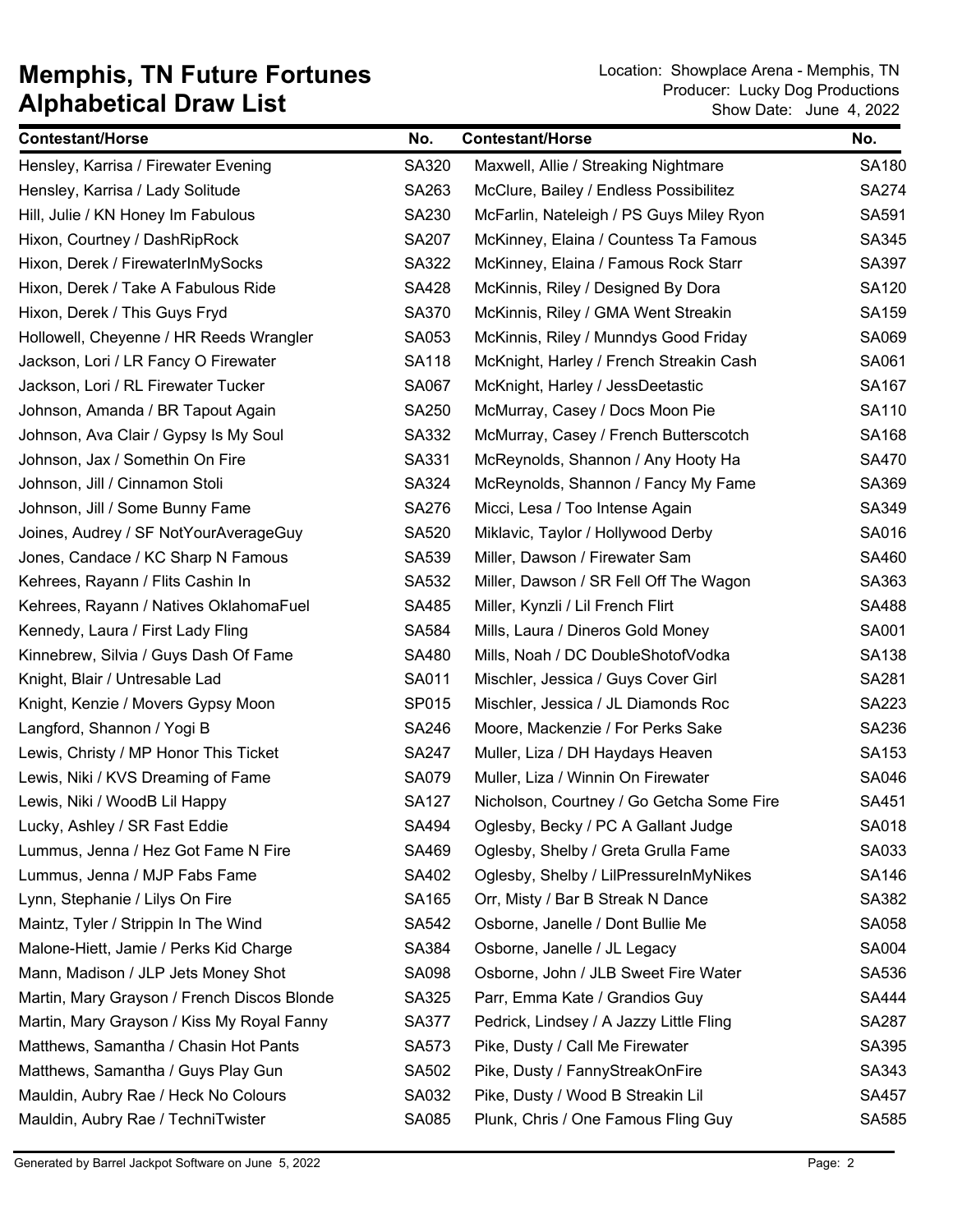| <b>Contestant/Horse</b>                   | No.          | <b>Contestant/Horse</b>                  | No.          |
|-------------------------------------------|--------------|------------------------------------------|--------------|
| Pogue, Morgan / FamousNFast               | SA090        | Smith, Michael / NoLionImaMakeUFamous    | SA410        |
| Pogue, Morgan / SF Chick Magnet           | <b>SA147</b> | Smith, Michael / Perk On Cimmaron        | SA463        |
| Poole, Sarah / Hearts Content             | <b>SA277</b> | Smith, Pam / Dash Ta Sin City            | SA006        |
| Potter, Karsyn / Penny For UR Flit        | SA290        | Smith, Tonda / Pursuit Of Firewater      | SA441        |
| Potter, Melora / Miss Edy Stinson         | SA261        | Sneed, Buddy / Throwback Thursday        | SA368        |
| Pratt, Craig / KJ Dinky Fame              | SA561        | Sparks, Kelly / One Dashing Episode      | SA140        |
| Ragan, Robbin / Bankroll N A Runaway      | SA213        | Sparks, Kelly / Sail On French           | <b>SA008</b> |
| Raziano, Sarah / PS Dont Bug This Guy     | SA012        | Speights, Kathryn / Easy Red Dasher      | SA356        |
| Rector, Randa / French June Bug           | SA104        | Speights, Kathryn / Streak Of Red Money  | SA405        |
| Rector, Randa / Miss Ziggy Stinson        | SA156        | Steele, Crystal / Famous Jag Of Money    | SA546        |
| Reynolds, Ryan / Frosted Bikini           | SA514        | Steele, Crystal / Winds Of Fortune       | SA594        |
| Reynolds, Ryan / One Slick Darlin         | SA604        | Steele, Rachel / MKS Any Given Sunday    | <b>SA248</b> |
| Reynolds, Ryan / SM So Ready Eddie        | <b>SA557</b> | Stegall, Larrya / Runaway Frenzy         | SA049        |
| Riley, Callie / CONFIRMED SCRATCH         | SP040        | Stephenson, Carly / Daddys Dollar        | SA094        |
| Roberts, Shannon / Call Me For Speed      | SA423        | Stroup, Mollie / HB Tan Lines            | SA309        |
| Roberts, Shannon / SF Fireball            | SA299        | Surman, Sherri / FamousRareRhinestone    | SA132        |
| Roby, Kristen / Dash Thru Firewater       | SA383        | Swint, Megan / MW Bar B Stealin Fame     | SA426        |
| Roby, Kristen / JL Little Wag             | <b>SA220</b> | Swint, Megan / Namgis D104               | SA414        |
| Saucier, Valerie / BW Rip It Up           | SA130        | Swint, Megan / Zing Zing Its Talent      | SA367        |
| Saucier, Valerie / Soxstar                | SA021        | Taylor, Becky / Chesters Love Master     | SA056        |
| Saulsbury, Mandy / Miss Perky Flit        | <b>SA187</b> | Taylor, Becky / Snazzy Chester           | <b>SA108</b> |
| Scarato, Sage / B My Prince Charming      | SA346        | Taylor, Jena / Mr Cash Fuel              | SA030        |
| Scarbrough, Wallis / Wait Wait Dontell Me | SA080        | Thomas, Jessica / Frostburns Diamond     | SA412        |
| Schmidt, Kylee / TellHerToRunFaster       | <b>SA547</b> | Thompson, Shaunnah / Jokers Harley Quinn | <b>SA245</b> |
| Shelton, Madison / Royal French Jet       | SA522        | Thornberry, Michael / ImaRockNFirewater  | SA289        |
| Sherman, Allie / Guys Prefer Blonde       | SA308        | Thornberry, Michael / Wildcat Canyon     | SA242        |
| Sherman, Allie / Guys Special Bully       | SA421        | Toll, Cindy / Briscos Bug                | <b>SA125</b> |
| Sherman, Scott / FamousFrenchMagnolia     | SA301        | Van Cleve, Mary / This Buds For Fame     | SA569        |
| Shipley, Christian / Great Bulls Of Fire  | SA385        | Ward, Amy / Promise Mea Goldmine         | SA465        |
| Shipley, Christian / Mann On Fire         | SA482        | Ward, Amy / Royal Fast Gal               | SA350        |
| Shipley, Christian / Miss Speedy Stevie   | SA537        | Ward, Tabatha / ES Vegas Lights          | SA023        |
| Shumpert, Savannah / Slick French Mimosa  | SA538        | Warren, Wendy / Speedin For Kix          | SA403        |
| Skimehorn, Bert / Diva Rae Devil Child    | SA416        | Watts, Rachel / NL Juniors Toast         | SA471        |
| Skimehorn, Bert / Home Ta Fame            | SA544        | Watts, Rachel / This Guys Got Money      | SA581        |
| Skimehorn, Bert / Kendricks Red Doc       | SA335        | Weldon, Major / SF Gin and Juice         | SA393        |
| Skimehorn, Bert / Rocknroll Frenchgirl    | SA499        | West, Sharon / FrenchmansGloNGhost       | SA048        |
| Skimehorn, Bubby / Coronas Slick Design   | SA454        | Wheeler, Bree / Streakin Ta Royalty      | SA389        |
| Smith, Maggie / MP Judgment Day           | SA313        | Wheeler, Bree / Whata Cool Cat           | <b>SA427</b> |
| Smith, Michael / Bearly Any Whiskey       | SA521        | Wheeler, Cody / Hide Da Wine             | SA474        |
| Smith, Michael / Dun Streakin By U        | SA305        | Wherrell, Sissie / Chasin Seattle Slew   | SA404        |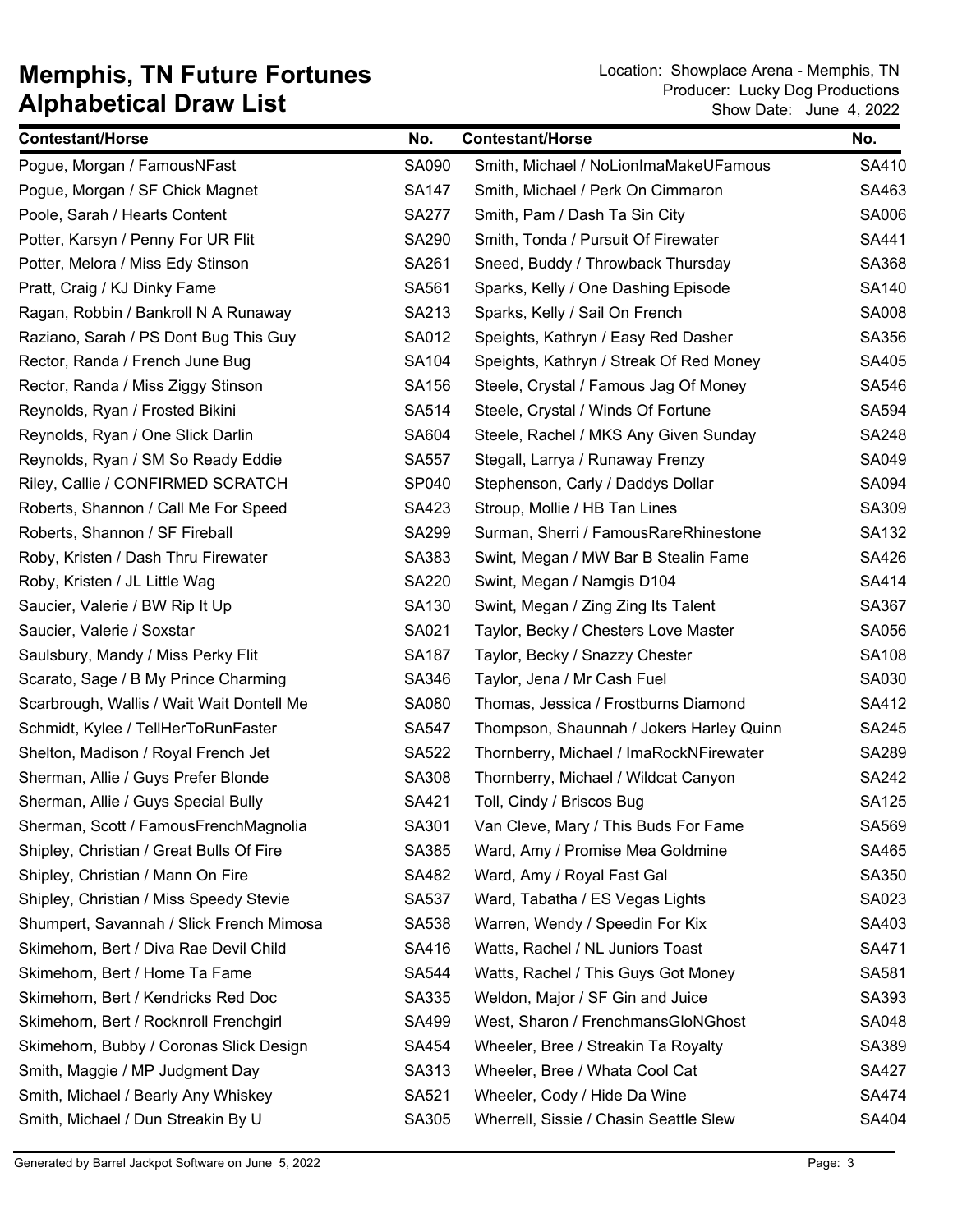| <b>Contestant/Horse</b>                | No.               | <b>Contestant/Horse</b> | No. |
|----------------------------------------|-------------------|-------------------------|-----|
| Wherrell, Sissie / Good As Bully Gets  | SA461             |                         |     |
| Wherrell, Sissie / Guys Streakin Six   | SA513             |                         |     |
| White, Brandy / French Stinson         | SA446             |                         |     |
| White, Ken / LLP Missys Little One     | SA435             |                         |     |
| White, Ken / LRS Famous Tornado        | SA487             |                         |     |
| White, Ken / Nehi Socks                | SA381             |                         |     |
| Wilburd, Paris / FI Baby Blue Bugs     | SP041             |                         |     |
| Williams, Kristen / Epic Guy           | SA042             |                         |     |
| Williams, Marlena / A Smooth Starbert  | SA259             |                         |     |
| Williams, Mendy / Bayou Some Socks     | SA135             |                         |     |
| Wilson, Colby / Royally Reckless       | SA074             |                         |     |
| Winstead, Shelby / Bogies French Lover | SA <sub>160</sub> |                         |     |
| Ziegler, Cheryl / KN Fabs Lil Ransom   | SA371             |                         |     |
| <b>TOTAL ENTRIES: 253</b>              |                   |                         |     |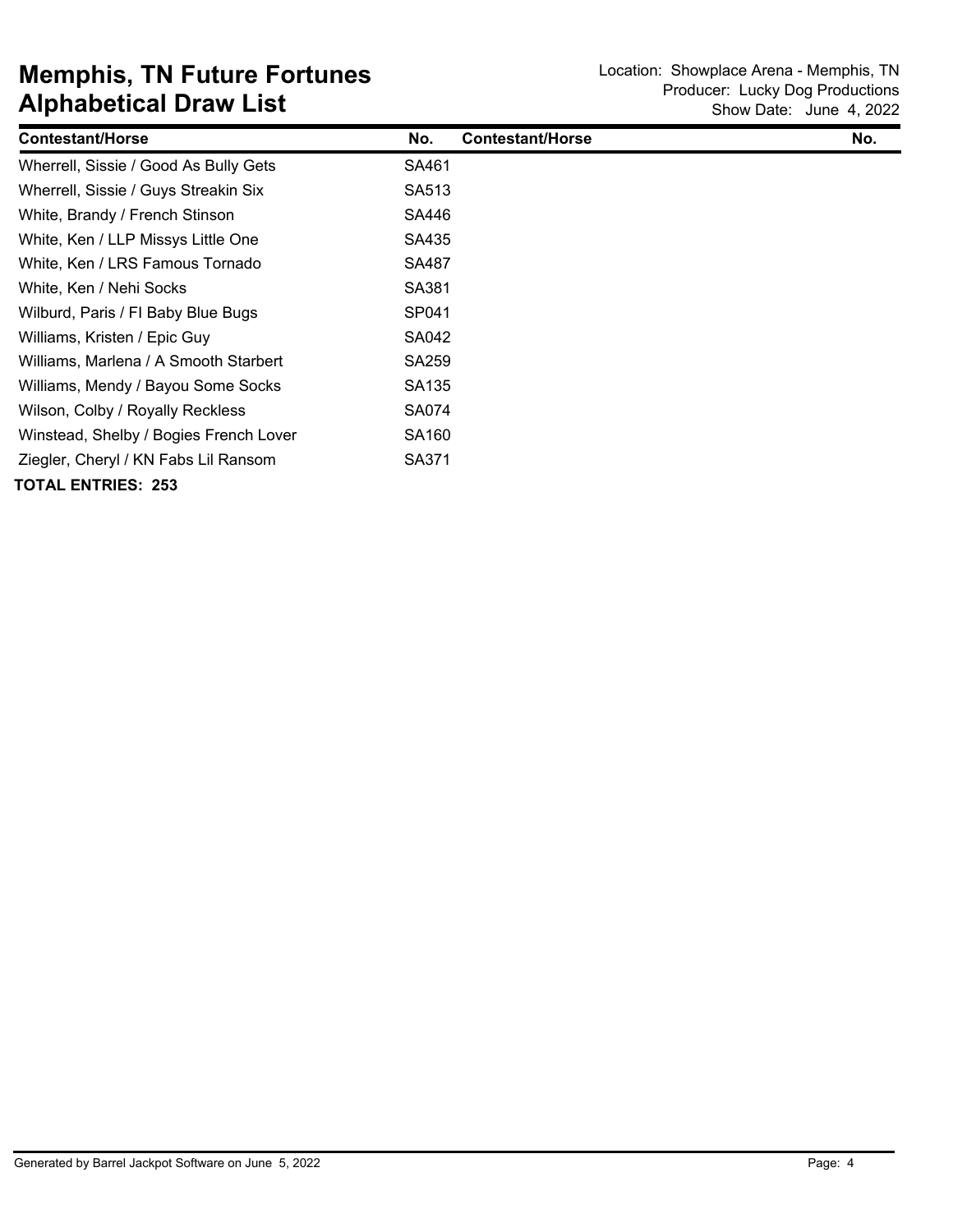# **Alphabetical Draw List Memphis, TN Peewee Race** Location: Showplace Arena - Memphis, TN **Memphis**, TN

| <b>Contestant/Horse</b>                   | No.            | <b>Contestant/Horse</b>          | No.             |
|-------------------------------------------|----------------|----------------------------------|-----------------|
| Ambrose, Ellie / Kings Golden Lynx        | 20             | Williams, Rylee / Cooper Ta Fame | 10 <sup>°</sup> |
| Bardo, Courtney / Stewy Bardo             | $\overline{7}$ | <b>TOTAL ENTRIES: 41</b>         |                 |
| Bari, Laura Mae / Cotton                  | 6              |                                  |                 |
| Bari, Laura Mae / Forrest Firewater       | 34             |                                  |                 |
| Baskin, Adalyn / High Zan Chex            | 9              |                                  |                 |
| Baskin, Caroline / CJ                     | 22             |                                  |                 |
| Baskin, Molly / Misty (Baskin)            | 19             |                                  |                 |
| Beard, Ella Kate / Lenas Hollywood Legend | 38             |                                  |                 |
| Beard, Ella Kate / Tuff                   | 25             |                                  |                 |
| Bishop, Ella / El Mangaso                 | 28             |                                  |                 |
| Bland, Harper Grace / Yankee              | 8              |                                  |                 |
| Burgess, Blakely / A Royal Darlin         | 21             |                                  |                 |
| Burgess, Blakely / Colonel Go Quick       | 33             |                                  |                 |
| Dement, Darcy / Oscar Nite Dunit          | 27             |                                  |                 |
| Downing, Kaylee / Tiki                    | 31             |                                  |                 |
| Faulkner, Alyson / Dun It With Zenya      | 37             |                                  |                 |
| Faulkner, Alyson / KN Fabulous Ta Fame    | 1              |                                  |                 |
| Gaines, Anna Claire / PT Lil French Fire  | 13             |                                  |                 |
| Glass, Skylar / Emmas Pretty Doll         | 29             |                                  |                 |
| Gordon, Mallie / Dynamara                 | 35             |                                  |                 |
| Gordon, Mallie / Short Go                 | 5              |                                  |                 |
| Gordon, Walker / Mae Mae                  | 32             |                                  |                 |
| Hartless, Addisyn / Bubbles               | 36             |                                  |                 |
| Hartless, Addisyn / Reno RR Hancock       | 4              |                                  |                 |
| Hoy, Jayden / Coco (Hoy)                  | 14             |                                  |                 |
| Irby, Faith / Molly                       | 39             |                                  |                 |
| Irby, Faith / PC PayDay                   | 23             |                                  |                 |
| Knight, Kenzie / Movers Gypsy Moon        | 15             |                                  |                 |
| Lewis, Krew / Oreo                        | $\overline{2}$ |                                  |                 |
| Lewis, TJ / Louie                         | 3              |                                  |                 |
| Morris, Case / Flash                      | 18             |                                  |                 |
| Plunk, Sophie Belle / KK Glory            | 30             |                                  |                 |
| Riley, Callie / CONFIRMED SCRATCH         | 40             |                                  |                 |
| Riley, Callie / EZ Blue Grit              | 24             |                                  |                 |
| Stege, Brooke / Hiadas High Roller (2)    | 26             |                                  |                 |
| Stephenson, Kennedy / Hanks Whiskey Shot  | 11             |                                  |                 |
| Swire, Callie Jo / Frosty Roan Cow        | 17             |                                  |                 |
| Turman, Bailey / Suzie                    | 16             |                                  |                 |
| Wilburd, Paris / FI Baby Blue Bugs        | 41             |                                  |                 |
| Wilburd, Paris / FirewatersTwistedSister  | 12             |                                  |                 |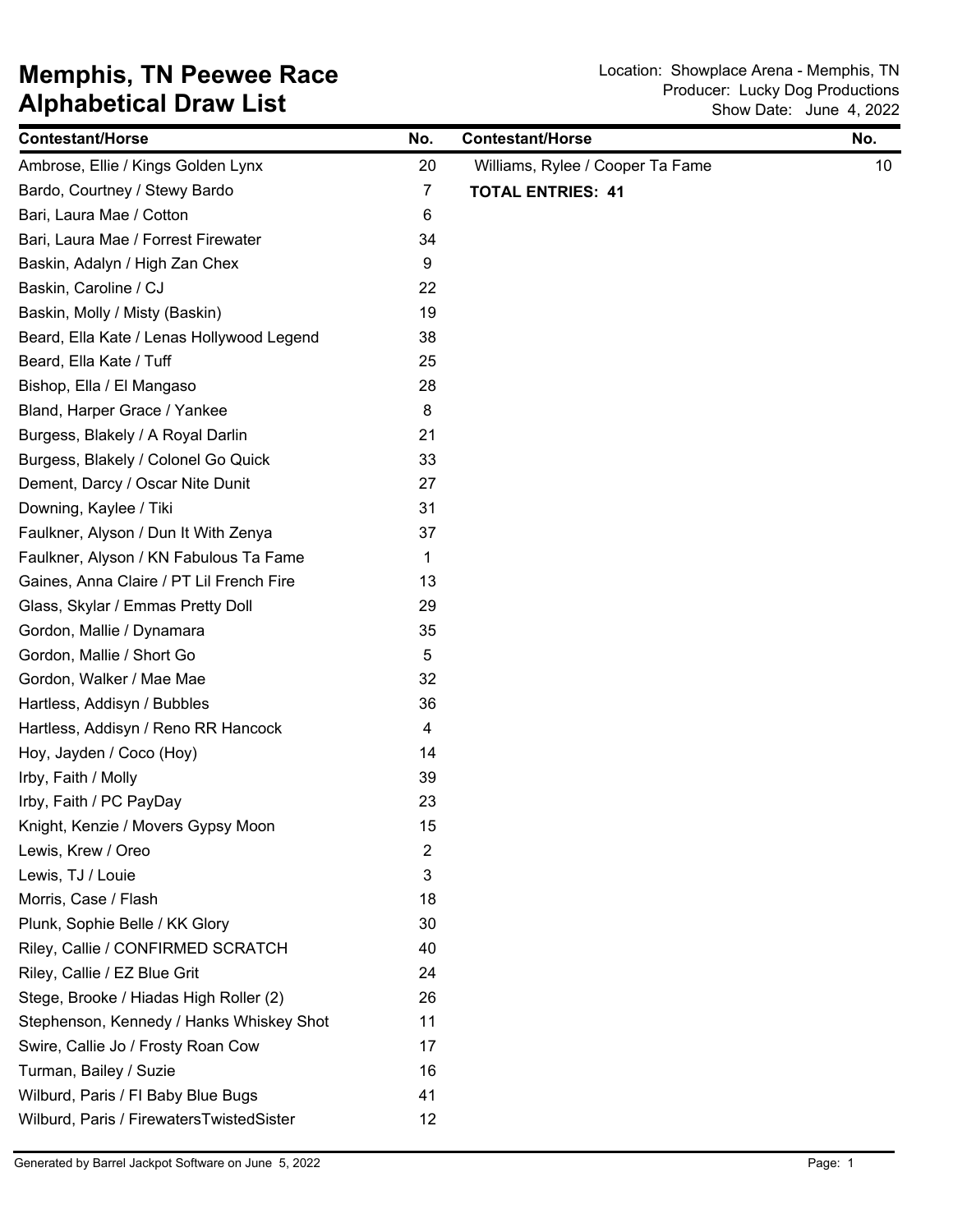| <b>Contestant/Horse</b>                   | No.          | <b>Contestant/Horse</b>                   | No.          |
|-------------------------------------------|--------------|-------------------------------------------|--------------|
| Adams, Gracie / Chasing Relentless        | SA526        | Farmer, Jordan / Americas In The Red      | <b>SA255</b> |
| Adkins-Nelson, Reagan / Magnolia Martini  | SA372        | Farmer, Jordan / Famous French Pistol     | <b>SA296</b> |
| Adkins-Nelson, Reagan / Trick Rancher     | SA328        | Free, Samantha / RockBottomRudeBoy        | SA116        |
| Anderson, Andi / APH Fiery Breeze         | SA171        | Freyaldenhoven, Diana / Bully's Maid      | SA084        |
| Anderson, Andi / Ima Cowboy Cactus        | <b>SA275</b> | Fuller, Gracie / GQH November Rain        | SA504        |
| Anderson, Haley / Heavens Dynasty         | SA431        | Fuller, Kristen / PYC Diamond Jubilee     | SA106        |
| Anderson, Sarah / Excitabull Tommy Mrs    | SA031        | Gaines, Casey / PT Lil FrenchFire         | SA014        |
| Barnett, Ashley / Peppys Mary Jet         | SA043        | Gill, Candice / Bucky (Gill)              | SA512        |
| Barrom, Daylee / Steele's City Feet       | SA390        | Gilmer, Jessica / Shawnees Last Warrior   | <b>SA145</b> |
| Barrom, Daylee / Two Socks                | SA443        | Gonterman, Jessie / Famous First Prize    | SA311        |
| Barrom, Daylee / Zane                     | SA498        | Gonterman, Jessie / Fred In Space         | SA556        |
| Beitz, Maggie / Perks Prize Dance         | SA161        | Gonterman, Jessie / GT Drippin In Finesse | <b>SA229</b> |
| Belcher, Bailey / Pocket Coin Five        | SA338        | Grantham, Hailee / NNN Love A Sixum       | <b>SA072</b> |
| Billings, Shania / Whole Lot Of Freedom   | SA102        | Gray, Breanne / Famous Encounter          | SA560        |
| Binkley, Lindsey / HG Six Chicks          | <b>SA205</b> | Green, Melanie / A Smooth Twister         | SA233        |
| Bonnett, Mallory / FC Fiery Blue Eye      | SA133        | Green, Melanie / Xtra Sun Frost           | SA310        |
| Bonnett, Mallory / The Streakin Jewell    | SA076        | Grisham, Amy / Gizmojo                    | SA005        |
| Bradford, Whitney / A Signature Firewater | SA143        | Grisham, Amy / ImBetterThanAllUGuys       | SA060        |
| Bray, Kaylee-Ann / Frenchmans Winsome     | <b>SA208</b> | Grisham, Amy / Turbo (Grisham)            | SA038        |
| Bray, Kaylee-Ann / Smokem Easy On Java    | SA158        | Grisham, Amy / VF Del Ray Cat             | SA097        |
| Cain, Karen / Marthas Famous              | <b>SA075</b> | Hancock, Katherine / Jules Jackie         | SA555        |
| Caraway, Anna / Hickory Dickory Dash      | SA111        | Hanschen, Brittany / Frenchmans Splash    | SA347        |
| Carter, Grayce / Bogies French Badger     | SA592        | Harper, Lindsey / Chicados Not Out Yet    | SA473        |
| Carter, Grayce / Flashlight (Carter)      | SA543        | Harper, Lindsey / His Runaway Grace       | SA415        |
| Cauthen, Will / He Might Be Packin        | SA068        | Harper, Lindsey / Hot Lips For Bully      | SA362        |
| Cochran, Dylan / Sierra (Cochran)         | SA559        | Harris, Amber / Sun Frost Superstar       | SA354        |
| Collins, Cody / Jet (Collins)             | SA194        | Hixon, Courtney / DashRipRock             | SA207        |
| Cooper, Jessica / Chromes Hustler         | SA306        | Hixon, Derek / FirewaterInMySocks         | SA322        |
| Cooper, Jessica / Fame On Da Rocks        | SA364        | Hixon, Derek / Take A Fabulous Ride       | <b>SA428</b> |
| Cooper, Jessica / Just A Famous Fling     | SA417        | Hixon, Derek / This Guys Fryd             | SA370        |
| Dalton, Nealey / Miss Mango Tango         | SA400        | Hollowell, Cheyenne / BB (Hollowell)      | SA099        |
| Dalton, Nealey / SF Big Sexy              | SA318        | Hollowell, Cheyenne / HR Reeds Wrangler   | SA053        |
| Davis, Samantha / Frys Famous Guy         | SA554        | Hopkins, Crystal / HQ BarMaidWithGusto    | SA321        |
| Davis, Tara / Aint No Crazy Lady          | SA139        | Hopkins, Crystal / Ima Famous Superstar   | SA264        |
| Davis, Tara / Be A Magnolia Tiger         | SA257        | Hutchison, Reanna / Peppy B My Valentine  | SA511        |
| Davis, Tara / JJJ Roxie Heyday            | SA083        | Hutsenpiller, Shea / SJR Diamond Angie    | SA291        |
| Deatherage, Jordan / Faith (Deatherage)   | SA228        | James, Hannah / See Smoke                 | <b>SA107</b> |
| Deatherage, Jordan / Hot Krymsun Model    | SA285        | Johnson, Amanda / BR Tapout Again         | SA250        |
| Evans, Sydney / Judge On Firewater        | SA406        | Johnson, Samantha / Red Rare Hunt         | SA329        |
| Evans, Sydney / N Heavenly Fashion        | SA458        | Jones, Candace / Flashy Red Gal           | SA588        |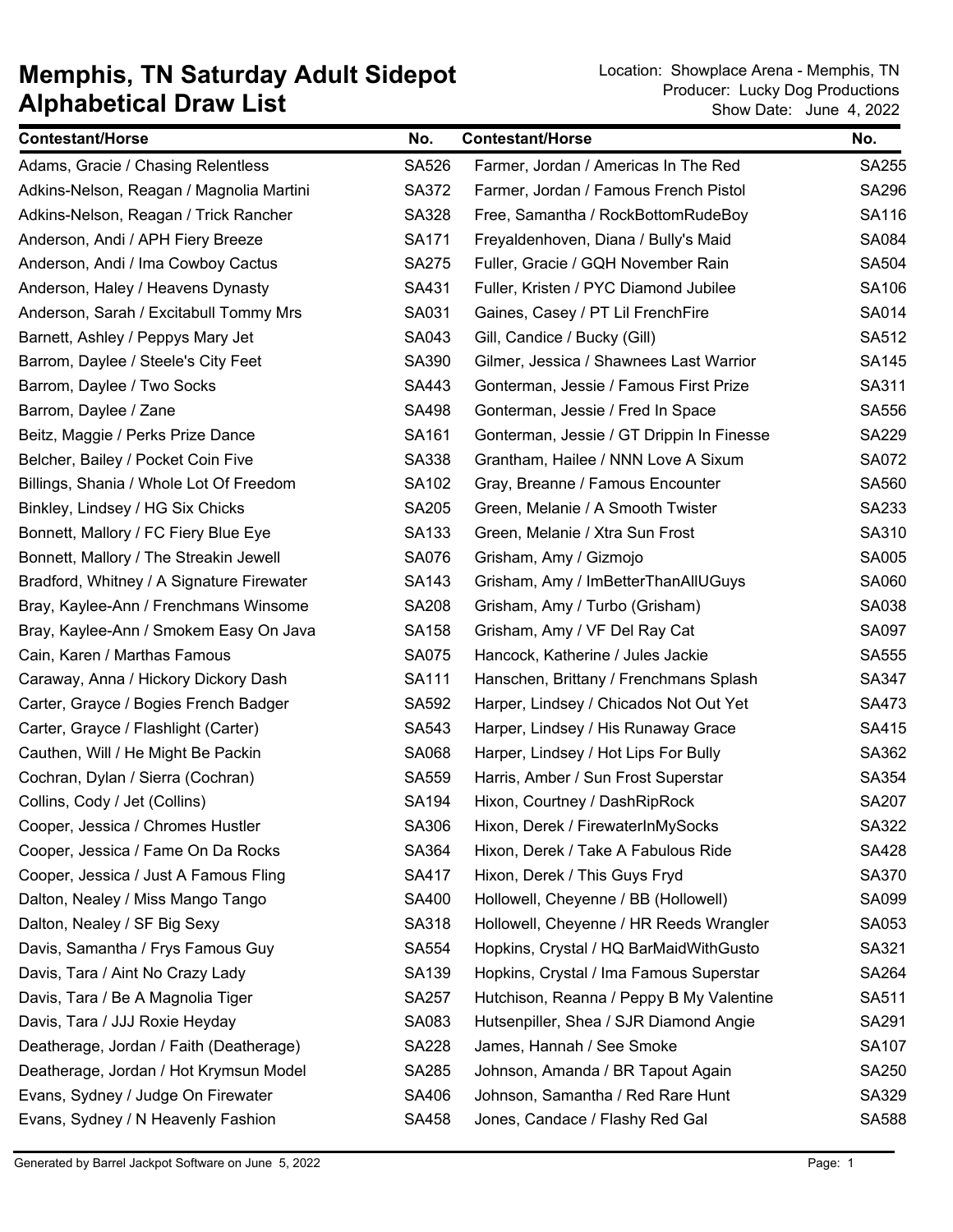| <b>Contestant/Horse</b>                     | No.          | <b>Contestant/Horse</b>                    | No.          |
|---------------------------------------------|--------------|--------------------------------------------|--------------|
| Jones, Candace / KC Sharp N Famous          | SA539        | Reddmann, Lindsey / RGB Reba               | SA342        |
| Jumper, Cyrilla / Firen Frost               | SA154        | Restivo, Ashley / Fired Up By Bully        | SA315        |
| Kehrees, Rayann / Disco Jerry Flair         | SA436        | Restivo, Ashley / HS Dunit With Heart      | SA258        |
| Kehrees, Rayann / Flits Cashin In           | SA532        | Roby, Kristen / Dash Thru Firewater        | SA383        |
| Kehrees, Rayann / Natives OklahomaFuel      | SA485        | Roby, Kristen / JL Little Wag              | <b>SA220</b> |
| Kennon, Bayle / A Vegas Bartender           | SA034        | Roby, Kristen / KB Dash Ta Chicks          | SA326        |
| Kidd, Rhonda / Bug (Kidd)                   | SA524        | Rose, Carl / Hilltops Jewel                | SA155        |
| Krohnfeldt, Abby / Ima Spicy Nacho          | SA197        | Rose, Drew / Nuthin But A Smile            | SA195        |
| Krohnfeldt, Abby / Treasure For Ransom      | SA256        | Rosenberg, Millie Joe / Anns Last Bid      | SA019        |
| Lacey, Buster / Pocos Shorty Doc            | SA533        | Roy, Christy / Right On Homer              | SA568        |
| Lewis, Christy / MP Honor This Ticket       | <b>SA247</b> | Ruesewald, Shelby / Kaboo                  | SA101        |
| Lowe, Sherrie / WM Stampede Lady 023        | SA141        | Shelton, Madison / Royal French Jet        | <b>SA522</b> |
| Lucky, Ashley / SR Fast Eddie               | SA494        | Shelton, Madison / Zanes Zeke              | SA464        |
| Martin, Mary Grayson / French Discos Blonde | SA325        | Shields, Alexus / Flyin On Faith           | SA298        |
| Martin, Mary Grayson / Kiss My Royal Fanny  | <b>SA377</b> | Siems, Erin / BA Famous Red Man            | <b>SA170</b> |
| Mauldin, Aubry Rae / Heck No Colours        | SA032        | Siems, Erin / Famous Red Money             | SA221        |
| Mauldin, Aubry Rae / TechniTwister          | SA085        | Simmons, Shanna / El Mario                 | SA025        |
| McClain, Sarah / Ginger Bell Doc            | <b>SA173</b> | Skimehorn, Bert / Alice Coachman           | SA453        |
| McClain, Sarah / Lil Poco Champ             | <b>SA225</b> | Skimehorn, Bert / Diva Rae Devil Child     | SA416        |
| McFarlin, Nateleigh / Guys Bustin Loose     | SA549        | Skimehorn, Bert / High On Coronas          | SA373        |
| McFarlin, Nateleigh / PS Guys Miley Ryon    | SA591        | Skimehorn, Bert / Home Ta Fame             | <b>SA544</b> |
| McKinney, Elaina / Countess Ta Famous       | SA345        | Skimehorn, Bert / Rocknroll Frenchgirl     | SA499        |
| McKinney, Elaina / Famous Rock Starr        | SA397        | Skipworth, Alexandria / Perfect Definition | SA432        |
| McNeese, Price / B A Valiant Avenger        | SA564        | Smith, Maggie / MP Judgment Day            | SA313        |
| Miller, Dawson / Firewater Sam              | SA460        | Smith, Tonda / Pursuit Of Firewater        | SA441        |
| Miller, Dawson / SR Fell Off The Wagon      | SA363        | Spry, Lauren / CS Mimosa Voodoo Fling      | SA327        |
| Miller, Sara / Gold Digger King             | SA163        | Spry, Lauren / StreakinDownRiver           | SA374        |
| Mischler, Jessica / JL Diamonds Roc         | SA223        | Stephens, Marlee / BKJ Ta Fame             | SA064        |
| Moore, Autumn / Streaking Seabiscuit        | SA304        | Stroup, Mollie / HB Tan Lines              | SA309        |
| Nicholson, Courtney / Go Getcha Some Fire   | SA451        | Swint, Megan / Zing Zing Its Talent        | SA367        |
| Nicholson, Courtney / TR Dashwood Bling     | SA509        | Swire, Kelly / BettinYourBottomBug         | SA129        |
| Oglesby, Shelby / Flash Ta Heaven           | SA089        | Tapscott, Haylee / AHQ Black Jack          | SA150        |
| Oglesby, Shelby / Greta Grulla Fame         | SA033        | Tibbs, Jason / Fame Came Easy              | SA495        |
| Oglesby, Shelby / LilPressureInMyNikes      | SA146        | Tibbs, Jason / Michianda Rooster DHD       | SA434        |
| Pike, Dusty / Call Me Firewater             | SA395        | Tobias, Lucchesse / BR ThisNickGiveaFlit   | <b>SA448</b> |
| Pike, Dusty / FannyStreakOnFire             | SA343        | Tobias, Lucchesse / Big Josie              | SA590        |
| Pike, Dusty / Wood B Streakin Lil           | SA457        | Tobias, Lucchesse / Compromising Levis     | SA394        |
| Piskorski, Ashley / SF Tuff of Honor        | SA529        | Tobias, Lucchesse / Oklahoma Stellar Jet   | SA492        |
| Pittman, Sarah / Reddy To Whiz              | <b>SA172</b> | Tobias, Lucchesse / Perks O Toole          | SA540        |
| Plunk, Chris / One Famous Fling Guy         | SA585        | Vickers, Katherine / Cant Bully My Money   | SA262        |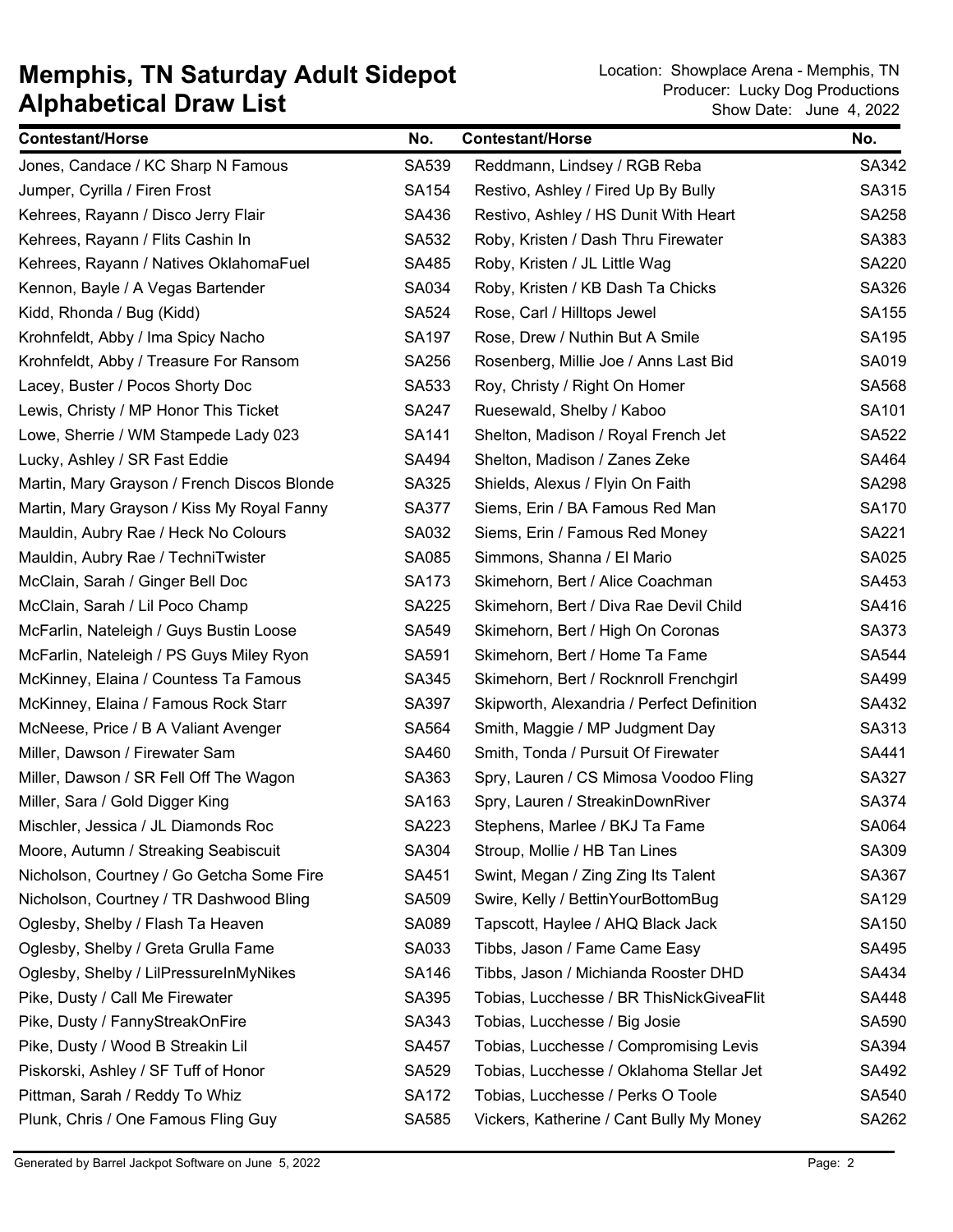| <b>Contestant/Horse</b>                | No.               | <b>Contestant/Horse</b> | No. |
|----------------------------------------|-------------------|-------------------------|-----|
| Ward, Amy / Dusty Whiskey Chant        | SA392             |                         |     |
| Ward, Amy / Promise Mea Goldmine       | SA465             |                         |     |
| Ward, Amy / Royal Fast Gal             | SA350             |                         |     |
| Ward, Amy / Sparkys Lil Spark          | SA517             |                         |     |
| Watts, Rachel / Cracker Jack           | SA418             |                         |     |
| Watts, Rachel / NL Juniors Toast       | SA471             |                         |     |
| Watts, Rachel / This Guys Got Money    | SA581             |                         |     |
| West, Jenny / Guys Lets Drag           | SA037             |                         |     |
| Wheeler, Cody / Hide Da Wine           | SA474             |                         |     |
| Winstead, Shelby / Bogies French Lover | SA <sub>160</sub> |                         |     |
| Winstead, Shelby / Flyin Classic Bug   | SA <sub>113</sub> |                         |     |
| Wofford, Lily / Last PG Cat Olena      | SA <sub>148</sub> |                         |     |
| Wofford, Lily / Little Red Catalina    | SA095             |                         |     |
| <b>TOTAL ENTRIES: 173</b>              |                   |                         |     |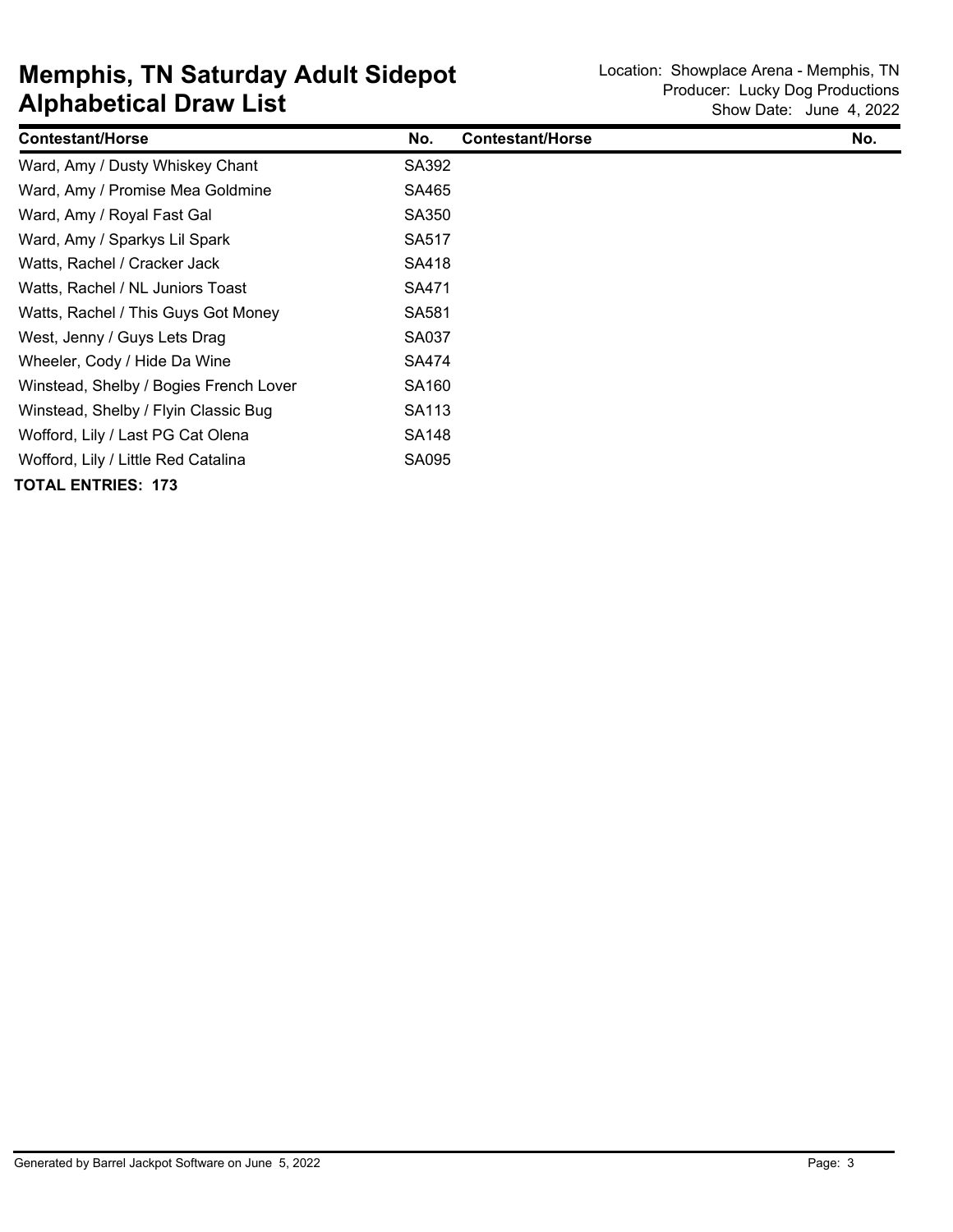| <b>Contestant/Horse</b>                 | No.          | <b>Contestant/Horse</b> | No. |
|-----------------------------------------|--------------|-------------------------|-----|
| DeHass, Shelby / Hes Got That Touch     | SA380        |                         |     |
| DeHass, Shelby / Lil Bit O Laico        | SA433        |                         |     |
| Fortney, Brandon / Ima Dashing Crown    | SA103        |                         |     |
| Fortney, Brandon / Shots Of Firewater   | SA162        |                         |     |
| Fortney, Brandon / Vegas SlashnDash     | SA273        |                         |     |
| Gonterman, Melissa / GT Maximum Romance | <b>SA124</b> |                         |     |
| Hall, Sharin / Hello Stella             | SA047        |                         |     |
| Hutsenpiller, Shea / SJR Diamond Angie  | SA291        |                         |     |
| Johnson, Amanda / BR Tapout Again       | SA250        |                         |     |
| Johnson, Jax / Makin Ya Shake It        | SA379        |                         |     |
| Johnson, Jill / Cinnamon Stoli          | SA324        |                         |     |
| McClure, Bailey / Endless Possibilitez  | <b>SA274</b> |                         |     |
| McKinney, Elaina / Famous Rock Starr    | SA397        |                         |     |
| McKinnis, Riley / Designed By Dora      | SA120        |                         |     |
| McKinnis, Riley / Munndys Good Friday   | SA069        |                         |     |
| McMurray, Casey / French Butterscotch   | SA168        |                         |     |
| McNeese, Price / B A Valiant Avenger    | SA564        |                         |     |
| Muller, Liza / DH Haydays Heaven        | SA153        |                         |     |
| Oglesby, Shelby / Greta Grulla Fame     | SA033        |                         |     |
| Oglesby, Shelby / LilPressureInMyNikes  | SA146        |                         |     |
| Roberts, Angela / Shes Flit N Famous    | SA303        |                         |     |
| Roby, Kristen / JL Little Wag           | <b>SA220</b> |                         |     |
| Skimehorn, Bert / High On Coronas       | SA373        |                         |     |
| Williams, Marlena / A Smooth Starbert   | SA259        |                         |     |
| <b>TOTAL ENTRIES: 24</b>                |              |                         |     |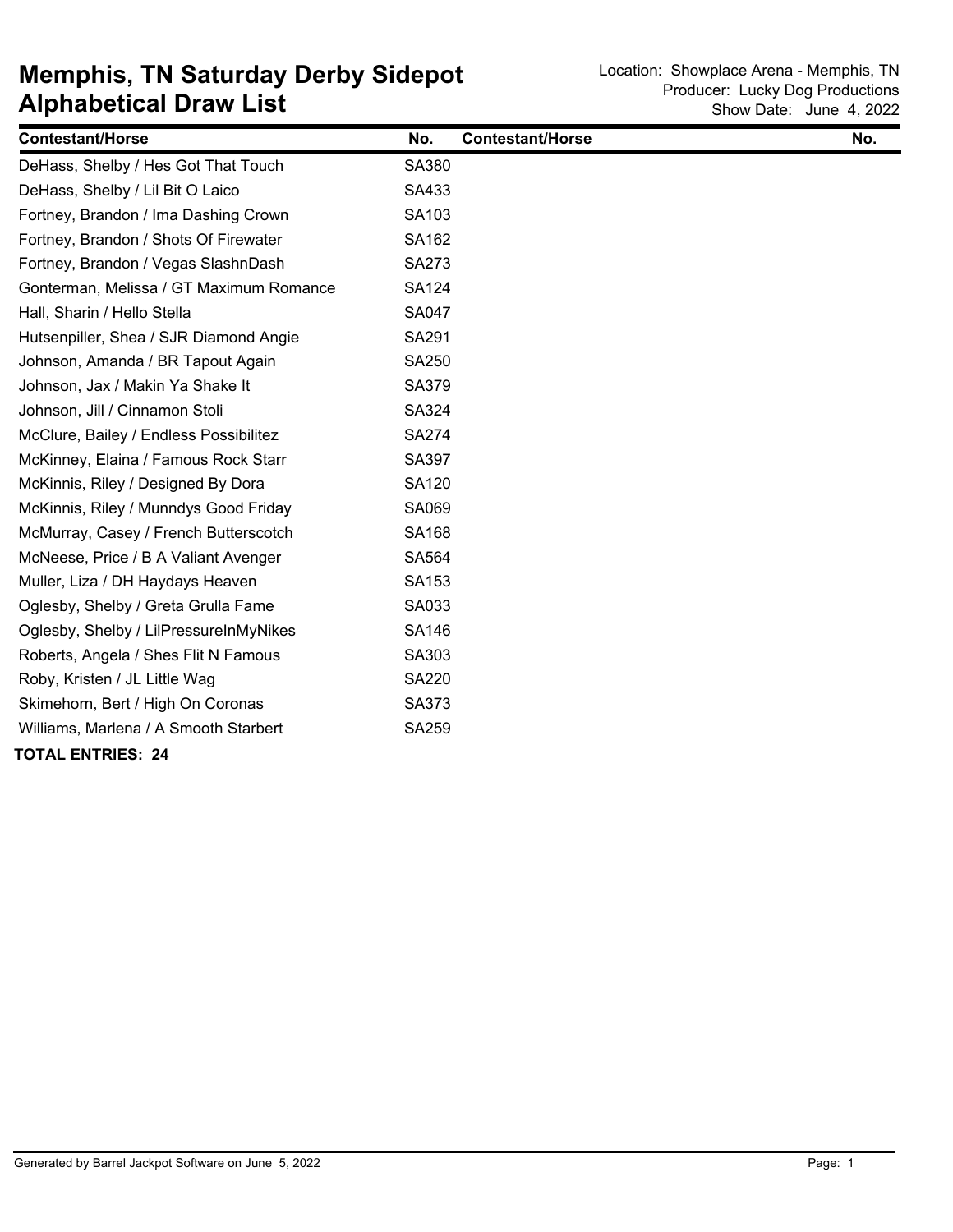## **Alphabetical Draw List Memphis, TN Saturday Futurity Sidepot** Location: Showplace Arena - Memphis, TN

| <b>Contestant/Horse</b>                   | No.          | <b>Contestant/Horse</b> | No. |
|-------------------------------------------|--------------|-------------------------|-----|
| Aaron, Brittany / A Little French Flit    | SA314        |                         |     |
| Ashe, Samantha / Perky By Design          | SA317        |                         |     |
| Boyce, Darren / Euro Express              | <b>SA527</b> |                         |     |
| Cotton, Leisa / Blazin KY Firewater       | SA169        |                         |     |
| Dalton, Nealey / SF Big Sexy              | SA318        |                         |     |
| Davis, Tara / Be A Magnolia Tiger         | <b>SA257</b> |                         |     |
| DeHass, Shelby / Miss Ohana Star          | SA486        |                         |     |
| Dowell, Cody / Heavenly Hustler           | SA065        |                         |     |
| Dunlap, Taylor / Highbrow Kelly           | SA211        |                         |     |
| Geisler, Elisabeth / Snoop Dawg           | SA015        |                         |     |
| Gonterman, Jessie / GT Drippin In Finesse | <b>SA229</b> |                         |     |
| Hensley, Karrisa / Firewater Evening      | SA320        |                         |     |
| Hixon, Derek / FirewaterInMySocks         | SA322        |                         |     |
| Hixon, Derek / This Guys Fryd             | SA370        |                         |     |
| Hopkins, Crystal / Ima Famous Superstar   | <b>SA264</b> |                         |     |
| Joines, Audrey / SF NotYourAverageGuy     | <b>SA520</b> |                         |     |
| Kachuriak, Gracie / Wantabulleve          | <b>SA024</b> |                         |     |
| Mann, Madison / JLP Jets Money Shot       | <b>SA098</b> |                         |     |
| Mason, Jennifer / GBA Maximum Savage      | SA420        |                         |     |
| McKinney, Elaina / Countess Ta Famous     | SA345        |                         |     |
| McKinnis, Riley / GMA Went Streakin       | SA159        |                         |     |
| Muller, Liza / Winnin On Firewater        | SA046        |                         |     |
| Nicholson, Courtney / Go Getcha Some Fire | SA451        |                         |     |
| Nicholson, Courtney / TR Dashwood Bling   | SA509        |                         |     |
| Oglesby, Shelby / Flash Ta Heaven         | SA089        |                         |     |
| Roberts, Shannon / Call Me For Speed      | SA423        |                         |     |
| Roberts, Shannon / SF Fireball            | <b>SA299</b> |                         |     |
| Scarato, Sage / B My Prince Charming      | SA346        |                         |     |
| Sherman, Allie / Guys Prefer Blonde       | SA308        |                         |     |
| Sherman, Scott / FamousFrenchMagnolia     | SA301        |                         |     |
| Shipley, Christian / Miss Speedy Stevie   | <b>SA537</b> |                         |     |
| Skimehorn, Bert / Kendricks Red Doc       | SA335        |                         |     |
| Smith, Pam / Dash Ta Sin City             | SA006        |                         |     |
| Thornberry, Michael / Wildcat Canyon      | <b>SA242</b> |                         |     |
| Wheeler, Cody / Hide Da Wine              | <b>SA474</b> |                         |     |
| Wheeler, Cody / JTD A Dash Of Sugar       | SA425        |                         |     |
| <b>TOTAL ENTRIES: 36</b>                  |              |                         |     |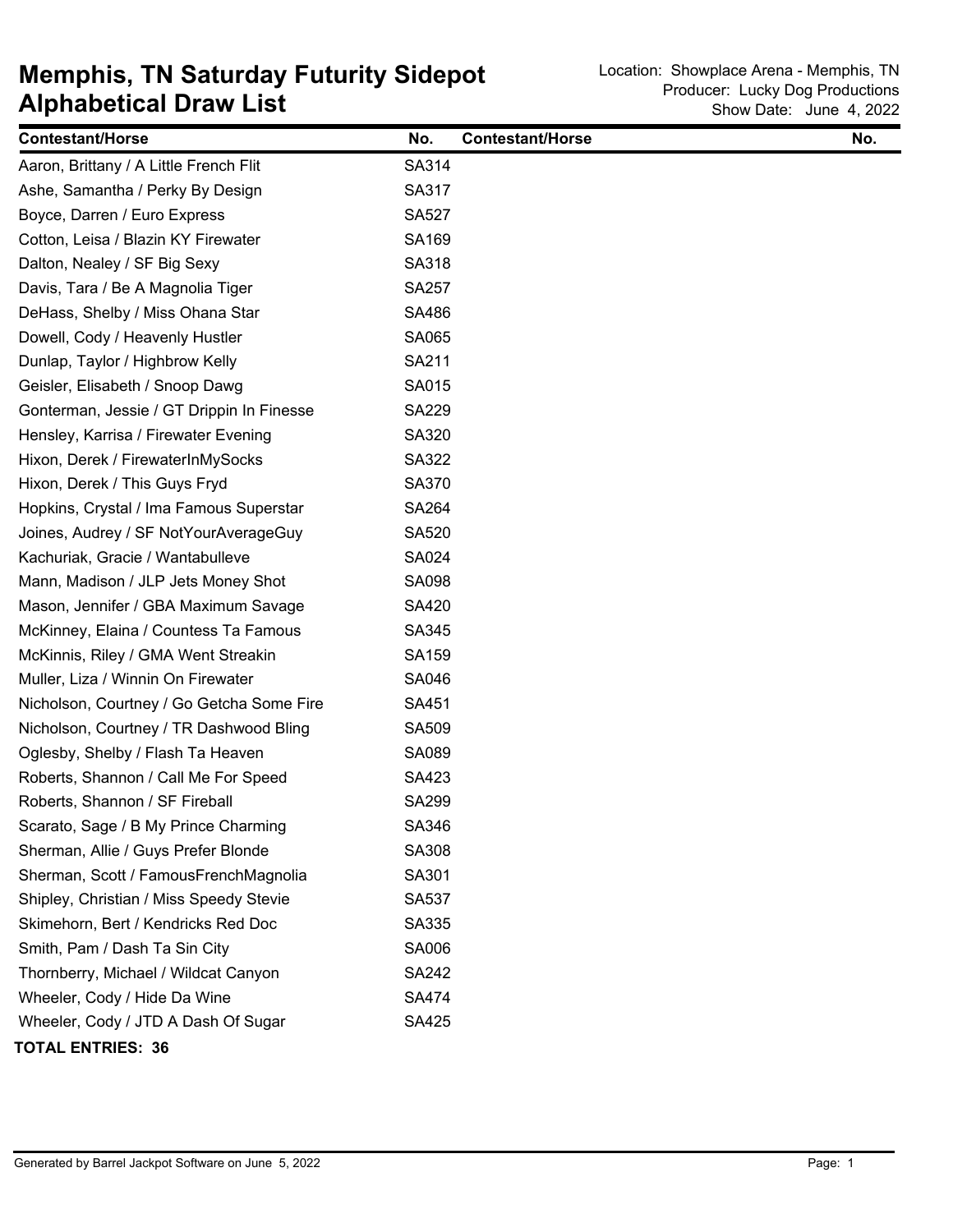| <b>Contestant/Horse</b>                  | No.   | <b>Contestant/Horse</b>                   | No.   |
|------------------------------------------|-------|-------------------------------------------|-------|
| Aaron, Brittany / A Little French Flit   | 314   | Belcher, Bailey / Pocket Coin Five        | 338   |
| Aaron, Brittany / High Rollin Revival    | 252   | Bilbro, Johnnie Ann / Hes Blue Apart      | 515   |
| Adams, Angela / CS Voo Doo Chaos         | 267   | Bilbro, Johnnie Ann / Salty Carmel Lena   | 466   |
| Adams, Angela / Money Bee Red            | 184   | Billings, Shania / Whole Lot Of Freedom   | 102   |
| Adams, Gracie / Chasing Relentless       | 526   | Binkley, Lindsey / HG Six Chicks          | 205   |
| Adkins, Ryan Elizabeth / Howie N Streak  | 365   | Bonnett, Mallory / FC Fiery Blue Eye      | 133   |
| Adkins-Nelson, Reagan / Magnolia Martini | 372   | Bonnett, Mallory / The Streakin Jewell    | 76    |
| Adkins-Nelson, Reagan / Trick Rancher    | 328   | Boyce, Darren / Euro Express              | 527   |
| Akins, Lynn / Slick Wager                | 357   | Boyce, Darren / Suchadiamond Image        | 575   |
| Alford, Brianna / Dudes Weekend Out      | 565   | Bradford, Janet / Downrite Royalty        | 484   |
| Allen, Emma / Dat Famous Sterling        | 13    | Bradford, Whitney / A Signature Firewater | 143   |
| Allen, Emma / Miss JB 149                | 50    | Bradford, Whitney / Mitey Sweet Rythum    | 196   |
| Allen, Emma / PJ Seventy Five            | 92    | Bray, Kaylee-Ann / Frenchmans Winsome     | 208   |
| Allred, Katie / Bar Girl With Perks      | 386   | Bray, Kaylee-Ann / Smokem Easy On Java    | 158   |
| Allred, Katie / Dinks Easter Lily        | 339   | Brister, Anna / Shesa Smooth Okiecat      | 413   |
| Allred, Katie / Howies Chicado Jr        | 497   | Brooks, Allison / Skipn Continental Sue   | 185   |
| Allred, Katie / Red Makers Flit          | 439   | Brooks, Elijah / Sonny Blue Deluxe        | 88    |
| Ambrose, Ellie / Kings Golden Lynx       | SP020 | Brooks, Mary / Rollin Niki Dell           | 295   |
| Ambrose, Ryanne / Honor Private Jet      | 333   | Brooks, Mary / SF BreakerBreaker19        | 341   |
| Anderson, Andi / APH Fiery Breeze        | 171   | Brown, Anita / Blazn FirewaterAnnie       | 312   |
| Anderson, Andi / Ima Cowboy Cactus       | 275   | Brown, Anita / Macs Native Dash           | 360   |
| Anderson, Haley / Heavens Dynasty        | 431   | Brown, Brylee / Evelyns Pinkie Pie        | 496   |
| Anderson, Sarah / Excitabull Tommy Mrs   | 31    | Brown, Brylee / WDJ Sims Last Effort      | 438   |
| Armes, Riley / Sign The Cross            | 17    | Brown, Hallie / Luv Ya Miss Randa         | 278   |
| Ashe, Samantha / Perky By Design         | 317   | Brown, Hallie / Sugar Bar Perfect         | 239   |
| Ashe, Samantha / YFrenchSilverQueen      | 269   | Brown, John / Dashing For A Rolex         | 201   |
| Avery, Logan / Night Wind Cookie         | 407   | Brown, John / Im Streaking Famous         | 254   |
| Avery, Logan / Vegas (Avery)             | 358   | Bryant, Ava Jane / Zee (Bryant)           | 253   |
| Baker, Jana / MJ Driftin South           | 270   | Burgess, Blakely / A Royal Darlin         | SP021 |
| Bari, Laura Mae / Cotton                 | SP006 | Burgess, Blakely / Colonel Go Quick       | SP033 |
| Bari, Laura Mae / Forrest Firewater      | SP034 | Butler, Alleigh / Keep Talking Im Good    | 334   |
| Bari, Mandy / TBR Call U Promised        | 337   | Butler, Alleigh / River (Butler)          | 378   |
| Barnett, Ashley / Peppys Mary Jet        | 43    | Byford, Lisa / FrenchmansDashToWar        | 35    |
| Barrom, Daylee / Steele's City Feet      | 390   | Cain, Karen / Marthas Famous              | 75    |
| Barrom, Daylee / Two Socks               | 443   | Cain, Skyler / TwistingNTheMoonlite       | 144   |
| Barrom, Daylee / Zane                    | 498   | Caraway, Anna / Hickory Dickory Dash      | 111   |
| Bean, Rachel / Another Shot Of Scotch    | 551   | Carney, Jodi / Jodi's Perfect Design      | 193   |
| Bean, Rachel / Mojo (Bean)               | 600   | Carney, Jodi / Sheza Caroline             | 134   |
| Beck, Shelby / Streakin Stinson          | 266   | Carruthers, Chelsea / BR Dashin Chicken   | 481   |
| Beitz, Maggie / Perks Prize Dance        | 161   | Carter, Grayce / Bogies French Badger     | 592   |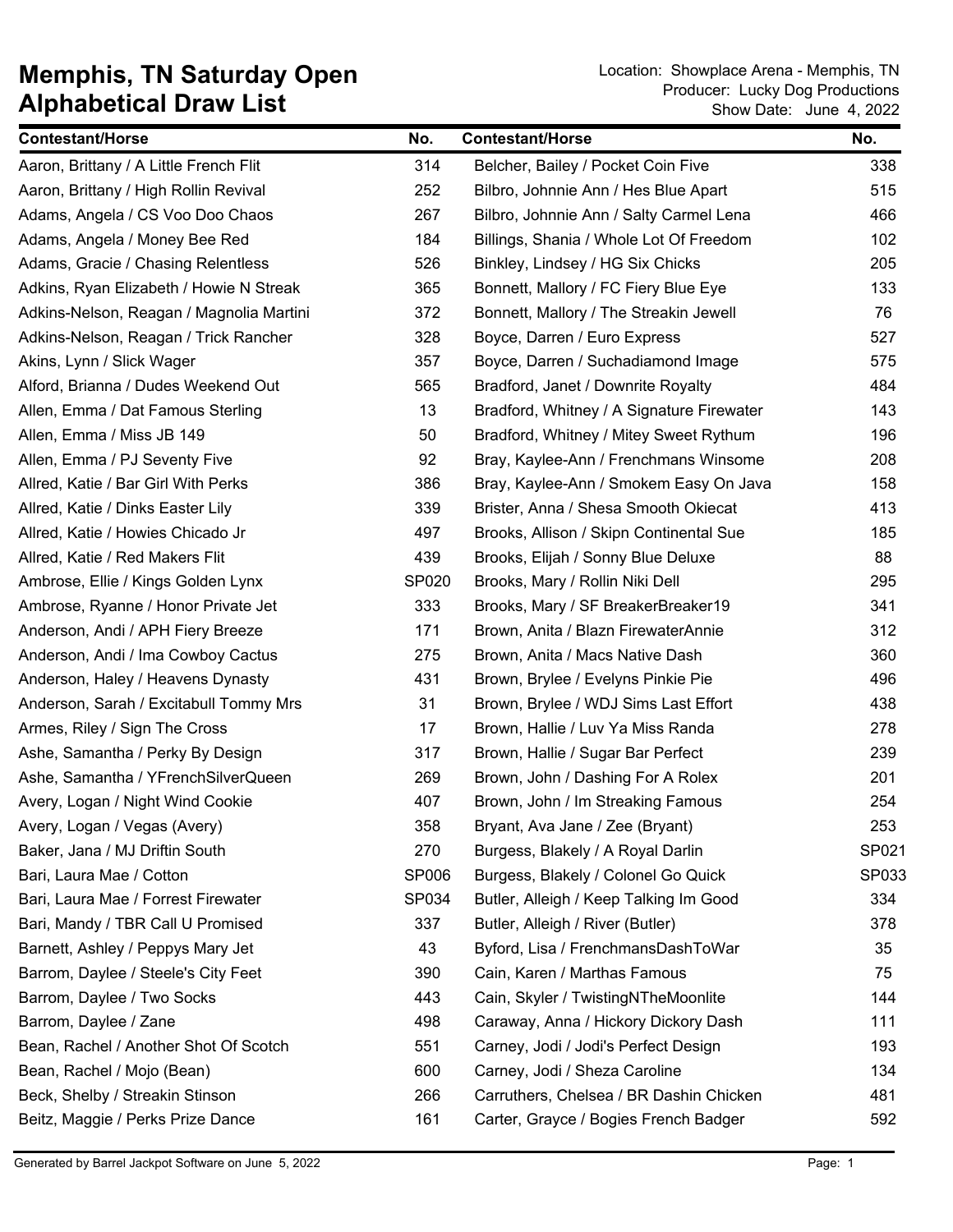| <b>Contestant/Horse</b>                  | No. | <b>Contestant/Horse</b>                 | No.   |
|------------------------------------------|-----|-----------------------------------------|-------|
| Carter, Grayce / Flashlight (Carter)     | 543 | DeHass, Shelby / Hes Got That Touch     | 380   |
| Cates, Gina / High Speed Chasin          | 476 | DeHass, Shelby / Lil Bit O Laico        | 433   |
| Cates, Gina / Rush Ta Heaven             | 429 | DeHass, Shelby / Miss Ohana Star        | 486   |
| Cauthen, Will / He Might Be Packin       | 68  | Deatherage, Jordan / Faith (Deatherage) | 228   |
| Cauthen, Will / Ima Sweet Deal           | 599 | Deatherage, Jordan / Hot Krymsun Model  | 285   |
| Charles, Laityn / TX Leo Dance           | 505 | Dement, Darcy / Oscar Nite Dunit        | SP027 |
| Childress, Kinlee / Highway Sixtyfour    | 477 | Dennison, Holli / Guys Cant Catch Me    | 44    |
| Childress, Kaylee / Charge It To The Max | 387 | Dixon, Alexis / Royal Queen B           | 272   |
| Childress, Kaylee / VF Famous Chrissy    | 450 | Dixon, Ava / Charlie Brown              | 280   |
| Childress, Travis / Bullys Gotta Gun     | 286 | Dodson, Charlene / Molly (Dodson)       | 86    |
| Childress, Travis / HF Really Famous     | 244 | Dodson, Samantha / Boon Smooth          | 456   |
| Childress, Travis / Klassy Mr Jones      | 603 | Dodson, Samantha / Pinky Poo            | 409   |
| Childress, Travis / Quick Charge It      | 340 | Dowell, Angie / Cougars Twister         | 66    |
| Childress, Travis / Token On Fame        | 391 | Dowell, Cody / Down N Texas             | 122   |
| Clifton, Haley / BS Famous Rodeo Guy     | 507 | Dowell, Cody / Heavenly Hustler         | 65    |
| Cochran, Dylan / Sierra (Cochran)        | 559 | Drake, Golden / Fancy Dont Let Me Down  | 174   |
| Collins, Cody / Jet (Collins)            | 194 | Duncan, Danielle / Johni Be Quick       | 292   |
| Combee, Lacey / Dualin As A Gunrunner    | 77  | Dunlap, Taylor / Highbrow Kelly         | 211   |
| Cooper, Jessica / Chromes Hustler        | 306 | Dunlap, Taylor / SR Play Some French    | 336   |
| Cooper, Jessica / Fame On Da Rocks       | 364 | Dunn, Jennifer / Im So Fancy            | 200   |
| Cooper, Jessica / Just A Famous Fling    | 417 | Dunn, Jennifer / Pocos Revenge          | 282   |
| Cotton, Leisa / Blazin KY Firewater      | 169 | Echols, Brianna / Frenchman Candoo      | 587   |
| Countess, Mary Margaret / Rare Speed     | 558 | Eden, Nan / Smiths Dandy Bar            | 222   |
| Crabb, Allison / Famous Little Dancer    | 449 | Elzie, Mary / Tip the Firefighter       | 91    |
| Crabb, Allison / SF Run Turn Repeat      | 501 | Emery, Jennifer / Bootleg Jody          | 119   |
| Crenshaw, Dana / Heydays Starbuck        | 123 | Emery, Jennifer / Saks Third Avenue     | 62    |
| Crenshaw, Dana / PS First Down Guy       | 179 | Essary, Morgan / Luvin Aint Easy        | 548   |
| Crenshaw, Dana / Six Moon Shadow         | 231 | Estes, Kendall / Oak Boon Bar           | 493   |
| Cross, Valerie / Shadows Tiny Guy        | 93  | Estes, Kendall / Smashes Sassy Cat      | 437   |
| Crum, Maelee / JK Gold Badger            | 175 | Evans, Sydney / Judge On Firewater      | 406   |
| Crum, Maelee / Six Hot Persuasions       | 251 | Evans, Sydney / N Heavenly Fashion      | 458   |
| Dalton, Nealey / Miss Mango Tango        | 400 | Ezell, Connie / CONFIRMED SCRATCH       | 202   |
| Dalton, Nealey / SF Big Sexy             | 318 | Farmer, Jordan / Americas In The Red    | 255   |
| Danley, Sierra / Dream On Fire           | 209 | Farmer, Jordan / Famous French Pistol   | 296   |
| Davis, Samantha / Frys Famous Guy        | 554 | Farmer, Skiler / Tequila (Farmer)       | 523   |
| Davis, Stephanie / Quick To Do What      | 232 | Faulkner, Alyson / Dun It With Zenya    | SP037 |
| Davis, Tara / Aint No Crazy Lady         | 139 | Faulkner, Alyson / KN Fabulous Ta Fame  | SP001 |
| Davis, Tara / Be A Magnolia Tiger        | 257 | Fessler, Carrie / Mr Flit N Grit        | 9     |
| Davis, Tara / JJJ Roxie Heyday           | 83  | Fincher, Callee / Really Kan Perk       | 227   |
| Davis, Wayne / Little Honory Streak      | 198 | Fortner, Kylee / Dinkys Flyin Lo        | 237   |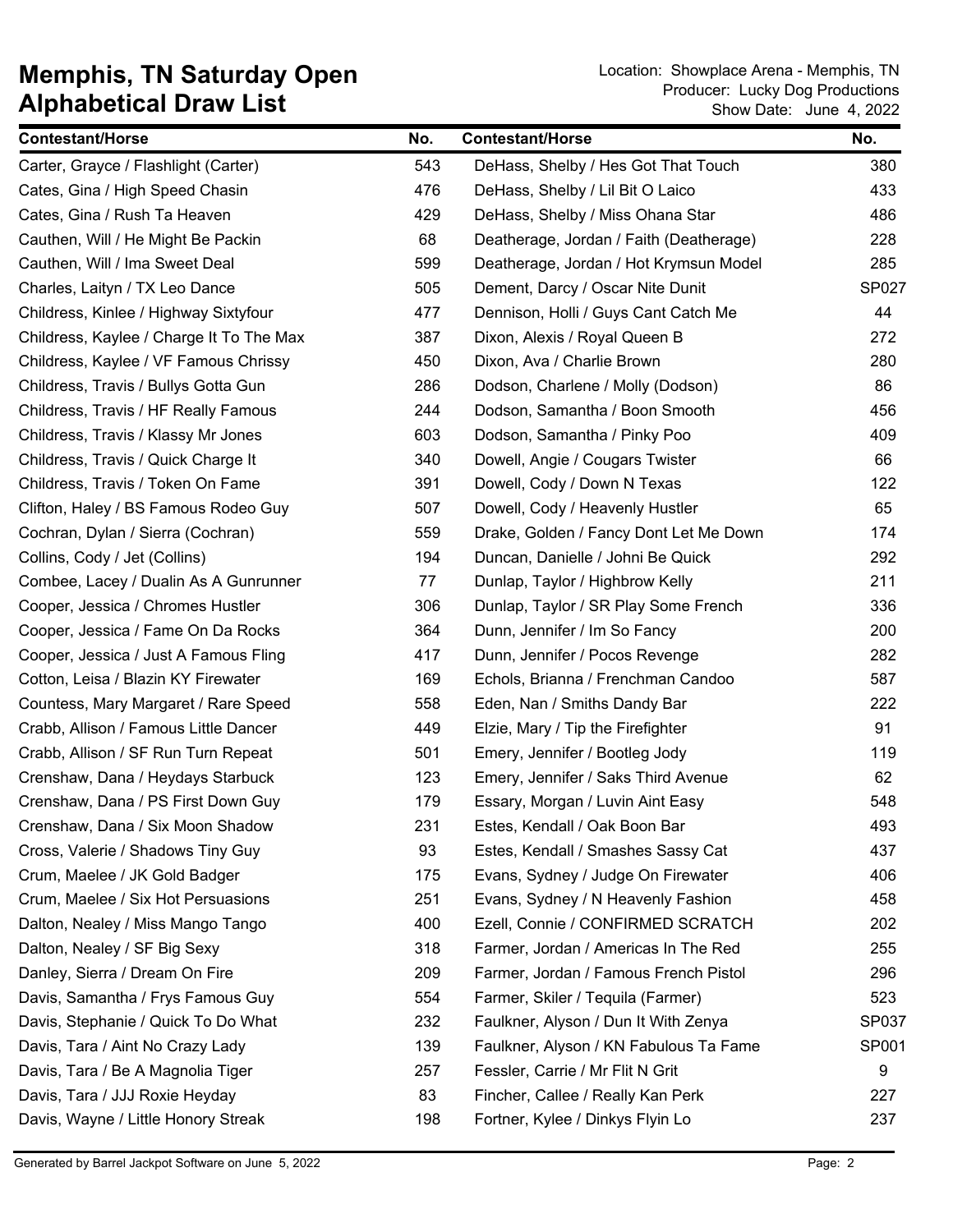| <b>Contestant/Horse</b>                   | No.   | <b>Contestant/Horse</b>                  | No. |
|-------------------------------------------|-------|------------------------------------------|-----|
| Fortney, Brandon / Ima Dashing Crown      | 103   | Haley, LeAnne / BR Shesa Dashin Lena     | 183 |
| Fortney, Brandon / Shots Of Firewater     | 162   | Haley, LeAnne / Blondys Nitas Wood       | 240 |
| Fortney, Brandon / Vegas SlashnDash       | 273   | Haley, LeAnne / GBA RunninWithFlames     | 131 |
| Free, Samantha / RockBottomRudeBoy        | 116   | Hall, Sharin / Hello Stella              | 47  |
| Freyaldenhoven, Diana / Bully's Maid      | 84    | Hammonds, Hailee / Coronas For A Penny   | 462 |
| Fuller, Gracie / GQH November Rain        | 504   | Hancock, Katherine / Jules Jackie        | 555 |
| Fuller, Kristen / PYC Diamond Jubilee     | 106   | Hanks, Mary / Bebe (Hanks)               | 51  |
| Gaines, Casey / PT Lil FrenchFire         | 14    | Hanschen, Brittany / Frenchmans Splash   | 347 |
| Garrett, Leah / Burrito (Garrett)         | 352   | Hardy, Sheila / Fabulous Feona           | 39  |
| Garrett, Leah / Midnight Bar Charge       | 419   | Harper, Lindsey / Chicados Not Out Yet   | 473 |
| Geisler, Elisabeth / Snoop Dawg           | 15    | Harper, Lindsey / His Runaway Grace      | 415 |
| Gilkey, Christie / CC OntheRocks          | 284   | Harper, Lindsey / Hot Lips For Bully     | 362 |
| Gilkey, Christie / Famous First Flight    | 226   | Harrington, Morgan / Famous N Firen      | 577 |
| Gilkey, Christie / Guys Girl Power        | 178   | Harris, Amber / Sun Frost Superstar      | 354 |
| Gill, Candice / Bucky (Gill)              | 512   | Harris, Gracie / Rapid Regent            | 562 |
| Gilmer, Jessica / Shawnees Last Warrior   | 145   | Harris, Gracie / Sky High Smokey         | 518 |
| Givens, Emma / Ull Know Me                | 126   | Hart, Amy / A Heapa Driftwood            | 355 |
| Glass, Skylar / Emmas Pretty Doll         | SP029 | Hart, Loni / Straight Up Attitude        | 570 |
| Gonterman, Jessie / Famous First Prize    | 311   | Hartless, Anna Lynn / Missle A Smoking   | 45  |
| Gonterman, Jessie / Fred In Space         | 556   | Henderson, Elli / Louisianna Majesty     | 589 |
| Gonterman, Jessie / GT Drippin In Finesse | 229   | Henderson, Lexi / Midnight Prize         | 601 |
| Gonterman, Melissa / GT Maximum Romance   | 124   | Hensley, Karrisa / BKO Special Stones    | 217 |
| Gonterman, Melissa / Little Bit Of Fame   | 316   | Hensley, Karrisa / Firewater Evening     | 320 |
| Gordon, Mallie / Dynamara                 | SP035 | Hensley, Karrisa / Lady Solitude         | 263 |
| Gore, Kristin / Cash Hutts Fuel           | 206   | Hetterick, Laurel / Blaze (Hetterick)    | 27  |
| Gore, Kristin / Jamaicans Dont Fly        | 115   | Hill, Cynthia / Honor The Boonsmal       | 166 |
| Gore, Kristin / Ready Ta Fly              | 63    | Hill, Julie / KN Honey Im Fabulous       | 230 |
| Gore, Steven / Frenchmans Crome           | 121   | Hill, Maggie / Vixan (Hill)              | 234 |
| Govero, Emma Jean / Miss N Trouble        | 10    | Hixon, Courtney / DashRipRock            | 207 |
| Grantham, Hailee / NNN Love A Sixum       | 72    | Hixon, Derek / FirewaterInMySocks        | 322 |
| Gray, Breanne / Famous Encounter          | 560   | Hixon, Derek / Take A Fabulous Ride      | 428 |
| Green, Melanie / A Smooth Twister         | 233   | Hixon, Derek / This Guys Fryd            | 370 |
| Green, Melanie / Xtra Sun Frost           | 310   | Hobson, Michael / Paint This RoyalWagon  | 552 |
| Grisham, Amy / Gizmojo                    | 5     | Hollowell, Cheyenne / BB (Hollowell)     | 99  |
| Grisham, Amy / ImBetterThanAllUGuys       | 60    | Hollowell, Cheyenne / HR Reeds Wrangler  | 53  |
| Grisham, Amy / Turbo (Grisham)            | 38    | Hopkins, Crystal / HQ BarMaidWithGusto   | 321 |
| Grisham, Amy / VF Del Ray Cat             | 97    | Hopkins, Crystal / Ima Famous Superstar  | 264 |
| Guidici, Libby / Smokin Sage Solano       | 510   | Hubler, Sandy / Sunny C Lil Hickory      | 243 |
| Gullion, Olivia / Docs Got Discipline     | 550   | Hutcheson, Jana / HF Stickmans Pinky     | 55  |
| Gullion, Olivia / HPH Red Fire Bully      | 605   | Hutchison, Reanna / Peppy B My Valentine | 511 |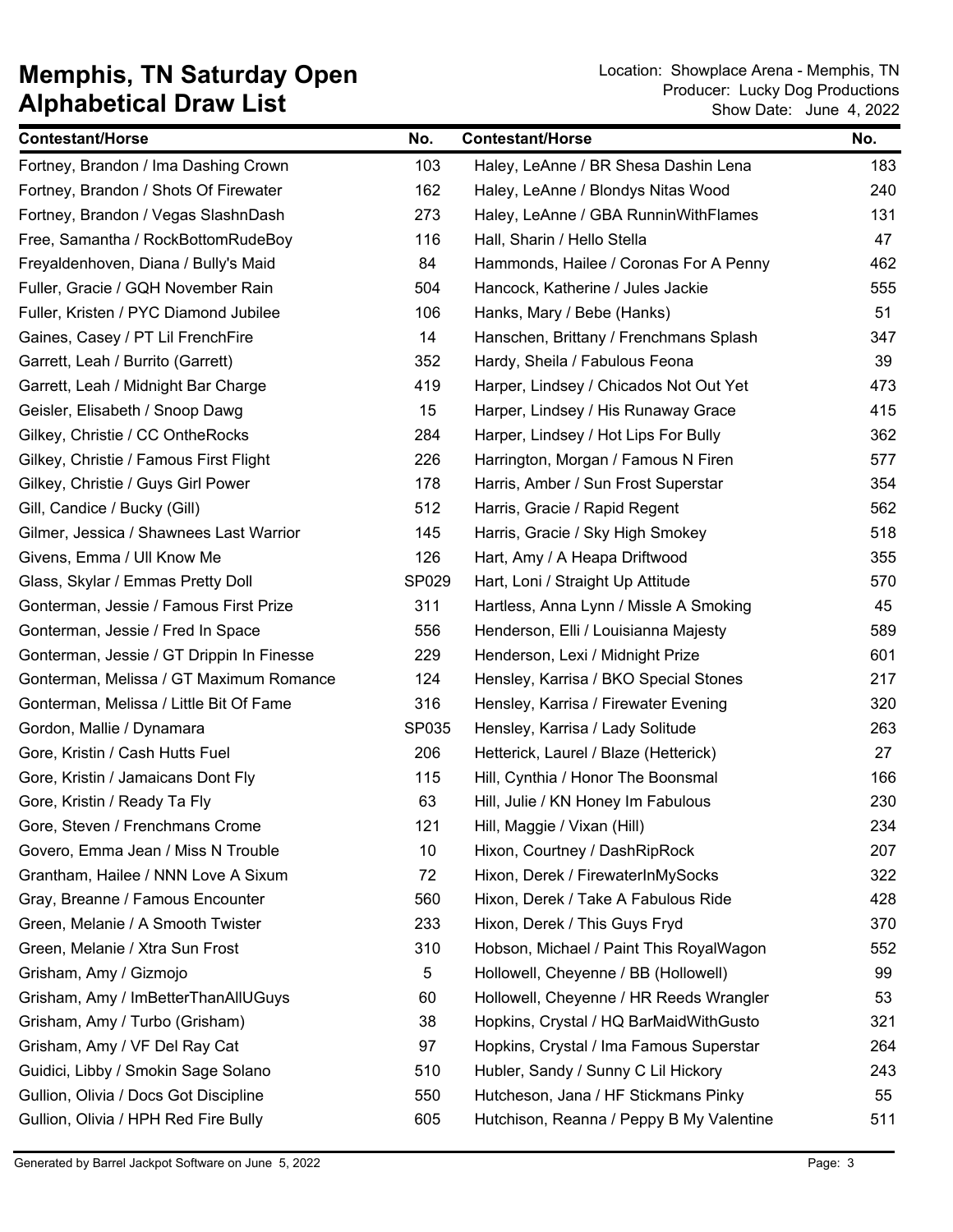| <b>Contestant/Horse</b>                 | No.   | <b>Contestant/Horse</b>                     | No. |
|-----------------------------------------|-------|---------------------------------------------|-----|
| Hutsenpiller, Shea / SJR Diamond Angie  | 291   | Kyle, Taylor / CfourNonstopFiesta           | 459 |
| Irby, Faith / PC PayDay                 | SP023 | Lacey, Buster / Pocos Shorty Doc            | 533 |
| Ivey, Mary Vivian / Bad Moonz Rizin     | 3     | Langford, Shannon / Todays Woman            | 149 |
| Ivey, Mary Vivian / Different Dimension | 112   | Langford, Shannon / Yogi B                  | 246 |
| Jackson, Lori / LR Fancy O Firewater    | 118   | Lankford, Mackenzie / My Sister Maka Me     | 489 |
| Jackson, Lori / RL Firewater Tucker     | 67    | Layne, Jayden / Romeo (Layne)               | 192 |
| Jackson, Vanessa Jo / Bingo Bar Baylyn  | 268   | LeBlanc, Ginger / CashmyFabulousChekn       | 137 |
| James, Hannah / See Smoke               | 107   | Leister, Emily / Lexus (Leister)            | 288 |
| Jenkins, Taylor / Stage Five Clinger    | 596   | Leister, Emily / The Midnight Loot          | 361 |
| Johnson, Amanda / BR Tapout Again       | 250   | Lewis, Christy / MP Honor This Ticket       | 247 |
| Johnson, Ava Clair / Gypsy Is My Soul   | 332   | Lewis, Cindy / Apache Moon Rocket           | 249 |
| Johnson, Jax / Makin Ya Shake It        | 379   | Lewis, Madison Lane / Sheza Twisted Hooker  | 293 |
| Johnson, Jax / Somethin On Fire         | 331   | Lewis, Niki / KVS Dreaming of Fame          | 79  |
| Johnson, Jill / Cinnamon Stoli          | 324   | Lewis, Niki / WoodB Lil Happy               | 127 |
| Johnson, Jill / Some Bunny Fame         | 276   | Long, Lauren / Dan (Cantrell)               | 396 |
| Johnson, Samantha / Red Rare Hunt       | 329   | Long, Lauren / Dynamite Jesie Rey           | 348 |
| Joines, Audrey / SF NotYourAverageGuy   | 520   | Long, Lauren / Peps Leo Bar                 | 300 |
| Jones, Candace / Flashy Red Gal         | 588   | Lowe, Sherrie / WM Stampede Lady 023        | 141 |
| Jones, Candace / KC Sharp N Famous      | 539   | Lucky, Ashley / SR Fast Eddie               | 494 |
| Jones, NaKeesha / Athena Puddy Kitty    | 566   | Lummus, Jenna / Dream AboutaRedneck         | 359 |
| Jumper, Cyrilla / Firen Frost           | 154   | Lummus, Jenna / Hez Got Fame N Fire         | 469 |
| Kachuriak, Gracie / Wantabulleve        | 24    | Lummus, Jenna / MJP Fabs Fame               | 402 |
| Kehrees, Rayann / Disco Jerry Flair     | 436   | Lynn, Stephanie / Lilys On Fire             | 165 |
| Kehrees, Rayann / Flits Cashin In       | 532   | Lynn, Stephanie / Trace Me A Doc            | 218 |
| Kehrees, Rayann / Natives OklahomaFuel  | 485   | Maintz, Tyler / Strippin In The Wind        | 542 |
| Kelley, Donna / RVF Ryder High          | 186   | Maintz, Tyler / Tails (Maintz)              | 595 |
| Kelley, Donna / Smooth Pacific Harley   | 260   | Malone-Hiett, Jamie / Perks Kid Charge      | 384 |
| Kennedy, Laura / First Lady Fling       | 584   | Mann, Madison / JLP Jets Money Shot         | 98  |
| Kennedy, Laura / VF White Lightin       | 535   | Marcum, Taylor / Oakley (Marcum)            | 100 |
| Kennon, Bayle / A Vegas Bartender       | 34    | Martin, Mary Grayson / French Discos Blonde | 325 |
| Kidd, Rhonda / Bug (Kidd)               | 524   | Martin, Mary Grayson / Kiss My Royal Fanny  | 377 |
| Kilgore, Hailey / Priss N Kissn         | 283   | Mason, Crystal / Anything But Rare          | 472 |
| Kilgore, Jacob / GamblinOnAKiss         | 238   | Mason, Crystal / HF Aprils Last Sun         | 411 |
| Kinnebrew, Silvia / Guys Dash Of Fame   | 480   | Mason, Jennifer / GBA Maximum Savage        | 420 |
| Kinnebrew, Silvia / RC Hustlin Strawfly | 422   | Mathews, Matt / RB PeaceLuvNFirewater       | 491 |
| Knight, Blair / Untresable Lad          | 11    | Mathews, Matt / Treasures Dream Maker       | 440 |
| Knight, Kenzie / Movers Gypsy Moon      | SP015 | Matthews, Samantha / Chasin Hot Pants       | 573 |
| Koekemoer, Stephanie / Zeke (Koekemoer) | 199   | Matthews, Samantha / Guys Play Gun          | 502 |
| Krohnfeldt, Abby / Ima Spicy Nacho      | 197   | Mauldin, Aubry Rae / Heck No Colours        | 32  |
| Krohnfeldt, Abby / Treasure For Ransom  | 256   | Mauldin, Aubry Rae / TechniTwister          | 85  |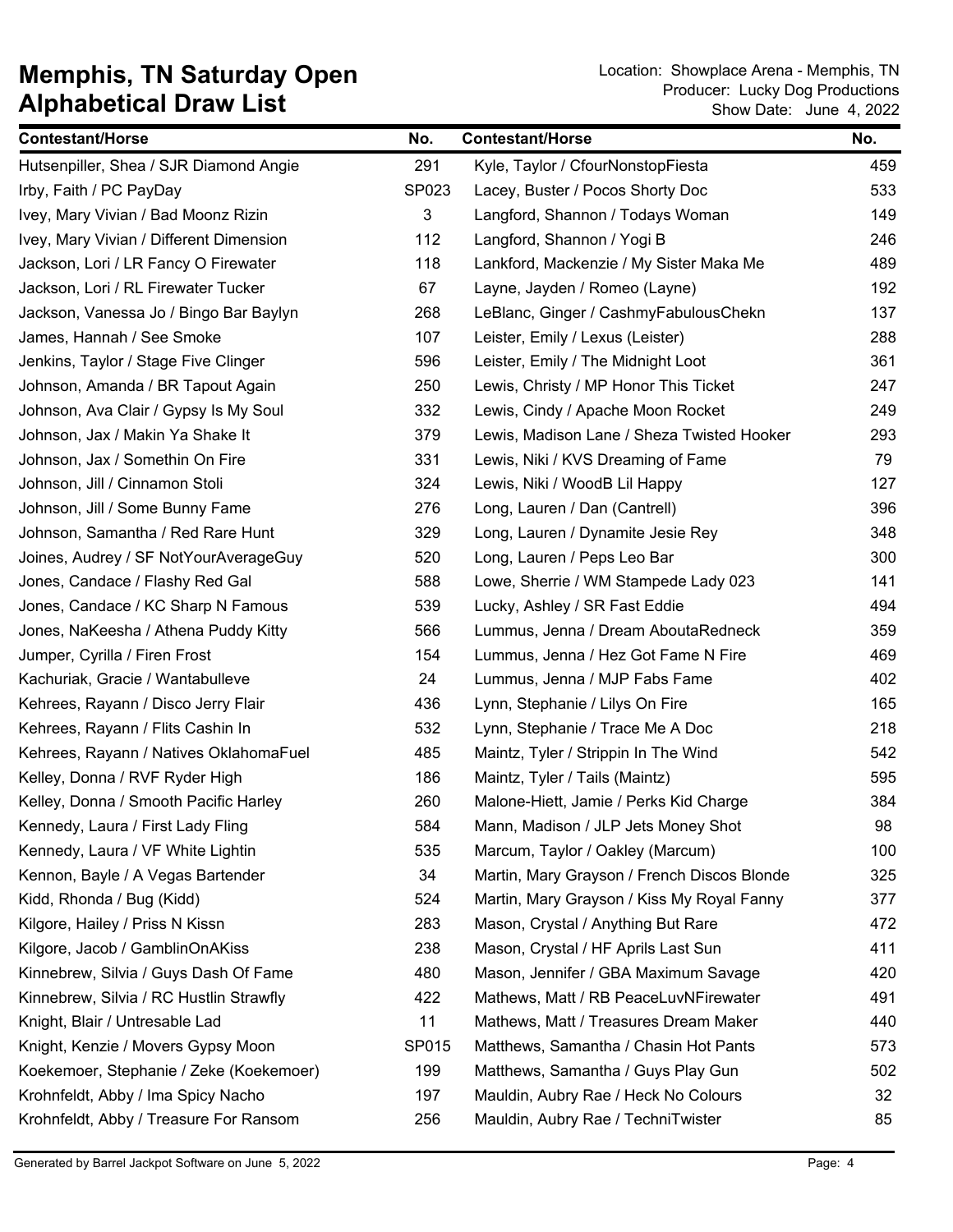| <b>Contestant/Horse</b>                  | No.            | <b>Contestant/Horse</b>                    | No. |
|------------------------------------------|----------------|--------------------------------------------|-----|
| Mauldin, Loretta / Gotta Be A Bud        | 54             | Monaghan, Brittney / TA Tivio Fox          | 516 |
| Maxwell, Allie / Streaking Nightmare     | 180            | Moore, Ashley / Hannah Palemoon            | 447 |
| McClain, Sarah / Ginger Bell Doc         | 173            | Moore, Autumn / Streaking Seabiscuit       | 304 |
| McClain, Sarah / Lil Poco Champ          | 225            | Moore, Mackenzie / For Perks Sake          | 236 |
| McClure, Bailey / Endless Possibilitez   | 274            | Moore, Madison / Ima Rare Rocket           | 204 |
| McClure, Bailey / Miss NonUnionSpecial   | 323            | Moschitta, Alison / Minnie (Moschitta)     | 203 |
| McConnell, Tia / Blaze (McConnell)       | 20             | Muller, Liza / DH Haydays Heaven           | 153 |
| McFarlin, Nateleigh / Guys Bustin Loose  | 549            | Muller, Liza / Winnin On Firewater         | 46  |
| McFarlin, Nateleigh / PS Guys Miley Ryon | 591            | Newton, Kinzey / Blurred By Patron         | 452 |
| McGill, Jerrica / Jaci (McGill)          | 508            | Newton, Kinzey / MSU Aces Lucky Girl       | 519 |
| McKinney, Elaina / Countess Ta Famous    | 345            | Nicholson, Courtney / Go Getcha Some Fire  | 451 |
| McKinney, Elaina / Famous Rock Starr     | 397            | Nicholson, Courtney / TR Dashwood Bling    | 509 |
| McKinnis, Riley / Chasin A Runaway       | $\overline{2}$ | Oglesby, Becky / PC A Gallant Judge        | 18  |
| McKinnis, Riley / Designed By Dora       | 120            | Oglesby, Kashley / Eyesa Liza Fame         | 151 |
| McKinnis, Riley / GMA Went Streakin      | 159            | Oglesby, Shelby / Flash Ta Heaven          | 89  |
| McKinnis, Riley / Munndys Good Friday    | 69             | Oglesby, Shelby / Greta Grulla Fame        | 33  |
| McKnight, Harley / French Streakin Cash  | 61             | Oglesby, Shelby / LilPressureInMyNikes     | 146 |
| McKnight, Harley / JessDeetastic         | 167            | Orr, Misty / Bar B Streak N Dance          | 382 |
| McKnight, Harley / Rare Ovation          | 109            | Osborne, Jamie / JLB Dynamite Dash         | 534 |
| McMurray, Casey / Docs Moon Pie          | 110            | Osborne, Jamie / Magnolias Moonshine       | 580 |
| McMurray, Casey / French Butterscotch    | 168            | Osborne, Janelle / Dont Bullie Me          | 58  |
| McMurray, Casey / LM Confederate Guy     | 219            | Osborne, Janelle / JJ Shinning Hollywood   | 96  |
| McNeese, Price / B A Valiant Avenger     | 564            | Osborne, Janelle / JL Legacy               | 4   |
| McReynolds, Shannon / Any Hooty Ha       | 470            | Osborne, John / JLB Sweet Fire Water       | 536 |
| McReynolds, Shannon / Fancy My Fame      | 369            | Osborne, John / Zeros Hawk Boy             | 586 |
| Melton, Karyn / Hitten the Moonshine     | 224            | Osborne, Olivia / Boony Toons              | 157 |
| Melton, Karyn / Joes Gay Lady            | 271            | Osborne, Olivia / Unos Del Cielo           | 214 |
| Menz, Angie / Two Steppin Fame           | 142            | Oxner, Jan / Caseys Shooter                | 181 |
| Micci, Lesa / Too Intense Again          | 349            | Parks, Ethan / Easy Lighting Star          | 541 |
| Miklavic, Taylor / Cougars Dash N Style  | 70             | Parks, Ethan / Sis (Parks)                 | 579 |
| Miklavic, Taylor / Hollywood Derby       | 16             | Parr, Emma Kate / Frenchman Dashin High    | 344 |
| Miller, Dawson / Firewater Sam           | 460            | Parr, Emma Kate / Grandios Guy             | 444 |
| Miller, Dawson / SR Fell Off The Wagon   | 363            | Parr, Emma Kate / Pipe Down Compromises    | 398 |
| Miller, Kynzli / Lil French Flirt        | 488            | Payne, Lexi / KC Sharp N Famous            | 571 |
| Miller, Sara / Gold Digger King          | 163            | Pearce, Emery / See Airas Play             | 177 |
| Miller, Tina / PS Sheza Hottie           | 212            | Pedrick, Lindsey / A Jazzy Little Fling    | 287 |
| Mills, Laura / Dineros Gold Money        | $\mathbf{1}$   | Pendino, Isabella / Sheza Woman Of Fame    | 29  |
| Mills, Noah / DC DoubleShotofVodka       | 138            | Pennington, Stacey / CB Chocolate Spot     | 265 |
| Mischler, Jessica / Guys Cover Girl      | 281            | Pennington, Stacey / Natives Cadillac Jack | 152 |
| Mischler, Jessica / JL Diamonds Roc      | 223            | Perry, David / Gotta Another Gear          | 128 |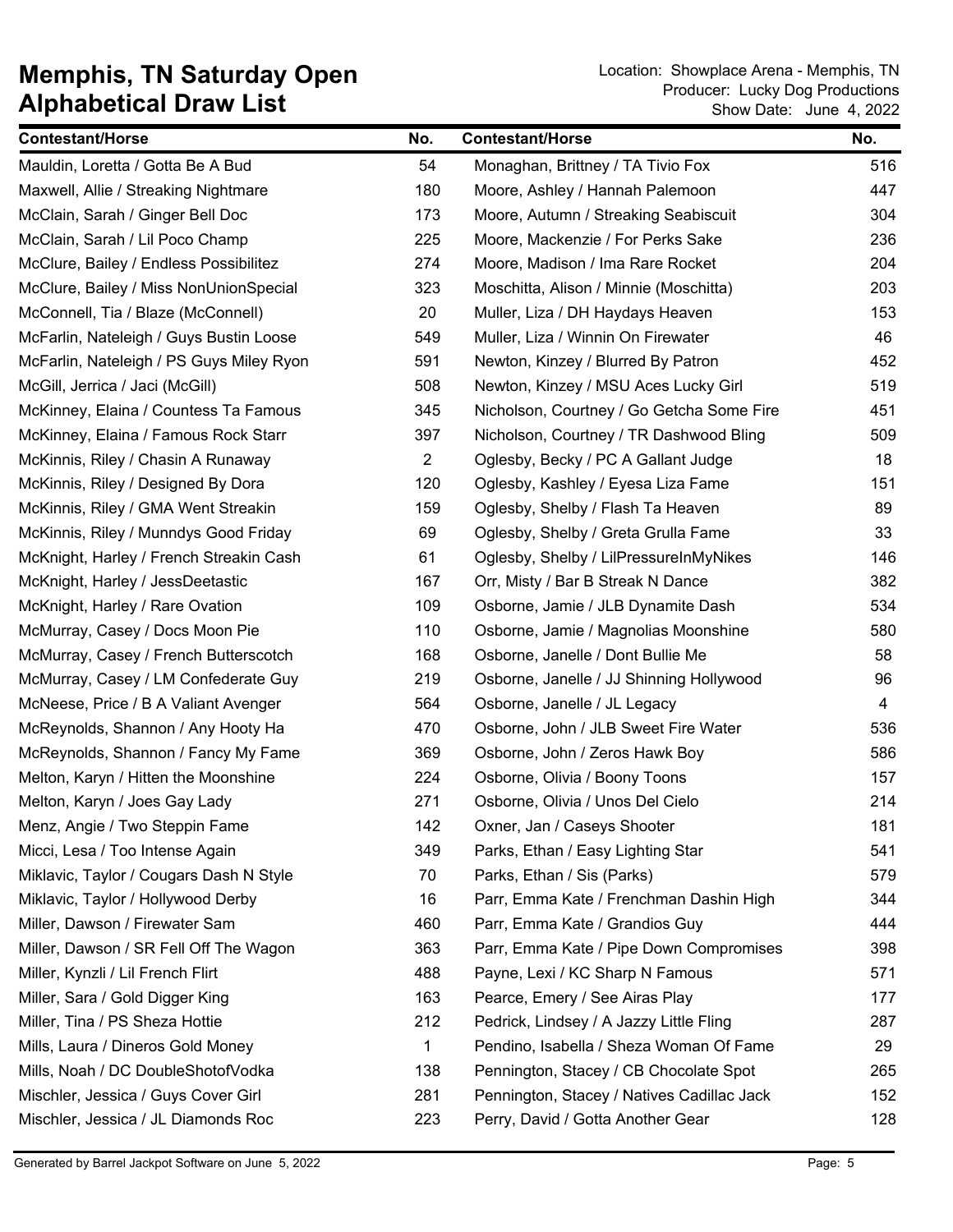| <b>Contestant/Horse</b>                 | No.   | <b>Contestant/Horse</b>                     | No. |
|-----------------------------------------|-------|---------------------------------------------|-----|
| Pike, Dusty / Call Me Firewater         | 395   | Roberts, Shannon / SF Fireball              | 299 |
| Pike, Dusty / FannyStreakOnFire         | 343   | Roby, Kristen / Dash Thru Firewater         | 383 |
| Pike, Dusty / Wood B Streakin Lil       | 457   | Roby, Kristen / JL Little Wag               | 220 |
| Piskorski, Ashley / SF Tuff of Honor    | 529   | Roby, Kristen / KB Dash Ta Chicks           | 326 |
| Pittman, Sarah / Reddy To Whiz          | 172   | Rose, Carl / Hilltops Jewel                 | 155 |
| Plunk, Chris / KK Glory                 | 602   | Rose, Drew / Nuthin But A Smile             | 195 |
| Plunk, Chris / One Famous Fling Guy     | 585   | Rosenberg, Millie Joe / Anns Last Bid       | 19  |
| Plunk, Sophie Belle / Cheyennes Honor   | 553   | Roy, Christy / Right On Homer               | 568 |
| Pogue, Morgan / Cowboy (Pogue)          | 190   | Ruesewald, Shelby / Kaboo                   | 101 |
| Pogue, Morgan / FamousNFast             | 90    | Sadl, Karissa / TPR ChicsDigStreaker        | 36  |
| Pogue, Morgan / SF Chick Magnet         | 147   | Saucier, Valerie / BB Firewater Sue         | 73  |
| Pollard, Summer / BC Heza Bold Episode  | 215   | Saucier, Valerie / BW Rip It Up             | 130 |
| Poole, Sarah / Hearts Content           | 277   | Saucier, Valerie / Kodiac Kowboy            | 176 |
| Poole, Sarah / Scar (Poole)             | 330   | Saucier, Valerie / Soxstar                  | 21  |
| Potashnick, Carrie / Perks In The House | 567   | Saulsbury, Mandy / Miss Perky Flit          | 187 |
| Potter, Karsyn / Penny For UR Flit      | 290   | Scarato, Sage / B My Prince Charming        | 346 |
| Potter, Melora / Miss Edy Stinson       | 261   | Scarato, Sage / Lucky Hammer Man            | 294 |
| Potter, Presley / Hayday Lady Love      | 279   | Scarbrough, Wallis / DiviRoyal Cash         | 22  |
| Pratt, Craig / KJ Dinky Fame            | 561   | Scarbrough, Wallis / Wait Wait Dontell Me   | 80  |
| Ragan, Robbin / Bankroll N A Runaway    | 213   | Schmidt, Kylee / Dually (Schmidt)           | 490 |
| Ragan, Robbin / Flamin Conquistadors    | 164   | Schmidt, Kylee / TellHerToRunFaster         | 547 |
| Raziano, Sarah / PS Dont Bug This Guy   | 12    | Shelly, Jenna / SS Flashover Cartel         | 40  |
| Rector, Randa / French June Bug         | 104   | Shelton, Madison / Royal French Jet         | 522 |
| Rector, Randa / Miss Ziggy Stinson      | 156   | Shelton, Madison / Zanes Zeke               | 464 |
| Reddmann, Lindsey / RGB Reba            | 342   | Sherman, Allie / Go Minnie Perks HSR        | 479 |
| Redwine, Shelly / Smart Lena Dancer     | 191   | Sherman, Allie / Guys Prefer Blonde         | 308 |
| Restivo, Ashley / Fired Up By Bully     | 315   | Sherman, Allie / Guys Special Bully         | 421 |
| Restivo, Ashley / HS Dunit With Heart   | 258   | Sherman, Scott / FamousFrenchMagnolia       | 301 |
| Reynolds, Ryan / Frosted Bikini         | 514   | Shields, Alexus / Flyin On Faith            | 298 |
| Reynolds, Ryan / One Slick Darlin       | 604   | Shipley, Christian / Great Bulls Of Fire    | 385 |
| Reynolds, Ryan / SM So Ready Eddie      | 557   | Shipley, Christian / Katrinas Moon          | 401 |
| Ridley, Emma / Bayguner                 | 408   | Shipley, Christian / Mann On Fire           | 482 |
| Ridley, Emma / Departure Red            | 455   | Shipley, Christian / Miss Speedy Stevie     | 537 |
| Riley, Callie / A Streak O Lena         | 576   | Shipley, Christian / Zann Mann              | 578 |
| Riley, Callie / CONFIRMED SCRATCH       | SP040 | Shoemaker, Christopher / French Vapor Trail | 117 |
| Riley, Callie / EZ Blue Grit            | SP024 | Shows, Katie / Dinkys Lil Flame             | 351 |
| Riley, Emily / Rene Dan Dee             | 376   | Shumpert, Savannah / Broadway Laney         | 583 |
| Robbins, Natalie / Easily Frenchman     | 598   | Shumpert, Savannah / Slick French Mimosa    | 538 |
| Roberts, Angela / Shes Flit N Famous    | 303   | Shumpert, Sheridan / Franks Lucky Bars      | 593 |
| Roberts, Shannon / Call Me For Speed    | 423   | Shumpert, Sheridan / MP Jetwood             | 545 |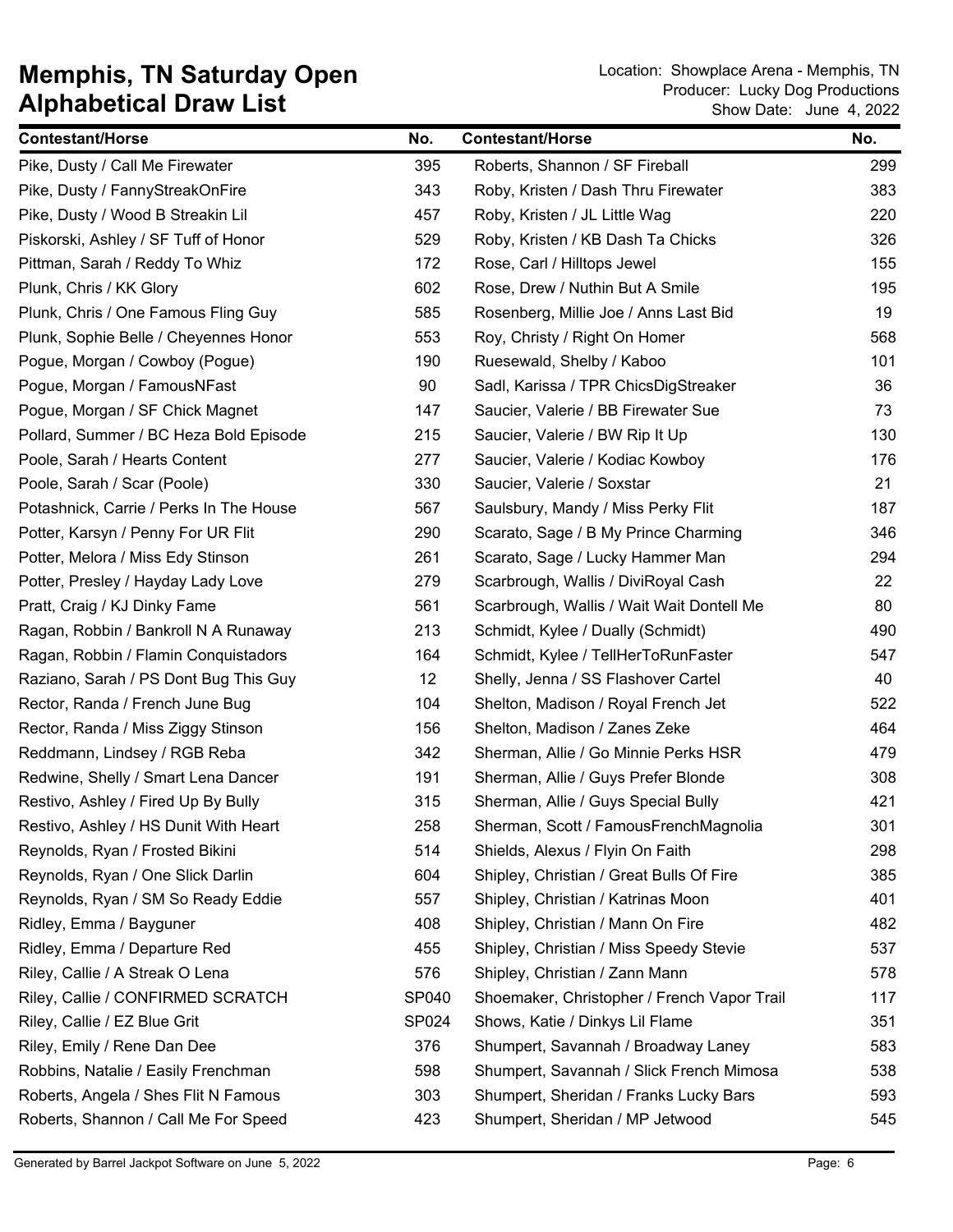| <b>Contestant/Horse</b>                    | No. | <b>Contestant/Horse</b>                  | No.   |
|--------------------------------------------|-----|------------------------------------------|-------|
| Siems, Erin / BA Famous Red Man            | 170 | Steele, Crystal / Inferno (Steele)       | 500   |
| Siems, Erin / Famous Red Money             | 221 | Steele, Crystal / Winds Of Fortune       | 594   |
| Simmons, Shanna / El Mario                 | 25  | Steele, Rachel / MKS Any Given Sunday    | 248   |
| Simpson, Hailey / Rockin Vegas             | 241 | Steele, Rachel / Zans Lonely Boy         | 189   |
| Sisco, Patrick / PS Its Derby Time         | 57  | Stegall, Larrya / Chargeit To Hally      | 105   |
| Skimehorn, Bert / Alice Coachman           | 453 | Stegall, Larrya / Runaway Frenzy         | 49    |
| Skimehorn, Bert / Diva Rae Devil Child     | 416 | Stephens, Marlee / BKJ Ta Fame           | 64    |
| Skimehorn, Bert / High On Coronas          | 373 | Stephenson, Carly / Daddys Dollar        | 94    |
| Skimehorn, Bert / Home Ta Fame             | 544 | Stephenson, Kennedy / Hanks Whiskey Shot | SP011 |
| Skimehorn, Bert / Kendricks Red Doc        | 335 | Stevens, Judith / Cashs Valentine        | 136   |
| Skimehorn, Bert / Rocknroll Frenchgirl     | 499 | Stewart, MaKenzie / French Kats All That | 114   |
| Skimehorn, Bubby / Confederalla Ta Fame    | 506 | Stroup, Mollie / HB Tan Lines            | 309   |
| Skimehorn, Bubby / Coronas Slick Design    | 454 | Surman, Bailey / PS A Guy With Heart     | 319   |
| Skimehorn, Bubby / Dun Famous              | 563 | Surman, Sherri / FamousRareRhinestone    | 132   |
| Skipworth, Alexandria / Perfect Definition | 432 | Surman, Sherri / Goose (Surman)          | 188   |
| Skipworth, Alexandria / Shays Money Boat   | 483 | Swint, Megan / DTF Wicked                | 475   |
| Smith, Haylee / Landa Hollywood            | 41  | Swint, Megan / MW Bar B Stealin Fame     | 426   |
| Smith, Maggie / MP Judgment Day            | 313 | Swint, Megan / Namgis D104               | 414   |
| Smith, MaggieRae / Zeros Red D Man         | 525 | Swint, Megan / Smoke Dee Money           | 468   |
| Smith, Michael / Bearly Any Whiskey        | 521 | Swint, Megan / Zing Zing Its Talent      | 367   |
| Smith, Michael / Dun Streakin By U         | 305 | Swire, Kelly / A Special Fame            | 71    |
| Smith, Michael / Hammered Elegance         | 366 | Swire, Kelly / BettinYourBottomBug       | 129   |
| Smith, Michael / NoLionImaMakeUFamous      | 410 | Tapscott, Haylee / AHQ Black Jack        | 150   |
| Smith, Michael / Perk On Cimmaron          | 463 | Tate, Judy / Cash (Tate)                 | 572   |
| Smith, Pam / Dash Ta Sin City              | 6   | Taylor, Becky / Chesters Love Master     | 56    |
| Smith, Sandy / Bo Didley                   | 182 | Taylor, Becky / Snazzy Chester           | 108   |
| Smith, Tonda / Pursuit Of Firewater        | 441 | Taylor, Jena / Mr Cash Fuel              | 30    |
| Sneed, Buddy / Throwback Thursday          | 368 | Taylor, Jena / Spider Mans Fuel Tank     | 82    |
| Spain, Megan / Bonita Blitz                | 478 | Thomas, Blaise / Cades Music             | 582   |
| Spain, Megan / Sweeties Lil Lucky          | 424 | Thomas, Cash / Firecracker Jade AB       | 574   |
| Sparks, Kelly / LKW Lucky Dashin PC        | 87  | Thomas, Jessica / Frostburns Diamond     | 412   |
| Sparks, Kelly / One Dashing Episode        | 140 | Thompson, Shaunnah / Jokers Harley Quinn | 245   |
| Sparks, Kelly / Sail On French             | 8   | Thornberry, Michael / ImaRockNFirewater  | 289   |
| Speights, Kathryn / Easy Red Dasher        | 356 | Thornberry, Michael / Wildcat Canyon     | 242   |
| Speights, Kathryn / Streak Of Red Money    | 405 | Tibbs, Jason / Fame Came Easy            | 495   |
| Spry, Lauren / CS Mimosa Voodoo Fling      | 327 | Tibbs, Jason / Michianda Rooster DHD     | 434   |
| Spry, Lauren / StreakinDownRiver           | 374 | Tobias, Lucchesse / BR ThisNickGiveaFlit | 448   |
| Staggs, Michelle / Docs Dustys Honor       | 235 | Tobias, Lucchesse / Big Josie            | 590   |
| Stang, Brittany / LaCie                    | 26  | Tobias, Lucchesse / Compromising Levis   | 394   |
| Steele, Crystal / Famous Jag Of Money      | 546 | Tobias, Lucchesse / Oklahoma Stellar Jet | 492   |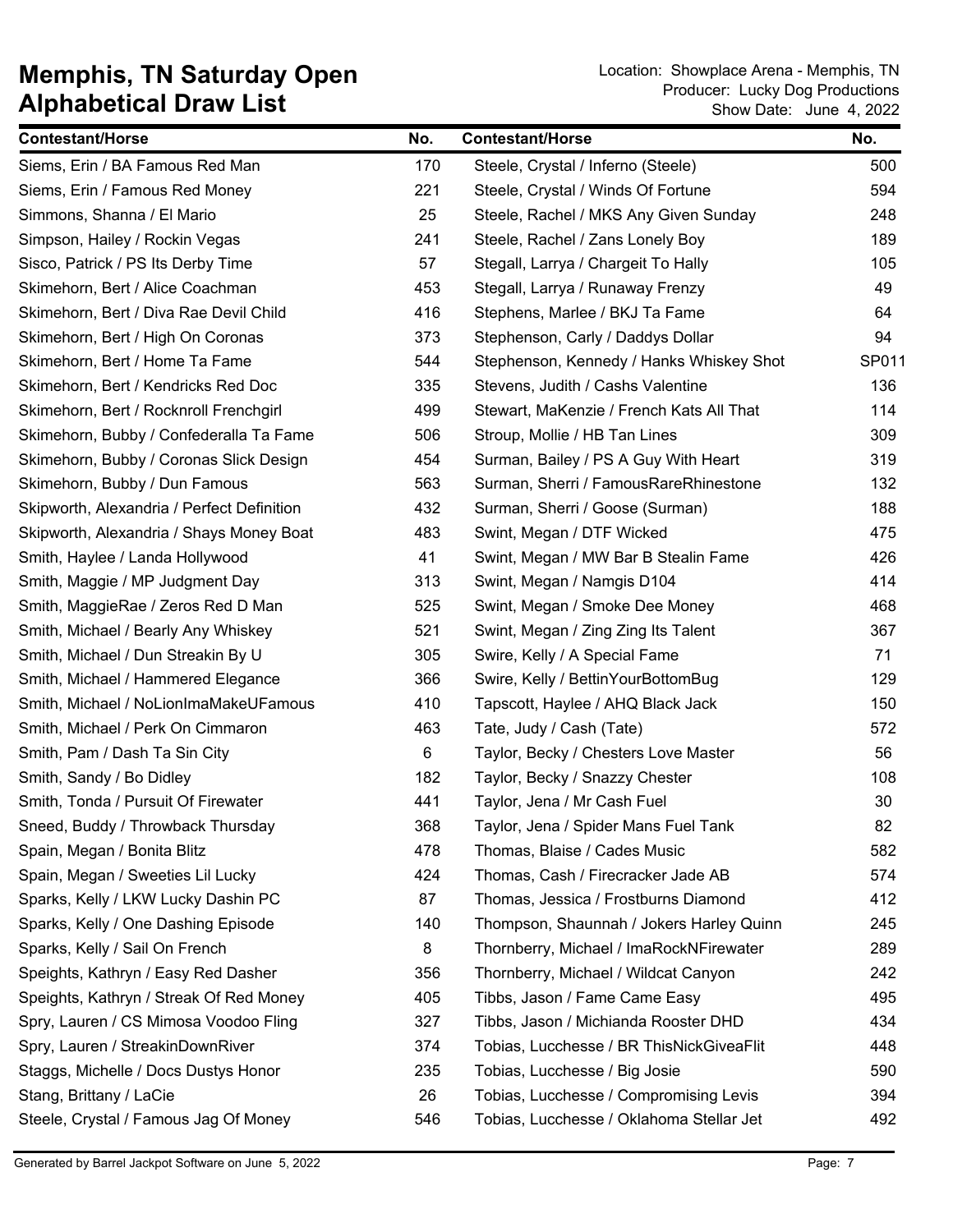| <b>Contestant/Horse</b>                  | No.            | <b>Contestant/Horse</b>                  | No.   |
|------------------------------------------|----------------|------------------------------------------|-------|
| Tobias, Lucchesse / Perks O Toole        | 540            | White, Kim / Miss French Roll            | 353   |
| Toll, Cindy / Briscos Bug                | 125            | White, Lindsay / Maggie May              | 375   |
| Toll, Cindy / Jesse Lightning Kwik       | $\overline{7}$ | Wilburd, Paris / FI Baby Blue Bugs       | SP041 |
| Toll, Cindy / Sheza Casanova Special     | 78             | Wilburd, Paris / FirewatersTwistedSister | SP012 |
| Tweddell, Lexie / RB Danas Fame          | 528            | Williams, Charlene / CONFIRMED SCRATCH   | 28    |
| Tyler, Luke / Slick (Tyler)              | 597            | Williams, Charlene / CONFIRMED SCRATCH   | 81    |
| Van Cleve, Mary / This Buds For Fame     | 569            | Williams, Isaiah / Doublestrawscrajeegal | 530   |
| Vickers, Katherine / Cant Bully My Money | 262            | Williams, Kristen / Epic Guy             | 42    |
| Vickers, Katherine / Skippa Go Skey      | 210            | Williams, Marlena / A Smooth Starbert    | 259   |
| Ward, Amy / Dusty Whiskey Chant          | 392            | Williams, Marlena / Jackie Bee Starbert  | 297   |
| Ward, Amy / Promise Mea Goldmine         | 465            | Williams, Mendy / Bayou Some Socks       | 135   |
| Ward, Amy / Royal Fast Gal               | 350            | Wilson, Colby / Royally Reckless         | 74    |
| Ward, Amy / Sparkys Lil Spark            | 517            | Wilson, Dinah / MC Sun Perkin Jackie     | 307   |
| Ward, Tabatha / ES Vegas Lights          | 23             | Winstead, Kim / LS Three Mcfreckles      | 216   |
| Warren, Wendy / Speedin For Kix          | 403            | Winstead, Shelby / Bogies French Lover   | 160   |
| Warren, Wendy / Wonder Look CC           | 467            | Winstead, Shelby / Flyin Classic Bug     | 113   |
| Watts, Rachel / Cracker Jack             | 418            | Wofford, Lily / Last PG Cat Olena        | 148   |
| Watts, Rachel / NL Juniors Toast         | 471            | Wofford, Lily / Little Red Catalina      | 95    |
| Watts, Rachel / This Guys Got Money      | 581            | Wood, Penny / Smooth Dancing Doc         | 52    |
| Weldon, Major / SF Gin and Juice         | 393            | Worsham, Lauren / Frenchmans Tonto Star  | 531   |
| Weldon, Major / Shoot Yeah Honey         | 442            | Ziegler, Cheryl / Go Risky Frenchman     | 430   |
| Weldon, River / Coats Mini Ta Fame       | 399            | Ziegler, Cheryl / KN Fabs Lil Ransom     | 371   |
| Weldon, River / Firewater Bewitches Me   | 445            | <b>TOTAL ENTRIES: 622</b>                |       |
| Wells, Mercedes / Hollywood Go Dun It    | 302            |                                          |       |
| Wesley, Susan / Gun Smoke Tomkat         | 59             |                                          |       |
| West, Jenny / Guys Lets Drag             | 37             |                                          |       |
| West, Sharon / FrenchmansGloNGhost       | 48             |                                          |       |
| Wheeler, Bree / Streakin Ta Royalty      | 389            |                                          |       |
| Wheeler, Bree / Whata Cool Cat           | 427            |                                          |       |
| Wheeler, Cody / Hide Da Wine             | 474            |                                          |       |
| Wheeler, Cody / JTD A Dash Of Sugar      | 425            |                                          |       |
| Wheeler, Cody / Scat (Wheeler)           | 388            |                                          |       |
| Wherrell, Sissie / Chasin Seattle Slew   | 404            |                                          |       |
| Wherrell, Sissie / Good As Bully Gets    | 461            |                                          |       |
| Wherrell, Sissie / Guys Streakin Six     | 513            |                                          |       |
| White, Brandy / French Stinson           | 446            |                                          |       |
| White, Ken / Flash Me Ms Stinson         | 503            |                                          |       |
| White, Ken / LLP Missys Little One       | 435            |                                          |       |
| White, Ken / LRS Famous Tornado          | 487            |                                          |       |
| White, Ken / Nehi Socks                  | 381            |                                          |       |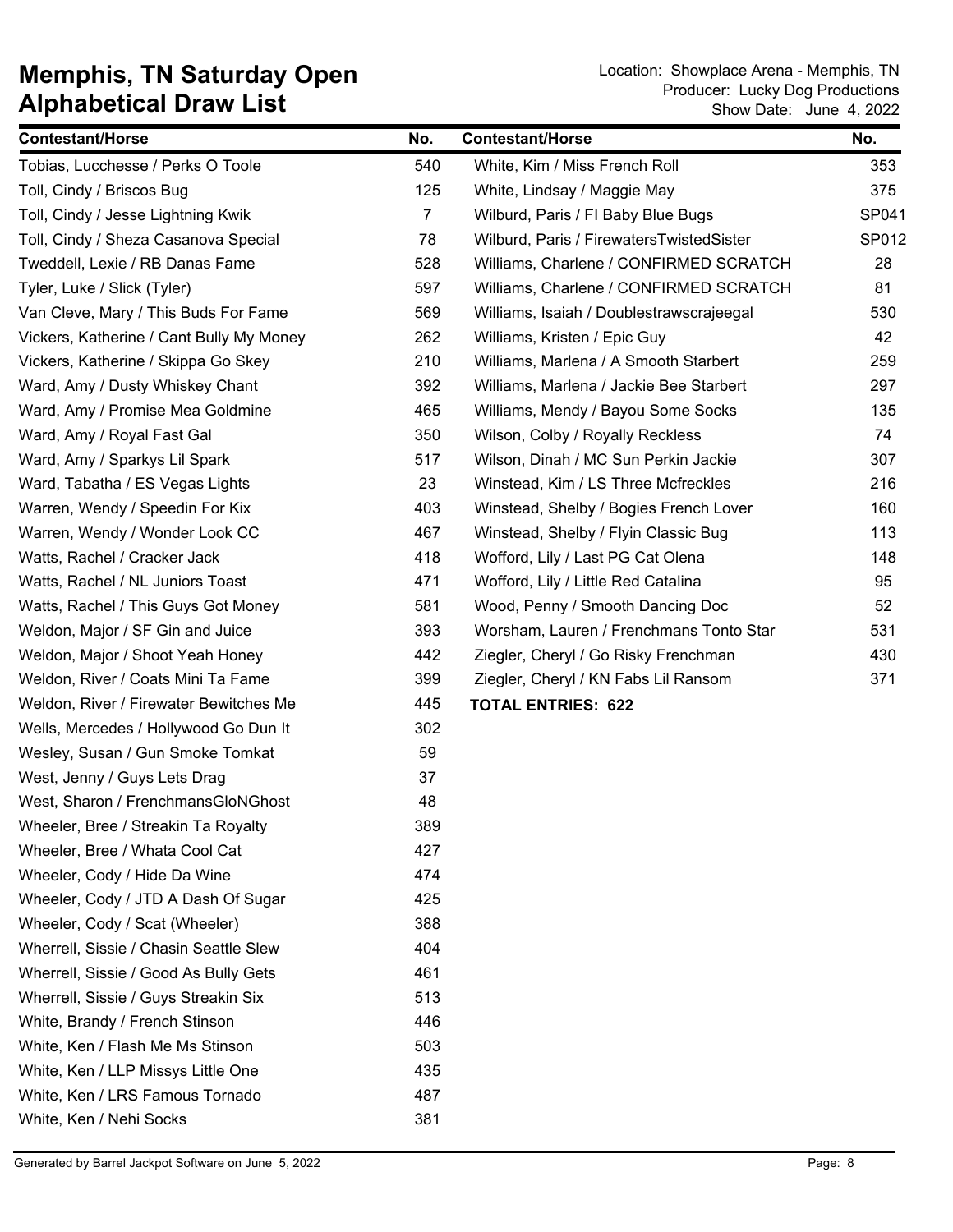| <b>Contestant/Horse</b>                   | No.          | <b>Contestant/Horse</b>                 | No.          |
|-------------------------------------------|--------------|-----------------------------------------|--------------|
| Alford, Brianna / Dudes Weekend Out       | SA565        | Cross, Valerie / Shadows Tiny Guy       | SA093        |
| Ambrose, Ellie / Kings Golden Lynx        | SP020        | Crum, Maelee / JK Gold Badger           | <b>SA175</b> |
| Ambrose, Ryanne / Honor Private Jet       | SA333        | Crum, Maelee / Six Hot Persuasions      | SA251        |
| Anderson, Andi / APH Fiery Breeze         | SA171        | Dalton, Nealey / Miss Mango Tango       | SA400        |
| Anderson, Sarah / Excitabull Tommy Mrs    | SA031        | Dalton, Nealey / SF Big Sexy            | SA318        |
| Avery, Logan / Night Wind Cookie          | SA407        | Davis, Samantha / Frys Famous Guy       | SA554        |
| Avery, Logan / Vegas (Avery)              | SA358        | Davis, Stephanie / Quick To Do What     | SA232        |
| Baker, Jana / MJ Driftin South            | <b>SA270</b> | Davis, Wayne / Little Honory Streak     | <b>SA198</b> |
| Bari, Laura Mae / Cotton                  | SP006        | DeHass, Shelby / Hes Got That Touch     | SA380        |
| Bari, Laura Mae / Forrest Firewater       | SP034        | DeHass, Shelby / Lil Bit O Laico        | SA433        |
| Bari, Mandy / TBR Call U Promised         | SA337        | DeHass, Shelby / Miss Ohana Star        | SA486        |
| Barnett, Ashley / Peppys Mary Jet         | SA043        | Deatherage, Jordan / Faith (Deatherage) | <b>SA228</b> |
| Barrom, Daylee / Steele's City Feet       | SA390        | Deatherage, Jordan / Hot Krymsun Model  | SA285        |
| Barrom, Daylee / Two Socks                | SA443        | Dodson, Charlene / Molly (Dodson)       | SA086        |
| Barrom, Daylee / Zane                     | SA498        | Dowell, Angie / Cougars Twister         | SA066        |
| Beitz, Maggie / Perks Prize Dance         | SA161        | Dowell, Cody / Down N Texas             | <b>SA122</b> |
| Belcher, Bailey / Pocket Coin Five        | SA338        | Dowell, Cody / Heavenly Hustler         | SA065        |
| Binkley, Lindsey / HG Six Chicks          | <b>SA205</b> | Dunn, Jennifer / Im So Fancy            | <b>SA200</b> |
| Bonnett, Mallory / FC Fiery Blue Eye      | SA133        | Dunn, Jennifer / Pocos Revenge          | SA282        |
| Bonnett, Mallory / The Streakin Jewell    | <b>SA076</b> | Elzie, Mary / Tip the Firefighter       | SA091        |
| Bradford, Janet / Downrite Royalty        | SA484        | Emery, Jennifer / Bootleg Jody          | SA119        |
| Bradford, Whitney / A Signature Firewater | SA143        | Emery, Jennifer / Saks Third Avenue     | SA062        |
| Bradford, Whitney / Mitey Sweet Rythum    | SA196        | Evans, Sydney / Judge On Firewater      | SA406        |
| Bray, Kaylee-Ann / Frenchmans Winsome     | <b>SA208</b> | Evans, Sydney / N Heavenly Fashion      | SA458        |
| Bray, Kaylee-Ann / Smokem Easy On Java    | SA158        | Ezell, Connie / CONFIRMED SCRATCH       | SA202        |
| Brown, Hallie / Luv Ya Miss Randa         | <b>SA278</b> | Farmer, Jordan / Americas In The Red    | SA255        |
| Brown, Hallie / Sugar Bar Perfect         | SA239        | Farmer, Jordan / Famous French Pistol   | <b>SA296</b> |
| Burgess, Blakely / A Royal Darlin         | SP021        | Faulkner, Alyson / Dun It With Zenya    | SP037        |
| Burgess, Blakely / Colonel Go Quick       | SP033        | Faulkner, Alyson / KN Fabulous Ta Fame  | SP001        |
| Byford, Lisa / FrenchmansDashToWar        | SA035        | Fortney, Brandon / Ima Dashing Crown    | SA103        |
| Caraway, Anna / Hickory Dickory Dash      | SA111        | Fortney, Brandon / Shots Of Firewater   | SA162        |
| Cauthen, Will / He Might Be Packin        | SA068        | Fortney, Brandon / Vegas SlashnDash     | SA273        |
| Clifton, Haley / BS Famous Rodeo Guy      | <b>SA507</b> | Free, Samantha / RockBottomRudeBoy      | SA116        |
| Collins, Cody / Jet (Collins)             | SA194        | Freyaldenhoven, Diana / Bully's Maid    | SA084        |
| Cooper, Jessica / Chromes Hustler         | SA306        | Fuller, Gracie / GQH November Rain      | <b>SA504</b> |
| Cooper, Jessica / Fame On Da Rocks        | SA364        | Fuller, Kristen / PYC Diamond Jubilee   | SA106        |
| Cooper, Jessica / Just A Famous Fling     | SA417        | Gaines, Casey / PT Lil FrenchFire       | SA014        |
| Crenshaw, Dana / Heydays Starbuck         | SA123        | Gilkey, Christie / CC OntheRocks        | SA284        |
| Crenshaw, Dana / PS First Down Guy        | <b>SA179</b> | Gilkey, Christie / Famous First Flight  | SA226        |
| Crenshaw, Dana / Six Moon Shadow          | SA231        | Gilkey, Christie / Guys Girl Power      | <b>SA178</b> |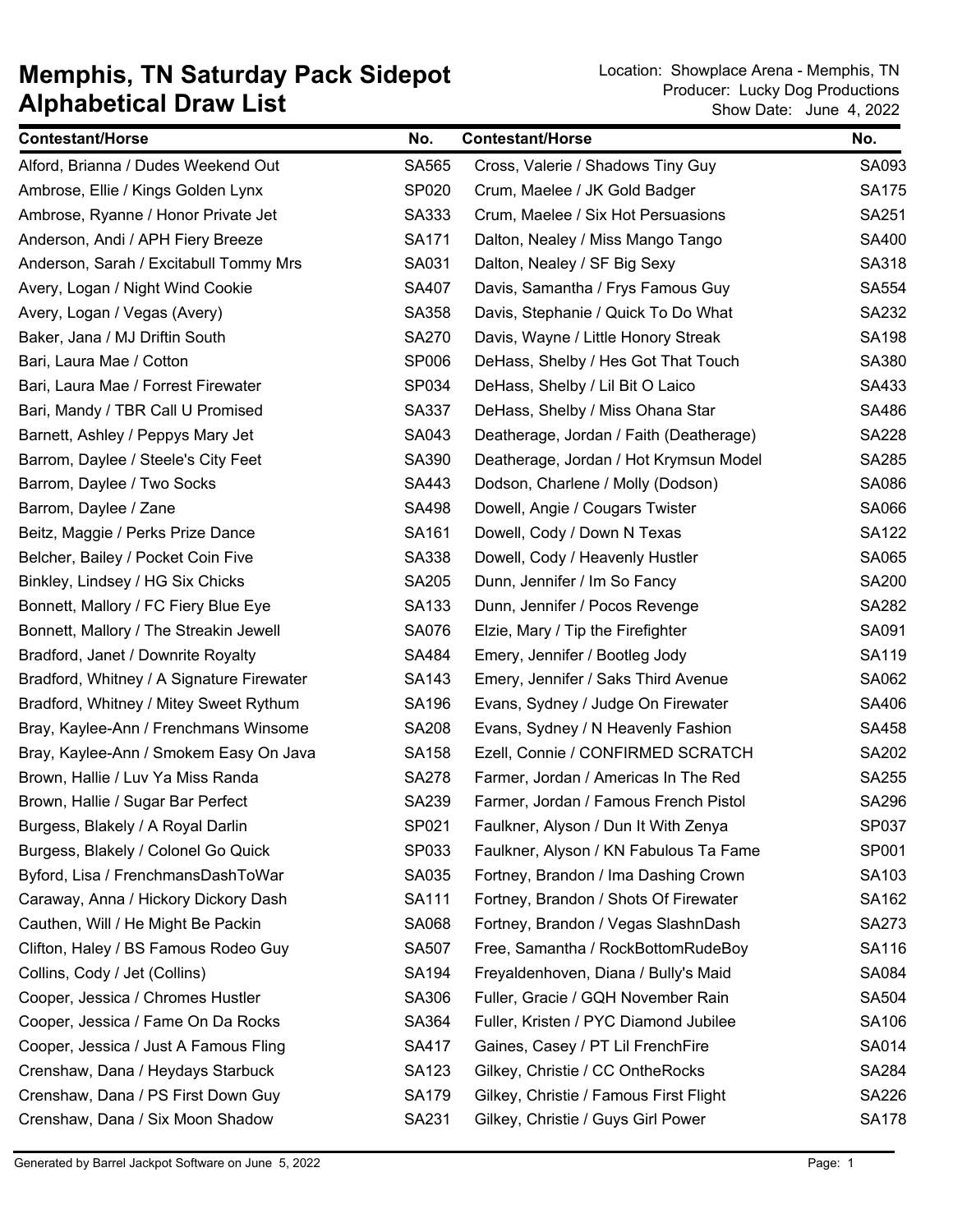| <b>Contestant/Horse</b>                 | No.          | <b>Contestant/Horse</b>                     | No.          |
|-----------------------------------------|--------------|---------------------------------------------|--------------|
| Gill, Candice / Bucky (Gill)            | SA512        | Krohnfeldt, Abby / Treasure For Ransom      | SA256        |
| Glass, Skylar / Emmas Pretty Doll       | SP029        | LeBlanc, Ginger / CashmyFabulousChekn       | <b>SA137</b> |
| Gordon, Mallie / Dynamara               | SP035        | Leister, Emily / Lexus (Leister)            | <b>SA288</b> |
| Govero, Emma Jean / Miss N Trouble      | SA010        | Leister, Emily / The Midnight Loot          | SA361        |
| Gray, Breanne / Famous Encounter        | SA560        | Lewis, Christy / MP Honor This Ticket       | <b>SA247</b> |
| Green, Melanie / A Smooth Twister       | SA233        | Lewis, Niki / KVS Dreaming of Fame          | <b>SA079</b> |
| Green, Melanie / Xtra Sun Frost         | SA310        | Lewis, Niki / WoodB Lil Happy               | <b>SA127</b> |
| Grisham, Amy / Gizmojo                  | SA005        | Long, Lauren / Dan (Cantrell)               | SA396        |
| Grisham, Amy / ImBetterThanAllUGuys     | SA060        | Long, Lauren / Peps Leo Bar                 | SA300        |
| Grisham, Amy / Turbo (Grisham)          | SA038        | Lucky, Ashley / SR Fast Eddie               | SA494        |
| Grisham, Amy / VF Del Ray Cat           | SA097        | Lynn, Stephanie / Lilys On Fire             | SA165        |
| Haley, LeAnne / BR Shesa Dashin Lena    | SA183        | Lynn, Stephanie / Trace Me A Doc            | SA218        |
| Haley, LeAnne / Blondys Nitas Wood      | SA240        | Marcum, Taylor / Oakley (Marcum)            | <b>SA100</b> |
| Haley, LeAnne / GBA RunninWithFlames    | SA131        | Martin, Mary Grayson / French Discos Blonde | SA325        |
| Hanks, Mary / Bebe (Hanks)              | SA051        | Martin, Mary Grayson / Kiss My Royal Fanny  | SA377        |
| Harris, Amber / Sun Frost Superstar     | SA354        | Mason, Crystal / HF Aprils Last Sun         | SA411        |
| Hensley, Karrisa / BKO Special Stones   | SA217        | Mason, Jennifer / GBA Maximum Savage        | SA420        |
| Hensley, Karrisa / Firewater Evening    | SA320        | Mauldin, Aubry Rae / Heck No Colours        | SA032        |
| Hensley, Karrisa / Lady Solitude        | SA263        | Mauldin, Aubry Rae / TechniTwister          | SA085        |
| Hetterick, Laurel / Blaze (Hetterick)   | SA027        | Mauldin, Loretta / Gotta Be A Bud           | SA054        |
| Hill, Cynthia / Honor The Boonsmal      | SA166        | Maxwell, Allie / Streaking Nightmare        | SA180        |
| Hill, Julie / KN Honey Im Fabulous      | SA230        | McClain, Sarah / Ginger Bell Doc            | <b>SA173</b> |
| Hobson, Michael / Paint This RoyalWagon | SA552        | McClain, Sarah / Lil Poco Champ             | <b>SA225</b> |
| Hopkins, Crystal / HQ BarMaidWithGusto  | SA321        | McKinney, Elaina / Countess Ta Famous       | SA345        |
| Hopkins, Crystal / Ima Famous Superstar | SA264        | McKinney, Elaina / Famous Rock Starr        | SA397        |
| Hubler, Sandy / Sunny C Lil Hickory     | SA243        | McKnight, Harley / French Streakin Cash     | SA061        |
| Ivey, Mary Vivian / Bad Moonz Rizin     | SA003        | McKnight, Harley / JessDeetastic            | SA167        |
| Ivey, Mary Vivian / Different Dimension | SA112        | McKnight, Harley / Rare Ovation             | SA109        |
| Jackson, Vanessa Jo / Bingo Bar Baylyn  | <b>SA268</b> | McMurray, Casey / Docs Moon Pie             | SA110        |
| Johnson, Amanda / BR Tapout Again       | SA250        | McMurray, Casey / French Butterscotch       | SA168        |
| Johnson, Jill / Cinnamon Stoli          | SA324        | McMurray, Casey / LM Confederate Guy        | SA219        |
| Johnson, Jill / Some Bunny Fame         | SA276        | Menz, Angie / Two Steppin Fame              | SA142        |
| Jones, NaKeesha / Athena Puddy Kitty    | SA566        | Miller, Dawson / Firewater Sam              | SA460        |
| Kehrees, Rayann / Disco Jerry Flair     | SA436        | Miller, Kynzli / Lil French Flirt           | SA488        |
| Kehrees, Rayann / Flits Cashin In       | SA532        | Miller, Sara / Gold Digger King             | SA163        |
| Kehrees, Rayann / Natives OklahomaFuel  | SA485        | Miller, Tina / PS Sheza Hottie              | SA212        |
| Kelley, Donna / RVF Ryder High          | SA186        | Mills, Laura / Dineros Gold Money           | SA001        |
| Kelley, Donna / Smooth Pacific Harley   | SA260        | Mills, Noah / DC DoubleShotofVodka          | SA138        |
| Koekemoer, Stephanie / Zeke (Koekemoer) | SA199        | Mischler, Jessica / Guys Cover Girl         | SA281        |
| Krohnfeldt, Abby / Ima Spicy Nacho      | SA197        | Mischler, Jessica / JL Diamonds Roc         | SA223        |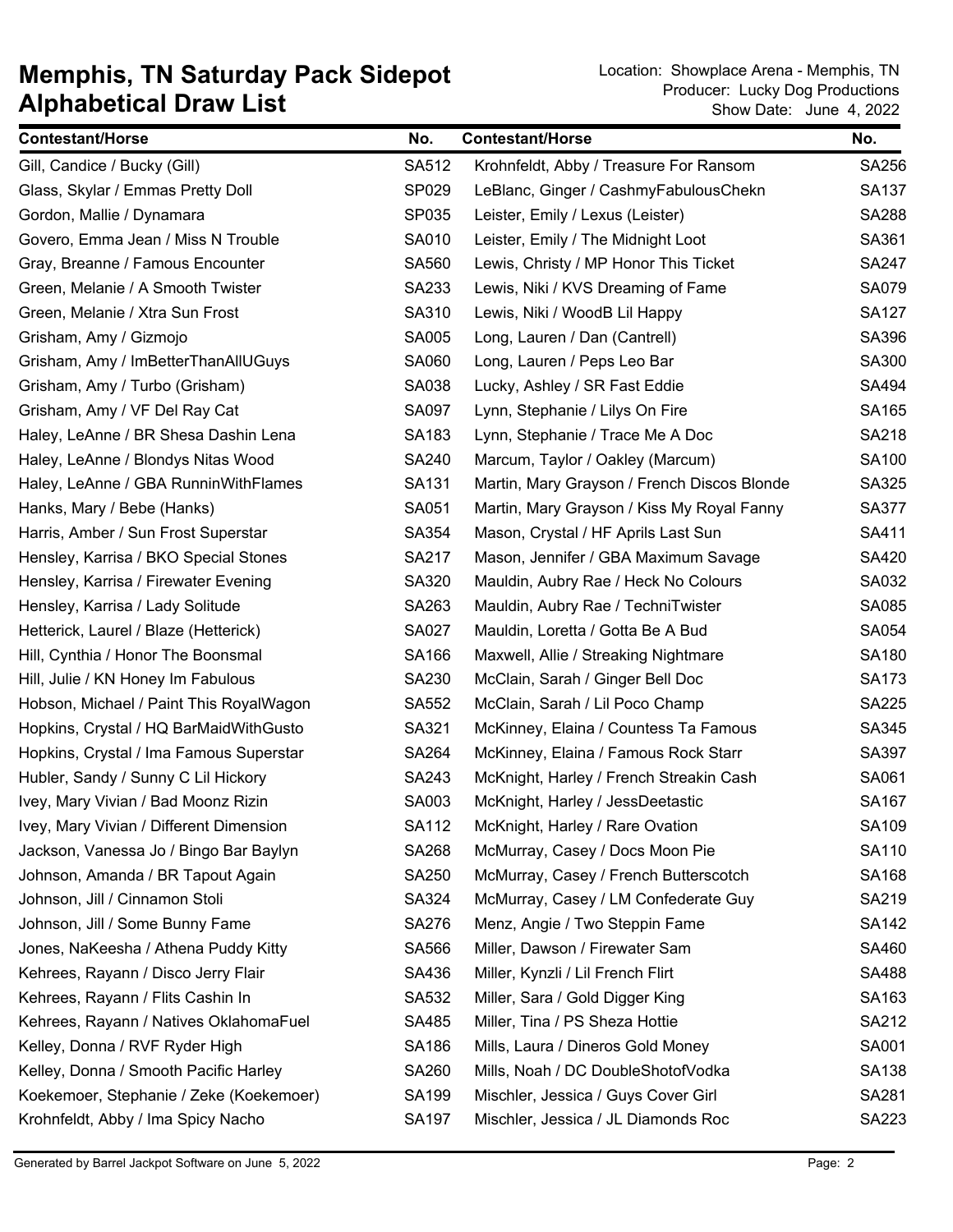| <b>Contestant/Horse</b>                    | No.          | <b>Contestant/Horse</b>                     | No.          |
|--------------------------------------------|--------------|---------------------------------------------|--------------|
| Moore, Autumn / Streaking Seabiscuit       | SA304        | Saucier, Valerie / Soxstar                  | SA021        |
| Moschitta, Alison / Minnie (Moschitta)     | SA203        | Scarato, Sage / B My Prince Charming        | SA346        |
| Oglesby, Becky / PC A Gallant Judge        | SA018        | Scarato, Sage / Lucky Hammer Man            | SA294        |
| Oglesby, Kashley / Eyesa Liza Fame         | SA151        | Scarbrough, Wallis / DiviRoyal Cash         | SA022        |
| Oglesby, Shelby / Flash Ta Heaven          | SA089        | Scarbrough, Wallis / Wait Wait Dontell Me   | SA080        |
| Oglesby, Shelby / Greta Grulla Fame        | SA033        | Schmidt, Kylee / Dually (Schmidt)           | SA490        |
| Oglesby, Shelby / LilPressureInMyNikes     | SA146        | Schmidt, Kylee / TellHerToRunFaster         | <b>SA547</b> |
| Osborne, Janelle / Dont Bullie Me          | SA058        | Shelton, Madison / Royal French Jet         | SA522        |
| Osborne, Janelle / JJ Shinning Hollywood   | SA096        | Shelton, Madison / Zanes Zeke               | SA464        |
| Osborne, Janelle / JL Legacy               | SA004        | Shipley, Christian / Great Bulls Of Fire    | SA385        |
| Oxner, Jan / Caseys Shooter                | SA181        | Shipley, Christian / Katrinas Moon          | SA401        |
| Parr, Emma Kate / Frenchman Dashin High    | SA344        | Shipley, Christian / Mann On Fire           | SA482        |
| Parr, Emma Kate / Grandios Guy             | SA444        | Shipley, Christian / Miss Speedy Stevie     | SA537        |
| Parr, Emma Kate / Pipe Down Compromises    | SA398        | Shipley, Christian / Zann Mann              | SA578        |
| Pendino, Isabella / Sheza Woman Of Fame    | SA029        | Shoemaker, Christopher / French Vapor Trail | <b>SA117</b> |
| Pennington, Stacey / CB Chocolate Spot     | SA265        | Shows, Katie / Dinkys Lil Flame             | SA351        |
| Pennington, Stacey / Natives Cadillac Jack | SA152        | Shumpert, Savannah / Broadway Laney         | SA583        |
| Perry, David / Gotta Another Gear          | <b>SA128</b> | Shumpert, Savannah / Slick French Mimosa    | SA538        |
| Plunk, Chris / One Famous Fling Guy        | SA585        | Shumpert, Sheridan / Franks Lucky Bars      | SA593        |
| Plunk, Sophie Belle / Cheyennes Honor      | SA553        | Shumpert, Sheridan / MP Jetwood             | SA545        |
| Pogue, Morgan / Cowboy (Pogue)             | SA190        | Siems, Erin / BA Famous Red Man             | <b>SA170</b> |
| Pollard, Summer / BC Heza Bold Episode     | SA215        | Siems, Erin / Famous Red Money              | SA221        |
| Potashnick, Carrie / Perks In The House    | SA567        | Simmons, Shanna / El Mario                  | SA025        |
| Pratt, Craig / KJ Dinky Fame               | SA561        | Simpson, Hailey / Rockin Vegas              | SA241        |
| Ragan, Robbin / Bankroll N A Runaway       | SA213        | Skimehorn, Bert / Alice Coachman            | SA453        |
| Ragan, Robbin / Flamin Conquistadors       | SA164        | Skimehorn, Bert / Diva Rae Devil Child      | SA416        |
| Rector, Randa / Miss Ziggy Stinson         | SA156        | Skimehorn, Bert / High On Coronas           | SA373        |
| Redwine, Shelly / Smart Lena Dancer        | SA191        | Skimehorn, Bert / Home Ta Fame              | SA544        |
| Ridley, Emma / Bayguner                    | SA408        | Skimehorn, Bert / Kendricks Red Doc         | SA335        |
| Ridley, Emma / Departure Red               | SA455        | Skimehorn, Bert / Rocknroll Frenchgirl      | SA499        |
| Roby, Kristen / Dash Thru Firewater        | SA383        | Smith, Haylee / Landa Hollywood             | SA041        |
| Roby, Kristen / JL Little Wag              | <b>SA220</b> | Smith, Maggie / MP Judgment Day             | SA313        |
| Roby, Kristen / KB Dash Ta Chicks          | SA326        | Smith, Michael / Bearly Any Whiskey         | SA521        |
| Rose, Carl / Hilltops Jewel                | SA155        | Smith, Michael / Dun Streakin By U          | SA305        |
| Rose, Drew / Nuthin But A Smile            | SA195        | Smith, Michael / Hammered Elegance          | SA366        |
| Roy, Christy / Right On Homer              | SA568        | Smith, Michael / NoLionImaMakeUFamous       | SA410        |
| Ruesewald, Shelby / Kaboo                  | SA101        | Smith, Michael / Perk On Cimmaron           | SA463        |
| Saucier, Valerie / BB Firewater Sue        | SA073        | Stang, Brittany / LaCie                     | SA026        |
| Saucier, Valerie / BW Rip It Up            | SA130        | Stephens, Marlee / BKJ Ta Fame              | SA064        |
| Saucier, Valerie / Kodiac Kowboy           | SA176        | Stephenson, Carly / Daddys Dollar           | SA094        |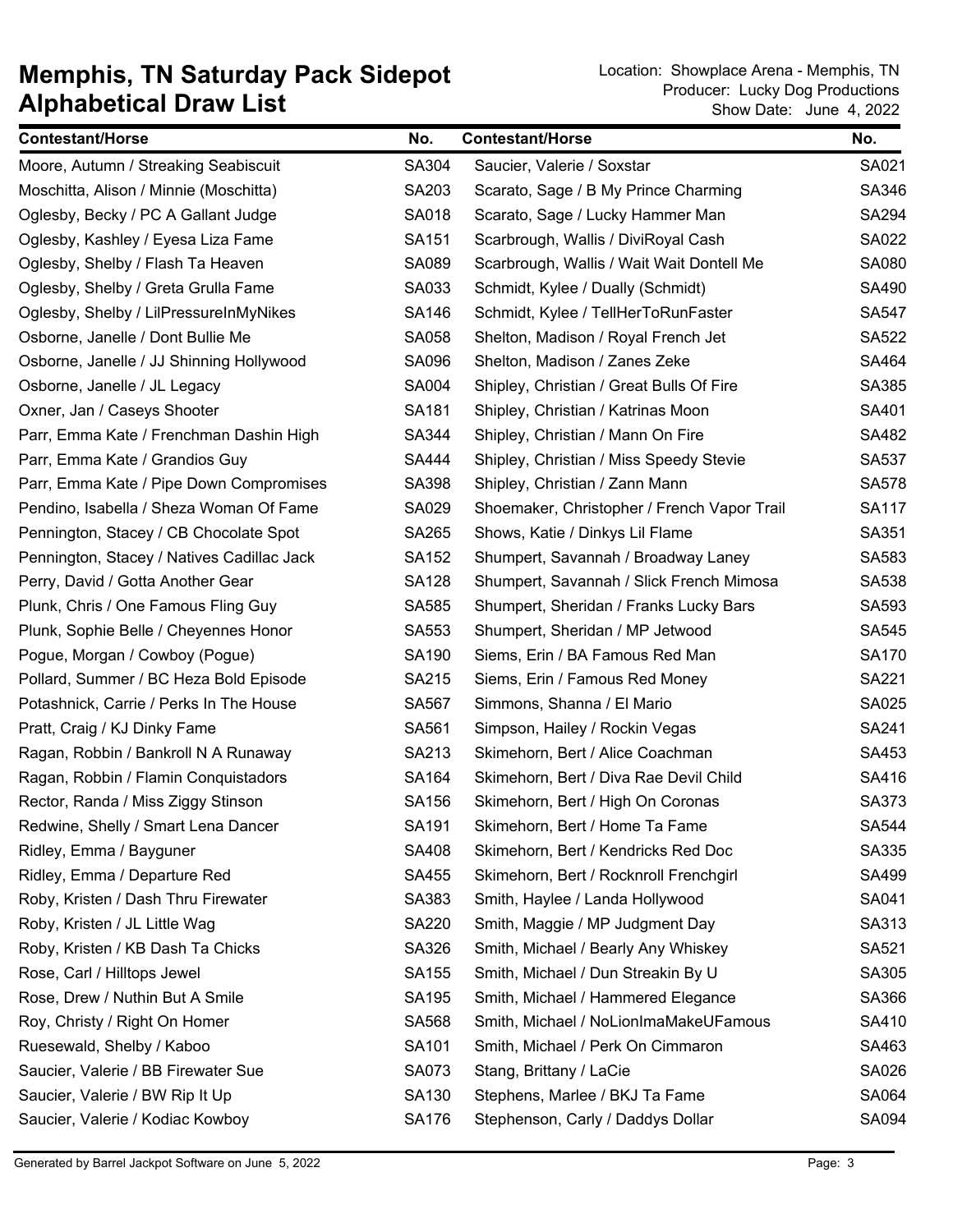| <b>Contestant/Horse</b>                  | No.          | <b>Contestant/Horse</b>                | No.          |
|------------------------------------------|--------------|----------------------------------------|--------------|
| Stephenson, Kennedy / Hanks Whiskey Shot | SP011        | Winstead, Shelby / Bogies French Lover | SA160        |
| Surman, Sherri / FamousRareRhinestone    | SA132        | Winstead, Shelby / Flyin Classic Bug   | SA113        |
| Surman, Sherri / Goose (Surman)          | <b>SA188</b> | Wofford, Lily / Last PG Cat Olena      | <b>SA148</b> |
| Swint, Megan / DTF Wicked                | <b>SA475</b> | Wofford, Lily / Little Red Catalina    | <b>SA095</b> |
| Swint, Megan / MW Bar B Stealin Fame     | SA426        | <b>TOTAL ENTRIES: 284</b>              |              |
| Swint, Megan / Zing Zing Its Talent      | SA367        |                                        |              |
| Swire, Kelly / BettinYourBottomBug       | <b>SA129</b> |                                        |              |
| Taylor, Jena / Mr Cash Fuel              | SA030        |                                        |              |
| Taylor, Jena / Spider Mans Fuel Tank     | SA082        |                                        |              |
| Thomas, Blaise / Cades Music             | SA582        |                                        |              |
| Thomas, Cash / Firecracker Jade AB       | <b>SA574</b> |                                        |              |
| Thomas, Jessica / Frostburns Diamond     | SA412        |                                        |              |
| Tobias, Lucchesse / BR ThisNickGiveaFlit | <b>SA448</b> |                                        |              |
| Tobias, Lucchesse / Big Josie            | SA590        |                                        |              |
| Tobias, Lucchesse / Compromising Levis   | SA394        |                                        |              |
| Tobias, Lucchesse / Oklahoma Stellar Jet | SA492        |                                        |              |
| Tobias, Lucchesse / Perks O Toole        | SA540        |                                        |              |
| Van Cleve, Mary / This Buds For Fame     | SA569        |                                        |              |
| Vickers, Katherine / Skippa Go Skey      | SA210        |                                        |              |
| Ward, Tabatha / ES Vegas Lights          | SA023        |                                        |              |
| Watts, Rachel / Cracker Jack             | SA418        |                                        |              |
| Watts, Rachel / NL Juniors Toast         | SA471        |                                        |              |
| Watts, Rachel / This Guys Got Money      | SA581        |                                        |              |
| Weldon, Major / SF Gin and Juice         | SA393        |                                        |              |
| Weldon, Major / Shoot Yeah Honey         | SA442        |                                        |              |
| Weldon, River / Coats Mini Ta Fame       | SA399        |                                        |              |
| Weldon, River / Firewater Bewitches Me   | SA445        |                                        |              |
| Wells, Mercedes / Hollywood Go Dun It    | SA302        |                                        |              |
| Wesley, Susan / Gun Smoke Tomkat         | SA059        |                                        |              |
| West, Jenny / Guys Lets Drag             | SA037        |                                        |              |
| White, Brandy / French Stinson           | SA446        |                                        |              |
| White, Ken / Flash Me Ms Stinson         | SA503        |                                        |              |
| White, Ken / LLP Missys Little One       | SA435        |                                        |              |
| White, Ken / LRS Famous Tornado          | SA487        |                                        |              |
| White, Ken / Nehi Socks                  | SA381        |                                        |              |
| White, Kim / Miss French Roll            | SA353        |                                        |              |
| Williams, Mendy / Bayou Some Socks       | SA135        |                                        |              |
| Wilson, Colby / Royally Reckless         | <b>SA074</b> |                                        |              |
| Wilson, Dinah / MC Sun Perkin Jackie     | SA307        |                                        |              |
| Winstead, Kim / LS Three Mcfreckles      | SA216        |                                        |              |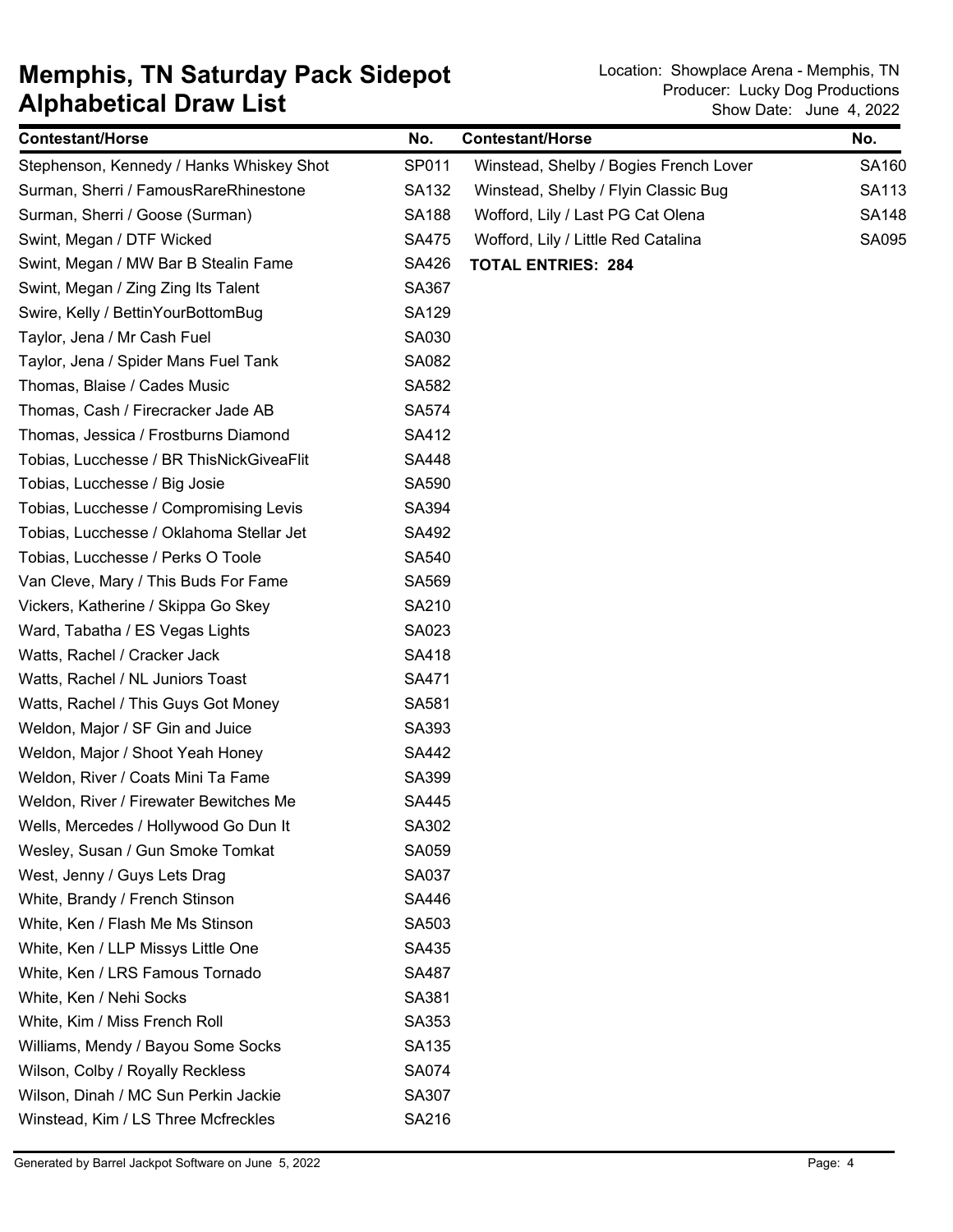| <b>Contestant/Horse</b>                 | No.          | <b>Contestant/Horse</b>                    | No.          |
|-----------------------------------------|--------------|--------------------------------------------|--------------|
| Adams, Angela / CS Voo Doo Chaos        | SA267        | Malone-Hiett, Jamie / Perks Kid Charge     | SA384        |
| Adams, Angela / Money Bee Red           | <b>SA184</b> | Mauldin, Loretta / Gotta Be A Bud          | SA054        |
| Baker, Jana / MJ Driftin South          | <b>SA270</b> | Melton, Karyn / Hitten the Moonshine       | <b>SA224</b> |
| Bari, Mandy / TBR Call U Promised       | SA337        | Melton, Karyn / Joes Gay Lady              | SA271        |
| Bradford, Janet / Downrite Royalty      | SA484        | Miller, Tina / PS Sheza Hottie             | SA212        |
| Byford, Lisa / FrenchmansDashToWar      | SA035        | Mills, Laura / Dineros Gold Money          | SA001        |
| Carney, Jodi / Jodi's Perfect Design    | SA193        | Oglesby, Becky / PC A Gallant Judge        | SA018        |
| Carney, Jodi / Sheza Caroline           | SA134        | Orr, Misty / Bar B Streak N Dance          | SA382        |
| Childress, Travis / HF Really Famous    | SA244        | Osborne, Janelle / Dont Bullie Me          | SA058        |
| Cross, Valerie / Shadows Tiny Guy       | SA093        | Osborne, Janelle / JJ Shinning Hollywood   | SA096        |
| Davis, Wayne / Little Honory Streak     | <b>SA198</b> | Osborne, Janelle / JL Legacy               | SA004        |
| Dunn, Jennifer / Im So Fancy            | <b>SA200</b> | Pennington, Stacey / CB Chocolate Spot     | SA265        |
| Dunn, Jennifer / Pocos Revenge          | SA282        | Pennington, Stacey / Natives Cadillac Jack | SA152        |
| Ezell, Connie / CONFIRMED SCRATCH       | SA202        | Perry, David / Gotta Another Gear          | <b>SA128</b> |
| Fortney, Brandon / Ima Dashing Crown    | SA103        | Poole, Sarah / Hearts Content              | <b>SA277</b> |
| Fortney, Brandon / Shots Of Firewater   | SA162        | Poole, Sarah / Scar (Poole)                | SA330        |
| Fortney, Brandon / Vegas SlashnDash     | SA273        | Potashnick, Carrie / Perks In The House    | SA567        |
| Gilkey, Christie / CC OntheRocks        | <b>SA284</b> | Ragan, Robbin / Bankroll N A Runaway       | SA213        |
| Gilkey, Christie / Famous First Flight  | SA226        | Ragan, Robbin / Flamin Conquistadors       | SA164        |
| Gilkey, Christie / Guys Girl Power      | <b>SA178</b> | Redwine, Shelly / Smart Lena Dancer        | SA191        |
| Gonterman, Melissa / GT Maximum Romance | SA124        | Sherman, Scott / FamousFrenchMagnolia      | SA301        |
| Gonterman, Melissa / Little Bit Of Fame | SA316        | Smith, Pam / Dash Ta Sin City              | SA006        |
| Haley, LeAnne / BR Shesa Dashin Lena    | SA183        | Smith, Sandy / Bo Didley                   | SA182        |
| Haley, LeAnne / Blondys Nitas Wood      | <b>SA240</b> | Sneed, Buddy / Throwback Thursday          | SA368        |
| Haley, LeAnne / GBA RunninWithFlames    | SA131        | Staggs, Michelle / Docs Dustys Honor       | SA235        |
| Hall, Sharin / Hello Stella             | SA047        | Stevens, Judith / Cashs Valentine          | SA136        |
| Hanks, Mary / Bebe (Hanks)              | SA051        | Surman, Sherri / FamousRareRhinestone      | SA132        |
| Hart, Amy / A Heapa Driftwood           | SA355        | Surman, Sherri / Goose (Surman)            | SA188        |
| Hill, Cynthia / Honor The Boonsmal      | SA166        | Tate, Judy / Cash (Tate)                   | SA572        |
| Hubler, Sandy / Sunny C Lil Hickory     | SA243        | Taylor, Becky / Chesters Love Master       | SA056        |
| Hutcheson, Jana / HF Stickmans Pinky    | SA055        | Taylor, Becky / Snazzy Chester             | <b>SA108</b> |
| Jackson, Lori / LR Fancy O Firewater    | SA118        | Thornberry, Michael / ImaRockNFirewater    | SA289        |
| Jackson, Lori / RL Firewater Tucker     | SA067        | Thornberry, Michael / Wildcat Canyon       | SA242        |
| Koekemoer, Stephanie / Zeke (Koekemoer) | SA199        | Toll, Cindy / Briscos Bug                  | SA125        |
| Langford, Shannon / Todays Woman        | SA149        | Toll, Cindy / Sheza Casanova Special       | <b>SA078</b> |
| Langford, Shannon / Yogi B              | SA246        | Wells, Mercedes / Hollywood Go Dun It      | SA302        |
| LeBlanc, Ginger / CashmyFabulousChekn   | SA137        | Wesley, Susan / Gun Smoke Tomkat           | SA059        |
| Lewis, Cindy / Apache Moon Rocket       | SA249        | Williams, Marlena / A Smooth Starbert      | SA259        |
| Lynn, Stephanie / Lilys On Fire         | SA165        | Williams, Marlena / Jackie Bee Starbert    | SA297        |
| Lynn, Stephanie / Trace Me A Doc        | SA218        | Wilson, Dinah / MC Sun Perkin Jackie       | SA307        |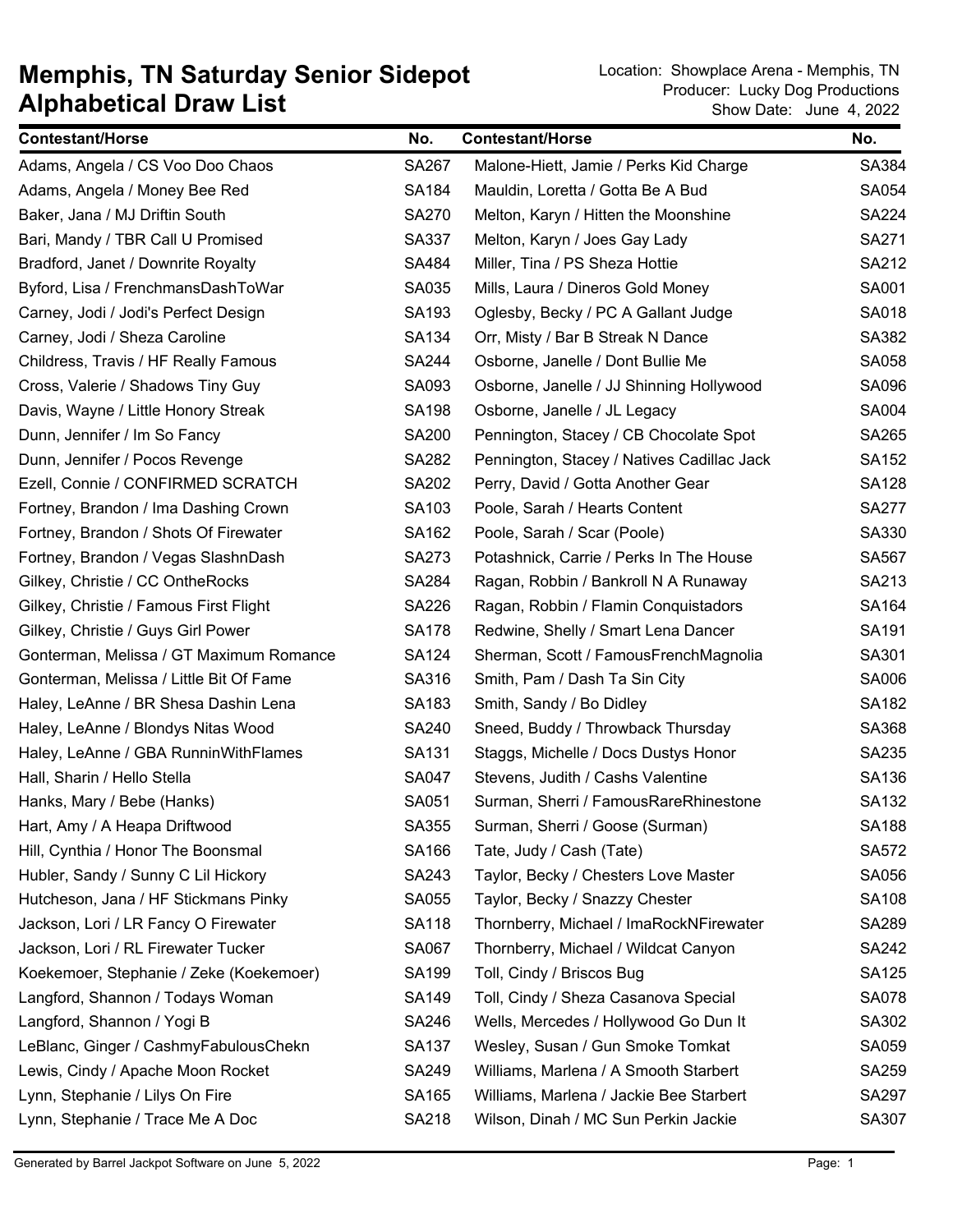| <b>Contestant/Horse</b>              | <b>Contestant/Horse</b><br>No. | No. |
|--------------------------------------|--------------------------------|-----|
| Winstead, Kim / LS Three Mcfreckles  | SA216                          |     |
| Wood, Penny / Smooth Dancing Doc     | SA052                          |     |
| Ziegler, Cheryl / Go Risky Frenchman | SA430                          |     |
| <b>TOTAL ENTRIES: 83</b>             |                                |     |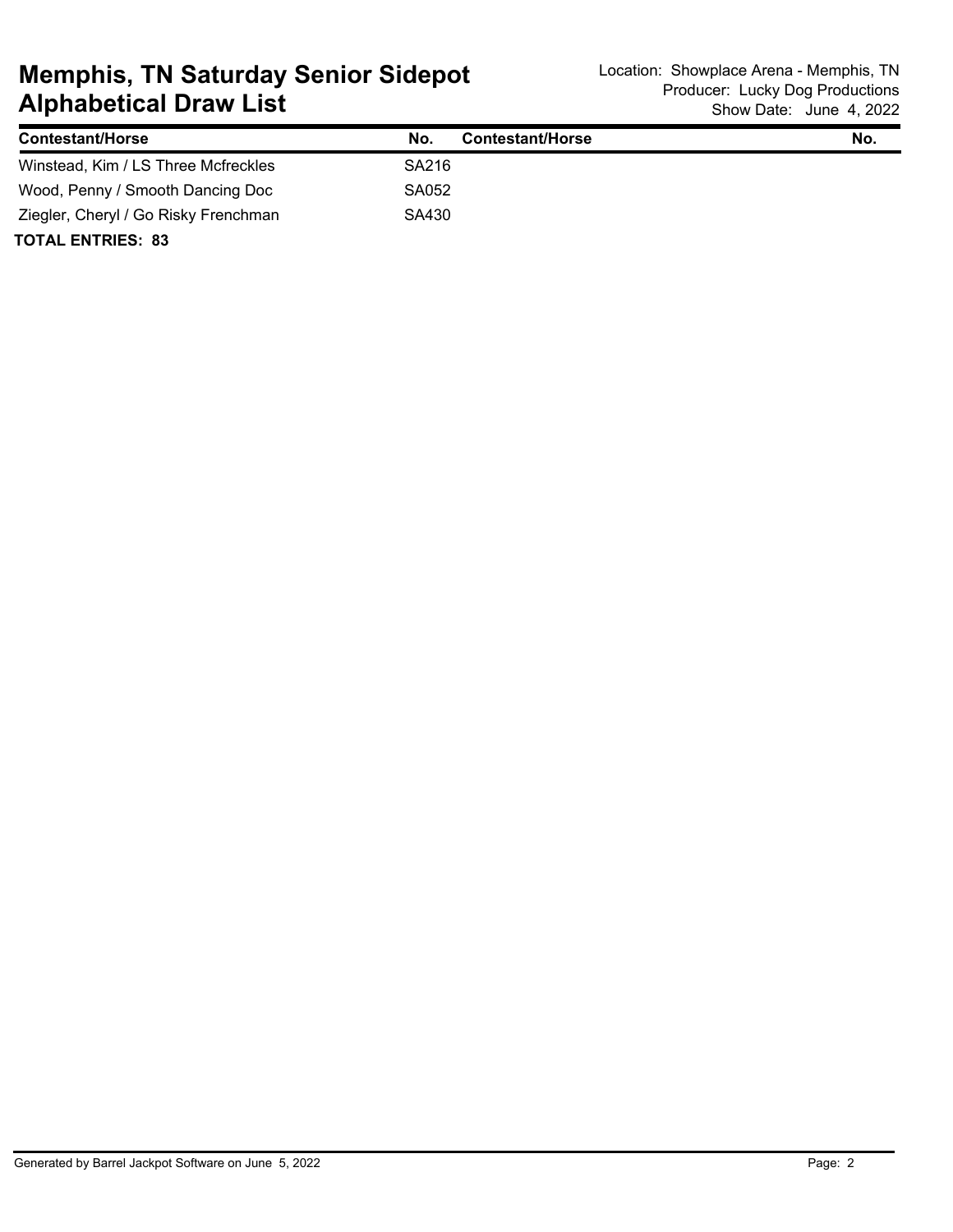| <b>Contestant/Horse</b>                  | No.          | <b>Contestant/Horse</b>                 | No.          |
|------------------------------------------|--------------|-----------------------------------------|--------------|
| Allen, Emma / Dat Famous Sterling        | SA013        | Harris, Gracie / Sky High Smokey        | SA518        |
| Allen, Emma / Miss JB 149                | SA050        | Hart, Loni / Straight Up Attitude       | <b>SA570</b> |
| Allen, Emma / PJ Seventy Five            | SA092        | Hartless, Anna Lynn / Missle A Smoking  | SA045        |
| Ambrose, Ellie / Kings Golden Lynx       | SP020        | Hensley, Karrisa / BKO Special Stones   | SA217        |
| Ambrose, Ryanne / Honor Private Jet      | SA333        | Hensley, Karrisa / Firewater Evening    | SA320        |
| Armes, Riley / Sign The Cross            | SA017        | Hensley, Karrisa / Lady Solitude        | SA263        |
| Avery, Logan / Night Wind Cookie         | SA407        | Hetterick, Laurel / Blaze (Hetterick)   | SA027        |
| Avery, Logan / Vegas (Avery)             | SA358        | Hill, Maggie / Vixan (Hill)             | SA234        |
| Bari, Laura Mae / Cotton                 | SP006        | Irby, Faith / PC PayDay                 | SP023        |
| Bari, Laura Mae / Forrest Firewater      | SP034        | Ivey, Mary Vivian / Bad Moonz Rizin     | SA003        |
| Brister, Anna / Shesa Smooth Okiecat     | SA413        | Ivey, Mary Vivian / Different Dimension | <b>SA112</b> |
| Brooks, Allison / Skipn Continental Sue  | SA185        | Johnson, Ava Clair / Gypsy Is My Soul   | SA332        |
| Brown, Brylee / Evelyns Pinkie Pie       | SA496        | Kachuriak, Gracie / Wantabulleve        | SA024        |
| Brown, Brylee / WDJ Sims Last Effort     | SA438        | Lankford, Mackenzie / My Sister Maka Me | SA489        |
| Brown, Hallie / Luv Ya Miss Randa        | <b>SA278</b> | Layne, Jayden / Romeo (Layne)           | SA192        |
| Brown, Hallie / Sugar Bar Perfect        | SA239        | Leister, Emily / Lexus (Leister)        | <b>SA288</b> |
| Burgess, Blakely / A Royal Darlin        | SP021        | Leister, Emily / The Midnight Loot      | SA361        |
| Burgess, Blakely / Colonel Go Quick      | SP033        | Marcum, Taylor / Oakley (Marcum)        | SA100        |
| Butler, Alleigh / Keep Talking Im Good   | SA334        | Mason, Crystal / Anything But Rare      | SA472        |
| Butler, Alleigh / River (Butler)         | SA378        | Mason, Crystal / HF Aprils Last Sun     | SA411        |
| Cain, Skyler / TwistingNTheMoonlite      | <b>SA144</b> | Mason, Jennifer / GBA Maximum Savage    | SA420        |
| Charles, Laityn / TX Leo Dance           | SA505        | Maxwell, Allie / Streaking Nightmare    | SA180        |
| Childress, Kinlee / Highway Sixtyfour    | <b>SA477</b> | McConnell, Tia / Blaze (McConnell)      | SA020        |
| Childress, Kaylee / Charge It To The Max | SA387        | McKinnis, Riley / Chasin A Runaway      | SA002        |
| Childress, Kaylee / VF Famous Chrissy    | SA450        | McKinnis, Riley / Designed By Dora      | SA120        |
| Clifton, Haley / BS Famous Rodeo Guy     | <b>SA507</b> | McKinnis, Riley / GMA Went Streakin     | SA159        |
| Countess, Mary Margaret / Rare Speed     | SA558        | McKinnis, Riley / Munndys Good Friday   | SA069        |
| Crum, Maelee / JK Gold Badger            | SA175        | McMurray, Casey / Docs Moon Pie         | SA110        |
| Crum, Maelee / Six Hot Persuasions       | SA251        | McMurray, Casey / French Butterscotch   | SA168        |
| Dement, Darcy / Oscar Nite Dunit         | SP027        | McMurray, Casey / LM Confederate Guy    | SA219        |
| Drake, Golden / Fancy Dont Let Me Down   | <b>SA174</b> | Miller, Kynzli / Lil French Flirt       | SA488        |
| Duncan, Danielle / Johni Be Quick        | SA292        | Mills, Noah / DC DoubleShotofVodka      | SA138        |
| Echols, Brianna / Frenchman Candoo       | SA587        | Newton, Kinzey / MSU Aces Lucky Girl    | SA519        |
| Faulkner, Alyson / Dun It With Zenya     | SP037        | Oglesby, Kashley / Eyesa Liza Fame      | SA151        |
| Faulkner, Alyson / KN Fabulous Ta Fame   | SP001        | Osborne, Olivia / Boony Toons           | <b>SA157</b> |
| Fincher, Callee / Really Kan Perk        | <b>SA227</b> | Osborne, Olivia / Unos Del Cielo        | SA214        |
| Glass, Skylar / Emmas Pretty Doll        | SP029        | Parr, Emma Kate / Frenchman Dashin High | SA344        |
| Gordon, Mallie / Dynamara                | SP035        | Parr, Emma Kate / Grandios Guy          | <b>SA444</b> |
| Govero, Emma Jean / Miss N Trouble       | SA010        | Parr, Emma Kate / Pipe Down Compromises | SA398        |
| Harris, Gracie / Rapid Regent            | SA562        | Pearce, Emery / See Airas Play          | <b>SA177</b> |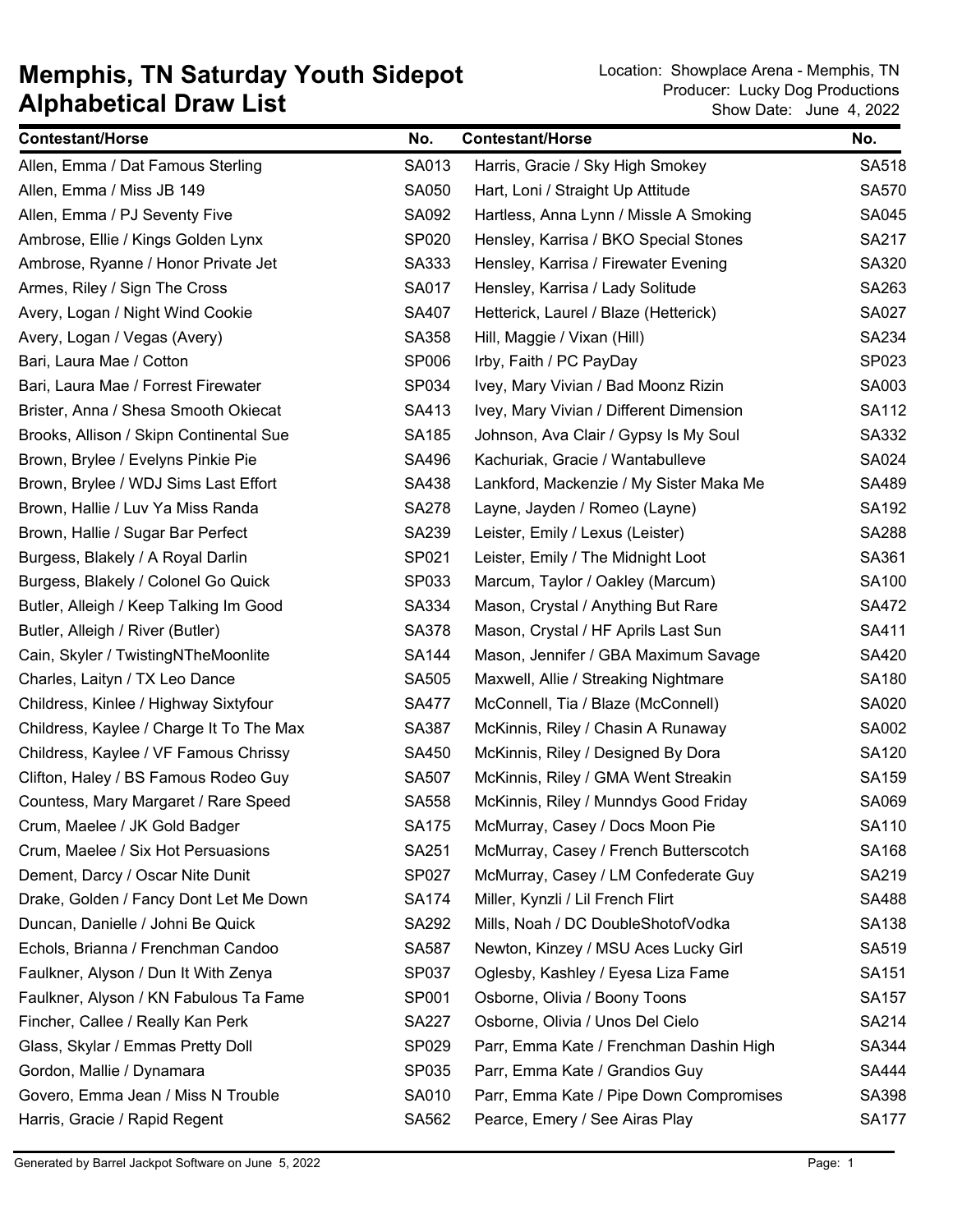| <b>Contestant/Horse</b>                  | No.          | <b>Contestant/Horse</b> | No. |
|------------------------------------------|--------------|-------------------------|-----|
| Pendino, Isabella / Sheza Woman Of Fame  | SA029        |                         |     |
| Plunk, Sophie Belle / Cheyennes Honor    | SA553        |                         |     |
| Pogue, Morgan / Cowboy (Pogue)           | SA190        |                         |     |
| Pollard, Summer / BC Heza Bold Episode   | SA215        |                         |     |
| Potter, Karsyn / Penny For UR Flit       | SA290        |                         |     |
| Potter, Presley / Hayday Lady Love       | <b>SA279</b> |                         |     |
| Ridley, Emma / Bayguner                  | SA408        |                         |     |
| Ridley, Emma / Departure Red             | SA455        |                         |     |
| Riley, Callie / A Streak O Lena          | <b>SA576</b> |                         |     |
| Riley, Callie / EZ Blue Grit             | SP024        |                         |     |
| Riley, Emily / Rene Dan Dee              | SA376        |                         |     |
| Sadl, Karissa / TPR ChicsDigStreaker     | SA036        |                         |     |
| Saucier, Valerie / BB Firewater Sue      | SA073        |                         |     |
| Saucier, Valerie / BW Rip It Up          | SA130        |                         |     |
| Saucier, Valerie / Kodiac Kowboy         | SA176        |                         |     |
| Saucier, Valerie / Soxstar               | SA021        |                         |     |
| Scarato, Sage / B My Prince Charming     | SA346        |                         |     |
| Scarato, Sage / Lucky Hammer Man         | SA294        |                         |     |
| Sherman, Allie / Go Minnie Perks HSR     | <b>SA479</b> |                         |     |
| Sherman, Allie / Guys Prefer Blonde      | SA308        |                         |     |
| Sherman, Allie / Guys Special Bully      | SA421        |                         |     |
| Shows, Katie / Dinkys Lil Flame          | SA351        |                         |     |
| Shumpert, Savannah / Broadway Laney      | SA583        |                         |     |
| Shumpert, Savannah / Slick French Mimosa | SA538        |                         |     |
| Shumpert, Sheridan / Franks Lucky Bars   | SA593        |                         |     |
| Shumpert, Sheridan / MP Jetwood          | SA545        |                         |     |
| Simpson, Hailey / Rockin Vegas           | SA241        |                         |     |
| Stephenson, Carly / Daddys Dollar        | SA094        |                         |     |
| Stephenson, Kennedy / Hanks Whiskey Shot | SP011        |                         |     |
| Thomas, Blaise / Cades Music             | SA582        |                         |     |
| Thomas, Cash / Firecracker Jade AB       | SA574        |                         |     |
| Tweddell, Lexie / RB Danas Fame          | SA528        |                         |     |
| Weldon, Major / SF Gin and Juice         | SA393        |                         |     |
| Weldon, Major / Shoot Yeah Honey         | SA442        |                         |     |
| Weldon, River / Coats Mini Ta Fame       | SA399        |                         |     |
| Weldon, River / Firewater Bewitches Me   | SA445        |                         |     |
| Wilburd, Paris / FI Baby Blue Bugs       | SP041        |                         |     |
| Wilburd, Paris / FirewatersTwistedSister | SP012        |                         |     |
| <b>TOTAL ENTRIES: 118</b>                |              |                         |     |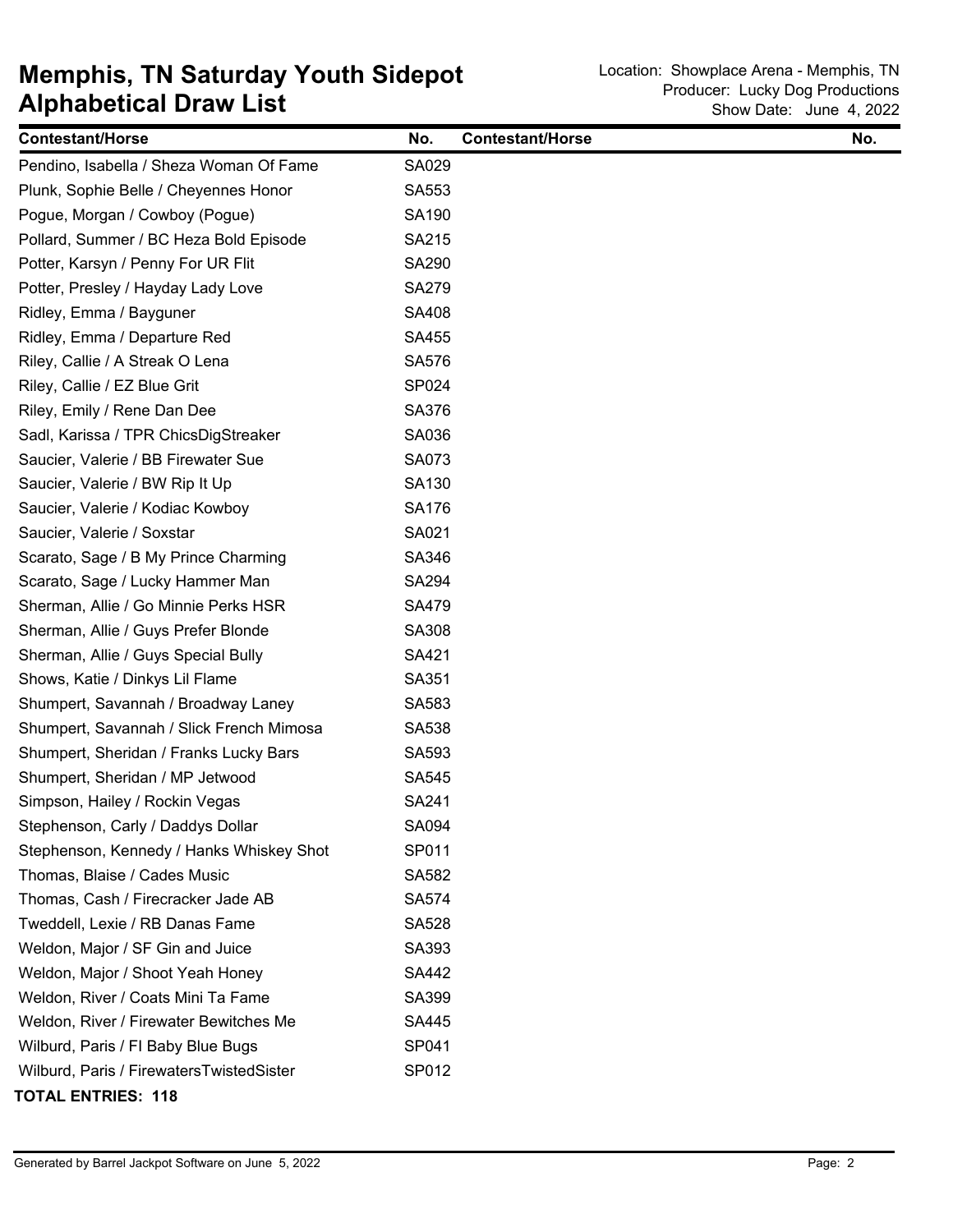| <b>Contestant/Horse</b>          | No. | <b>Contestant/Horse</b> | No. |
|----------------------------------|-----|-------------------------|-----|
| Bari, Laura Mae / Cotton         | 9   |                         |     |
| Beard, Ella Kate / Tuff          | 11  |                         |     |
| Bland, Harper Grace / Yankee     | 5   |                         |     |
| Butler, Alleigh / River (Butler) | 7   |                         |     |
| Gordon, Mallie / Dynamara        | 15  |                         |     |
| Gordon, Mallie / Short Go        | 2   |                         |     |
| Gordon, Walker / Mae Mae         | 12  |                         |     |
| Hartless, Addisyn / Bubbles      | 8   |                         |     |
| Hartless, Alanna / Bubbles       | 14  |                         |     |
| Irby, Faith / Molly              | 3   |                         |     |
| Irby, Kayleigh / Spotty          | 13  |                         |     |
| Lewis, Krew / Oreo               | 4   |                         |     |
| Lewis, TJ / Louie                | 10  |                         |     |
| Morris, Case / Flash             |     |                         |     |
| Williams, Rylee / Cooper Ta Fame | 6   |                         |     |
| <b>TOTAL ENTRIES: 15</b>         |     |                         |     |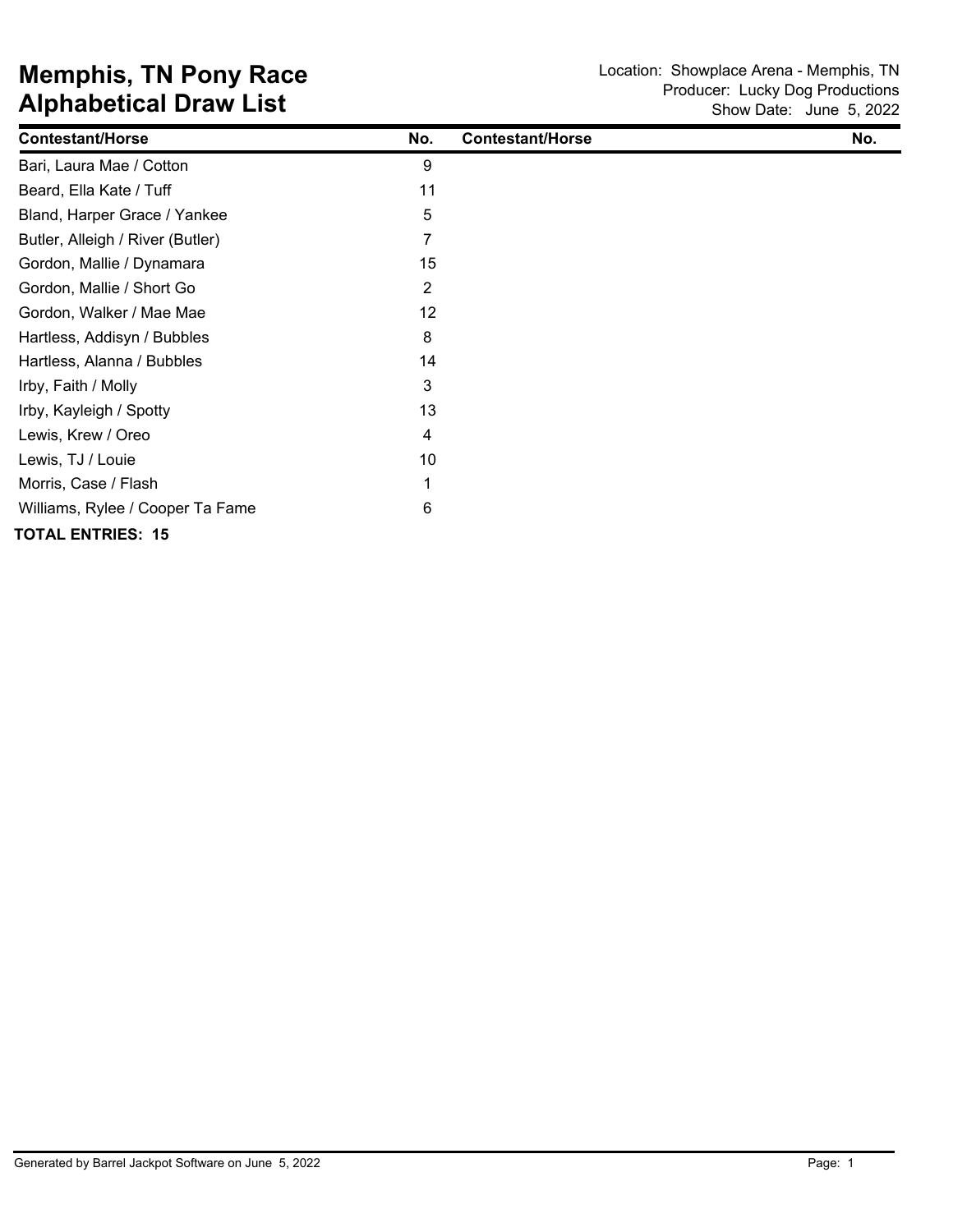| <b>Contestant/Horse</b>                 | No.          | <b>Contestant/Horse</b>                     | No.          |
|-----------------------------------------|--------------|---------------------------------------------|--------------|
| Anderson, Andi / APH Fiery Breeze       | <b>SU059</b> | Gonterman, Jessie / Famous First Prize      | <b>SU285</b> |
| Anderson, Haley / Heavens Dynasty       | <b>SU349</b> | Gonterman, Jessie / Fred In Space           | SU213        |
| Anderson, Sarah / Excitabull Tommy Mrs  | SU010        | Gonterman, Jessie / GT Drippin In Finesse   | <b>SU231</b> |
| Barnett, Ashley / Peppys Mary Jet       | SU301        | Grantham, Hailee / NNN Love A Sixum         | <b>SU129</b> |
| Barrom, Daylee / Steele's City Feet     | <b>SU298</b> | Green, Melanie / A Smooth Twister           | <b>SU025</b> |
| Barrom, Daylee / Two Socks              | SU341        | Green, Melanie / Xtra Sun Frost             | <b>SU077</b> |
| Barrom, Daylee / Zane                   | <b>SU390</b> | Grisham, Amy / Gizmojo                      | <b>SU008</b> |
| Beitz, Maggie / Perks Prize Dance       | <b>SU084</b> | Grisham, Amy / ImBetterThanAllUGuys         | <b>SU066</b> |
| Belcher, Bailey / Pocket Coin Five      | <b>SU114</b> | Grisham, Amy / Turbo (Grisham)              | <b>SU042</b> |
| Billings, Shania / Whole Lot Of Freedom | <b>SU238</b> | Grisham, Amy / VF Del Ray Cat               | <b>SU100</b> |
| Binkley, Lindsey / HG Six Chicks        | <b>SU188</b> | Hancock, Katherine / Jules Jackie           | <b>SU457</b> |
| Bonnett, Mallory / FC Fiery Blue Eye    | <b>SU106</b> | Harris, Amber / Sun Frost Superstar         | <b>SU083</b> |
| Bonnett, Mallory / The Streakin Jewell  | <b>SU049</b> | Hollowell, Cheyenne / BB (Hollowell)        | <b>SU045</b> |
| Bray, Kaylee-Ann / Frenchmans Winsome   | <b>SU342</b> | Hollowell, Cheyenne / HR Reeds Wrangler     | <b>SU003</b> |
| Bray, Kaylee-Ann / Smokem Easy On Java  | <b>SU295</b> | Hopkins, Crystal / HQ BarMaidWithGusto      | <b>SU183</b> |
| Cain, Karen / Marthas Famous            | <b>SU177</b> | Hopkins, Crystal / Ima Famous Superstar     | SU131        |
| Caraway, Anna / Hickory Dickory Dash    | <b>SU088</b> | Hutchison, Reanna / Peppy B My Valentine    | <b>SU176</b> |
| Carter, Grayce / Bogies French Badger   | SU415        | Hutsenpiller, Shea / SJR Diamond Angie      | <b>SU399</b> |
| Cauthen, Will / He Might Be Packin      | <b>SU007</b> | James, Hannah / See Smoke                   | <b>SU274</b> |
| Cochran, Dylan / Sierra (Cochran)       | <b>SU472</b> | Johnson, Amanda / BR Tapout Again           | <b>SU287</b> |
| Collins, Cody / Jet (Collins)           | SU321        | Jones, Candace / Flashy Red Gal             | <b>SU454</b> |
| Cooper, Jessica / Chromes Hustler       | <b>SU354</b> | Jones, Candace / KC Sharp N Famous          | <b>SU396</b> |
| Cooper, Jessica / Fame On Da Rocks      | <b>SU406</b> | Jones, NaKeesha / CB Chocolate Spot         | <b>SU297</b> |
| Cooper, Jessica / Just A Famous Fling   | SU453        | Jumper, Cyrilla / Firen Frost               | <b>SU277</b> |
| Countess, Miller / Three Six Ocean Dr   | <b>SU475</b> | Kehrees, Rayann / Disco Jerry Flair         | <b>SU158</b> |
| Dalton, Nealey / SF Big Sexy            | <b>SU199</b> | Kehrees, Rayann / Flits Cashin In           | <b>SU250</b> |
| Davis, Tara / Aint No Crazy Lady        | <b>SU258</b> | Kehrees, Rayann / Natives OklahomaFuel      | <b>SU197</b> |
| Davis, Tara / JJJ Roxie Heyday          | <b>SU206</b> | Krohnfeldt, Abby / Ima Spicy Nacho          | <b>SU002</b> |
| Deatherage, Jordan / Faith (Deatherage) | <b>SU072</b> | Krohnfeldt, Abby / Treasure For Ransom      | <b>SU040</b> |
| Deatherage, Jordan / Hot Krymsun Model  | <b>SU138</b> | Lacey, Buster / Pocos Shorty Doc            | <b>SU444</b> |
| Evans, Sydney / Judge On Firewater      | <b>SU139</b> | Lewis, Christy / MP Honor This Ticket       | <b>SU249</b> |
| Evans, Sydney / N Heavenly Fashion      | <b>SU254</b> | Lowe, Sherrie / WM Stampede Lady 023        | SU103        |
| Farmer, Jordan / Americas In The Red    | <b>SU022</b> | Lucky, Ashley / SR Fast Eddie               | SU241        |
| Farmer, Jordan / Famous French Pistol   | <b>SU070</b> | Martin, Mary Grayson / French Discos Blonde | SU063        |
| Free, Samantha / RockBottomRudeBoy      | <b>SU185</b> | Martin, Mary Grayson / Kiss My Royal Fanny  | <b>SU110</b> |
| Freyaldenhoven, Diana / Bully's Maid    | <b>SU092</b> | Mauldin, Aubry Rae / Heck No Colours        | <b>SU044</b> |
| Fuller, Gracie / GQH November Rain      | SU192        | Mauldin, Aubry Rae / TechniTwister          | SU093        |
| Fuller, Kristen / PYC Diamond Jubilee   | <b>SU035</b> | McClain, Sarah / Ginger Bell Doc            | <b>SU054</b> |
| Gaines, Casey / PT Lil FrenchFire       | <b>SU259</b> | McClain, Sarah / Lil Poco Champ             | <b>SU112</b> |
| Gill, Candice / Bucky (Gill)            | SU019        | McKinney, Elaina / Countess Ta Famous       | <b>SU373</b> |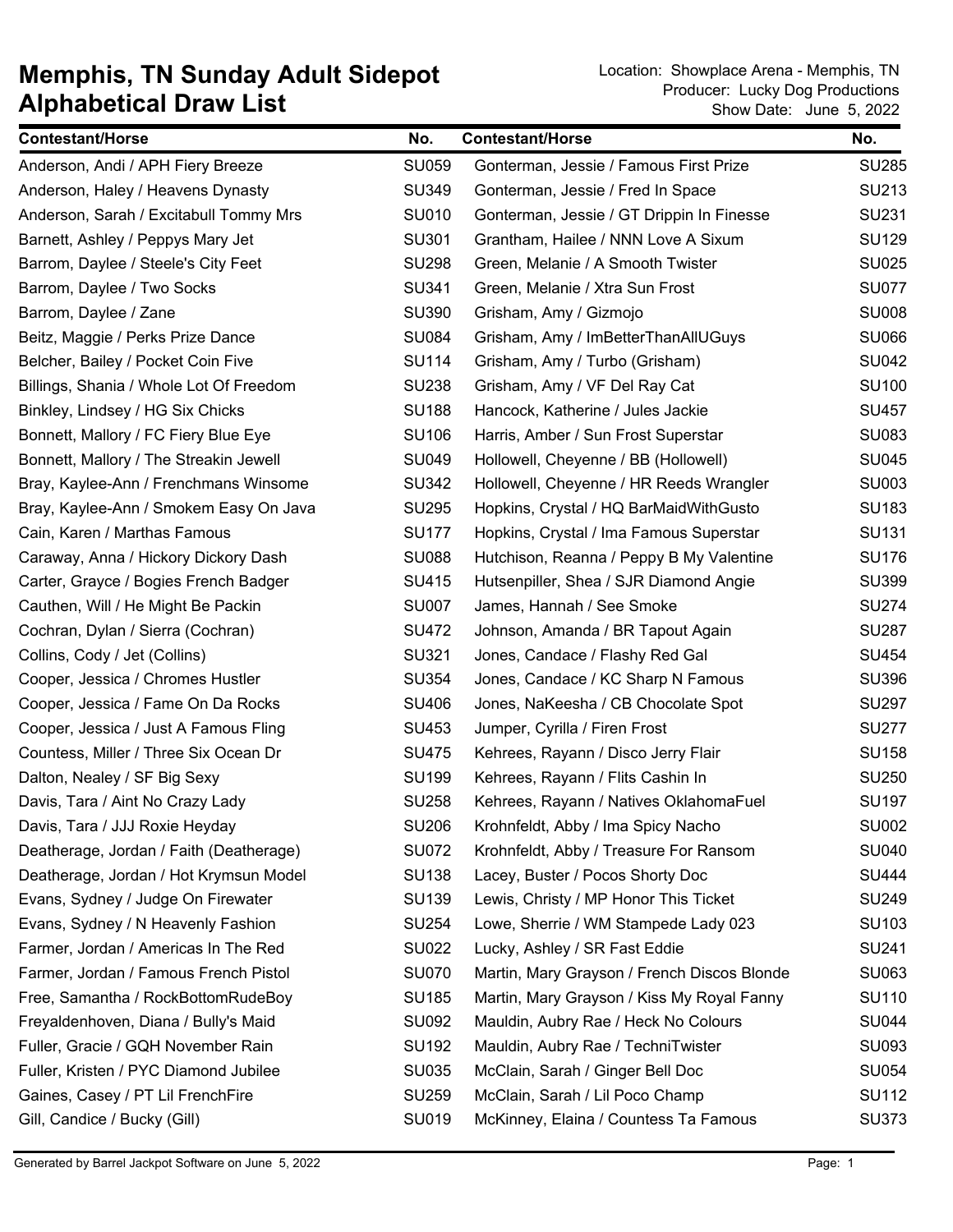| <b>Contestant/Horse</b>                    | No.          | <b>Contestant/Horse</b>                  | No.          |
|--------------------------------------------|--------------|------------------------------------------|--------------|
| McKinney, Elaina / Famous Rock Starr       | <b>SU422</b> | Stephens, Marlee / BKJ Ta Fame           | <b>SU081</b> |
| McNeese, Price / B A Valiant Avenger       | SU419        | Swint, Megan / Zing Zing Its Talent      | <b>SU385</b> |
| Miller, Dawson / Firewater Sam             | <b>SU082</b> | Swire, Kelly / BettinYourBottomBug       | <b>SU053</b> |
| Miller, Dawson / SR Fell Off The Wagon     | <b>SU027</b> | Tapscott, Haylee / AHQ Black Jack        | <b>SU304</b> |
| Miller, Sara / Gold Digger King            | <b>SU146</b> | Tibbs, Jason / Fame Came Easy            | SU451        |
| Mischler, Jessica / JL Diamonds Roc        | <b>SU001</b> | Tibbs, Jason / Michianda Rooster DHD     | SU403        |
| Nicholson, Courtney / Go Getcha Some Fire  | <b>SU256</b> | Tobias, Lucchesse / BR ThisNickGiveaFlit | <b>SU326</b> |
| Nicholson, Courtney / TR Dashwood Bling    | <b>SU209</b> | Tobias, Lucchesse / Big Josie            | <b>SU467</b> |
| Oglesby, Shelby / Flash Ta Heaven          | <b>SU286</b> | Tobias, Lucchesse / Compromising Levis   | <b>SU288</b> |
| Oglesby, Shelby / Greta Grulla Fame        | <b>SU247</b> | Tobias, Lucchesse / Oklahoma Stellar Jet | <b>SU364</b> |
| Oglesby, Shelby / LilPressureInMyNikes     | <b>SU323</b> | Tobias, Lucchesse / Perks O Toole        | <b>SU400</b> |
| Pigott, Ty / MW BarB Stealin Fame          | <b>SU469</b> | Watts, Rachel / Cracker Jack             | <b>SU036</b> |
| Pike, Dusty / Call Me Firewater            | <b>SU417</b> | Watts, Rachel / NL Juniors Toast         | <b>SU109</b> |
| Pike, Dusty / FannyStreakOnFire            | <b>SU370</b> | Watts, Rachel / This Guys Got Money      | <b>SU293</b> |
| Pike, Dusty / Wood B Streakin Lil          | SU463        | West, Jenny / Guys Lets Drag             | <b>SU119</b> |
| Piskorski, Ashley / SF Tuff of Honor       | <b>SU437</b> | Wheeler, Cody / Hide Da Wine             | <b>SU203</b> |
| Pittman, Sarah / Reddy To Whiz             | <b>SU305</b> | Winstead, Shelby / Bogies French Lover   | <b>SU193</b> |
| Plunk, Chris / One Famous Fling Guy        | <b>SU485</b> | Winstead, Shelby / Flyin Classic Bug     | <b>SU137</b> |
| Restivo, Ashley / Fired Up By Bully        | SU381        | Wofford, Lily / Last PG Cat Olena        | <b>SU308</b> |
| Restivo, Ashley / HS Dunit With Heart      | <b>SU335</b> | Wofford, Lily / Little Red Catalina      | <b>SU261</b> |
| Roby, Kristen / Dash Thru Firewater        | <b>SU325</b> | <b>TOTAL ENTRIES: 140</b>                |              |
| Roby, Kristen / JL Little Wag              | <b>SU162</b> |                                          |              |
| Roby, Kristen / KB Dash Ta Chicks          | <b>SU273</b> |                                          |              |
| Rose, Carl / Hilltops Jewel                | SU132        |                                          |              |
| Rose, Drew / Nuthin But A Smile            | <b>SU327</b> |                                          |              |
| Rosenberg, Millie Joe / Anns Last Bid      | <b>SU337</b> |                                          |              |
| Roy, Christy / Right On Homer              | <b>SU464</b> |                                          |              |
| Ruesewald, Shelby / Kaboo                  | <b>SU144</b> |                                          |              |
| Shelton, Madison / Royal French Jet        | <b>SU329</b> |                                          |              |
| Shelton, Madison / Zanes Zeke              | <b>SU276</b> |                                          |              |
| Shields, Alexus / Flyin On Faith           | <b>SU344</b> |                                          |              |
| Siems, Erin / BA Famous Red Man            | <b>SU143</b> |                                          |              |
| Siems, Erin / Famous Red Money             | SU190        |                                          |              |
| Simmons, Shanna / El Mario                 | <b>SU368</b> |                                          |              |
| Skimehorn, Bert / Alice Coachman           | <b>SU099</b> |                                          |              |
| Skimehorn, Bert / Diva Rae Devil Child     | SU041        |                                          |              |
| Skimehorn, Bert / High On Coronas          | <b>SU068</b> |                                          |              |
| Skimehorn, Bert / Home Ta Fame             | <b>SU164</b> |                                          |              |
| Skipworth, Alexandria / Perfect Definition | <b>SU369</b> |                                          |              |
| Smith, Maggie / MP Judgment Day            | <b>SU165</b> |                                          |              |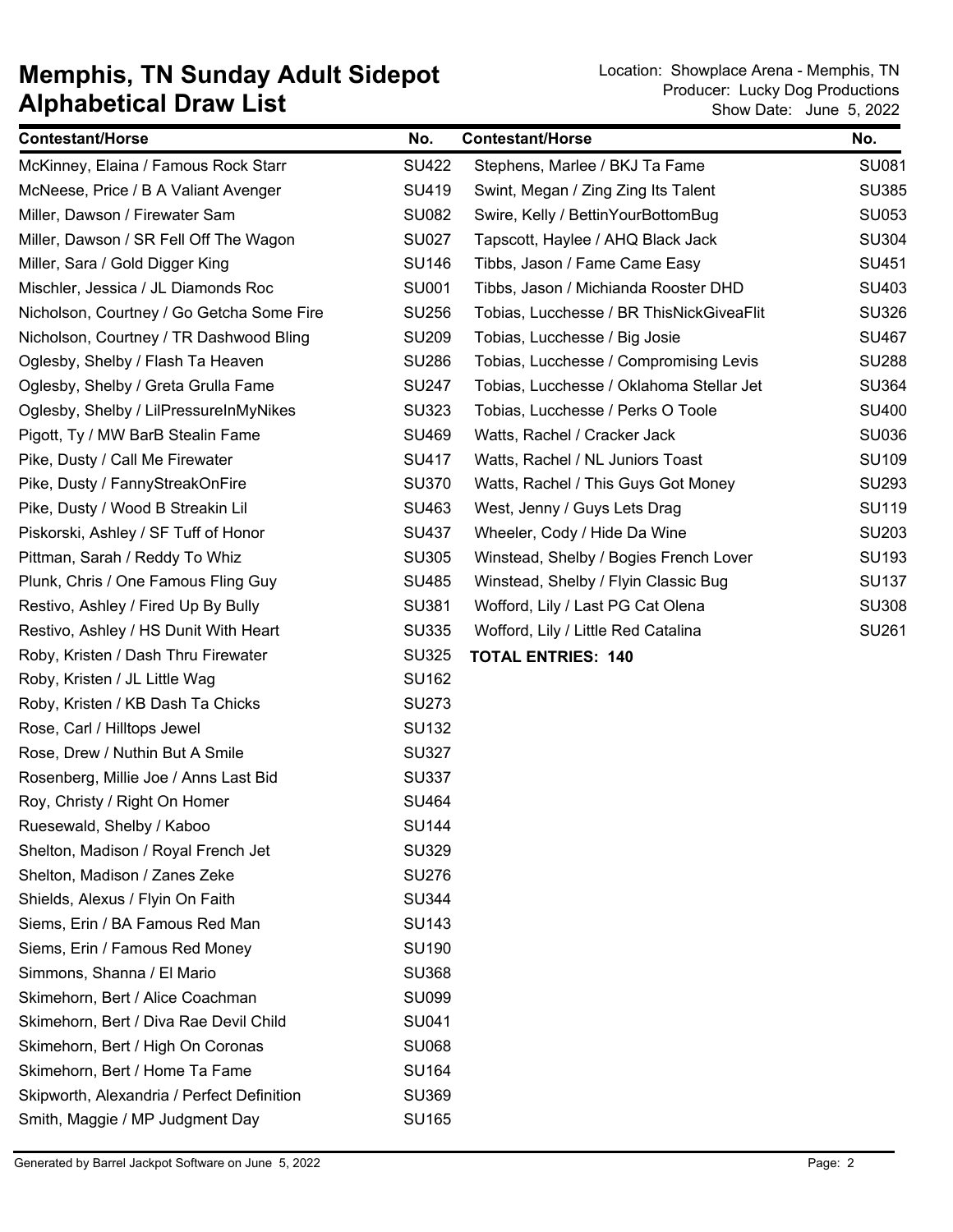| <b>Contestant/Horse</b>                 | No.          | <b>Contestant/Horse</b> | No. |
|-----------------------------------------|--------------|-------------------------|-----|
| DeHass, Shelby / Hes Got That Touch     | <b>SU393</b> |                         |     |
| DeHass, Shelby / Lil Bit O Laico        | <b>SU441</b> |                         |     |
| Fortney, Brandon / Ima Dashing Crown    | SU071        |                         |     |
| Fortney, Brandon / Shots Of Firewater   | <b>SU123</b> |                         |     |
| Fortney, Brandon / Vegas SlashnDash     | <b>SU230</b> |                         |     |
| Gonterman, Melissa / GT Maximum Romance | <b>SU156</b> |                         |     |
| Hutsenpiller, Shea / SJR Diamond Angie  | <b>SU399</b> |                         |     |
| Johnson, Amanda / BR Tapout Again       | <b>SU287</b> |                         |     |
| McClure, Bailey / Endless Possibilitez  | <b>SU336</b> |                         |     |
| McKinney, Elaina / Famous Rock Starr    | <b>SU422</b> |                         |     |
| McKinnis, Riley / Designed By Dora      | <b>SU243</b> |                         |     |
| McKinnis, Riley / Munndys Good Friday   | <b>SU196</b> |                         |     |
| McMurray, Casey / French Butterscotch   | <b>SU090</b> |                         |     |
| McNeese, Price / B A Valiant Avenger    | SU419        |                         |     |
| Muller, Liza / DH Haydays Heaven        | SU331        |                         |     |
| Oglesby, Shelby / Greta Grulla Fame     | <b>SU247</b> |                         |     |
| Oglesby, Shelby / LilPressureInMyNikes  | <b>SU323</b> |                         |     |
| Roberts, Angela / Shes Flit N Famous    | <b>SU347</b> |                         |     |
| Roby, Kristen / JL Little Wag           | <b>SU162</b> |                         |     |
| Skimehorn, Bert / High On Coronas       | <b>SU068</b> |                         |     |
| Williams, Marlena / A Smooth Starbert   | <b>SU257</b> |                         |     |
| <b>TOTAL ENTRIES: 21</b>                |              |                         |     |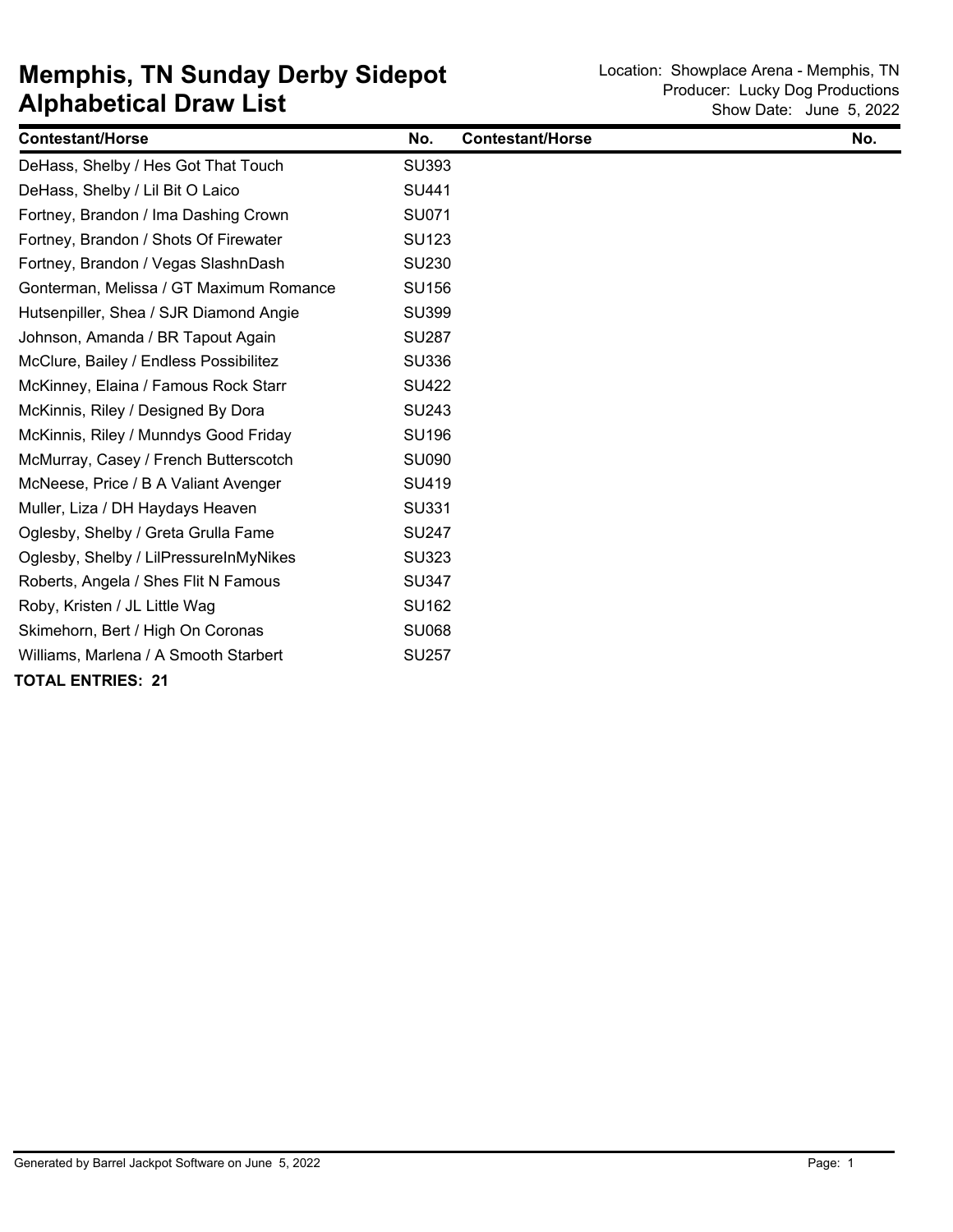| <b>Contestant/Horse</b>                   | No.          | <b>Contestant/Horse</b> | No. |
|-------------------------------------------|--------------|-------------------------|-----|
| Ashe, Samantha / Perky By Design          | <b>SU324</b> |                         |     |
| Boyce, Darren / Euro Express              | <b>SU389</b> |                         |     |
| Dalton, Nealey / SF Big Sexy              | <b>SU199</b> |                         |     |
| DeHass, Shelby / Miss Ohana Star          | <b>SU489</b> |                         |     |
| Dowell, Cody / Heavenly Hustler           | <b>SU107</b> |                         |     |
| Geisler, Elisabeth / Snoop Dawg           | SU021        |                         |     |
| Gonterman, Jessie / GT Drippin In Finesse | <b>SU231</b> |                         |     |
| Hopkins, Crystal / Ima Famous Superstar   | <b>SU131</b> |                         |     |
| Joines, Audrey / SF NotYourAverageGuy     | <b>SU338</b> |                         |     |
| Mason, Jennifer / GBA Maximum Savage      | <b>SU062</b> |                         |     |
| McKinney, Elaina / Countess Ta Famous     | <b>SU373</b> |                         |     |
| McKinnis, Riley / GMA Went Streakin       | <b>SU283</b> |                         |     |
| Muller, Liza / Winnin On Firewater        | <b>SU284</b> |                         |     |
| Nicholson, Courtney / Go Getcha Some Fire | <b>SU256</b> |                         |     |
| Nicholson, Courtney / TR Dashwood Bling   | <b>SU209</b> |                         |     |
| Oglesby, Shelby / Flash Ta Heaven         | <b>SU286</b> |                         |     |
| Roberts, Shannon / Call Me For Speed      | SU411        |                         |     |
| Scarato, Sage / B My Prince Charming      | <b>SU076</b> |                         |     |
| Sherman, Allie / Guys Prefer Blonde       | <b>SU352</b> |                         |     |
| Sherman, Scott / FamousFrenchMagnolia     | <b>SU350</b> |                         |     |
| Shipley, Christian / Miss Speedy Stevie   | <b>SU450</b> |                         |     |
| Skimehorn, Bert / Kendricks Red Doc       | <b>SU004</b> |                         |     |
| Wheeler, Cody / Hide Da Wine              | SU203        |                         |     |
| Wheeler, Cody / JTD A Dash Of Sugar       | <b>SU157</b> |                         |     |
| <b>TOTAL ENTRIES: 24</b>                  |              |                         |     |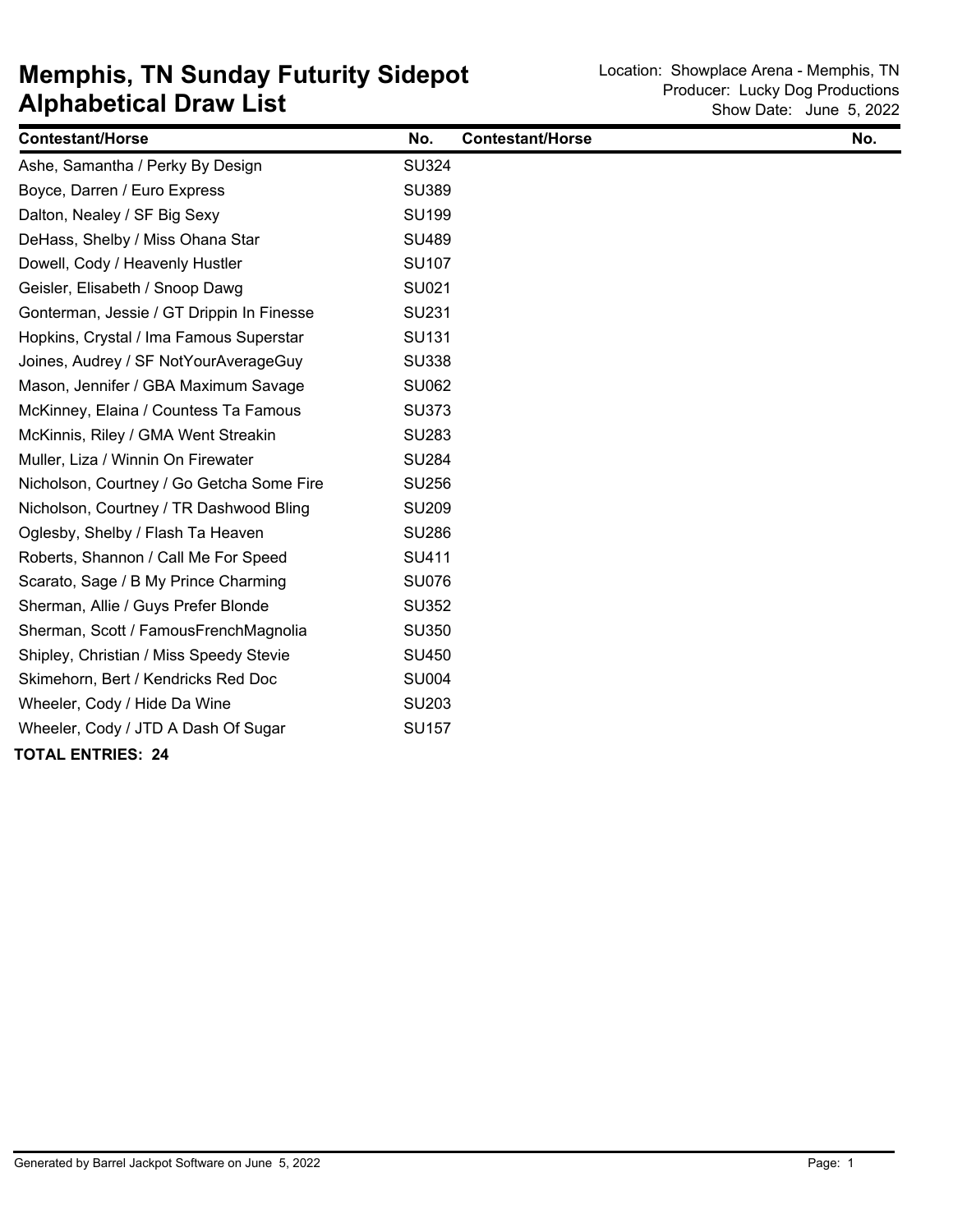| <b>Contestant/Horse</b>                  | No.          | <b>Contestant/Horse</b>                   | No.            |
|------------------------------------------|--------------|-------------------------------------------|----------------|
| Adams, Angela / CS Voo Doo Chaos         | 124          | Bradford, Whitney / A Signature Firewater | 217            |
| Adams, Angela / Money Bee Red            | 166          | Bradford, Whitney / Mitey Sweet Rythum    | 260            |
| Adams, Gracie / Chasing Relentless       | 34           | Bray, Kaylee-Ann / Frenchmans Winsome     | 342            |
| Adkins, Ryan Elizabeth / Howie N Streak  | 499          | Bray, Kaylee-Ann / Smokem Easy On Java    | 295            |
| Adkins-Nelson, Reagan / Magnolia Martini | 486          | Brister, Anna / Shesa Smooth Okiecat      | 167            |
| Akins, Lynn / Slick Wager                | 386          | Brooks, Allison / Skipn Continental Sue   | 343            |
| Allen, Emma / Dat Famous Sterling        | 235          | Brooks, Elijah / Sonny Blue Deluxe        | 228            |
| Allen, Emma / Miss JB 149                | 266          | Brown, Anita / Blazn FirewaterAnnie       | 358            |
| Allen, Emma / PJ Seventy Five            | 300          | Brown, Anita / Macs Native Dash           | 407            |
| Ambrose, Ellie / Kings Golden Lynx       | 367          | Brown, Brylee / Evelyns Pinkie Pie        | 339            |
| Ambrose, Ryanne / Honor Private Jet      | 392          | Brown, Brylee / WDJ Sims Last Effort      | 292            |
| Anderson, Andi / APH Fiery Breeze        | 59           | Brown, Hallie / CONFIRMED SCRATCH         | 504            |
| Anderson, Haley / Heavens Dynasty        | 349          | Brown, Hallie / Sugar Bar Perfect         | 212            |
| Anderson, Sarah / Excitabull Tommy Mrs   | 10           | Burgess, Blakely / A Royal Darlin         | 309            |
| Armes, Riley / Sign The Cross            | 219          | Burgess, Blakely / Colonel Go Quick       | 460            |
| Ashe, Samantha / Perky By Design         | 324          | Butler, Alleigh / Keep Talking Im Good    | 371            |
| Ashe, Samantha / YFrenchSilverQueen      | 272          | Butler, Alleigh / River (Butler)          | <b>XP007</b>   |
| Avery, Logan / Night Wind Cookie         | 440          | Byford, Lisa / FrenchmansDashToWar        | 296            |
| Avery, Logan / Vegas (Avery)             | 384          | Cain, Karen / Marthas Famous              | 177            |
| Baker, Jana / MJ Driftin South           | 317          | Cain, Skyler / TwistingNTheMoonlite       | 221            |
| Bari, Laura Mae / Cotton                 | <b>XP009</b> | Caraway, Anna / Hickory Dickory Dash      | 88             |
| Bari, Laura Mae / Forrest Firewater      | 24           | Carney, Jodi / Jodi's Perfect Design      | 255            |
| Bari, Mandy / TBR Call U Promised        | 78           | Carney, Jodi / Sheza Caroline             | 202            |
| Barnett, Ashley / Peppys Mary Jet        | 301          | Carruthers, Chelsea / BR Dashin Chicken   | 428            |
| Barrom, Daylee / Steele's City Feet      | 298          | Carter, Grayce / Bogies French Badger     | 415            |
| Barrom, Daylee / Two Socks               | 341          | Carter, Grayce / Flashlights Lil Red      | 490            |
| Barrom, Daylee / Zane                    | 390          | Cates, Gina / High Speed Chasin           | 280            |
| Beck, Shelby / Streakin Stinson          | 289          | Cates, Gina / Rush Ta Heaven              | 227            |
| Beitz, Maggie / Perks Prize Dance        | 84           | Cauthen, Will / He Might Be Packin        | $\overline{7}$ |
| Belcher, Bailey / Pocket Coin Five       | 114          | Charles, Laityn / TX Leo Dance            | 291            |
| Bilbro, Johnnie Ann / Hes Blue Apart     | 361          | Clifton, Haley / BS Famous Rodeo Guy      | 430            |
| Bilbro, Johnnie Ann / Salty Carmel Lena  | 303          | Cochran, Dylan / Sierra (Cochran)         | 472            |
| Billings, Shania / Whole Lot Of Freedom  | 238          | Collins, Cody / Jet (Collins)             | 321            |
| Binkley, Lindsey / HG Six Chicks         | 188          | Combee, Lacey / Dualin As A Gunrunner     | 180            |
| Bishop, Ella / El Mangaso                | 359          | Cooper, Jessica / Chromes Hustler         | 354            |
| Bonnett, Mallory / FC Fiery Blue Eye     | 106          | Cooper, Jessica / Fame On Da Rocks        | 406            |
| Bonnett, Mallory / The Streakin Jewell   | 49           | Cooper, Jessica / Just A Famous Fling     | 453            |
| Boyce, Darren / Euro Express             | 389          | Cotton, Leisa / Blazin KY Firewater       | 152            |
| Boyce, Darren / Suchadiamond Image       | 447          | Couch, Bailey / Hiadas High Roller        | 391            |
| Bradford, Janet / Downrite Royalty       | 423          | Countess, Miller / Three Six Ocean Dr     | 475            |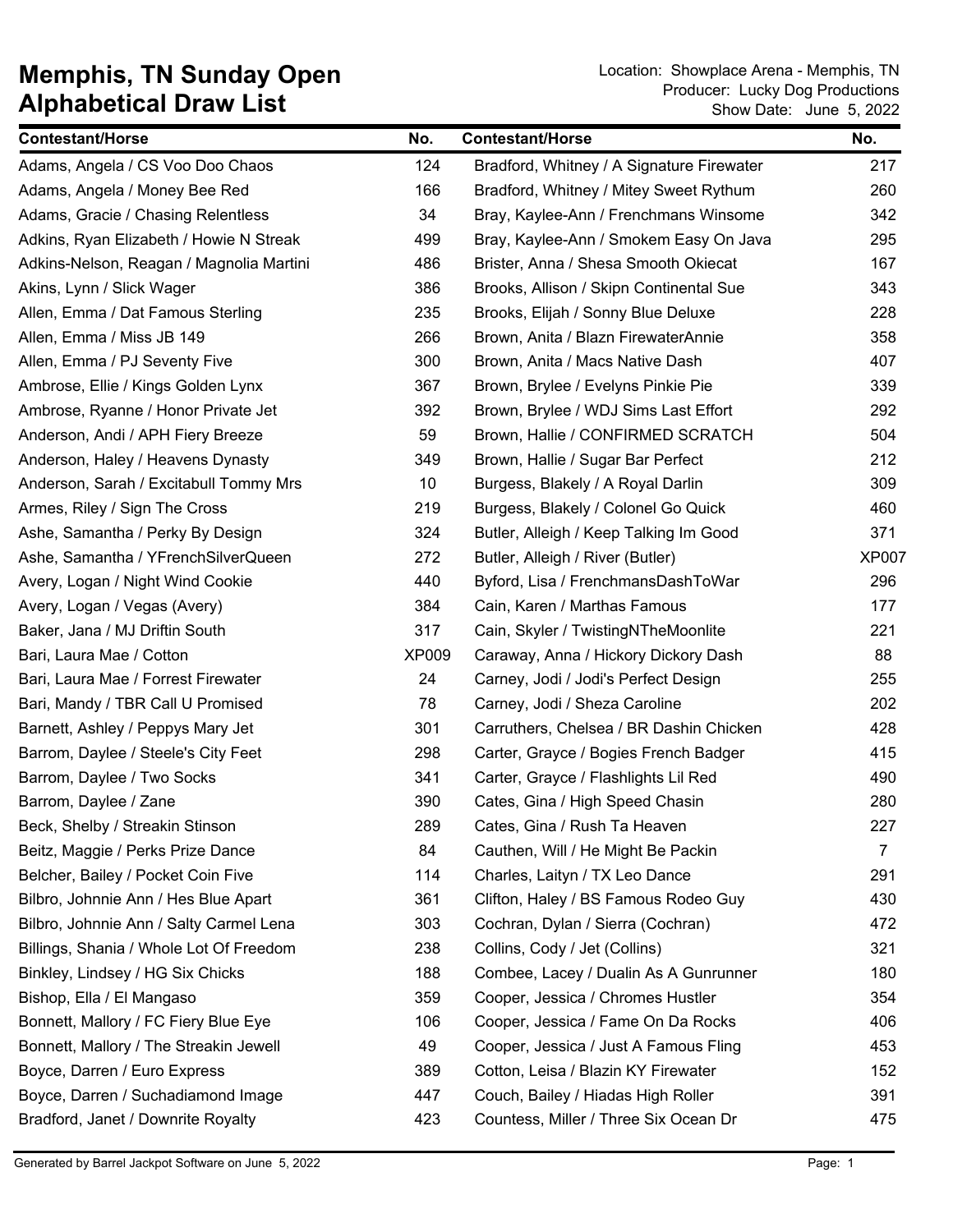| <b>Contestant/Horse</b>                 | No. | <b>Contestant/Horse</b>                   | No.          |
|-----------------------------------------|-----|-------------------------------------------|--------------|
| Crabb, Allison / Famous Little Dancer   | 372 | Evans, Sydney / N Heavenly Fashion        | 254          |
| Crabb, Allison / SF Run Turn Repeat     | 425 | Ezell, Connie / CONFIRMED SCRATCH         | 348          |
| Crenshaw, Dana / Heydays Starbuck       | 52  | Farmer, Jordan / Americas In The Red      | 22           |
| Crenshaw, Dana / PS First Down Guy      | 108 | Farmer, Jordan / Famous French Pistol     | 70           |
| Crenshaw, Dana / Six Moon Shadow        | 160 | Faulkner, Alyson / Dun It With Zenya      | 318          |
| Crenshaw, Michael / Money N Fire        | 496 | Faulkner, Alyson / KN Fabulous Ta Fame    | 275          |
| Crislip, Jackie / Kaya (Crislip)        | 498 | Fincher, Callee / Really Kan Perk         | 433          |
| Cross, Valerie / Shadows Tiny Guy       | 55  | Fortney, Brandon / Ima Dashing Crown      | 71           |
| Crum, Maelee / JK Gold Badger           | 312 | Fortney, Brandon / Shots Of Firewater     | 123          |
| Crum, Maelee / Six Hot Persuasions      | 360 | Fortney, Brandon / Vegas SlashnDash       | 230          |
| Dalton, Nealey / SF Big Sexy            | 199 | Free, Samantha / RockBottomRudeBoy        | 185          |
| Danley, Sierra / Dream On Fire          | 252 | Freyaldenhoven, Diana / Bully's Maid      | 92           |
| Davis, Stephanie / Quick To Do What     | 244 | Fuller, Gracie / GQH November Rain        | 192          |
| Davis, Tara / Aint No Crazy Lady        | 258 | Fuller, Kristen / PYC Diamond Jubilee     | 35           |
| Davis, Tara / JJJ Roxie Heyday          | 206 | Gaines, Casey / PT Lil FrenchFire         | 259          |
| Davis, Wayne / Little Honory Streak     | 85  | Garrett, Leah / Burrito (Garrett)         | 379          |
| DeHass, Shelby / Hes Got That Touch     | 393 | Garrett, Leah / Midnight Bar Charge       | 431          |
| DeHass, Shelby / Lil Bit O Laico        | 441 | Geisler, Elisabeth / Snoop Dawg           | 21           |
| DeHass, Shelby / Miss Ohana Star        | 489 | Gilkey, Christie / CC OntheRocks          | 263          |
| Deatherage, Jordan / Faith (Deatherage) | 72  | Gilkey, Christie / Famous First Flight    | 210          |
| Deatherage, Jordan / Hot Krymsun Model  | 138 | Gilkey, Christie / Guys Girl Power        | 161          |
| Dixon, Alexis / Royal Queen B           | 264 | Gill, Candice / Bucky (Gill)              | 19           |
| Dixon, Ava / Charlie Brown              | 271 | Gilmer, Jessica / Shawnees Last Warrior   | 357          |
| Dodson, Charlene / Molly (Dodson)       | 204 | Givens, Emma / Ull Know Me                | 159          |
| Dodson, Samantha / Boon Smooth          | 279 | Glass, Skylar / Emmas Pretty Doll         | 26           |
| Dodson, Samantha / Pinky Poo            | 226 | Gonterman, Jessie / Famous First Prize    | 285          |
| Dowell, Angie / Cougars Twister         | 149 | Gonterman, Jessie / Fred In Space         | 213          |
| Dowell, Cody / Down N Texas             | 150 | Gonterman, Jessie / GT Drippin In Finesse | 231          |
| Dowell, Cody / Heavenly Hustler         | 107 | Gonterman, Melissa / GT Maximum Romance   | 156          |
| Drake, Golden / Fancy Dont Let Me Down  | 302 | Gonterman, Melissa / Little Bit Of Fame   | 270          |
| Duncan, Danielle / Johni Be Quick       | 340 | Gordon, Mallie / Dynamara                 | <b>XP015</b> |
| Dunn, Jennifer / Pocos Revenge          | 481 | Gore, Kristin / Cash Hutts Fuel           | 145          |
| Echols, Brianna / Frenchman Candoo      | 434 | Gore, Kristin / Jamaicans Dont Fly        | 97           |
| Eden, Nan / Smiths Dandy Bar            | 120 | Gore, Kristin / Ready Ta Fly              | 14           |
| Elzie, Mary / Tip the Firefighter       | 220 | Gore, Steven / Frenchmans Crome           | 60           |
| Emery, Jennifer / Bootleg Jody          | 101 | Govero, Emma Jean / Miss N Trouble        | 31           |
| Emery, Jennifer / Saks Third Avenue     | 50  | Grantham, Hailee / NNN Love A Sixum       | 129          |
| Estes, Kendall / CONFIRMED SCRATCH      | 207 | Gray, Breanne / Famous Encounter          | 91           |
| Estes, Kendall / CONFIRMED SCRATCH      | 332 | Green, Melanie / A Smooth Twister         | 25           |
| Evans, Sydney / Judge On Firewater      | 139 | Green, Melanie / Xtra Sun Frost           | 77           |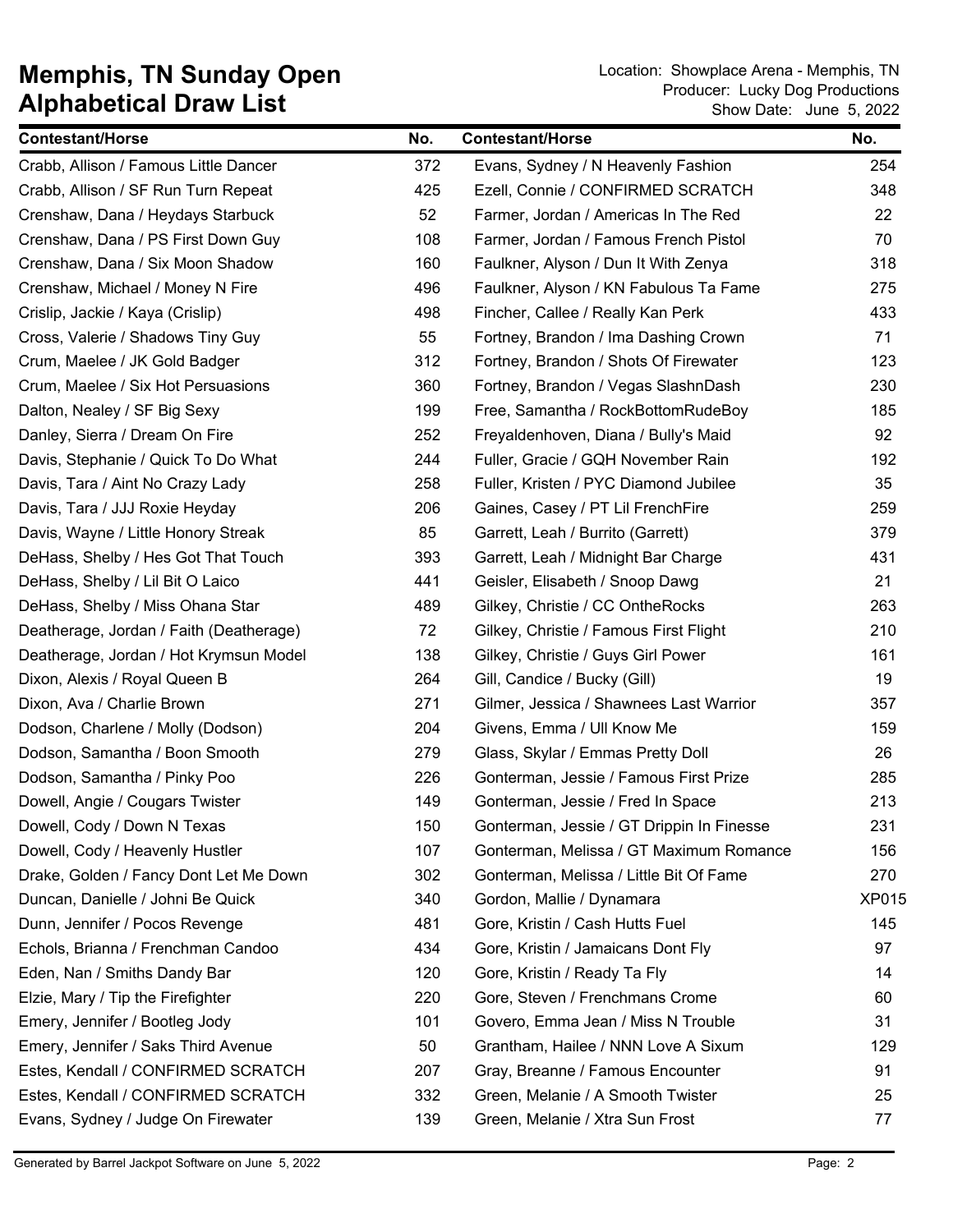| <b>Contestant/Horse</b>                  | No. | <b>Contestant/Horse</b>                 | No.                   |
|------------------------------------------|-----|-----------------------------------------|-----------------------|
| Grisham, Amy / Gizmojo                   | 8   | Ivey, Mary Vivian / Different Dimension | 94                    |
| Grisham, Amy / ImBetterThanAllUGuys      | 66  | Jackson, Lori / LR Fancy O Firewater    | 216                   |
| Grisham, Amy / Turbo (Grisham)           | 42  | Jackson, Lori / RL Firewater Tucker     | 175                   |
| Grisham, Amy / VF Del Ray Cat            | 100 | James, Hannah / See Smoke               | 274                   |
| Guidici, Libby / Smokin Sage Solano      | 223 | Johnson, Amanda / BR Tapout Again       | 287                   |
| Gullion, Olivia / Docs Got Discipline    | 187 | Johnson, Jill / Cinnamon Stoli          | 477                   |
| Gullion, Olivia / HPH Red Fire Bully     | 234 | Joines, Audrey / SF NotYourAverageGuy   | 338                   |
| Haley, LeAnne / BR Shesa Dashin Lena     | 111 | Jones, Candace / Flashy Red Gal         | 454                   |
| Haley, LeAnne / Blondys Nitas Wood       | 168 | Jones, Candace / KC Sharp N Famous      | 396                   |
| Haley, LeAnne / GBA RunninWithFlames     | 64  | Jones, NaKeesha / Athena Puddy Kitty    | 480                   |
| Hammonds, Hailee / Special Chosen One    | 174 | Jones, NaKeesha / CB Chocolate Spot     | 297                   |
| Hancock, Katherine / Jules Jackie        | 457 | Jumper, Cyrilla / Firen Frost           | 277                   |
| Hanks, Mary / Bebe (Hanks)               | 98  | Kehrees, Rayann / Disco Jerry Flair     | 158                   |
| Hardy, Sheila / Fabulous Feona           | 322 | Kehrees, Rayann / Flits Cashin In       | 250                   |
| Harris, Amber / Sun Frost Superstar      | 83  | Kehrees, Rayann / Natives OklahomaFuel  | 197                   |
| Harris, Gracie / Rapid Regent            | 484 | Kelley, Donna / RVF Ryder High          | 105                   |
| Harris, Gracie / Sky High Smokey         | 435 | Kelley, Donna / Smooth Pacific Harley   | 198                   |
| Hart, Amy / A Heapa Driftwood            | 438 | Kilgore, Hailey / Priss N Kissn         | 191                   |
| Hart, Loni / Straight Up Attitude        | 449 | Kilgore, Jacob / GamblinOnAKiss         | 130                   |
| Hartless, Anna Lynn / Missle A Smoking   | 268 | Kinnebrew, Silvia / Guys Dash Of Fame   | 416                   |
| Henderson, Elli / Louisianna Majesty     | 493 | Kinnebrew, Silvia / RC Hustlin Strawfly | 365                   |
| Henderson, Lexi / Midnight Prize         | 497 | Kissell, Brady / Par Double Pepper      | 439                   |
| Hensley, Karrisa / BKO Special Stones    | 38  | Knight, Blair / Untresable Lad          | 200                   |
| Hensley, Karrisa / Bayou Some Socks      | 141 | Knight, Kenzie / Movers Gypsy Moon      | 201                   |
| Hensley, Karrisa / Firewater Evening     | 163 | Krohnfeldt, Abby / Ima Spicy Nacho      | $\mathbf{2}^{\prime}$ |
| Hensley, Karrisa / Lady Solitude         | 116 | Krohnfeldt, Abby / Treasure For Ransom  | 40                    |
| Hetterick, Laurel / Blaze (Hetterick)    | 224 | Kyle, Taylor / CfourNonstopFiesta       | 186                   |
| Hill, Cynthia / Honor The Boonsmal       | 140 | Lacey, Buster / Pocos Shorty Doc        | 444                   |
| Hill, Julie / KN Honey Im Fabulous       | 182 | Langford, Shannon / Todays Woman        | 251                   |
| Hill, Maggie / Vixan (Hill)              | 346 | Langford, Shannon / Yogi B              | 299                   |
| Hollowell, Cheyenne / BB (Hollowell)     | 45  | Lankford, Mackenzie / My Sister Maka Me | 172                   |
| Hollowell, Cheyenne / HR Reeds Wrangler  | 3   | Layne, Jayden / Romeo (Layne)           | 319                   |
| Hopkins, Crystal / HQ BarMaidWithGusto   | 183 | LeBlanc, Ginger / CashmyFabulousChekn   | 195                   |
| Hopkins, Crystal / Ima Famous Superstar  | 131 | Leister, Emily / Lexus (Leister)        | 51                    |
| Hubler, Sandy / Sunny C Lil Hickory      | 102 | Leister, Emily / The Midnight Loot      | 128                   |
| Hutcheson, Jana / HF Stickmans Pinky     | 127 | Lewis, Christy / MP Honor This Ticket   | 249                   |
| Hutchison, Reanna / Peppy B My Valentine | 176 | Lewis, Cindy / Apache Moon Rocket       | 262                   |
| Hutsenpiller, Shea / SJR Diamond Angie   | 399 | Lewis, Niki / KVS Dreaming of Fame      | 61                    |
| Irby, Kayleigh / MC Pistol Pep           | 466 | Lewis, Niki / WoodB Lil Happy           | 118                   |
| Ivey, Mary Vivian / Bad Moonz Rizin      | 32  | Long, Lauren / Dan (Cantrell)           | 468                   |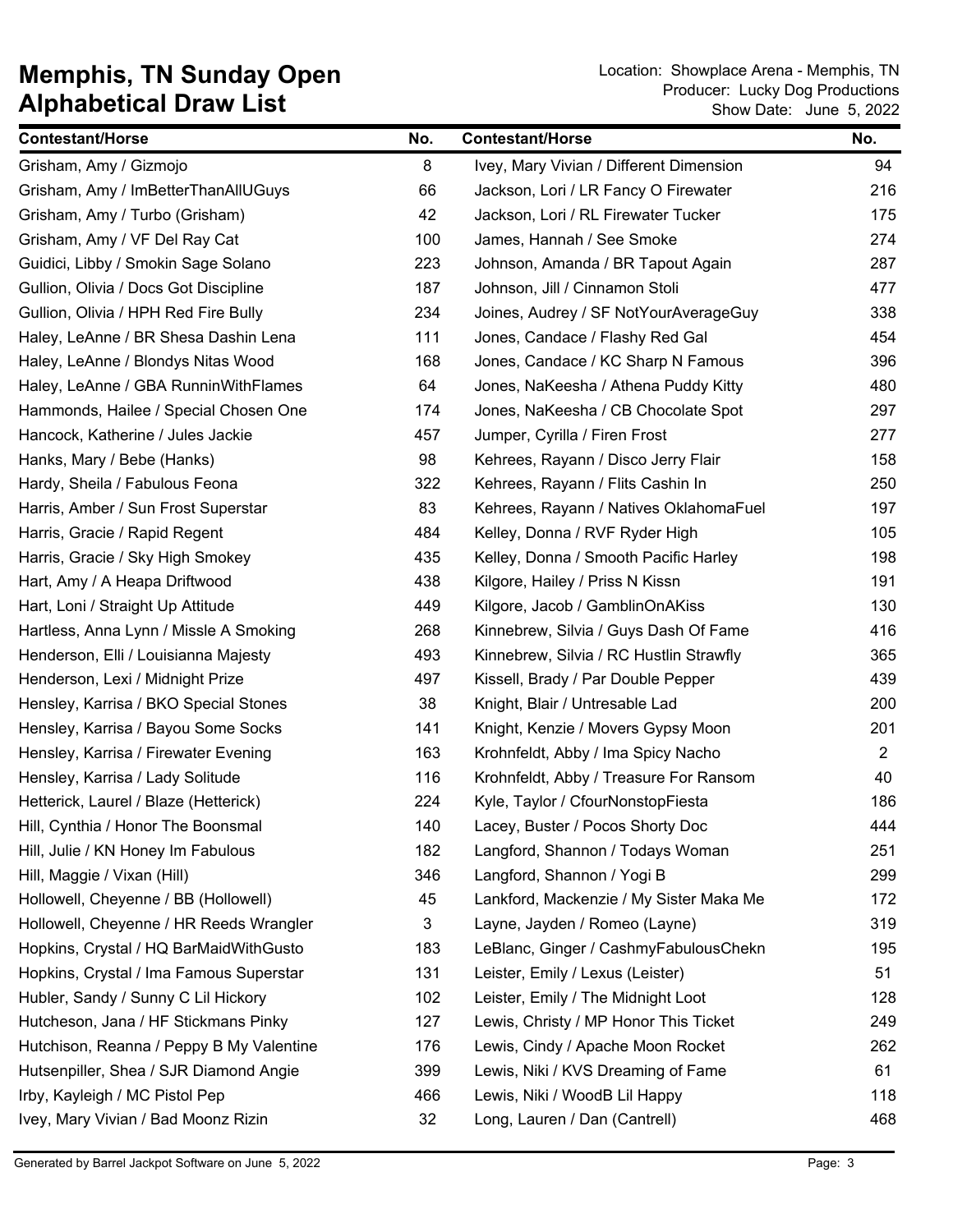| <b>Contestant/Horse</b>                     | No. | <b>Contestant/Horse</b>                    | No.         |
|---------------------------------------------|-----|--------------------------------------------|-------------|
| Long, Lauren / Dynamite Jesie Rey           | 420 | Melton, Karyn / Joes Gay Lady              | 290         |
| Long, Lauren / Peps Leo Bar                 | 376 | Menz, Angie / Two Steppin Fame             | 215         |
| Lowe, Sherrie / WM Stampede Lady 023        | 103 | Miller, Dawson / Firewater Sam             | 82          |
| Lucky, Ashley / SR Fast Eddie               | 241 | Miller, Dawson / SR Fell Off The Wagon     | 27          |
| Lynn, Stephanie / Lilys On Fire             | 87  | Miller, Kynzli / Lil French Flirt          | 20          |
| Lynn, Stephanie / Trace Me A Doc            | 135 | Miller, Sara / Gold Digger King            | 146         |
| Maintz, Tyler / Strippin In The Wind        | 388 | Miller, Tina / PS Sheza Hottie             | 75          |
| Maintz, Tyler / Tails (Maintz)              | 456 | Mills, Laura / Dineros Gold Money          | 15          |
| Malone-Hiett, Jamie / Perks Kid Charge      | 356 | Mills, Noah / DC DoubleShotofVodka         | 29          |
| Marcum, Taylor / Oakley (Marcum)            | 307 | Mischler, Jessica / Guys Cover Girl        | 58          |
| Martin, Mary Grayson / French Discos Blonde | 63  | Mischler, Jessica / JL Diamonds Roc        | $\mathbf 1$ |
| Martin, Mary Grayson / Kiss My Royal Fanny  | 110 | Monaghan, Brittney / CONFIRMED SCRATCH     | 501         |
| Mason, Crystal / HF Aprils Last Sun         | 80  | Moore, Ashley / Hannah Palemoon            | 494         |
| Mason, Jennifer / GBA Maximum Savage        | 62  | Morris, Tim / Smarty Sox                   | 455         |
| Mathews, Matt / RB PeaceLuvNFirewater       | 269 | Moschitta, Alison / Minnie (Moschitta)     | 281         |
| Mathews, Matt / Treasures Dream Maker       | 222 | Muller, Liza / DH Haydays Heaven           | 331         |
| Mauldin, Aubry Rae / Heck No Colours        | 44  | Muller, Liza / Winnin On Firewater         | 284         |
| Mauldin, Aubry Rae / TechniTwister          | 93  | Newton, Kinzey / Blurred By Patron         | 378         |
| Mauldin, Loretta / Gotta Be A Bud           | 46  | Newton, Kinzey / MSU Aces Lucky Girl       | 426         |
| Maxwell, Allie / Streaking Nightmare        | 47  | Nicholson, Courtney / Go Getcha Some Fire  | 256         |
| McClain, Sarah / Ginger Bell Doc            | 54  | Nicholson, Courtney / TR Dashwood Bling    | 209         |
| McClain, Sarah / Lil Poco Champ             | 112 | Oglesby, Becky / PC A Gallant Judge        | 245         |
| McClure, Bailey / Endless Possibilitez      | 336 | Oglesby, Kashley / Eyesa Liza Fame         | 320         |
| McClure, Bailey / Miss NonUnionSpecial      | 380 | Oglesby, Shelby / Flash Ta Heaven          | 286         |
| McConnell, Tia / Blaze (McConnell)          | 401 | Oglesby, Shelby / Greta Grulla Fame        | 247         |
| McGill, Jerrica / Jaci (McGill)             | 442 | Oglesby, Shelby / LilPressureInMyNikes     | 323         |
| McKinney, Elaina / Countess Ta Famous       | 373 | Osborne, Janelle / Dont Bullie Me          | 56          |
| McKinney, Elaina / Famous Rock Starr        | 422 | Osborne, Janelle / JJ Shinning Hollywood   | 95          |
| McKinnis, Riley / Chasin A Runaway          | 154 | Osborne, Janelle / JL Legacy               | 11          |
| McKinnis, Riley / Designed By Dora          | 243 | Osborne, Olivia / Boony Toons              | 282         |
| McKinnis, Riley / GMA Went Streakin         | 283 | Osborne, Olivia / Unos Del Cielo           | 328         |
| McKinnis, Riley / Munndys Good Friday       | 196 | Oxner, Jan / Caseys Shooter                | 194         |
| McKnight, Harley / French Streakin Cash     | 5   | Parks, Ethan / Easy Lighting Star          | 405         |
| McKnight, Harley / JessDeetastic            | 113 | Parks, Ethan / Sis (Parks)                 | 445         |
| McKnight, Harley / Rare Ovation             | 67  | Parr, Emma Kate / Grandios Guy             | 65          |
| McMurray, Casey / Docs Moon Pie             | 28  | Parr, Emma Kate / Pipe Down Compromises    | 12          |
| McMurray, Casey / French Butterscotch       | 90  | Pearce, Emery / See Airas Play             | 205         |
| McMurray, Casey / LM Confederate Guy        | 142 | Pennington, Stacey / Natives Cadillac Jack | 248         |
| McNeese, Price / B A Valiant Avenger        | 419 | Perry, David / Gotta Another Gear          | 57          |
| Melton, Karyn / Hitten the Moonshine        | 242 | Pigott, Ty / MW BarB Stealin Fame          | 469         |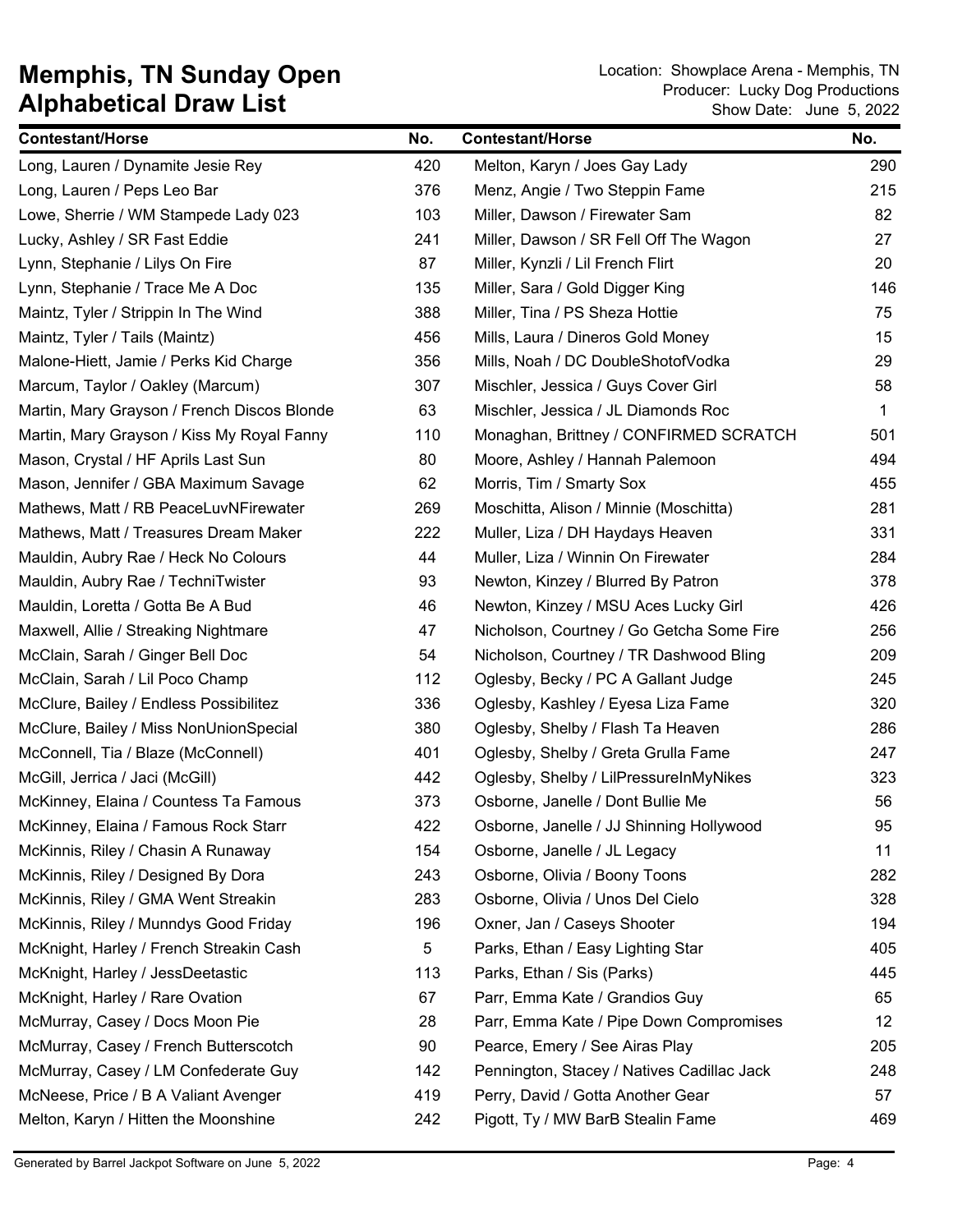| <b>Contestant/Horse</b>                 | No. | <b>Contestant/Horse</b>                     | No. |
|-----------------------------------------|-----|---------------------------------------------|-----|
| Pike, Dusty / Call Me Firewater         | 417 | Saucier, Valerie / Kodiac Kowboy            | 184 |
| Pike, Dusty / FannyStreakOnFire         | 370 | Saucier, Valerie / Soxstar                  | 39  |
| Pike, Dusty / Wood B Streakin Lil       | 463 | Saulsbury, Mandy / Miss Perky Flit          | 225 |
| Piskorski, Ashley / SF Tuff of Honor    | 437 | Scarato, Sage / B My Prince Charming        | 76  |
| Pittman, Sarah / Reddy To Whiz          | 305 | Scarato, Sage / Lucky Hammer Man            | 23  |
| Plunk, Chris / One Famous Fling Guy     | 485 | Scarbrough, Wallis / DiviRoyal Cash         | 48  |
| Plunk, Sophie Belle / Cheyennes Honor   | 487 | Scarbrough, Wallis / Wait Wait Dontell Me   | 96  |
| Pogue, Morgan / Cowboy (Pogue)          | 316 | Schmidt, Kylee / Dually (Schmidt)           | 181 |
| Pollard, Summer / BC Heza Bold Episode  | 121 | Schmidt, Kylee / TellHerToRunFaster         | 240 |
| Potashnick, Carrie / Perks In The House | 465 | Shackelford, Sidney / Wranglers Red Ryder   | 491 |
| Potter, Karsyn / Penny For UR Flit      | 237 | Shelly, Jenna / SLP Morning Fire            | 311 |
| Potter, Melora / Miss Edy Stinson       | 229 | Shelton, Madison / Royal French Jet         | 329 |
| Potter, Presley / Hayday Lady Love      | 232 | Shelton, Madison / Zanes Zeke               | 276 |
| Raziano, Sarah / PS Dont Bug This Guy   | 495 | Sherman, Allie / Go Minnie Perks HSR        | 458 |
| Rector, Randa / Miss Ziggy Stinson      | 383 | Sherman, Allie / Guys Prefer Blonde         | 352 |
| Redwine, Shelly / Smart Lena Dancer     | 315 | Sherman, Allie / Guys Special Bully         | 410 |
| Restivo, Ashley / Fired Up By Bully     | 381 | Sherman, Scott / FamousFrenchMagnolia       | 350 |
| Restivo, Ashley / HS Dunit With Heart   | 335 | Shields, Alexus / Flyin On Faith            | 344 |
| Ricketts, John / HF Showed Up In Boots  | 462 | Shipley, Christian / Great Bulls Of Fire    | 377 |
| Ridley, Emma / Bayguner                 | 314 | Shipley, Christian / Mann On Fire           | 414 |
| Ridley, Emma / Departure Red            | 362 | Shipley, Christian / Miss Speedy Stevie     | 450 |
| Riley, Callie / A Streak O Lena         | 446 | Shipley, Christian / Zann Mann              | 483 |
| Riley, Callie / EZ Blue Grit            | 398 | Shoemaker, Christopher / French Vapor Trail | 278 |
| Riley, Emily / Rene Dan Dee             | 418 | Shows, Katie / Dinkys Lil Flame             | 148 |
| Robbins, Natalie / Easily Frenchman     | 492 | Shumpert, Savannah / Broadway Laney         | 452 |
| Roberts, Angela / Shes Flit N Famous    | 347 | Shumpert, Savannah / Slick French Mimosa    | 395 |
| Roberts, Kyla / Dual Cat Doings         | 473 | Shumpert, Sheridan / Franks Lucky Bars      | 448 |
| Roberts, Shannon / Call Me For Speed    | 411 | Shumpert, Sheridan / MP Jetwood             | 387 |
| Roberts, Shannon / SF Fireball          | 345 | Siems, Erin / BA Famous Red Man             | 143 |
| Roby, Kristen / Dash Thru Firewater     | 325 | Siems, Erin / Famous Red Money              | 190 |
| Roby, Kristen / JL Little Wag           | 162 | Simmons, Shanna / El Mario                  | 368 |
| Roby, Kristen / KB Dash Ta Chicks       | 273 | Simpson, Hailey / Rockin Vegas              | 218 |
| Rose, Carl / Hilltops Jewel             | 132 | Sisco, Patrick / PS Its Derby Time          | 173 |
| Rose, Drew / Nuthin But A Smile         | 327 | Skimehorn, Bert / Alice Coachman            | 99  |
| Rosenberg, Millie Joe / Anns Last Bid   | 337 | Skimehorn, Bert / Diva Rae Devil Child      | 41  |
| Roy, Christy / Right On Homer           | 464 | Skimehorn, Bert / High On Coronas           | 68  |
| Ruesewald, Shelby / Kaboo               | 144 | Skimehorn, Bert / Home Ta Fame              | 164 |
| Sadl, Karissa / TPR ChicsDigStreaker    | 330 | Skimehorn, Bert / Kendricks Red Doc         | 4   |
| Saucier, Valerie / BB Firewater Sue     | 86  | Skimehorn, Bubby / Confederalla Ta Fame     | 43  |
| Saucier, Valerie / BW Rip It Up         | 133 | Skimehorn, Bubby / Coronas Slick Design     | 6   |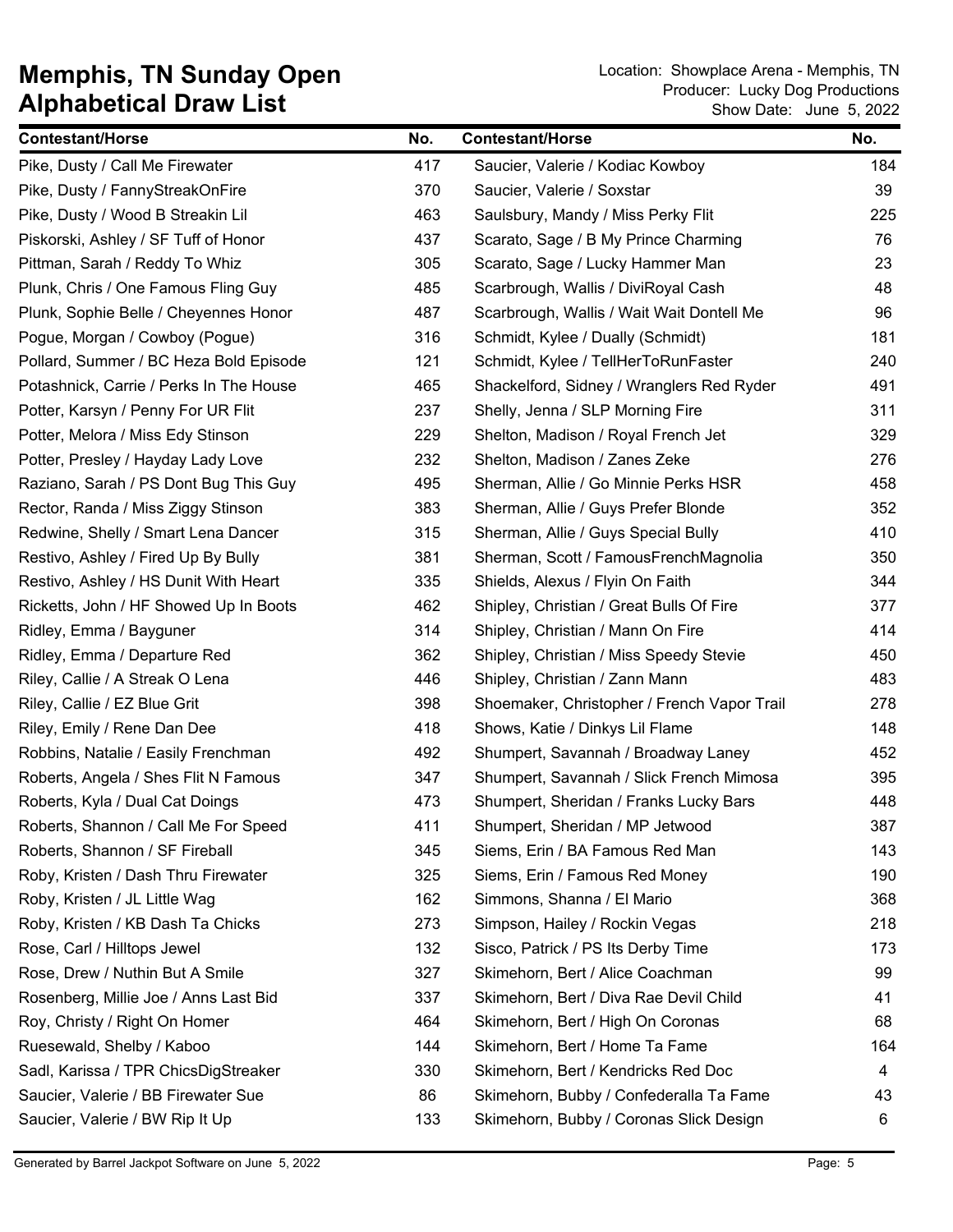| <b>Contestant/Horse</b>                    | No. | <b>Contestant/Horse</b>                  | No. |
|--------------------------------------------|-----|------------------------------------------|-----|
| Skimehorn, Bubby / Dun Famous              | 89  | Taylor, Becky / Snazzy Chester           | 171 |
| Skipworth, Alexandria / Perfect Definition | 369 | Taylor, Jena / Mr Cash Fuel              | 37  |
| Skipworth, Alexandria / Shays Money Boat   | 408 | Taylor, Jena / Spider Mans Fuel Tank     | 115 |
| Smith, Haylee / Landa Hollywood            | 310 | Thomas, Blaise / Cades Music             | 479 |
| Smith, Maggie / MP Judgment Day            | 165 | Thomas, Cash / Firecracker Jade AB       | 476 |
| Smith, MaggieRae / Zeros Red D Man         | 432 | Thomas, Jessica / Frostburns Diamond     | 104 |
| Smith, Michael / Bearly Any Whiskey        | 500 | Tibbs, Jason / Fame Came Easy            | 451 |
| Smith, Michael / Dun Streakin By U         | 353 | Tibbs, Jason / Michianda Rooster DHD     | 403 |
| Smith, Michael / Hammered Elegance         | 394 | Tobias, Lucchesse / BR ThisNickGiveaFlit | 326 |
| Smith, Michael / NoLionImaMakeUFamous      | 436 | Tobias, Lucchesse / Big Josie            | 467 |
| Smith, Michael / Perk On Cimmaron          | 470 | Tobias, Lucchesse / Compromising Levis   | 288 |
| Sneed, Buddy / Throwback Thursday          | 69  | Tobias, Lucchesse / Oklahoma Stellar Jet | 364 |
| Spain, Megan / Bonita Blitz                | 412 | Tobias, Lucchesse / Perks O Toole        | 400 |
| Spain, Megan / Sweeties Lil Lucky          | 363 | Toll, Cindy / CONFIRMED SCRATCH          | 503 |
| Sparks, Kelly / LKW Lucky Dashin PC        | 253 | Toll, Cindy / Jesse Lightning Kwik       | 189 |
| Sparks, Kelly / One Dashing Episode        | 306 | Toll, Cindy / Sheza Casanova Special     | 236 |
| Sparks, Kelly / Sail On French             | 214 | Turman, Bailey / Suzie                   | 79  |
| Speights, Kathryn / Easy Red Dasher        | 169 | Tweddell, Lexie / RB Danas Fame          | 424 |
| Speights, Kathryn / Streak Of Red Money    | 211 | Tyler, Luke / Slick (Tyler)              | 147 |
| Sprouse, Aubrey / Ima Honor E Flit         | 334 | Van Cleve, Mary / This Buds For Fame     | 471 |
| Stang, Brittany / LaCie                    | 13  | Vickers, Katherine / Cant Bully My Money | 239 |
| Steele, Crystal / Famous Jag Of Money      | 429 | Vickers, Katherine / Skippa Go Skey      | 136 |
| Steele, Crystal / Inferno (Steele)         | 382 | Ward, Amy / Dusty Whiskey Chant          | 375 |
| Steele, Crystal / Winds Of Fortune         | 478 | Ward, Amy / Promise Mea Goldmine         | 427 |
| Stege, Brooke / Hiadas High Roller (2)     | 333 | Ward, Amy / Royal Fast Gal               | 267 |
| Stephens, Marlee / BKJ Ta Fame             | 81  | Ward, Amy / Sparkys Lil Spark            | 474 |
| Stephenson, Kennedy / Hanks Whiskey Shot   | 18  | Ward, Tabatha / ES Vegas Lights          | 17  |
| Stevens, Judith / Cashs Valentine          | 179 | Warren, Wendy / Speedin For Kix          | 155 |
| Stewart, MaKenzie / French Kats All That   | 153 | Warren, Wendy / Wonder Look CC           | 208 |
| Surman, Bailey / PS A Guy With Heart       | 366 | Watts, Rachel / Cracker Jack             | 36  |
| Surman, Sherri / FamousRareRhinestone      | 73  | Watts, Rachel / NL Juniors Toast         | 109 |
| Surman, Sherri / Goose (Surman)            | 125 | Watts, Rachel / This Guys Got Money      | 293 |
| Swint, Megan / DTF Wicked                  | 443 | Weldon, Major / SF Gin and Juice         | 402 |
| Swint, Megan / Namgis D104                 | 351 | Weldon, Major / Shoot Yeah Honey         | 459 |
| Swint, Megan / Smoke Dee Money             | 409 | Weldon, River / Coats Mini Ta Fame       | 413 |
| Swint, Megan / Zing Zing Its Talent        | 385 | Weldon, River / Firewater Bewitches Me   | 461 |
| Swire, Kelly / A Special Fame              | 9   | Wells, Mercedes / Hollywood Go Dun It    | 134 |
| Swire, Kelly / BettinYourBottomBug         | 53  | Wesley, Susan / Gun Smoke Tomkat         | 74  |
| Tapscott, Haylee / AHQ Black Jack          | 304 | West, Jenny / Guys Lets Drag             | 119 |
| Tate, Judy / Cash (Tate)                   | 488 | Wheeler, Bree / Streakin Ta Royalty      | 178 |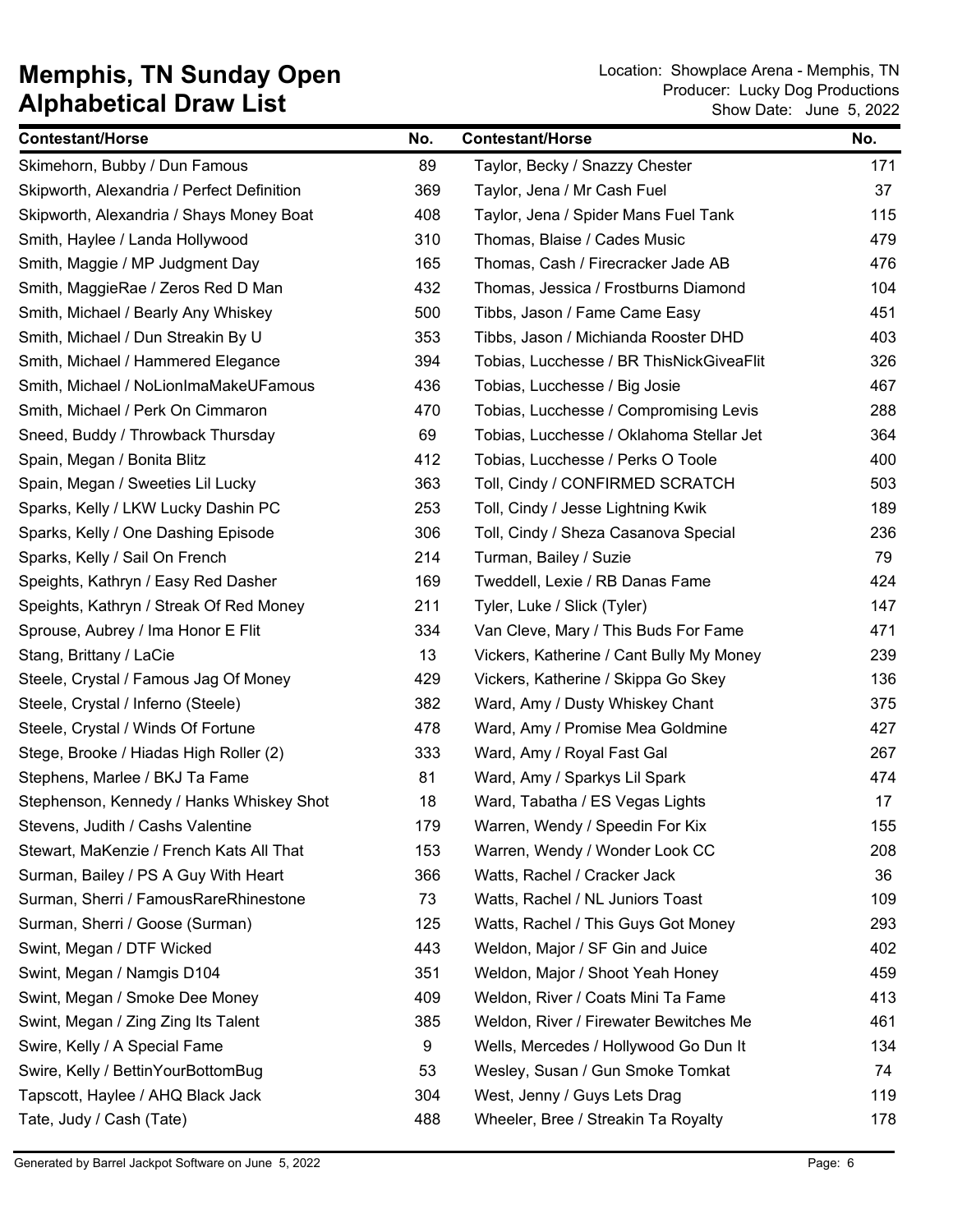| <b>Contestant/Horse</b>                  | No. | <b>Contestant/Horse</b> | No. |
|------------------------------------------|-----|-------------------------|-----|
| Wheeler, Bree / Whata Cool Cat           | 246 |                         |     |
| Wheeler, Cody / Hide Da Wine             | 203 |                         |     |
| Wheeler, Cody / JTD A Dash Of Sugar      | 157 |                         |     |
| White, Brandy / French Stinson           | 126 |                         |     |
| White, Ken / Flash Me Ms Stinson         | 30  |                         |     |
| White, Ken / LLP Missys Little One       | 117 |                         |     |
| White, Ken / LRS Famous Tornado          | 151 |                         |     |
| White, Ken / Nehi Socks                  | 33  |                         |     |
| White, Lindsay / Maggie May              | 482 |                         |     |
| Wilburd, Paris / FI Baby Blue Bugs       | 313 |                         |     |
| Wilburd, Paris / FirewatersTwistedSister | 265 |                         |     |
| Williams, Charlene / Brandy N Flit       | 502 |                         |     |
| Williams, Charlene / Smart Little Lena   | 16  |                         |     |
| Williams, Isaiah / Doublestrawscrajeegal | 397 |                         |     |
| Williams, Marlena / A Smooth Starbert    | 257 |                         |     |
| Williams, Marlena / Jackie Bee Starbert  | 294 |                         |     |
| Wilson, Colby / Royally Reckless         | 122 |                         |     |
| Wilson, Dinah / MC Sun Perkin Jackie     | 355 |                         |     |
| Winstead, Kim / LS Three Mcfreckles      | 233 |                         |     |
| Winstead, Shelby / Bogies French Lover   | 193 |                         |     |
| Winstead, Shelby / Flyin Classic Bug     | 137 |                         |     |
| Wofford, Lily / Last PG Cat Olena        | 308 |                         |     |
| Wofford, Lily / Little Red Catalina      | 261 |                         |     |
| Wood, Penny / Smooth Dancing Doc         | 170 |                         |     |
| Worsham, Lauren / Frenchmans Tonto Star  | 404 |                         |     |
| Ziegler, Cheryl / Go Risky Frenchman     | 421 |                         |     |
| Ziegler, Cheryl / KN Fabs Lil Ransom     | 374 |                         |     |
| <b>TOTAL ENTRIES: 507</b>                |     |                         |     |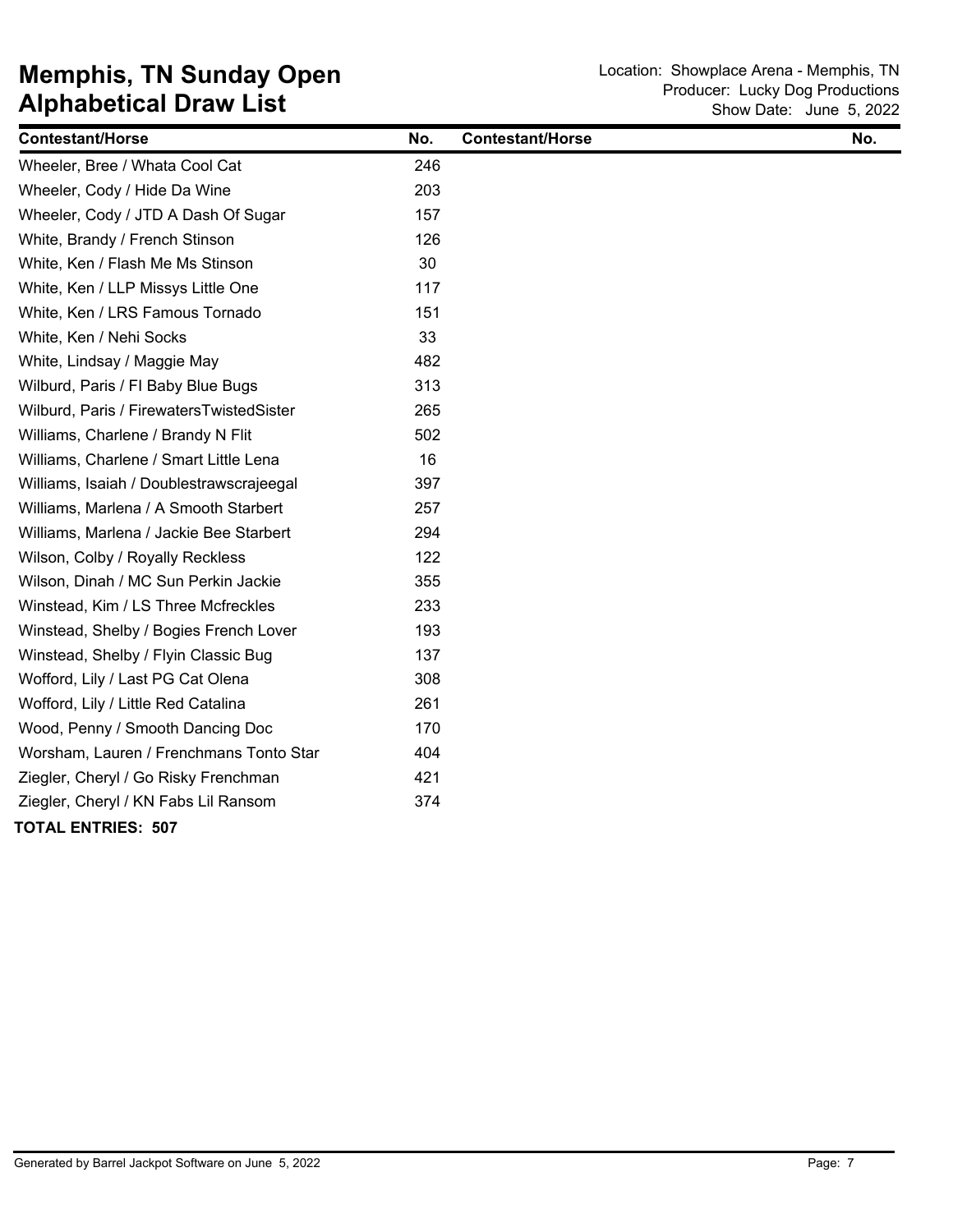| <b>Contestant/Horse</b>                   | No.          | <b>Contestant/Horse</b>                 | No.          |
|-------------------------------------------|--------------|-----------------------------------------|--------------|
| Ambrose, Ellie / Kings Golden Lynx        | <b>SU367</b> | Crum, Maelee / JK Gold Badger           | <b>SU312</b> |
| Ambrose, Ryanne / Honor Private Jet       | <b>SU392</b> | Crum, Maelee / Six Hot Persuasions      | <b>SU360</b> |
| Anderson, Andi / APH Fiery Breeze         | <b>SU059</b> | Dalton, Nealey / SF Big Sexy            | <b>SU199</b> |
| Anderson, Sarah / Excitabull Tommy Mrs    | <b>SU010</b> | Davis, Stephanie / Quick To Do What     | <b>SU244</b> |
| Avery, Logan / Night Wind Cookie          | <b>SU440</b> | Davis, Wayne / Little Honory Streak     | <b>SU085</b> |
| Avery, Logan / Vegas (Avery)              | <b>SU384</b> | DeHass, Shelby / Hes Got That Touch     | SU393        |
| Baker, Jana / MJ Driftin South            | <b>SU317</b> | DeHass, Shelby / Lil Bit O Laico        | SU441        |
| Bari, Laura Mae / Cotton                  | <b>XP009</b> | DeHass, Shelby / Miss Ohana Star        | <b>SU489</b> |
| Bari, Laura Mae / Forrest Firewater       | <b>SU024</b> | Deatherage, Jordan / Faith (Deatherage) | <b>SU072</b> |
| Bari, Mandy / TBR Call U Promised         | <b>SU078</b> | Deatherage, Jordan / Hot Krymsun Model  | <b>SU138</b> |
| Barnett, Ashley / Peppys Mary Jet         | SU301        | Dodson, Charlene / Molly (Dodson)       | <b>SU204</b> |
| Barrom, Daylee / Steele's City Feet       | <b>SU298</b> | Dowell, Angie / Cougars Twister         | <b>SU149</b> |
| Barrom, Daylee / Two Socks                | SU341        | Dowell, Cody / Down N Texas             | SU150        |
| Barrom, Daylee / Zane                     | <b>SU390</b> | Dowell, Cody / Heavenly Hustler         | <b>SU107</b> |
| Beitz, Maggie / Perks Prize Dance         | <b>SU084</b> | Dunn, Jennifer / Pocos Revenge          | SU481        |
| Belcher, Bailey / Pocket Coin Five        | <b>SU114</b> | Elzie, Mary / Tip the Firefighter       | <b>SU220</b> |
| Binkley, Lindsey / HG Six Chicks          | <b>SU188</b> | Emery, Jennifer / Bootleg Jody          | SU101        |
| Bonnett, Mallory / FC Fiery Blue Eye      | SU106        | Emery, Jennifer / Saks Third Avenue     | <b>SU050</b> |
| Bonnett, Mallory / The Streakin Jewell    | <b>SU049</b> | Evans, Sydney / Judge On Firewater      | <b>SU139</b> |
| Bradford, Janet / Downrite Royalty        | <b>SU423</b> | Evans, Sydney / N Heavenly Fashion      | <b>SU254</b> |
| Bradford, Whitney / A Signature Firewater | <b>SU217</b> | Ezell, Connie / CONFIRMED SCRATCH       | <b>SU348</b> |
| Bradford, Whitney / Mitey Sweet Rythum    | <b>SU260</b> | Farmer, Jordan / Americas In The Red    | <b>SU022</b> |
| Bray, Kaylee-Ann / Frenchmans Winsome     | <b>SU342</b> | Farmer, Jordan / Famous French Pistol   | <b>SU070</b> |
| Bray, Kaylee-Ann / Smokem Easy On Java    | <b>SU295</b> | Faulkner, Alyson / Dun It With Zenya    | <b>SU318</b> |
| Brown, Hallie / CONFIRMED SCRATCH         | <b>SU504</b> | Faulkner, Alyson / KN Fabulous Ta Fame  | <b>SU275</b> |
| Brown, Hallie / Sugar Bar Perfect         | SU212        | Fortney, Brandon / Ima Dashing Crown    | <b>SU071</b> |
| Burgess, Blakely / A Royal Darlin         | <b>SU309</b> | Fortney, Brandon / Shots Of Firewater   | <b>SU123</b> |
| Burgess, Blakely / Colonel Go Quick       | <b>SU460</b> | Fortney, Brandon / Vegas SlashnDash     | <b>SU230</b> |
| Byford, Lisa / FrenchmansDashToWar        | <b>SU296</b> | Free, Samantha / RockBottomRudeBoy      | <b>SU185</b> |
| Caraway, Anna / Hickory Dickory Dash      | <b>SU088</b> | Freyaldenhoven, Diana / Bully's Maid    | <b>SU092</b> |
| Cauthen, Will / He Might Be Packin        | <b>SU007</b> | Fuller, Gracie / GQH November Rain      | <b>SU192</b> |
| Clifton, Haley / BS Famous Rodeo Guy      | SU430        | Fuller, Kristen / PYC Diamond Jubilee   | <b>SU035</b> |
| Collins, Cody / Jet (Collins)             | SU321        | Gaines, Casey / PT Lil FrenchFire       | <b>SU259</b> |
| Cooper, Jessica / Chromes Hustler         | <b>SU354</b> | Gilkey, Christie / CC OntheRocks        | SU263        |
| Cooper, Jessica / Fame On Da Rocks        | SU406        | Gilkey, Christie / Famous First Flight  | SU210        |
| Cooper, Jessica / Just A Famous Fling     | SU453        | Gilkey, Christie / Guys Girl Power      | SU161        |
| Crenshaw, Dana / Heydays Starbuck         | <b>SU052</b> | Gill, Candice / Bucky (Gill)            | SU019        |
| Crenshaw, Dana / PS First Down Guy        | <b>SU108</b> | Glass, Skylar / Emmas Pretty Doll       | <b>SU026</b> |
| Crenshaw, Dana / Six Moon Shadow          | SU160        | Gordon, Mallie / Dynamara               | XP015        |
| Cross, Valerie / Shadows Tiny Guy         | <b>SU055</b> | Govero, Emma Jean / Miss N Trouble      | SU031        |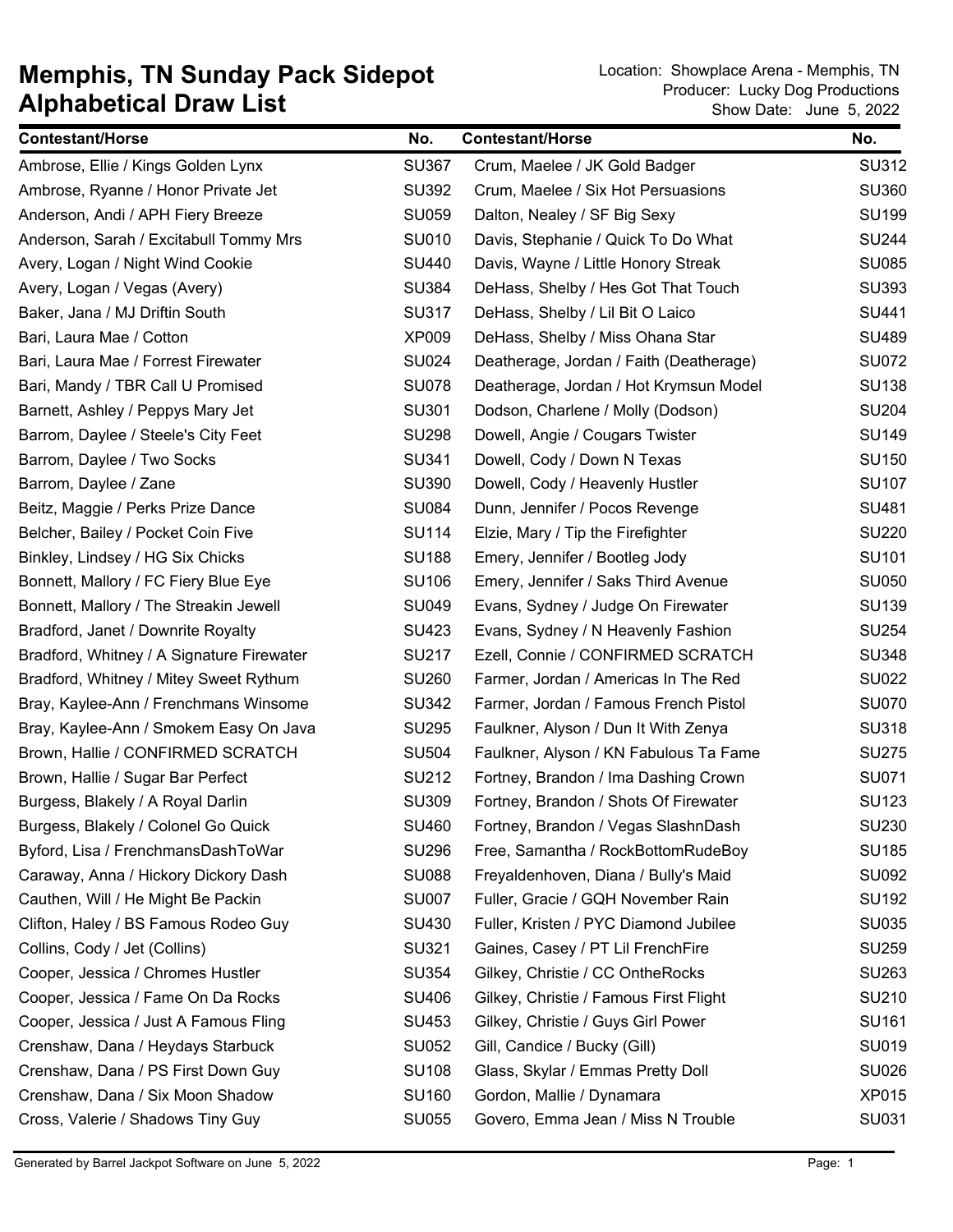| <b>Contestant/Horse</b>                 | No.          | <b>Contestant/Horse</b>                     | No.          |
|-----------------------------------------|--------------|---------------------------------------------|--------------|
| Green, Melanie / A Smooth Twister       | <b>SU025</b> | Lewis, Niki / KVS Dreaming of Fame          | SU061        |
| Green, Melanie / Xtra Sun Frost         | <b>SU077</b> | Lewis, Niki / WoodB Lil Happy               | <b>SU118</b> |
| Grisham, Amy / Gizmojo                  | <b>SU008</b> | Long, Lauren / Dan (Cantrell)               | <b>SU468</b> |
| Grisham, Amy / ImBetterThanAllUGuys     | <b>SU066</b> | Long, Lauren / Peps Leo Bar                 | <b>SU376</b> |
| Grisham, Amy / Turbo (Grisham)          | <b>SU042</b> | Lucky, Ashley / SR Fast Eddie               | <b>SU241</b> |
| Grisham, Amy / VF Del Ray Cat           | <b>SU100</b> | Lynn, Stephanie / Lilys On Fire             | <b>SU087</b> |
| Haley, LeAnne / BR Shesa Dashin Lena    | SU111        | Lynn, Stephanie / Trace Me A Doc            | <b>SU135</b> |
| Haley, LeAnne / Blondys Nitas Wood      | <b>SU168</b> | Marcum, Taylor / Oakley (Marcum)            | <b>SU307</b> |
| Haley, LeAnne / GBA RunninWithFlames    | <b>SU064</b> | Martin, Mary Grayson / French Discos Blonde | SU063        |
| Hanks, Mary / Bebe (Hanks)              | <b>SU098</b> | Martin, Mary Grayson / Kiss My Royal Fanny  | <b>SU110</b> |
| Harris, Amber / Sun Frost Superstar     | <b>SU083</b> | Mason, Jennifer / GBA Maximum Savage        | <b>SU062</b> |
| Hensley, Karrisa / BKO Special Stones   | <b>SU038</b> | Mauldin, Aubry Rae / Heck No Colours        | <b>SU044</b> |
| Hensley, Karrisa / Bayou Some Socks     | <b>SU141</b> | Mauldin, Aubry Rae / TechniTwister          | <b>SU093</b> |
| Hensley, Karrisa / Firewater Evening    | SU163        | Mauldin, Loretta / Gotta Be A Bud           | <b>SU046</b> |
| Hensley, Karrisa / Lady Solitude        | <b>SU116</b> | Maxwell, Allie / Streaking Nightmare        | <b>SU047</b> |
| Hetterick, Laurel / Blaze (Hetterick)   | <b>SU224</b> | McClain, Sarah / Ginger Bell Doc            | <b>SU054</b> |
| Hill, Cynthia / Honor The Boonsmal      | <b>SU140</b> | McClain, Sarah / Lil Poco Champ             | <b>SU112</b> |
| Hill, Julie / KN Honey Im Fabulous      | <b>SU182</b> | McKinney, Elaina / Countess Ta Famous       | <b>SU373</b> |
| Hollowell, Cheyenne / BB (Hollowell)    | <b>SU045</b> | McKinney, Elaina / Famous Rock Starr        | <b>SU422</b> |
| Hollowell, Cheyenne / HR Reeds Wrangler | SU003        | McKnight, Harley / French Streakin Cash     | <b>SU005</b> |
| Hopkins, Crystal / HQ BarMaidWithGusto  | SU183        | McKnight, Harley / JessDeetastic            | SU113        |
| Hopkins, Crystal / Ima Famous Superstar | SU131        | McKnight, Harley / Rare Ovation             | <b>SU067</b> |
| Hubler, Sandy / Sunny C Lil Hickory     | SU102        | McMurray, Casey / Docs Moon Pie             | <b>SU028</b> |
| Ivey, Mary Vivian / Bad Moonz Rizin     | <b>SU032</b> | McMurray, Casey / French Butterscotch       | <b>SU090</b> |
| Ivey, Mary Vivian / Different Dimension | <b>SU094</b> | McMurray, Casey / LM Confederate Guy        | <b>SU142</b> |
| Johnson, Amanda / BR Tapout Again       | <b>SU287</b> | Miller, Dawson / Firewater Sam              | <b>SU082</b> |
| Johnson, Jill / Cinnamon Stoli          | <b>SU477</b> | Miller, Kynzli / Lil French Flirt           | <b>SU020</b> |
| Jones, NaKeesha / Athena Puddy Kitty    | <b>SU480</b> | Miller, Sara / Gold Digger King             | <b>SU146</b> |
| Jones, NaKeesha / CB Chocolate Spot     | <b>SU297</b> | Miller, Tina / PS Sheza Hottie              | <b>SU075</b> |
| Kehrees, Rayann / Disco Jerry Flair     | <b>SU158</b> | Mills, Laura / Dineros Gold Money           | <b>SU015</b> |
| Kehrees, Rayann / Flits Cashin In       | <b>SU250</b> | Mills, Noah / DC DoubleShotofVodka          | <b>SU029</b> |
| Kehrees, Rayann / Natives OklahomaFuel  | <b>SU197</b> | Mischler, Jessica / Guys Cover Girl         | <b>SU058</b> |
| Kelley, Donna / RVF Ryder High          | SU105        | Mischler, Jessica / JL Diamonds Roc         | <b>SU001</b> |
| Kelley, Donna / Smooth Pacific Harley   | <b>SU198</b> | Moschitta, Alison / Minnie (Moschitta)      | <b>SU281</b> |
| Krohnfeldt, Abby / Ima Spicy Nacho      | <b>SU002</b> | Oglesby, Becky / PC A Gallant Judge         | <b>SU245</b> |
| Krohnfeldt, Abby / Treasure For Ransom  | <b>SU040</b> | Oglesby, Kashley / Eyesa Liza Fame          | <b>SU320</b> |
| LeBlanc, Ginger / CashmyFabulousChekn   | <b>SU195</b> | Oglesby, Shelby / Flash Ta Heaven           | <b>SU286</b> |
| Leister, Emily / Lexus (Leister)        | SU051        | Oglesby, Shelby / Greta Grulla Fame         | <b>SU247</b> |
| Leister, Emily / The Midnight Loot      | <b>SU128</b> | Oglesby, Shelby / LilPressureInMyNikes      | <b>SU323</b> |
| Lewis, Christy / MP Honor This Ticket   | <b>SU249</b> | Osborne, Janelle / Dont Bullie Me           | <b>SU056</b> |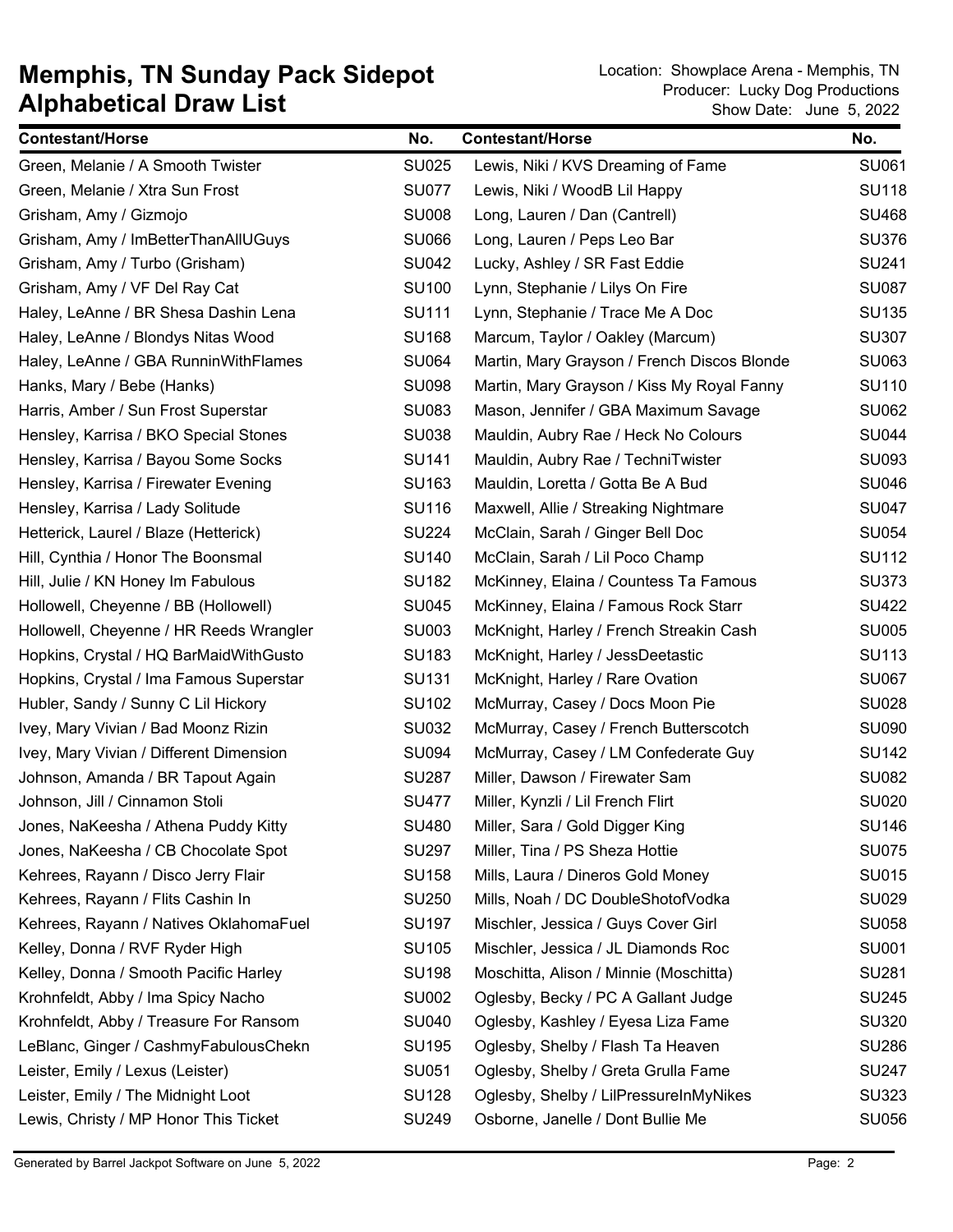| <b>Contestant/Horse</b>                     | No.          | <b>Contestant/Horse</b>                  | No.          |
|---------------------------------------------|--------------|------------------------------------------|--------------|
| Osborne, Janelle / JJ Shinning Hollywood    | <b>SU095</b> | Shows, Katie / Dinkys Lil Flame          | <b>SU148</b> |
| Osborne, Janelle / JL Legacy                | SU011        | Shumpert, Savannah / Broadway Laney      | SU452        |
| Oxner, Jan / Caseys Shooter                 | <b>SU194</b> | Shumpert, Savannah / Slick French Mimosa | <b>SU395</b> |
| Parr, Emma Kate / Grandios Guy              | <b>SU065</b> | Shumpert, Sheridan / Franks Lucky Bars   | <b>SU448</b> |
| Parr, Emma Kate / Pipe Down Compromises     | <b>SU012</b> | Shumpert, Sheridan / MP Jetwood          | <b>SU387</b> |
| Pennington, Stacey / Natives Cadillac Jack  | <b>SU248</b> | Siems, Erin / BA Famous Red Man          | <b>SU143</b> |
| Perry, David / Gotta Another Gear           | <b>SU057</b> | Siems, Erin / Famous Red Money           | <b>SU190</b> |
| Plunk, Chris / One Famous Fling Guy         | <b>SU485</b> | Simmons, Shanna / El Mario               | <b>SU368</b> |
| Plunk, Sophie Belle / Cheyennes Honor       | <b>SU487</b> | Simpson, Hailey / Rockin Vegas           | <b>SU218</b> |
| Pogue, Morgan / Cowboy (Pogue)              | <b>SU316</b> | Skimehorn, Bert / Alice Coachman         | <b>SU099</b> |
| Pollard, Summer / BC Heza Bold Episode      | SU121        | Skimehorn, Bert / Diva Rae Devil Child   | SU041        |
| Potashnick, Carrie / Perks In The House     | SU465        | Skimehorn, Bert / High On Coronas        | <b>SU068</b> |
| Rector, Randa / Miss Ziggy Stinson          | <b>SU383</b> | Skimehorn, Bert / Home Ta Fame           | <b>SU164</b> |
| Redwine, Shelly / Smart Lena Dancer         | <b>SU315</b> | Skimehorn, Bert / Kendricks Red Doc      | <b>SU004</b> |
| Ridley, Emma / Bayguner                     | <b>SU314</b> | Smith, Haylee / Landa Hollywood          | <b>SU310</b> |
| Ridley, Emma / Departure Red                | <b>SU362</b> | Smith, Maggie / MP Judgment Day          | <b>SU165</b> |
| Roby, Kristen / Dash Thru Firewater         | <b>SU325</b> | Smith, Michael / Bearly Any Whiskey      | <b>SU500</b> |
| Roby, Kristen / JL Little Wag               | <b>SU162</b> | Smith, Michael / Dun Streakin By U       | <b>SU353</b> |
| Roby, Kristen / KB Dash Ta Chicks           | <b>SU273</b> | Smith, Michael / Hammered Elegance       | <b>SU394</b> |
| Rose, Carl / Hilltops Jewel                 | <b>SU132</b> | Smith, Michael / NoLionImaMakeUFamous    | SU436        |
| Rose, Drew / Nuthin But A Smile             | <b>SU327</b> | Smith, Michael / Perk On Cimmaron        | <b>SU470</b> |
| Roy, Christy / Right On Homer               | SU464        | Sneed, Buddy / Throwback Thursday        | <b>SU069</b> |
| Ruesewald, Shelby / Kaboo                   | <b>SU144</b> | Stang, Brittany / LaCie                  | <b>SU013</b> |
| Saucier, Valerie / BB Firewater Sue         | <b>SU086</b> | Stephens, Marlee / BKJ Ta Fame           | <b>SU081</b> |
| Saucier, Valerie / BW Rip It Up             | <b>SU133</b> | Stephenson, Kennedy / Hanks Whiskey Shot | <b>SU018</b> |
| Saucier, Valerie / Kodiac Kowboy            | <b>SU184</b> | Surman, Sherri / FamousRareRhinestone    | <b>SU073</b> |
| Saucier, Valerie / Soxstar                  | <b>SU039</b> | Surman, Sherri / Goose (Surman)          | <b>SU125</b> |
| Scarato, Sage / B My Prince Charming        | <b>SU076</b> | Swint, Megan / DTF Wicked                | SU443        |
| Scarato, Sage / Lucky Hammer Man            | <b>SU023</b> | Swint, Megan / Zing Zing Its Talent      | <b>SU385</b> |
| Scarbrough, Wallis / DiviRoyal Cash         | <b>SU048</b> | Swire, Kelly / BettinYourBottomBug       | SU053        |
| Scarbrough, Wallis / Wait Wait Dontell Me   | <b>SU096</b> | Taylor, Jena / Mr Cash Fuel              | <b>SU037</b> |
| Schmidt, Kylee / Dually (Schmidt)           | SU181        | Taylor, Jena / Spider Mans Fuel Tank     | <b>SU115</b> |
| Schmidt, Kylee / TellHerToRunFaster         | <b>SU240</b> | Thomas, Blaise / Cades Music             | <b>SU479</b> |
| Shelton, Madison / Royal French Jet         | <b>SU329</b> | Thomas, Cash / Firecracker Jade AB       | <b>SU476</b> |
| Shelton, Madison / Zanes Zeke               | <b>SU276</b> | Thomas, Jessica / Frostburns Diamond     | <b>SU104</b> |
| Shipley, Christian / Great Bulls Of Fire    | <b>SU377</b> | Tobias, Lucchesse / BR ThisNickGiveaFlit | <b>SU326</b> |
| Shipley, Christian / Mann On Fire           | SU414        | Tobias, Lucchesse / Big Josie            | <b>SU467</b> |
| Shipley, Christian / Miss Speedy Stevie     | <b>SU450</b> | Tobias, Lucchesse / Compromising Levis   | <b>SU288</b> |
| Shipley, Christian / Zann Mann              | SU483        | Tobias, Lucchesse / Oklahoma Stellar Jet | <b>SU364</b> |
| Shoemaker, Christopher / French Vapor Trail | <b>SU278</b> | Tobias, Lucchesse / Perks O Toole        | <b>SU400</b> |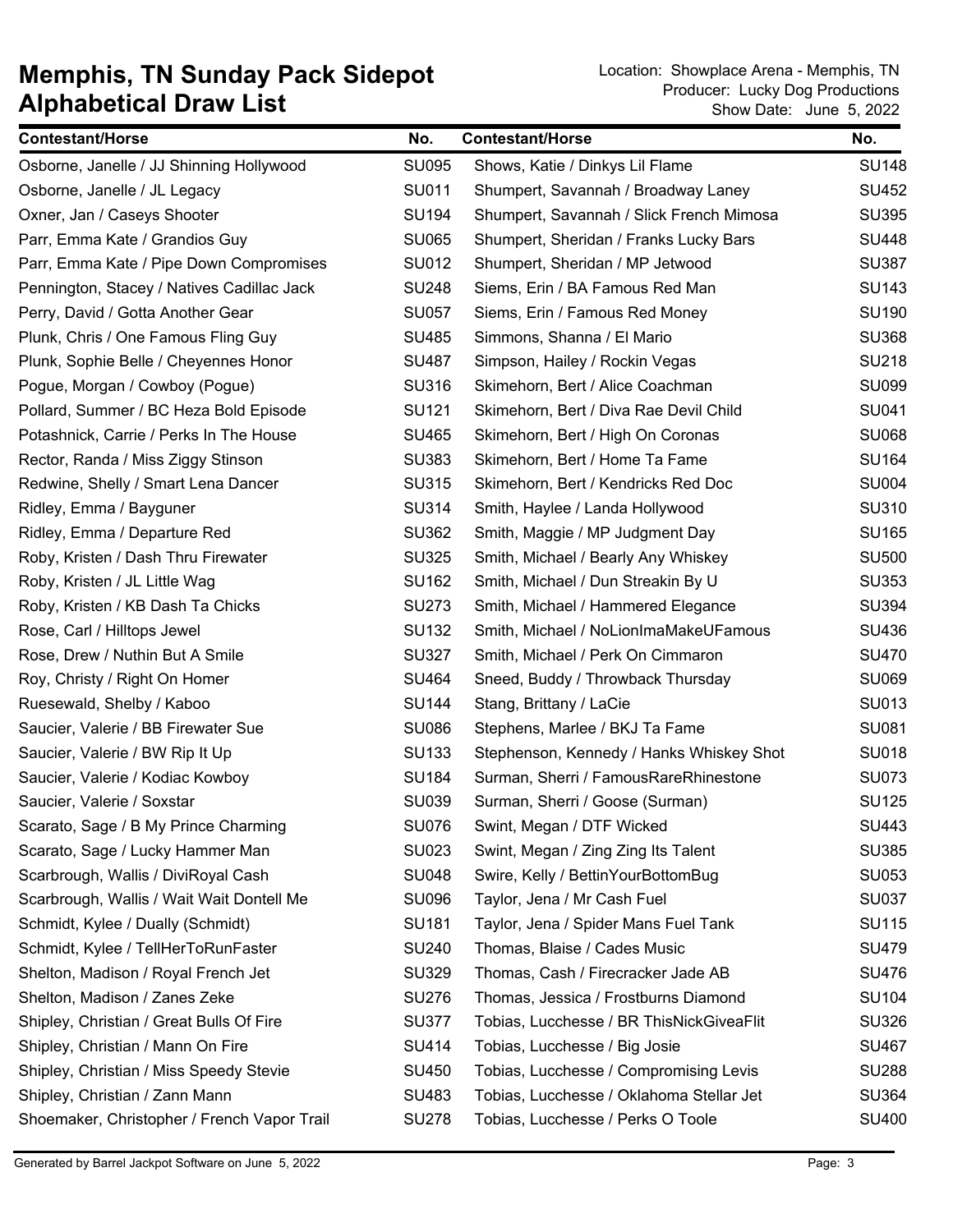| <b>Contestant/Horse</b>                  | No.          | <b>Contestant/Horse</b> | No. |
|------------------------------------------|--------------|-------------------------|-----|
| Vickers, Katherine / Cant Bully My Money | <b>SU239</b> |                         |     |
| Vickers, Katherine / Skippa Go Skey      | <b>SU136</b> |                         |     |
| Ward, Tabatha / ES Vegas Lights          | <b>SU017</b> |                         |     |
| Watts, Rachel / Cracker Jack             | <b>SU036</b> |                         |     |
| Watts, Rachel / NL Juniors Toast         | <b>SU109</b> |                         |     |
| Watts, Rachel / This Guys Got Money      | <b>SU293</b> |                         |     |
| Weldon, Major / SF Gin and Juice         | SU402        |                         |     |
| Weldon, Major / Shoot Yeah Honey         | <b>SU459</b> |                         |     |
| Weldon, River / Coats Mini Ta Fame       | SU413        |                         |     |
| Weldon, River / Firewater Bewitches Me   | SU461        |                         |     |
| Wells, Mercedes / Hollywood Go Dun It    | <b>SU134</b> |                         |     |
| Wesley, Susan / Gun Smoke Tomkat         | <b>SU074</b> |                         |     |
| West, Jenny / Guys Lets Drag             | <b>SU119</b> |                         |     |
| White, Brandy / French Stinson           | <b>SU126</b> |                         |     |
| White, Ken / Flash Me Ms Stinson         | <b>SU030</b> |                         |     |
| White, Ken / LLP Missys Little One       | <b>SU117</b> |                         |     |
| White, Ken / LRS Famous Tornado          | <b>SU151</b> |                         |     |
| White, Ken / Nehi Socks                  | SU033        |                         |     |
| Wilson, Colby / Royally Reckless         | <b>SU122</b> |                         |     |
| Wilson, Dinah / MC Sun Perkin Jackie     | <b>SU355</b> |                         |     |
| Winstead, Kim / LS Three Mcfreckles      | <b>SU233</b> |                         |     |
| Winstead, Shelby / Bogies French Lover   | SU193        |                         |     |
| Winstead, Shelby / Flyin Classic Bug     | <b>SU137</b> |                         |     |
| Wofford, Lily / Last PG Cat Olena        | <b>SU308</b> |                         |     |
| Wofford, Lily / Little Red Catalina      | <b>SU261</b> |                         |     |
| <b>TOTAL ENTRIES: 265</b>                |              |                         |     |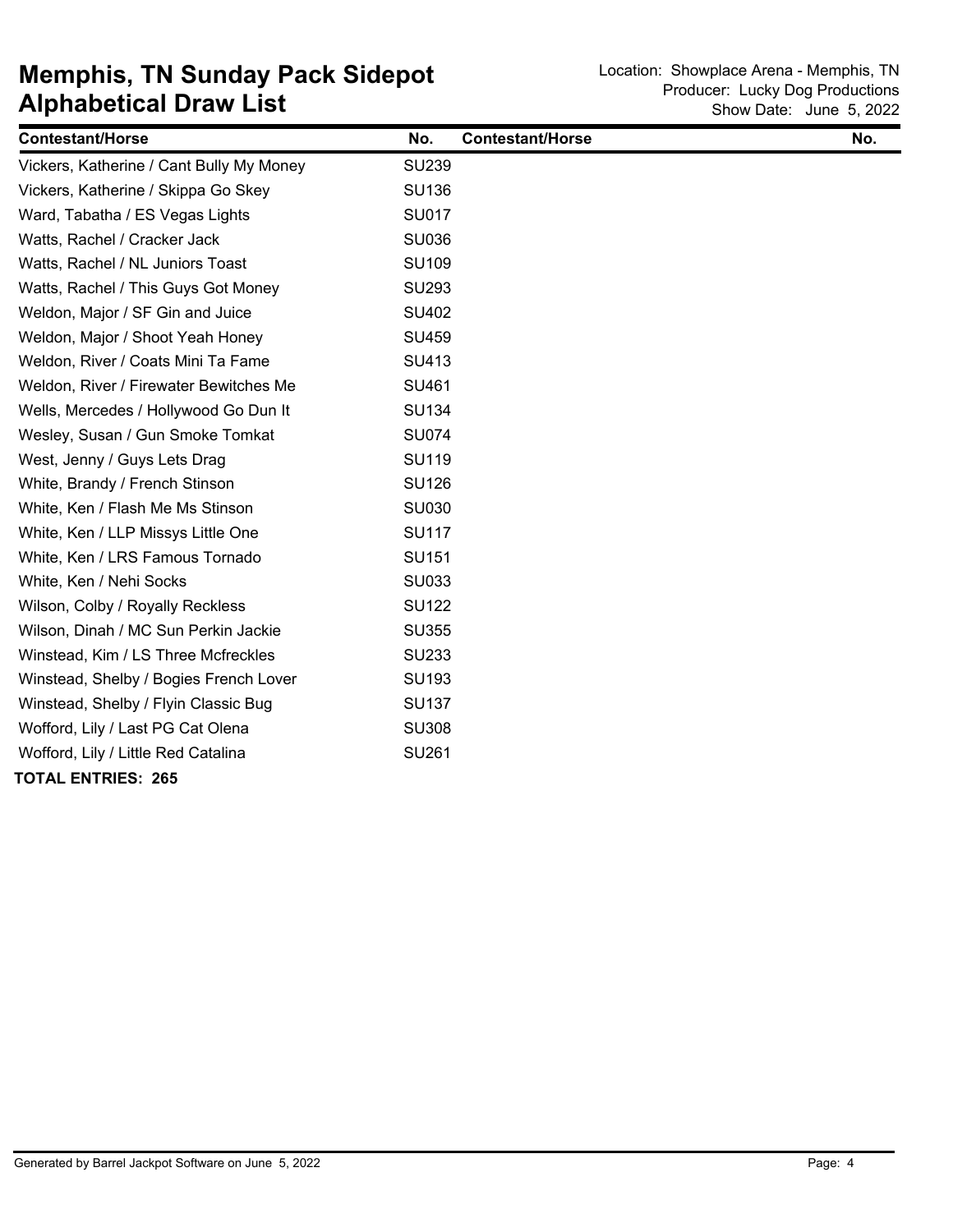| <b>Contestant/Horse</b>                 | No.          | <b>Contestant/Horse</b>                    | No.          |
|-----------------------------------------|--------------|--------------------------------------------|--------------|
| Baker, Jana / MJ Driftin South          | <b>SU317</b> | Osborne, Janelle / Dont Bullie Me          | <b>SU056</b> |
| Bari, Mandy / TBR Call U Promised       | <b>SU078</b> | Osborne, Janelle / JJ Shinning Hollywood   | <b>SU095</b> |
| Bradford, Janet / Downrite Royalty      | <b>SU423</b> | Osborne, Janelle / JL Legacy               | <b>SU011</b> |
| Byford, Lisa / FrenchmansDashToWar      | <b>SU296</b> | Pennington, Stacey / Natives Cadillac Jack | <b>SU248</b> |
| Carney, Jodi / Jodi's Perfect Design    | <b>SU255</b> | Perry, David / Gotta Another Gear          | <b>SU057</b> |
| Carney, Jodi / Sheza Caroline           | <b>SU202</b> | Potashnick, Carrie / Perks In The House    | <b>SU465</b> |
| Cross, Valerie / Shadows Tiny Guy       | <b>SU055</b> | Redwine, Shelly / Smart Lena Dancer        | <b>SU315</b> |
| Davis, Wayne / Little Honory Streak     | <b>SU085</b> | Ricketts, John / HF Showed Up In Boots     | SU462        |
| Dunn, Jennifer / Pocos Revenge          | SU481        | Sherman, Scott / FamousFrenchMagnolia      | <b>SU350</b> |
| Ezell, Connie / CONFIRMED SCRATCH       | <b>SU348</b> | Sneed, Buddy / Throwback Thursday          | <b>SU069</b> |
| Fortney, Brandon / Ima Dashing Crown    | SU071        | Stevens, Judith / Cashs Valentine          | <b>SU179</b> |
| Fortney, Brandon / Shots Of Firewater   | <b>SU123</b> | Surman, Sherri / FamousRareRhinestone      | <b>SU073</b> |
| Fortney, Brandon / Vegas SlashnDash     | <b>SU230</b> | Surman, Sherri / Goose (Surman)            | <b>SU125</b> |
| Gilkey, Christie / CC OntheRocks        | SU263        | Tate, Judy / Cash (Tate)                   | <b>SU488</b> |
| Gilkey, Christie / Famous First Flight  | SU210        | Taylor, Becky / Snazzy Chester             | <b>SU171</b> |
| Gilkey, Christie / Guys Girl Power      | SU161        | Toll, Cindy / CONFIRMED SCRATCH            | <b>SU503</b> |
| Gonterman, Melissa / GT Maximum Romance | <b>SU156</b> | Toll, Cindy / Sheza Casanova Special       | <b>SU236</b> |
| Gonterman, Melissa / Little Bit Of Fame | <b>SU270</b> | Wesley, Susan / Gun Smoke Tomkat           | <b>SU074</b> |
| Haley, LeAnne / BR Shesa Dashin Lena    | SU111        | Williams, Marlena / A Smooth Starbert      | <b>SU257</b> |
| Haley, LeAnne / Blondys Nitas Wood      | <b>SU168</b> | Williams, Marlena / Jackie Bee Starbert    | <b>SU294</b> |
| Haley, LeAnne / GBA RunninWithFlames    | <b>SU064</b> | Wilson, Dinah / MC Sun Perkin Jackie       | <b>SU355</b> |
| Hanks, Mary / Bebe (Hanks)              | <b>SU098</b> | Winstead, Kim / LS Three Mcfreckles        | <b>SU233</b> |
| Hart, Amy / A Heapa Driftwood           | <b>SU438</b> | Wood, Penny / Smooth Dancing Doc           | <b>SU170</b> |
| Hill, Cynthia / Honor The Boonsmal      | <b>SU140</b> | Ziegler, Cheryl / Go Risky Frenchman       | <b>SU421</b> |
| Hubler, Sandy / Sunny C Lil Hickory     | SU102        | <b>TOTAL ENTRIES: 64</b>                   |              |
| Hutcheson, Jana / HF Stickmans Pinky    | <b>SU127</b> |                                            |              |
| Jackson, Lori / LR Fancy O Firewater    | <b>SU216</b> |                                            |              |
| Jackson, Lori / RL Firewater Tucker     | <b>SU175</b> |                                            |              |
| Langford, Shannon / Todays Woman        | <b>SU251</b> |                                            |              |
| Langford, Shannon / Yogi B              | <b>SU299</b> |                                            |              |
| LeBlanc, Ginger / CashmyFabulousChekn   | <b>SU195</b> |                                            |              |
| Lewis, Cindy / Apache Moon Rocket       | <b>SU262</b> |                                            |              |
| Lynn, Stephanie / Lilys On Fire         | <b>SU087</b> |                                            |              |
| Lynn, Stephanie / Trace Me A Doc        | <b>SU135</b> |                                            |              |
| Mauldin, Loretta / Gotta Be A Bud       | <b>SU046</b> |                                            |              |
| Melton, Karyn / Hitten the Moonshine    | <b>SU242</b> |                                            |              |
| Melton, Karyn / Joes Gay Lady           | <b>SU290</b> |                                            |              |
| Miller, Tina / PS Sheza Hottie          | <b>SU075</b> |                                            |              |
| Morris, Tim / Smarty Sox                | <b>SU455</b> |                                            |              |
| Oglesby, Becky / PC A Gallant Judge     | <b>SU245</b> |                                            |              |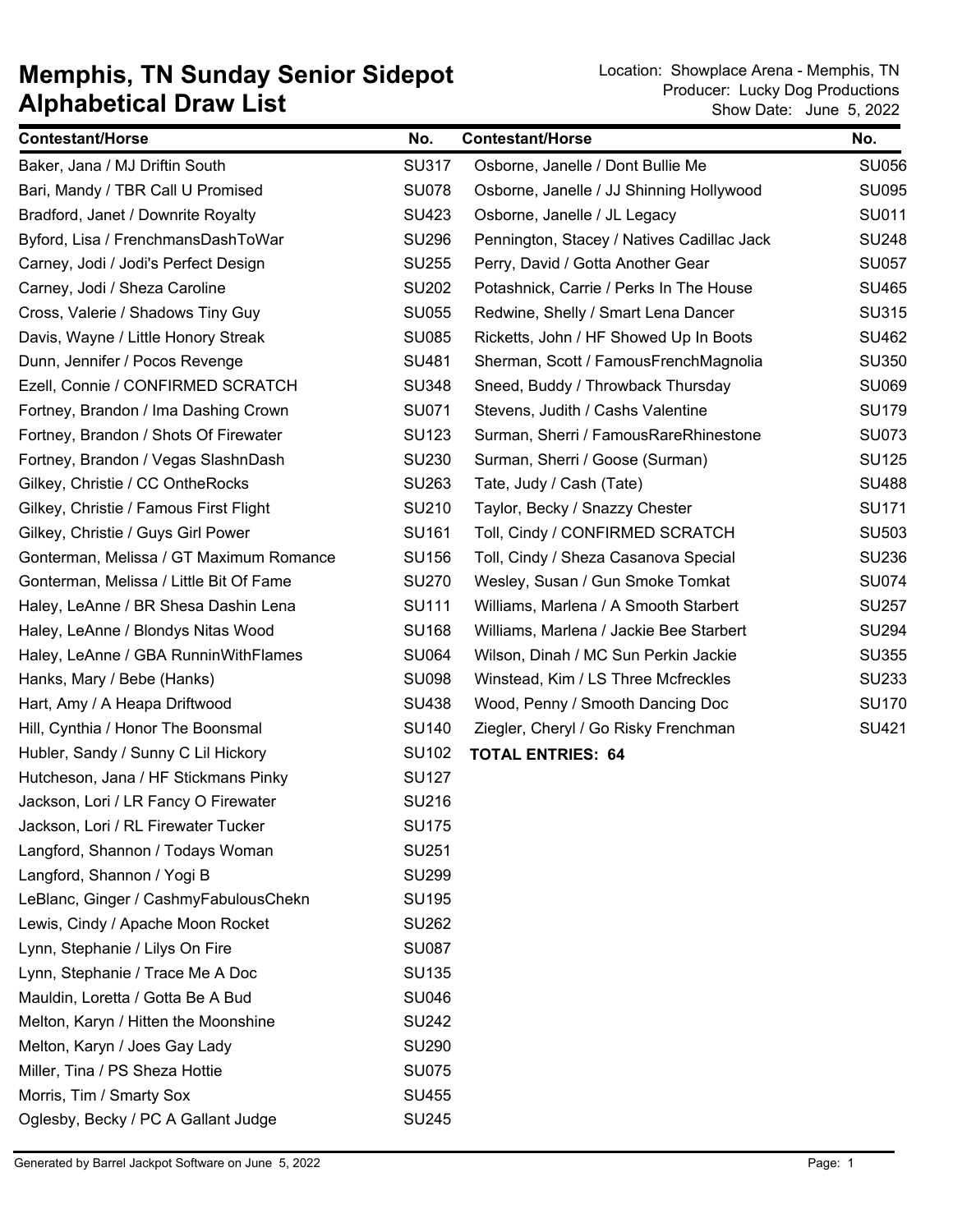| <b>Contestant/Horse</b>                 | No.          | <b>Contestant/Horse</b>                 | No.          |
|-----------------------------------------|--------------|-----------------------------------------|--------------|
| Allen, Emma / Dat Famous Sterling       | <b>SU235</b> | Hartless, Anna Lynn / Missle A Smoking  | <b>SU268</b> |
| Allen, Emma / Miss JB 149               | <b>SU266</b> | Hensley, Karrisa / BKO Special Stones   | <b>SU038</b> |
| Allen, Emma / PJ Seventy Five           | <b>SU300</b> | Hensley, Karrisa / Firewater Evening    | SU163        |
| Ambrose, Ellie / Kings Golden Lynx      | <b>SU367</b> | Hensley, Karrisa / Lady Solitude        | <b>SU116</b> |
| Ambrose, Ryanne / Honor Private Jet     | <b>SU392</b> | Hetterick, Laurel / Blaze (Hetterick)   | <b>SU224</b> |
| Armes, Riley / Sign The Cross           | SU219        | Hill, Maggie / Vixan (Hill)             | <b>SU346</b> |
| Avery, Logan / Night Wind Cookie        | <b>SU440</b> | Irby, Kayleigh / MC Pistol Pep          | <b>SU466</b> |
| Avery, Logan / Vegas (Avery)            | <b>SU384</b> | Ivey, Mary Vivian / Bad Moonz Rizin     | <b>SU032</b> |
| Bari, Laura Mae / Cotton                | <b>XP009</b> | Ivey, Mary Vivian / Different Dimension | <b>SU094</b> |
| Bari, Laura Mae / Forrest Firewater     | <b>SU024</b> | Kissell, Brady / Par Double Pepper      | <b>SU439</b> |
| Bishop, Ella / El Mangaso               | <b>SU359</b> | Lankford, Mackenzie / My Sister Maka Me | <b>SU172</b> |
| Brister, Anna / Shesa Smooth Okiecat    | <b>SU167</b> | Layne, Jayden / Romeo (Layne)           | <b>SU319</b> |
| Brooks, Allison / Skipn Continental Sue | <b>SU343</b> | Leister, Emily / Lexus (Leister)        | SU051        |
| Brown, Brylee / Evelyns Pinkie Pie      | <b>SU339</b> | Leister, Emily / The Midnight Loot      | <b>SU128</b> |
| Brown, Brylee / WDJ Sims Last Effort    | <b>SU292</b> | Marcum, Taylor / Oakley (Marcum)        | <b>SU307</b> |
| Brown, Hallie / CONFIRMED SCRATCH       | <b>SU504</b> | Mason, Crystal / HF Aprils Last Sun     | <b>SU080</b> |
| Brown, Hallie / Sugar Bar Perfect       | <b>SU212</b> | Mason, Jennifer / GBA Maximum Savage    | <b>SU062</b> |
| Burgess, Blakely / A Royal Darlin       | <b>SU309</b> | Maxwell, Allie / Streaking Nightmare    | <b>SU047</b> |
| Burgess, Blakely / Colonel Go Quick     | <b>SU460</b> | McConnell, Tia / Blaze (McConnell)      | SU401        |
| Butler, Alleigh / Keep Talking Im Good  | SU371        | McKinnis, Riley / Chasin A Runaway      | <b>SU154</b> |
| Butler, Alleigh / River (Butler)        | <b>XP007</b> | McKinnis, Riley / Designed By Dora      | SU243        |
| Cain, Skyler / TwistingNTheMoonlite     | SU221        | McKinnis, Riley / GMA Went Streakin     | <b>SU283</b> |
| Carruthers, Chelsea / BR Dashin Chicken | <b>SU428</b> | McKinnis, Riley / Munndys Good Friday   | <b>SU196</b> |
| Charles, Laityn / TX Leo Dance          | <b>SU291</b> | McMurray, Casey / Docs Moon Pie         | <b>SU028</b> |
| Clifton, Haley / BS Famous Rodeo Guy    | SU430        | McMurray, Casey / French Butterscotch   | <b>SU090</b> |
| Couch, Bailey / Hiadas High Roller      | SU391        | McMurray, Casey / LM Confederate Guy    | <b>SU142</b> |
| Crum, Maelee / JK Gold Badger           | <b>SU312</b> | Miller, Kynzli / Lil French Flirt       | <b>SU020</b> |
| Crum, Maelee / Six Hot Persuasions      | <b>SU360</b> | Mills, Noah / DC DoubleShotofVodka      | <b>SU029</b> |
| Drake, Golden / Fancy Dont Let Me Down  | <b>SU302</b> | Newton, Kinzey / MSU Aces Lucky Girl    | <b>SU426</b> |
| Duncan, Danielle / Johni Be Quick       | <b>SU340</b> | Oglesby, Kashley / Eyesa Liza Fame      | <b>SU320</b> |
| Echols, Brianna / Frenchman Candoo      | <b>SU434</b> | Osborne, Olivia / Boony Toons           | <b>SU282</b> |
| Faulkner, Alyson / Dun It With Zenya    | <b>SU318</b> | Osborne, Olivia / Unos Del Cielo        | <b>SU328</b> |
| Faulkner, Alyson / KN Fabulous Ta Fame  | <b>SU275</b> | Parr, Emma Kate / Grandios Guy          | <b>SU065</b> |
| Fincher, Callee / Really Kan Perk       | <b>SU433</b> | Parr, Emma Kate / Pipe Down Compromises | SU012        |
| Glass, Skylar / Emmas Pretty Doll       | <b>SU026</b> | Pearce, Emery / See Airas Play          | <b>SU205</b> |
| Gordon, Mallie / Dynamara               | <b>XP015</b> | Plunk, Sophie Belle / Cheyennes Honor   | <b>SU487</b> |
| Govero, Emma Jean / Miss N Trouble      | SU031        | Pogue, Morgan / Cowboy (Pogue)          | <b>SU316</b> |
| Harris, Gracie / Rapid Regent           | <b>SU484</b> | Pollard, Summer / BC Heza Bold Episode  | <b>SU121</b> |
| Harris, Gracie / Sky High Smokey        | SU435        | Potter, Karsyn / Penny For UR Flit      | <b>SU237</b> |
| Hart, Loni / Straight Up Attitude       | <b>SU449</b> | Potter, Presley / Hayday Lady Love      | <b>SU232</b> |